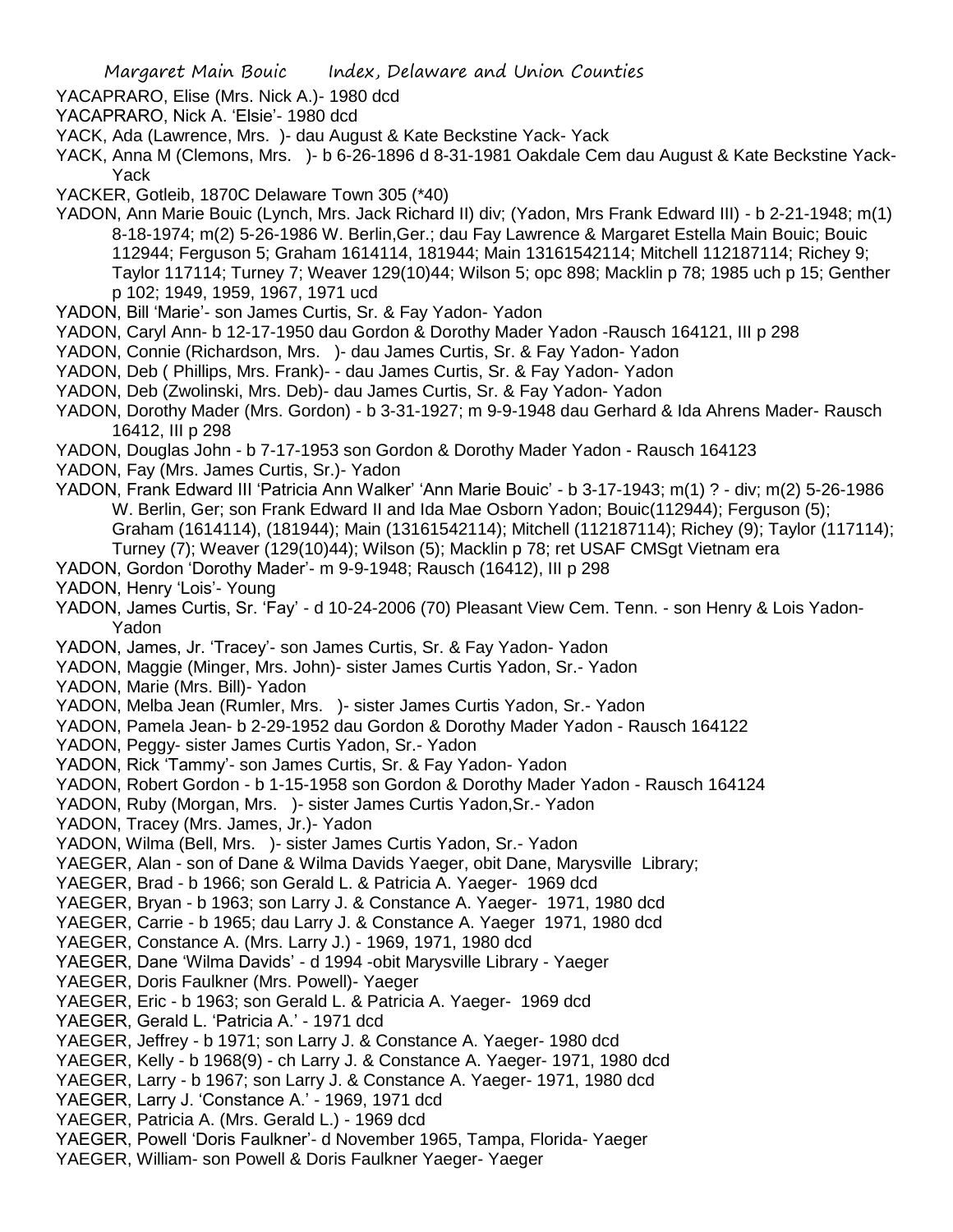- YAEGER, Wilma Davids (Mrs. Dane) b 5-6-1925 Marion, Oh; d 8-14-1994; bur Darby Tp Cem, Unionville Center; dau of Charles N. & Erma Donithen Davids- obit Dane, Marysville Lib YAGALA, Eliza Jane Trickle (Mrs. George) (Denton, Mrs. George R.) - dumch p 224; m (2) 1864
- YAGALA, George 'Eliza Jane Trickle' dumch p 224
- YAGAR, YAGER, Catherine (Jolliff, Mrs. William) 1883 uch V p 637
- YAGAR, YAGER, Charles E. son of Edward B. & Susie Linn Yager; obit Edward B. Marysville Lib
- YAGAR, YAGER, Edward B 'Susie Linn' b 10-6-1899; m 11-17-1920; d 10-30-1981 (82) Marion, Oh; bur Marion Cem- obit Marysville Library
- YAGAR, YAGER, Harry W. son of Edward B. & Susie Linn Yager; obit Edward B., Marysville. Lib
- YAGAR, YAGER, Jerry L. son of Edward B. & Susie Linn Yager; obit Edward B., Marysville Library
- YAGAR, YAGER, Susie Linn (Mrs. Edward B.) m 11-17-1920; obit Edward B., Marysville Library
- YAGAR, YAGER, Lester E. son of Edward B. & Susie Linn Yager- ; obit Edward B., Marysville. Lib
- YAGER, Christena (Smith, Mrs. Jacob) m 10-15-1838 dcm
- YAGER, Christence Margaret dau John Yager- dcw Bk 2 p 260
- YAGER, Christiann ch John Yager- dcw Bk 2 p 260
- YAGER, Eve Catherine dau John Yager- dcw Bk 2 p 260
- YAGER, Eve M. (Mrs. John) dbg p 11; Oak Grove Cem; Powell p 94
- YAGER, Jacobina Fredence son John Yager- dcw Bk 2 p 260
- YAGER, John 'Eve M.' d 3-20/21-1844 (60y5m) Oak Grove Cem; Powell p 94- 1840C Brown Tp (50-60); dcw
- Bk 2 p 260; hadc p 20; CCC (1849 Brown); 1835 men p 17 #80 p 26 Brown Tp
- YAGER, John David son John Yager dcw Bk 2 p 260
- YAGER, Major Pabst 7 p 97
- YAGER, Sebela (Smith, Mrs. Lewis) m 10-15-1838 dcm; dau John Yager- dcw Bk 2 p 260; Pabst p 78
- YAHAM, Bradley b 1969; son David A. & Gayle Yaham- 1980 dcd
- YAHAM, Colleen b 1968; dau David A. & Gayle Yaham- 1980 dcd
- YAHAM, David A. 'Gayle' 1980 dcd
- YAHAM, Gayle (Mrs. David A.) 1980 dcd
- YAKE, Brian b 1964; son Donald L. & Esther M. Yake- 1971 dcd
- YAKE, Catherine Wick (Mrs. George) b 1823; dau Adam & Eve Wick- Powell p 335
- YAKE, Christine b 1966; dau Donald L. & Esther M. Yake- 1971 dcd
- YAKE, David A. b 3-2-1964 d 7-1-1990 (26) Marion Cem- son Robert D. & Marcella R. Yake- Yake
- YAKE, Donald L. 'Esther M.' 1969, 1971 dcd
- YAKE, Esther M. (Mrs. Donald L.) 1971 dcd
- YAKE, Geneva Conklin (Mrs. ) Prospect Cem- sister Mrs. Mabel Gordon- Yake
- YAKE, George 'Magdalene' Powell p 335
- YAKE, George 'Catherine Wick' b 9-22-1822; m 11-26-1842; son George & Magdalene Yake-Powell p 335
- YAKE, Joe- son Robert D. & Marcella R. Yake- Yake
- YAKE, Kathy (Robertson, Mrs. )- dau Robert D. & Marcella R. Yake- Yake
- YAKE, Magdalene (Mrs. George) Powell p 335
- YAKE, Marcella R. (Mrs. Robert D.)- Yake
- YAKE, Mary E. (Redd, Mrs. )- dau Geneva Conklin Yake- Yake
- YAKE, Matthew b 1969; son Donald L. & Esther M. Yake- 1971 dcd
- YAKE, Robert D. 'Marcella R.'- Yake
- YAKIMICKI, Delores Leland (Mrs. J. L.) b 2-21-1926; m 9-1947; dau Lawson L. & Mary Maude Pritchel Leland- Weiser p 158
- YAKIMICKI, Donald Leland b 4-28-1957; son J. L. & Delores Leland Yakimicki- Weiser p 159 YAKIMICKI, Gary Stephen - b 3-25-1952; son J. L. & Delores Leland Yakimicki- Weiser p 159
- YAKIMICKI, J. L. 'Delores Leland' b 1-20-1922; m 9-1947; Weiser p 158
- YAKIMICKI, James Scott b 4-23-1950; son J. L. & Delores Leland Yakimicki- Weiser p 159 YAKIMICKI, John Robert - b 8-3-1954; son J. L. & Delores Leland Yakimicki- Weiser p 159 YAKIMICKI, Michale Douglas - b 1-10-1949; son J. L. & Delores Leland Yakimicki- Weiser p 159
- YAKTIN, Ameena (Blumenschein, Mrs. Anthony) b 1967 m 5-23-1987 , dau Shafic & Shirley A. Yaktin-

Yaktin; 1979 ucd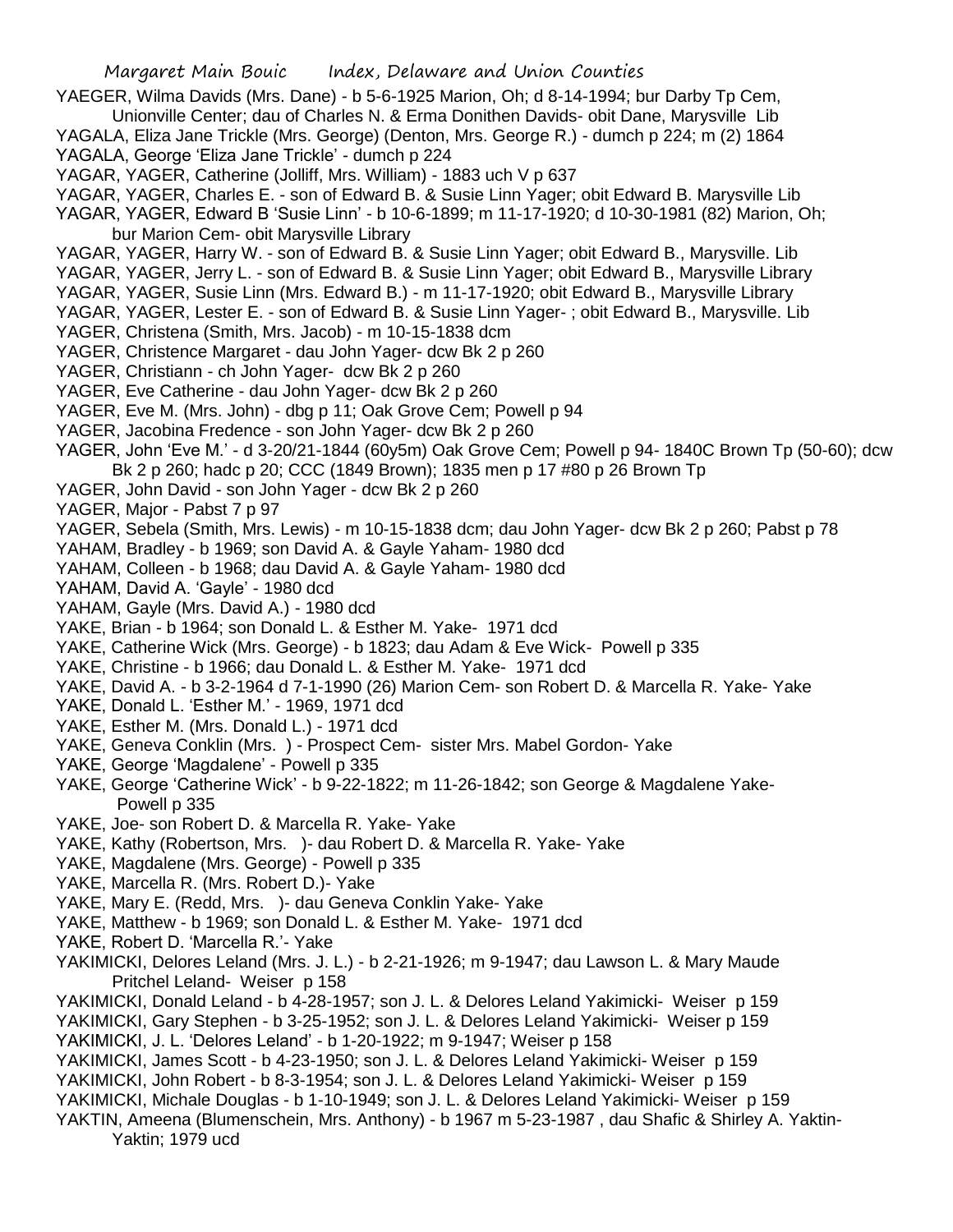Margaret Main Bouic Index, Delaware and Union Counties YAKTIN, Angela Amal - b 5-8-1963 d 9-23-1985 (22) Forest Grove Cem- dau Shirley A. Yaktin-1979 ucd YAKTIN, Dwane - brother Ameena Yaktin- Yaktin, 1979 ucd YAKTIN, Shirley A. (Mrs. Michael/Shafic)(Carroll, Mrs. Robert)(Warner, Mrs. )- Yaktin; 1979, 1983 ucd YAKTIN, Tamma - b 1962; dau Shirley A. Yaktin; 1979 ucd YAKUBIK, Deanna Maria Mancini (Mrs. Gerald W.)- m 8-12-1989 dau Remo & Geraldine Mancini- Yakubik YAKUBIK, Gerald W. 'Deanna Maria Mancini'- m 8-12-1989 son Mrs. Pearl Atwood- Yakubik YALE, Ann Lloyd (Mrs. ) (Eaton, Mrs. Theophilus) - Powers Pat p 130 YALE, Mary M. (Rhoads, Mrs. Jacob) - b 11-11-1779; 1883 uch V p 412 YAMADA, Michiko (Todd, Mrs. Harold Calvin) - m 6-12-1948; Weiser p 31 YANANITI, Hiroshi- Yamamoto YAMAMOTO, Hitomi (Ohnsman, Mrs. Alan W.)- m 10-24-1992 dau Mr. & Mrs. Hiroshi Yamamoto- Yamamoto YANAC, Ade 'Rachel McDonald'- Wycliffe Bible Translators in Peru- Yanac YANAC, Rachel McDonald (Mrs. Ade)- dau Gordon & Johanna McDonald- Wycliffe Bible Translator in Peru-Yanac YANCY, Charles - 1908 dch p 409 YANDA, Bridget - b 1877; d 12-7-1904 927-3-28) ; Oak Grove Cem- Powell p 444; dcdeaths YANDA, Marie J. - b 1900; d 1906; Oak Grove Cem- Powell p 444 YANDELL, Adam (4-1990) son James & Jane Yandell- Yandell YANDELL, Aidan (6-1990) dau James & Jane Yandell- Yandell YANDELL, James 'Jan'- Yandell YANDELL, Jan (Mrs. James) - b Ind m 1980 student pastor Westfield UM church- Yandell YANEY, Gina (Hill, Mrs. )- dau Harry & Julia Caron Yaney- Yaney YANEY, Harry 'Julia Carson'- Yaney YANEY, Julia Carson (Mrs. Harry)- dau J. E. Carson- Yaney YANEY, Kathy (Miller, Mrs. )- dau Harry & Julia Carson Yaney- Yaney YANEY, Michael "Mike"- son Harry & Julia Carson Yaney- Yaney YANG, Davie - b 1978; son Rev. Steve S. & Min Min Yang- 1980 dcd YANG, Edward - b 1974; son Rev. Steve S. & Min Min Yang- 1980 dcd YANG, Min Min (Mrs. Rev. Steve S.) - 1980 dcd YANG, Rev. Steve S. 'Min Min' - 1980 dcd YANK, Scott D.- d 11-17-1988 (19) Sunset Cem gr-grandson of Lena Dixon- Yank YANKIE, David - b 1959; son Richard Z. & Rosemary Yankie- 1969, 1971 dcd YANKIE, John - b 1956; son Richard Z. & Rosemary Yankie- 1969, 1971 dcd YANKIE, Richard Z. 'Rosemary' - 1969, 1971 dcd YANKIE, Rosemary (Mrs. Richard Z.) - 1969, 1971 dcd YANNACEY, Duke 'Nancy'- Yannacey YANNACEY, Kristen Nicole- b Sept. 1993 dau Michael & Lisa Baker Yannacey- Yannacey YANNACEY, Lisa Baker (Mrs. Michael)- dau James & Jimi Ann Baker- Yannacey YANNACEY, Michael 'Lisa Baker'- son Duke & Nancy Yannacey- Yannacey YANNACEY, Nancy (Mrs. Duke)- Yannacey YANNOY, Evelyn (Carsey, Mrs. James)- m 2-15-1947 Columbus- Yannoy YANSCIK, Albert J. Jr. 'JoAnn Reams' - b 3-14-1930 in Cleveland; d 10-11-2001 Plain City; bur Forest Grove Cem; son of Albert & Mary Pico Yanscik; US Navy, Korean War- obit Marysville Lib YANSCIK, Donald - brother of Albert J. Jr.; obit Albert J. Jr, Marysville. Library YANSCIK, Monica Jeanne Branom (Mrs. Todd A.)- m 6-17-1989 dau Ronald Branom- Yanscik YANSCKI, Raymond 'Janet'- brother of Albert J. Jr. , obit Alert J. Jr. Marysville Library YANSCIK, Stacia (Moore, Mrs. Kelvin) - dau of Albert J. Jr. & Jo Ann Reams Yanscik; obit Albert J. Jr, Marysville Library YANSCIK, Todd A. 'Monica Jeanne Branom' - m 6-17-1989 son of Albert J. Jr. & JoAnn Reams Yanscik, obit Albert J. Jr., Marysville. Library YANT, Abraham 'Catherine Snider' - b Pa 5-22-1791; m 1811; son Valentine & Louise Yant-Powell p 335

YANT, Alfred Mahlon - son Smith & Martha Ellen Gano Yant- dumch p 202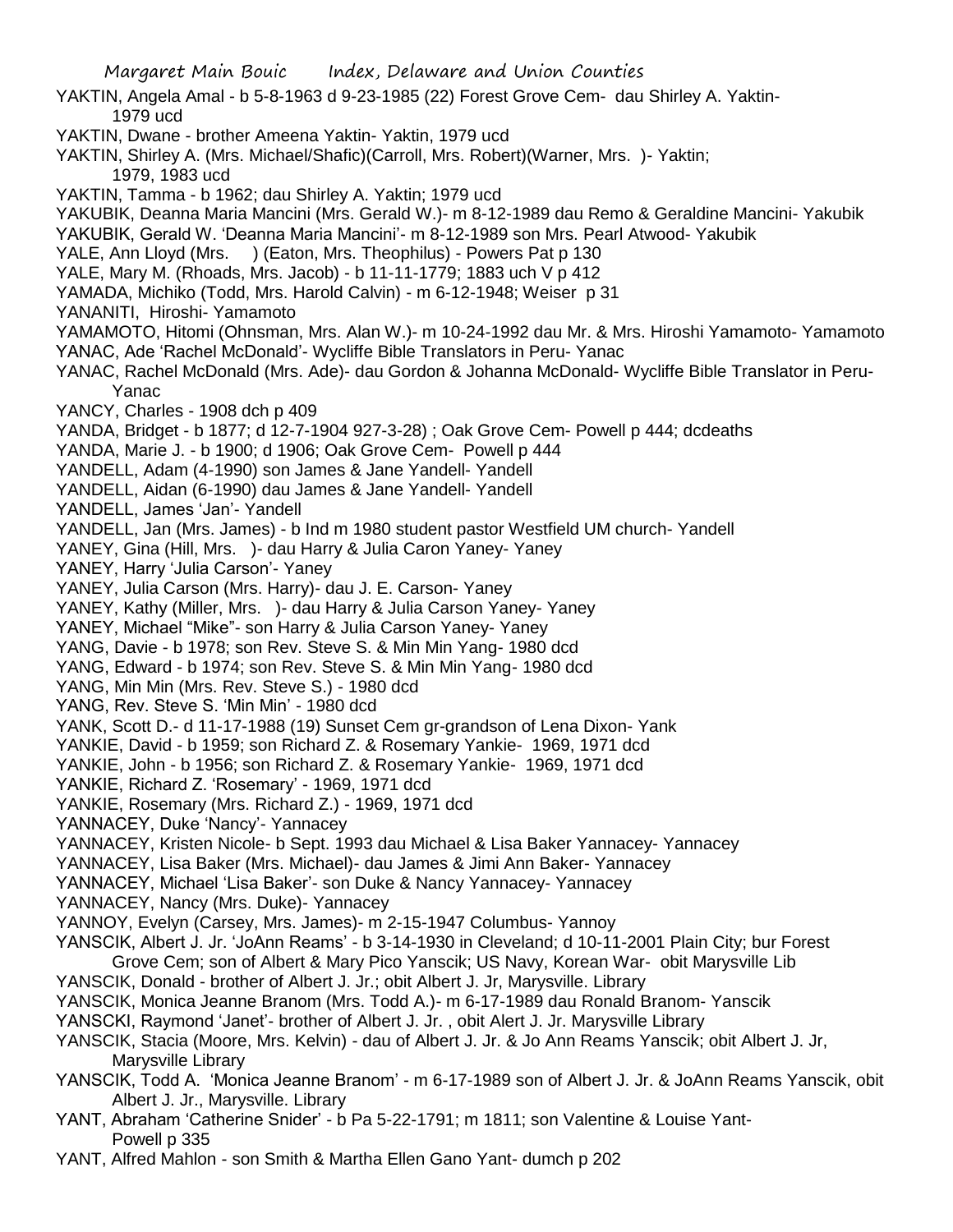- YANT, Andrew b 1965(4) son William E. & Naomi A. Yant; Yant- 1971, 1980 dcd
- YANT, Barbara (Karshner, Mrs. John B.)- dau Edward F. & Ruth E. Yant; Yant- 1961 dcd (18)
- YANT, Bill 1961 dcd
- YANT, Catherine Snider (Mrs. Abraham) Powell p 335
- YANT, Clyde S. son Smith & Martha Ellen Gano Yant- dumch p 202
- YANT, Darst- son James & Roxy Case Yant- Yant
- YANT, Dorothy (Boring, Mrs. )- dau Edward V. & Edna Best Yant- Yant
- YANT, Dorothy (Bierly, Mrs. Lester)- dau James & Roxy Case Yant- Yant
- YANT, Edith (Van Dine, Mrs. )- sister Edward V. Yant- Yant
- YANT, Edward V. 'Edna Best'- b Cardington d 7-26-1964 (75) Oak Grove Cem- Yant
- YANT, Edward F. 'Ruth E.''Madeline M. Halstead' m(2) 5-2-1971 son Edward V. & Helen Best Yant- Yant; 1961 dcd
- YANT, Elsie B. b 5-10-1893 Paulding, O. d 9-12-1987 (94) bur Forest, O.- Yant
- YANT, Helen/Edna Best (Mrs. Edward V. )- Yant, 1969 dcd
- YANT, James 'Roxy Case'- (93-1963)- Yant
- YANT, Jim son Edward F. & Ruth E. Yant- 1961 dcd (15)
- YANT, Louisa (Mrs. Valentine) Powell p 335
- YANT, Madeline M. Phillips ( Halstead, Mrs. ) (Mrs. Edward F.)- m(2) 5-2-1971 dau Henry Phillips- Yant
- YANT, Margaret Edna (Snider, Mrs. Wilber J.)- b 7-6-1909 Delaware m 1927 d 1-16-1996 (86) bur Grand Junction- dau Edward V. & Edna Best Yant- Yant
- YANT, Martha Ellen Gano (Mrs. Smith) b 3-8-1856; dau Mahlon & Mary Ann Case Ganodumch p 202
- YANT, Naomi (Mrs. William E.) Yant; 1969, 1971, 1980 dcd
- YANT, Roxy Case (Mrs. James)- (90-1963)- Yant
- YANT, Ruth E. (Mrs. Edward F.) 1961 dcd
- YANT, Scott Edward b 1962; son William E. & Naomi Yant- Yant; 1969, 1971 dcd; engaged to Amy Lynne **Ritter**
- YANT, Smith 'Martha Ellen Gano' dumch p202
- YANT, Suzanne b 1972; dau William E. & Naomi Yant- Yant; 1980 dcd
- YANT, Valentine 'Louisa' Powell p 335
- YANT, William E. 'Naomi' Yant; 1969, 1971, 1980 dcd
- YANTES, David 'Elizabeth Comstock' m 6-1-1860 dcm
- YANTES, Elizabeth Comstock (Mrs. David) m 6-1-1860 dcm
- YANTES, Janet L. (Mrs. John C.) 1971, 1973, 1975, 1979, 1981, 1983 ucd
- YANTES, Jerry E. 'Nancy Ann Roby'- m 6-27-1981 son Mr. And Mrs. Ron Duncan- Yantes
- YANTES, Nancy Ann Roby (Mrs,. Jerry E.)- m 6-27-1981 dau Lloyd Roby- Yantes
- YANTES, Sharon b 1962; dau John C. & Janet L. Yantes 1961, 1973, 1975, 1979 ucd
- YANTES, Tina b 1968; dau John C. & Janet L. Yantes 1971, 1973, 1975, 1979, 1981, 1983 ucd
- YANTICE, James E.- d 8-27-1890 (4m20d) Union Co/ Orange Tp; dcdeaths
- YANTICE, William H.- d 10-24-1891 (76y7m) Westerville- dcdeaths
- YANTIS, Ada S.- 1870C Orange Tp 418 (5)
- YANTIS, Amanda Clawson (Mrs. W. H.) m 9-27-1848 dcm
- YANTIS, Arthur B.- d 3-26-1884 (1y4m) Genoa Tp; dcdeaths
- YANTIS, Augustus d 7-11-1864; 1883 uch IV p 531
- YANTIS, Charles b 1967; son Charles W. & Suzi Yantis- 1971 dcd
- YANTIS, Charles W. 'Suzi' son Frank R. Yantis- Yanatis- 1971 dcd
- YANTIS, Cindy b 1957; dau Hubert & Edna Yantis- 1969 dcd
- YANTIS, Dale A..- son Frank R. Yantis- Yantis
- YANTIS, David- 1870C Orange Tp 418 (\*35)
- YANTIS, David W.- 1870C Orange Tp 418 (7)
- YANTIS, Donald R.- son Frank R. Yantis- Yantis
- YANTIS, Dora- 1870C Orange Tp 417 (6)
- YANTIS, Ed(n)a (Mrs. Hubert) 1969, 1971, 1980 dcd
- YANTIS, Elizabeth- 1870C Orange Tp 418 (35)
- YANTIS, Elmer- 1870C Orange Tp 417 (19)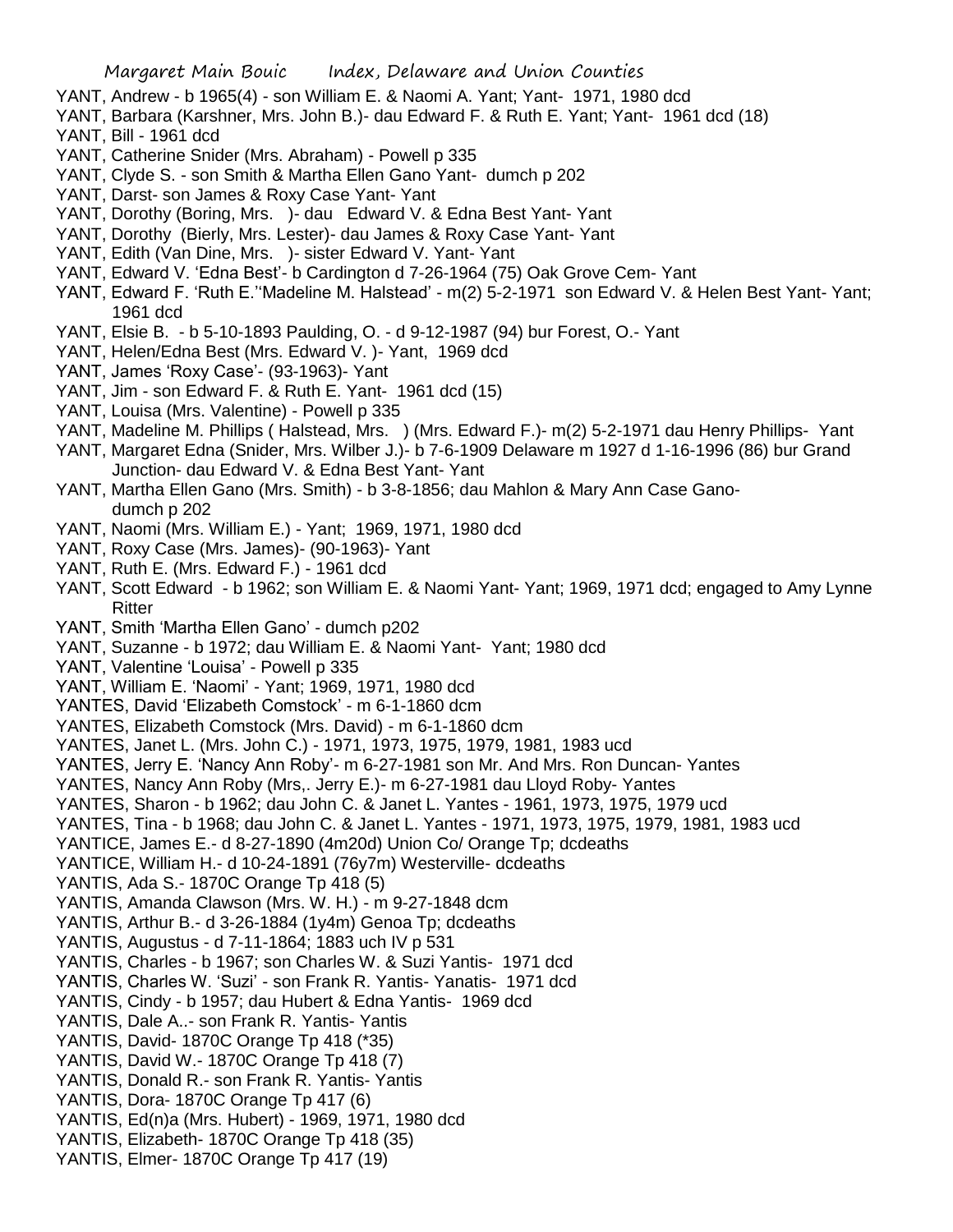- YANTIS, Emory b 4-1890; d 6-1890; bur Richwood; son James Perry & Maude Meeker Yantis-Weiser, p 253
- YANTIS, Frank R. b Galena d 11-15-1976 (60) bur Johnstown, WWII- Yantis
- YANTIS, Hubert 'Ed(n)a' 1969, 1971, 1989 dcd
- YANTIS, Jacob son Nonas & Rebecca Yantis- 1850C York Tp 454-462 p 69 (1,O)
- YANTIS, James F.- 1870C Orange Tp 418 (2)
- YANTIS, James Perry 'Maude Meeker' b 3-16-1863; d 4-10-1939; bur Westerville- Weiser p 253; 1870C Orange Tp 417 (7)
- YANTIS, Jasper N. son Nonas & Rebecca Yantis- 1850C York Tp 454-462 p 69 (3,O)
- YANTIS, John W.- 1870C Orange Tp 417 (20)
- YANTIS, J. W. d 9-14-1884 (34y12d) Genoa Tp- dcdeaths
- YANTIS, Marjorie S. 1961 dcd
- YANTIS, Maude Meeker (Mrs. James Perry) b 2-26-1868; d 4-1890; dau Edward & Sarah E. Weiser Meeker- Weiser p 253
- YANTIS, Myrtle (Alexander, Mrs. David George) b 3-29-1888; m 5-30-1909 dau James Perry & Maude Meeker Yantis- Weiser p 253
- YANTIS, Nonas 'Rebecca' 1850C York Tp 454-462 p 69 (28,O)
- YANTIS, Patti b 1969- dau Charles W. & Suzi Yantis- 1971 dcd
- YANTIS, Rebecca (Mrs. Nonas) 1850C York Tp 454-462 p 69 (22,O)
- YANTIS, Ronald J.- son Frank R. Yantis- Yantis
- YANTIS, Rosabell- 1870C Orange Tp p 417 (30)
- YANTIS, Rose Pabst 8 p 70
- YANTIS, Suzi (Mrs. Charles W.) 1971 dcd
- YANTIS, W. H. 'Amanda Clawson' b 3-2-1816; m 9-27-1848 dcm; d 10-24-1891; Africa Cem- Powell p 181; 1870C Orange Tp 417 (\*55)
- YANTISS, Elizabeth (Mrs. Jacob) d 5-18-1859 (72y2m10d); E. York Cem P3 p8; 1883 uch V p 545
- YANTISS, J. J. d 8-23-1863; bur York Cem- 1883 uch IV p 491, 541
- YANTISS, Jacob 'Elizabeth' d 12-10-1858 (73y3m18d); E. York Cem P3 p 8
- YANTISS, Susan (Meddles, Mrs. Miley G.) dau Jacob & Elizabeth Yantiss- 1883 uch V p 545
- YANTZ, Edward 'Wilma Lay' b 7-19-1922- Weiser p 511
- YANTZ, Elizabeth (Storms, Mrs. Joseph) m 10-6-1870 ucm 4793
- YANTZ, Harriet Van Druff (Mrs. John) m 9-10-1848 dcm
- YANTZ, John 'Harriet Van Druff' m 9-10-1848 dcm
- YANTZ, Susan 1969 dcd
- YANTZ, Wilma Lay (Mrs. Edward) b 10-18-1919; dau Malcolm & Lelah J. Hilborn Lay- Weiser p 511
- YAPLE, Chelsea Elizabeth- b 7-30-1995 dau Michael & Sharon Yaple- Yaple
- YAPLE, Karen- dau Dr. Newell & Mary H. Yaple- Yaple, engaged to Robert John Wollin
- YAPLE, Mary H. (Mrs. Dr. Newell)- Yaple
- YAPLE, Michael 'Sharon'- Yaple; parents of Chelsea Elizabeth Yaple
- YAPLE, Dr. Newell 'Mary H.' Yaple; 1980 dcd
- YAPLE, Sharon (Mrs. Michael)- Yaple
- YAPLE, William Roger- son Dr. Newell & Mary Yaple- Yaple; engaged to Marilyn Pavlides
- YARBOROUGH, Emily Julia (Ehrhardt, Mrs. Clyde Walter, Jr.) m 12-24-1943-Weiser p 586
- YARDLEY, Pleasant 'Sarah Russell' m 3-9-1863 ucm 3412
- YARDLEY, Sarah Russell (Mrs. Pleasant) m 3-9-1863 ucm 3412
- YARGER, Charles 'Dora Sager' Weiser p 527
- YARGER, Charles, Jr. son Charles & Dora Sager Yarger- Weiser p 527
- YARGER, Dora Sager (Mrs. Charles) b 7-4-1880; d 2-25-1922; dau John R. & Salome Elizabeth Kehl Sager- Weiser p 527
- YARGER, Fae E. (Hommel, Mrs. Norman Samuel) m 12-22-1946; Weiser p 358
- YARGER, Helen M. (Mrs. Steve J.) 1979, 1981, 1983 ucd
- YARGER, Larry 1980 dcd
- YARGER, Steve J. 'Helen M.' 1979, 1981, 1983 ucd
- YARGER, Tasa b 1977; ch Steve J. & Helen M. Yarger; 1979, 1981, 1983 ucd
- YARGER, Tomishia b 1975, ch Steve J. & Helen M. Yarger; 1979, 1981, 1983 ucd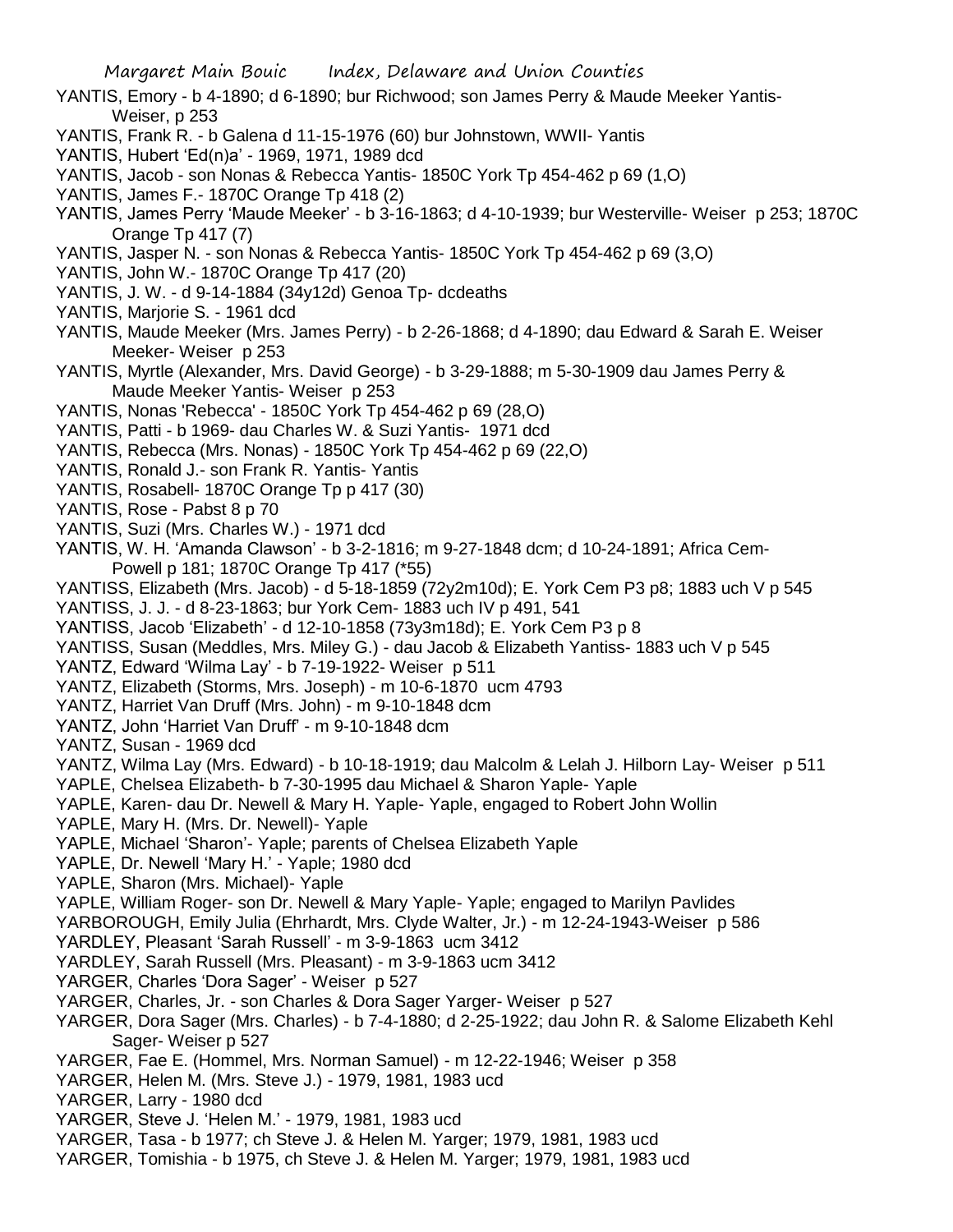- YARHOUSE, Althea W. (Mrs. Maurice) 1961, 1969, 1971, 1980 dcd
- YARHOUSE, Amy Lyn b 9-27-1977; dau Johnny L. & Marlene M. Yarhouse- Yarhouse; 1980 dcd
- YARHOUSE, Cristcelia (Willey, Mrs. Cyril G.) Willey
- YARHOUSE, Christopher b 1953; ch Joseph E. & Phyllis K. Yarhouse- 1961, 1969, 1971 ucd
- YARHOUSE, Jennifer b 5-20-1975; dau Johnny L. & Marlene M. Yarhouse- Yarhouse; 1980 dcd
- YARHOUSE, Jo Ann dau Maurice & Althea Yarhouse- 1961 dcd; Yarhouse; engaged to Lewis E. Stegner
- YARHOUSE, Jodie Ann b 1957; dau Joseph E. & Phyllis K. Yarhouse- Yarhouse; 1961, 1969, 1971 dcd; engaged to Eugene Ruben Akers
- YARHOUSE, John L. 'Marlene M.' son Maurice & Althea Yarhouse- 1961 dcd (14); 1969, 1971, 1980 dcd
- YARHOUSE, Joseph E. 'Phyllis K.' -Yarhouse; 1961, 1969, 1971, 1980 dcd
- YARHOUSE, Lori(e) b 1963; dau Joseph E. & Phyllis K. Yarhouse- 1969, 1971, 1980 dcd
- YARHOUSE, Marlene M. (Mrs. John L.) 1969, 1971, 1980 dcd
- YARHOUSE, Phyllis K. (Mrs. Joseph E.) 1961, 1969, 1971, 1980 dcd
- YARHOUSE, Terri b 1966; ch Joseph E. & Phyllis K. Yarhouse- 1969, 1971, 1980 dcd
- YARIAN, Dr. Norman Cary 1908 dch p 235
- YARNELL, Alan A/C. 'Pamela' b 1955; son Carroll F. Jr. & Luella L. Martin Yarnell- Yarnell; 1961, 1969, 1971, 1980 dcd
- YARNELL, Andrew Blake- b 11-29-1997 son Joseph & Tammy Yarnell- Yarnell
- YARNELL, Barbara A. (Mrs. Gerald A.) Yarnell; 1961, 1969, 1971, 1980 dcd
- YARNELL, Becky Ann (Creighton, Mrs. Richard H. "Dick") b 1957 m 12-30-1978; dau Carroll F. Jr. & Luella L. Martin Yarnell; Yarnell; 1961, 1969, 1971 dcd
- YARNELL, Carroll F., Sr. 'Marguerite' d 11-6-1983 (77) Otterbein Cem- Yarnell; 1961, 1969, 1971, 1980 dcd
- YARNELL, Carroll F. Jr. 'Luella L. Martin ' m 8-15-1953 son Carroll F. & Marguerite M. Yarnell- Yarnell; 1961, 1969, 1971, 1980 dcd
- YARNELL, Daniel b 1978; son Alan A. & Pamela Yarnell- 1980 dcd
- YARNELL, Duane b 1960; son Gerald A. & Barbara Yarnell- 1961, 1969, 1971 dcd
- YARNELL, Elmer 'Gena'- b 1956; son Carroll F. Jr. & Luella L. Martin Yarnell- Yarnell; 1961, 1969, 1971, 1980 dcd
- YARNELL, Gena (Mrs. Elmer)- Yarnell
- YARNELL, Gerald A. 'Barbara A.' son Carroll, sr. & Marguerite M. Yarnell- Yarnell; 1961, 1969, 1971, 1980 dcd
- YARNELL, Joseph b 1976; son Alan A. & Pamela Yarnell- 1980 dcd
- YARNELL, Joseph 'Tammy'- parents of Andrew Blake Yarnell- Yarnell
- YARNELL, Joy b 1957; dau Gerald A. & Barbara A. Yarnell- 1961, 1969, 1971 dcd
- YARNELL, Julie Susan Breen (Mrs. Kenneth P) dau John G. Breen- Yarnell
- YARNELL, Kenneth P.'Julie Susan Breen' m 8–25-1984 son Carroll F. Jr. & Luella L. Martin Yarnell- Yarnell; 1961, 1969, 1971, 1980 dcd
- YARNELL, Lois b 1961; dau Gerald A. & Barbara Yarnell- 1961, 1969, 1971 dcd
- YARNELL, Luella L. Martin (Mrs. Carroll F. Jr.) m 8-15-1953- Yarnell; 1961, 1969, 1971, 1980 dcd
- YARNELL, Marguerite M. (Mrs. Carroll) d 4-25-1983 (75) Otterbein Cem- Yarnell; 1961, 1969, 1971, 1980 dcd
- YARNELL, Mark A.. b 1959; son Gerald A. & Barbara Yarnell- 1961, 1969, 1971, 1980 dcd
- YARNELL, Pamela (Mrs. Alan A/C.) 1980 dcd
- YARNELL, Ruth (Bohn, Mrs. George James) b 2-27-1894; m 12-24-1918; Weiser p 595
- YARNELL, Steven b 1971; son Gerald A. & Barbara Yarnell- 1980 dcd
- YARNOLD, Capt. Powell p 307
- YARRINGTON, A. M. Whitaker (Mrs. Hiram) m 11-10-1859 ucm 2951
- YARRINGTON, Adeline Phelps (Mrs. Hiram) m 2-8-1872 ucm 5048
- YARRINGTON, Alice (Golden, Mrs. Charles)- dau Nye & Florence Murphy Yarrington- Yarrington
- YARRINGTON, Ann Elizabeth (Simpson, Mrs. William Jerry ) b 6-21-1992 dau Hal J. & Ethel Brown Yarrington Yarrington- 1959 ucd (9); Yarrington; Marysville Library
- YARRINGTON, Blanche McAdow (Mrs. John William) b 7-31-1878 Taylor Tp; m 1896; d 5-19-1972; bur Claibourne Cem- dau Jasper & Alice Hildreth McAdow- obit, Marysville Lib; Yarrington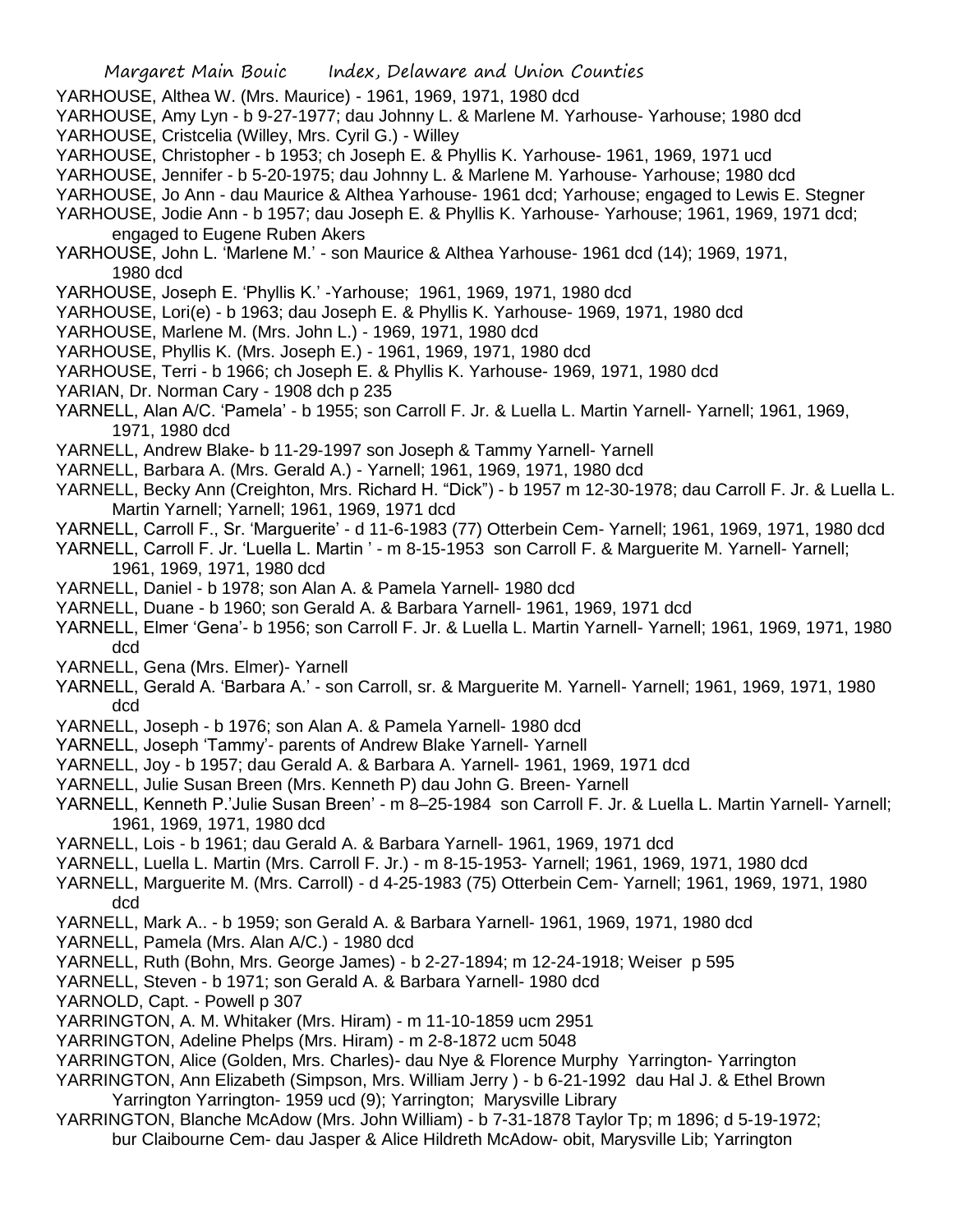- YARRINGTON, Caroline Southard (Mrs. John) b 5-1832; m 6-25-1853 ucm 1921; 1900C Taylor Tp 240-245 p 11A (68,O,Va,Ill) m 48y, 8 ch 2 living; 1883 uch V p 681
- YARRINGTON, Carrie L. Rosebrook (Mrs. William Noel) b 4-16-1894 Un. Co; m 8-28-1918; d 1-30 1982 (87y); dau of Matthew & Mary Johnson Rosebrook; bur York Cem- 1967, 1971, 1975, 1979, 1981 ucd; obit, Marysville Lib
- YARRINGTON, Cecile Grace (Schneider, Mrs. John) b 5-11-1911 Broadway m 4-14-1932 Ky d 1-4-1996 (84) Greenlawn Cem, W. Mansfield- dau William & Blanche McAdow Yarrington; Marysville . Lib-Yarrington
- YARRINGTON, Charles 'Shirley'- son Hal J. & Ethel Brown Yarrington 1959 ucd (9); Yarrington, Marysville Lib
- YARRINGTON, Chris (Mrs. E. A.)- m 11-7-1942- Yarrington
- YARRINGTON, David son Ephraim & Elizabeth Yarrington; 1840C York Tp 256 (under 5); 1850C York Tp 341-346 p 53 (13,O)
- YARRINGTON, Donald son Max Yarrington- Yarrington; obit Max, Marysville Library
- YARRINGTON, Donna (Harrenstein or Hartenstein, Mrs. ) dau of William Noel and Carrie L. Rosebrook Yarrington; obit Carrie, Marysville Lib- Yarrington
- YARRINGTON, Drusilla (Clark, Mrs. Jefferson B.) m 2-11-1866 ucm 3908
- YARRINGTON, Drusilla Wiley (Mrs. Ephraim) m 6-10-1852 ucm 1817
- YARRINGTON, E. bur McKendrie Cem- 1883 uch IV p 541
- YARRINGTON, Edith K. Moder (Mrs. Edward Hale) b 7-19-1897 Marysville m 11-19-1919 d 10-16-1990 (93); dau John W. & Mary Scheiderer Moder- obit Edward, Marysville Lib
- YARRINGTON, Edward Hale 'Edith Moder' b 6-2-1890 Broadway; m 11-19-1919; d 5-7-1956 (65y);
- bur Oakdale Cem- son of William & Susan Collins Yarrington; WWI Navy; obit, Marysville Lib YARRINGTON, Eliza (Whitaker, Mrs. John) - m 3-5-1850 ucm 1507
- YARRINGTON, Elisabeth (Mrs. Ephraim) 1840C York Tp 256 (30-40); 1850C York Tp 341-346 p 53 (48,Va)
- YARRINGTON, Elizabeth N. (Reams, Mrs. Edward O) m 4-8-1875, ucm 5677
- YARRINGTON, Emeline (Eaton, Mrs. Isaac F.) m 10-19-1878, ucm 6343
- YARRINGTON, Ephraim son William & Susannah Yarrington- 1850C York Tp 352-357 p 55 (21,O)
- YARRINGTON, Ephraim 'Drusilla Wiley' m 6-10-1852 ucm 1817; 1883 uch V p 525, 535, IV p 491; 1915 uch p 227, 479
- YARRINGTON, Ephraim 'Elizabeth' York Cem p 20; 1840C York Tp 256 (30-40); 1850C York Tp 341-346 p 53 (48,Pa)
- YARRINGTON, Dr. E(a)rnest A. 'Chris'- m 11-7-1942 son of Edward Hale & Edith K. Moder Yarrington-Yarrington; obit Edward, Marysville Lib
- YARRINGTON, Ethel (Gilbert, Mrs. Amos) dau of Edward Hale & Edith K. Moder Yarrington, obit Edward, Marysville Lib- Yarrington
- YARRINGTON, Ethel Brown (Mrs. Hal J.) 1949, 1959 ucd; Marysville Lib
- YARRINGTON, Experience Middleton (Mrs. Solomon) m 5-8-1850 ucm 1530- 1850C York Tp 369 374 p 57 (18,O)
- YARRINGTON, Florence Murphy (Mrs. Nye) b 5-1-1888, Union Co m 1912 d 11-8-1964; York Cem E20½ p 90- dau Oscar L. & Ella Taylor Murphy- Yarrington; 1949 ucd
- YARRINGTON, Gail (Mrs. James R.) obit Paul T. Marysville Lib
- YARRINGTON, George M. b 1933; d 12-13-1933 (8m); York Cem C74 p 84
- YARRINGTON, Gladys E. (Sharp, Mrs. Charles W.)- b 12-22-1915 York m 11-16-1933 d 1-13-1988 (72) Fairview Cem, W. Liberty- dau Nye & Florence Murphy Yarrington- Yarrington
- YARRINGTON, Guy b 6-1891; 1900C Union Tp 68-72 p 4A (8,Ks,O,O) boarder with Alfred & Sarah A. Hale
- YARRINGTON, Hal J. 'Ethel Brown' b 6-11-1909; d 1-23-1995 N.C.; bur Claibourne Cem; son John & Blanche McAdow Yarrington- Yarrington; 1949, 1959 ucd; obit Marysville Lib
- YARRINGTON, Hiram son William & Susannah Yarrington- 1850C York Tp 352-357 p 55 (7,O)
- YARRINGTON, Hiram 'A. M. Whitaker' m 11-10-1859 ucm 2951; 1883 uch IV p 491
- YARRINGTON, Hiram 'Adeline Phelps' m 2-8-1872 ucm 5048
- YARRINGTON, Isaac b 1862; son William & Susannah Yarrington; 1883 uch IV p 457; 1850C York Tp 352-357 p 55 (7,O)
- YARRINGTON, J. W. 1915 uch p 264, 513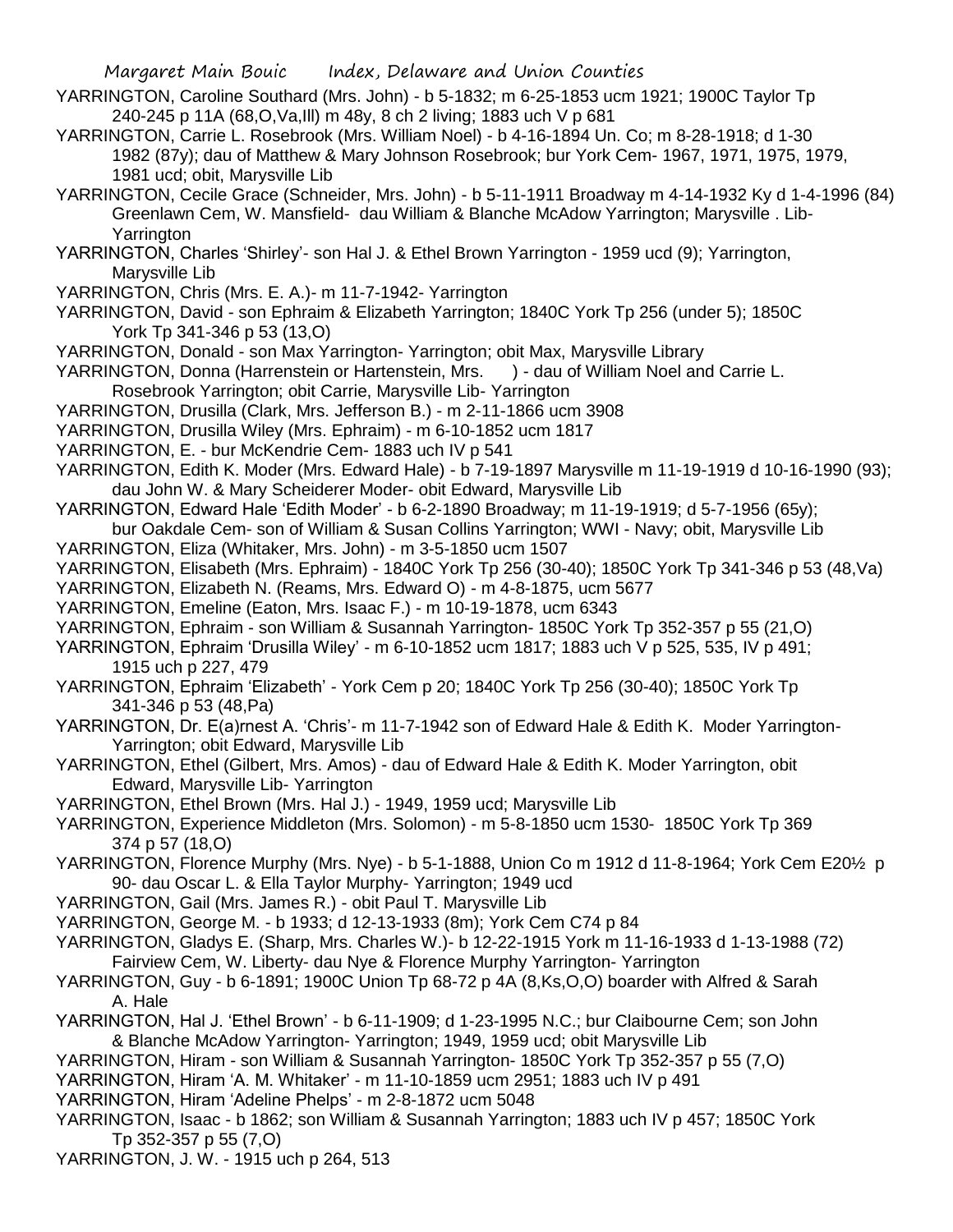YARRINGTON, James - 1850C York Tp 364-369 (22,O) laborer YARRINGTON, James R. 'Gail' - son Paul T. & Rachel Roahen Yarrington; obit Paul T., Marysville Lib; Yarrington YARRINGTON, Janice (Mrs. Dr. John T.) - obit Paul T., Marysville Lib YARRINGTON, Janice (Hall, Mrs. ) - dau of Mason & Naomi Woods Yarrington- Yarrington, Marysville Library YARRINGTON, Jean (Mrs. Col. William) - Marysville Lib; Yarrington YARRINGTON, Jenette (Davis, Mrs. George D.) - m 1-25-1878 ucm 6197 YARRINGTON, Jo (Spohn, Mrs. ) - dau Col William & Jean Yarrington- Yarrington; obit Col. William, Marysville Lib YARRINGTON, John - son William & Susannah Yarrington; 1850C York Tp 352-357 p 55 (17,O) YARRINGTON, John 'Carolina(e) Southard' - b 6-1833; m 6-25-1852 ucm 1821; 1883 uch IV p 491.V p 681; Rausch p 681; 1900C Taylor Tp 240-245 p 11A (48,O,Pa,Pa) YARRINGTON, Dr. John Thurman 'Janice' - b 5-26-1946 son Paul T. & Rachel Roahen Yarrington; obit Paul, Marysville Lib; 1975 ucd YARRINGTON, June (Finnegan, Mrs. Jack) - dau William Noel & Carrie Rosebrook Yarrington-Yarrington, Marysville Lib; Yarrington YARRINGTON, Lillie (Brooks, Mrs. George L.) - m 6-10-1880 ucm 6731 YARRINGTON, Lydia (Cork, Mrs. George L.) - m 3-22-1844 ucm 949 YARRINGTON, Maggie (Reams, Mrs. B.) - m 10-27-1879, ucm 6574 YARRINGTON, Malin - son William & Susannah Yarrington; 1850C York Tp 352-357 p 55 (12,O) YARRINGTON, Margaret - 1850C York Tp 364-369 (18,O) YARRINGTON, Margaret J. (Reames, Mrs. Nazarene H.) - Armstrong; Yarrington YARRINGTON, Mary - dau William & Susannah Yarrington- 1850C York Tp 352-357 p 55 (3,O) YARRINGTON, Mary M. (Daniel, Mrs. Alfred) - m 1-21-1877 ucm 6031 YARRINGTON, Mason S. 'Naomi M. Woods' - d 6-6-1991 Texas; son John William & Blanche McAdow Yarrington- Yarrington; 1971, 1973, 1975, 1979, 1981, 1983 ucd; obit, Marysville Lib YARRINGTON, Maude (Cline, Mrs. ) - sister of Edward Hale Yarrington- Yarrington, Marysville Lib YARRINGTON, Max - b 4-17-1899; d 6-2-1975(76) Mich; son John William & Blanche McAdow Yarrington; Marysville Lib- Yarrington YARRINGTON, Melissa - dau Ephraim & Elizabeth Yarrington; 1850C York Tp 341-346 p 53 (9,O) YARRINGTON, Mordecai - son Ephraim & Elizabeth Yarrington; 1840C York Tp 256 (5-10); 1850C York Tp 341-346 p 53 (15,O) YARRINGTON, Nancy (Gordon, Mrs. Richard) - b 6-22-1932 d 4-3-1974 dau Hal & Ethel Brown Yarrington-Yarrington; 1949 ucd YARRINGTON, Nancy - dau William & Susannah Yarrington; 1850C York Tp 352-357 p 55 (2,O) YARRINGTON, Naomi M. (Mrs. Mason S.) - 1971, 1973, 1975, 1979, 1981 ucd YARRINGTON, Nellie R. (Thompson, Mrs. Robert) - b 2-24-1907 Broadway m 11-16-1927 d 9-15-1989 (82) dau John William & Blanche McAdow Yarrington;Yarrington, Marysville Lib YARRINGTON, Noel 'Carrie Rosebrook' - see William Noel YARRINGTON, Nye 'Florence Murphy' - b 1888; d 12-11-1962; York Cem E20 1/2 p 90; 1949 ucd; brother Edward Hale Yarrington, obit Edward, Marysville Lib YARRINGTON, Olga (Mrs. Robert)- Yarrington YARRINGTON, Col. Paul T. 'Rachel E. Roahen ' - d 8-1-1997; son Nye & Florence Murphy Yarrington-Yarrington; 1983 ucd; WWII Bronze Star; bur Arlington National Cem.; obit, Marysville Library YARRINGTON, Phebe A. (Willis, Mrs. Joseph) - 3-5-1870; ucm 4696 YARRINGTON, Phyllis (Simpson, Mrs. Ralph) - dau Hal & Ethel Brown Yarrington- 1949 ucd; obit Hal, Marysville Lib YARRINGTON, Rachel E. Roshen (Mrs. Col. Paul T.) - 1983 ucd; Yarrington; obit Paul, Marysville Library YARRINGTON, Reah (Temple, Mrs. Frank)- dau Nye & Florence Murphy Yarrington- Yarrington YARRINGTON, Rebecca - dau Ephraim & Elizabeth Yarrington- 1840C York Tp 256 (5-10); 1850C York Tp 341-346 p 53 (17,O) YARRINGTON, Robert N. 'Olga' - son William Noel & Carrie L. Rosebrook Yarrington- Yarrington, Marysville Lib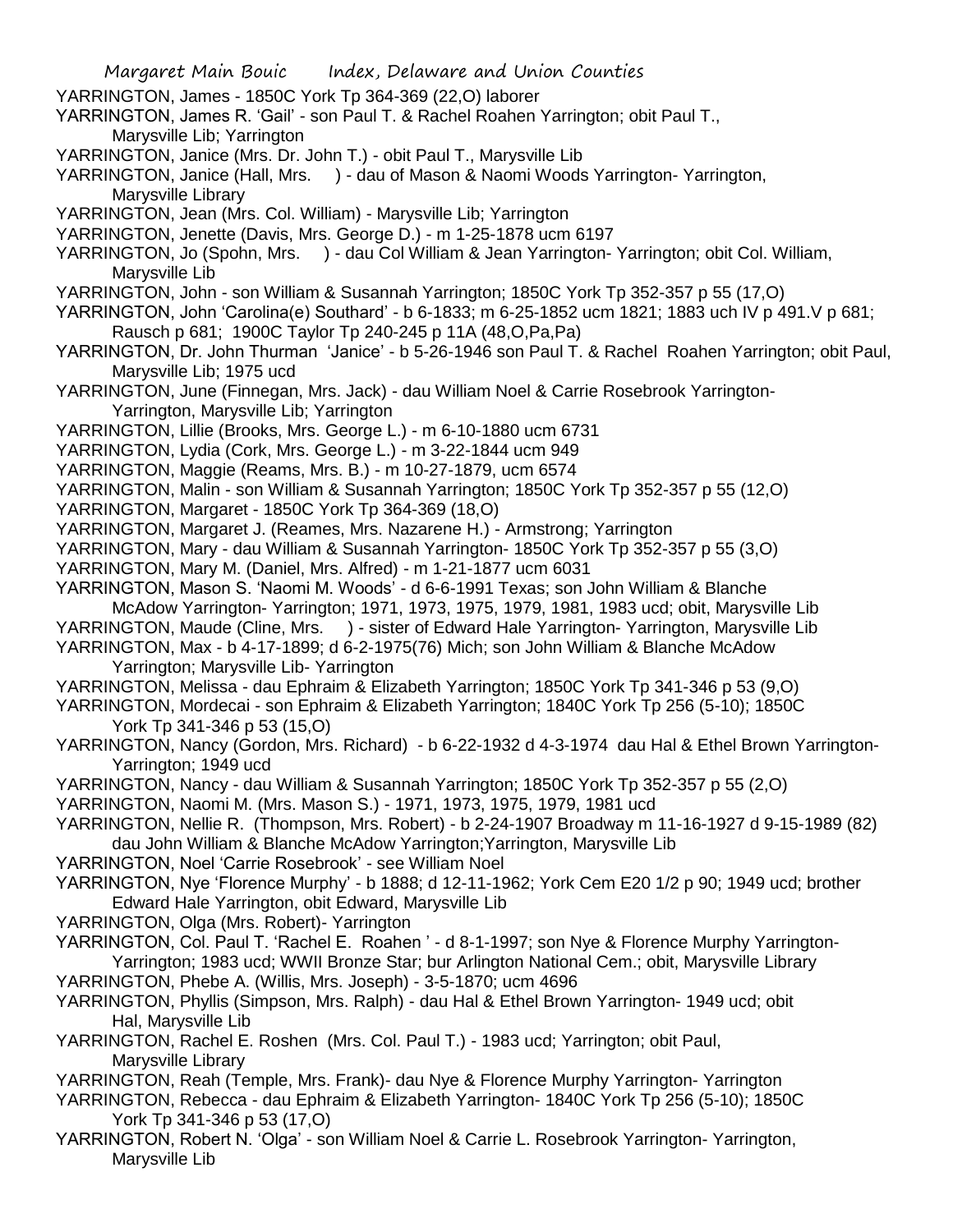YARRINGTON, Dr. Robert- son Nye & Florence Murphy Yarrington- Yarrington YARRINGTON, Roberta (Quay, Mrs. ) - dau of Max Yarrington- obit Max, Marysville Lib; Yarrington YARRINGTON, Sally - dau of Col William R. & Jean Yarrington- Yarrington, Marysville Lib YARRINGTON, Sarah A. - dau William & Susannah Yarrington; 1850C York Tp 352-357 p 55 (5,O) YARRINGTON, Solomon 'Experience Middleton' - m 5-8-1850 ucm 1530- 1850C York Tp 369-374 p 57 (21,O) YARRINGTON, Sue (Haddock, Mrs. ) - dau Col William R. & Jean Yarrington- Yarrington, Marysville Library YARRINGTON, Susan- 1880C Taylor Tp 113-114 p 11 (25,O,O,O) mother of William YARRINGTON, Susan (Haristy, Mrs. ) - dau Max Yarrington- obit Max, Marysville Lib; Yarrington YARRINGTON, Susannah (Mrs. William) - 1850C York Tp 352-357 p 55 (39,Pa) YARRINGTON, Susannah Collins (Mrs. William) - m 3-1-1876 ucm 5848; mt 3 p 24 YARRINGTON, Terri L. (Mrs. William H.) -1973 ucd YARRINGTON, Theodore - son Ephraim & Elizabeth Yarrington- 1840C York Tp 250 (5-10); 1850C York Tp 341-346 p 53 (19,O) YARRINGTON, Virginia Reef (Dort, Mrs. Francis D.) - d Maarch 1987 (86) Jerome Cem- dau John William & Blanche McAdow Yarrington- obit Max, Marysville Lib; Yarrington YARRINGTON, William 'Susannah' - 1850C York Tp 352-357 p 55 (45,Pa) YARRINGTON, William- son Susan Yarrington- 1880C Taylor Tp 113-114 p 11 (3,O,O,O) YARRINGTON, William 'Susannah Collins' - m 3-1-1876 ucm 5848 YARRINGTON, William H. 'Terrie L.' - 1973 ucd YARRINGTON, William Noel 'Carrie L.Rosebrook' - b 6-20-1897 Broadway; d 1988 (91y); son William & Blanche McAdow Yarrington- Yarrington; 1967, 1971, 1975, 1979, 1981, 1983 ucd; obit, Marysville Lib YARRINGTON, William J. - son William & Susannah Yarrington- 1850C York Tp 352-357 p 55 (14,O); 1880C Taylor Tp 137-138 p 13 (24,O,O,O) carpenter; boarding with Peter Jolliff YARRINGTON, Col William R. 'Jean' - WWII & Korean War; bur Arlington National Cem YARROW, ---------d - 2-2823; dcga p 18, Del Patron & Franklin Chronicle; a Moor YATE, Elden L. 'Roberta' - 1980 dcd YATE, Jim - 1980 dcd YATE, Kelly - b 1969; ch Elden L. & Roberta Yate; 1980 dcd YATE, Mary - Nash p 375 YATE, Roberta (Mrs. Elden L.) - 1980 dcd YATE, Terri - 1980 dcd YATE, Tim - b 1964, son Elden L. & Roberta Yate; 1980 dcd YATE, Trent - 1980 dcd YATES or YEATS - found variously YATES, ----- (Mrs. ) - dpc p 81 YATES, Adrian - see David Adrian, son David Adrian & Eleanor Lutz Yates YATES, Agnes Edick (Mrs. David) - b 1898; d 1967- McKitrick p 92 YATES, Alice Mae McKitrick (Mrs. Frank) - b 3-28-1896; m 6-28-1920; d 1962; dau Mahlon Lafayette & Jane N. Kesselring McKitrick;- McKitrick p 92 YATES, Allen F. 'Vivian H.' - 1969, 1971 dcd YATES, Anna (Mrs. Berlie)- parents of Patty Lynn- Yates YATES, Annette (Lane, Mrs. )- dau Billy J. Yates, Sr. - Yates YATES, Anthony W. - b 1957; son William R. & Naomi Yates; 1971, 1981 ucd YATES, Audrey Van Cleve (Mrs. Donald) - McKitrick p 92 YATES, Ballard 'Maggie Hunt'- parents of Billy J. Sr.- Yates YATES, Benjamin Ballard - son Benjamin F. & Luella White Yates- White 129 YATES, Benjamin F. 'Luella White' - m 1891- White (117) YATES, Berlie 'Anna'- son Ballard & Maggie Hunt Yates- Yates YATES, Bertha Marie (Mrs. Charles Ellis) - d 1981, obit Charles Ellis, Marysville Library YATES. Bettu Ann- dau Berlie & Anna Yates- Yates- engaged to Blaine Andrew Eads

YATES, Betty Dixon (Mrs. Lowell Richard) - b 1-3-1921; m 8-21-1941; dau Ralph & Mable Dixon-Maugans Anc p 154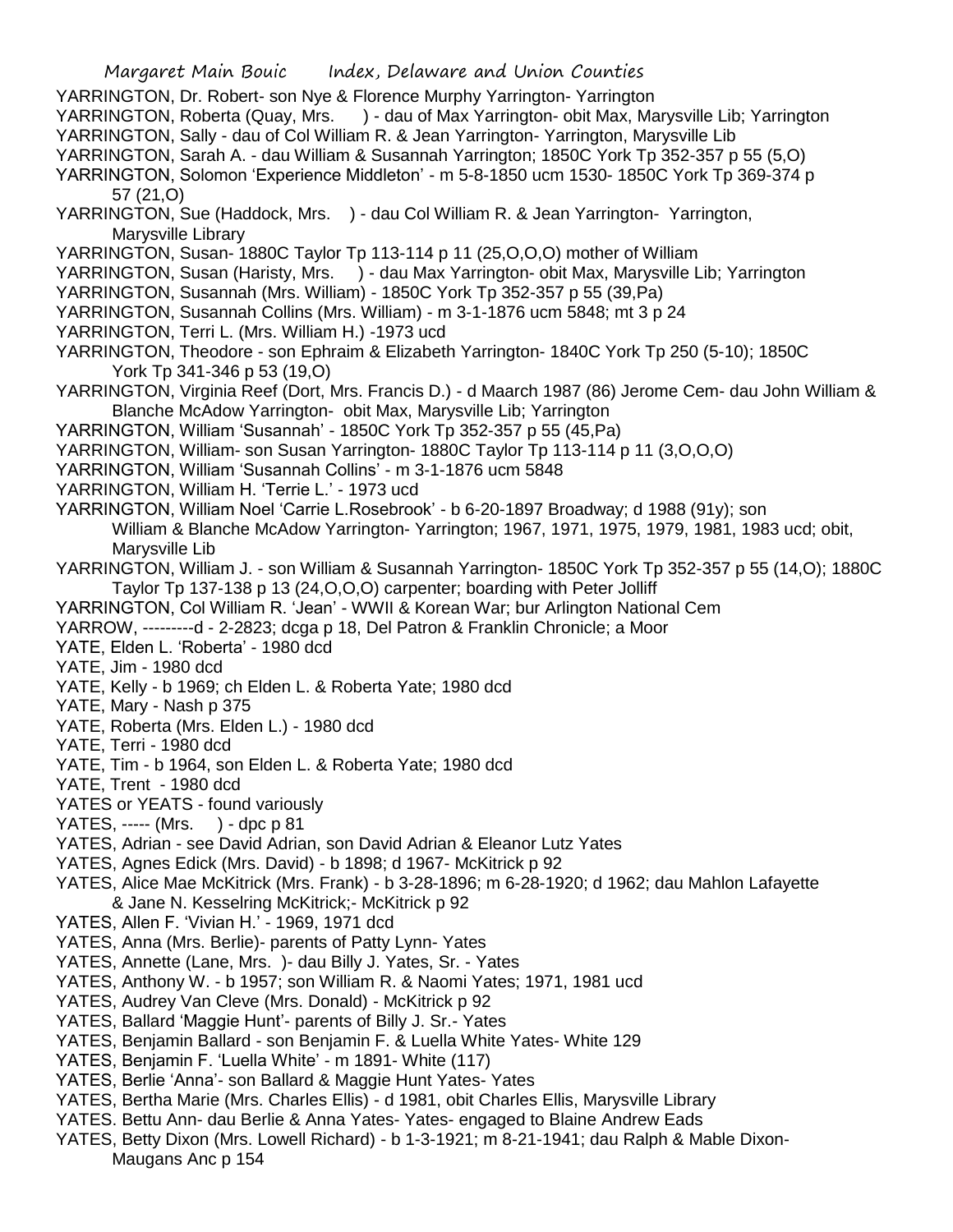- YATES, Betty (Evans, Mrs. )- dau Ballard & Maggie Hunt Yates- Yates
- YATES, Betty Lou dau Harry Addison & Margo Littleton Yates- White 139
- YATES, Billy J. 'Twila'- b 5-31-1944 d 5-10-1991 (46) Oak Grove Cem- son Ballard & Maggie Hunt Yates-Yates
- YATES, Billy, Jr. 'Dyanna'- d 1-29-1986 (19) Oak Grove Cem- grain bin accident- son Billy J. & Twila Yates- Yates
- YATES, Billy J. parents of Jason Eric, Jessica & Annette Yates- Yates
- YATES, Bobby- son Billy J., Sr. & Twila Yates- Yates
- YATES, Bobby 'Crystal'- parents of Wyatt Gage Yates. b 7-24-2002- Yates
- YATES, Bonnie (Mullins, Mrs. )- dau Ballard & Maggie Hunt Yates- Yates
- YATES, YEATS, C. Jane Gardner (Mrs. Joseph) dau Moses & Mary Stenbeck Gardner; 1880 dch p785
- YATES, Carol dau Everett & Margaret Yates- 1961 dcd (12)
- YATES, Charles b 1964; son William R. & Naomi Yates- 1971, 1975, 1979, 1981, 1983 ucd
- YATES, Charles C. 'Margaret Glavis' m 3-13-1928; Weiser p 751
- YATES, Charles Ellis 'Bertha Marie' 'Ella Lee Burton' b 5-5-1913 Greenup, Ky; m (2) 3-31-1982; d 11-1989 (76)- son John R. & Melvina Archie Yates; bur Fairview Cem, Mutual; obit Marysville Lib
- YATES, Cheryl dau Julian Wendell & Irene Stamets Yates- Maugans Anc p 154
- YATES, Connie G. (Claar, Mrs. Gary D.)- m 4-21-1990 dau James R. Yates- Yates
- YATES, Cora (Thomas, Mrs. )- dau Forest R. & Garnet M. Evicks Yates- Yates
- YATES, Cornelia Jane Thome (Mrs. Henry Davis) dcq Edith Yates Meacham Morrison:2- 1908 dch p 751; Pabst 2 p 55
- YATES, Crystal (Mrs. Bobby)- parents of Wyatt Gage Yates, b 7-24-2002- Yates
- YATES, Danny 'Paula'- son Berlie & Anna Yates- Yates
- YATES, D. E. 1980 dcd
- YATES, Darrell son Everett & Margaret Yates- 1961 dcd (8)
- YATES, David 'Agnes Edick' 'Donna Edick' son Frank & Alice Mae McKitrick Yates- McKitrick p 92
- YATES, David Adrian son David Adrian & Eleanor Lutz Yates- White 136
- YATES, David Adrian 'Eleanor Lutz' son Benjamin & Luella White Yates- White 131; D. E. 1980 dcd
- YATES, David- son Paul David & Virginia Griffith Yates- Yates
- YATES, Delilah A. Molesworth (Mrs. John Calvin) b 3-20-1861; m 4-30-1881; dau Augustus & Mary Ann Smith Molesworth- Maugans Anc p 154
- YATES, Dennis b 1963; son Hansel & Fay Yates; 1969 dcd
- YATES, Diane dau Forest R. & Garnet M. Evicks Yates- Yates
- YATES, Dolly Jane (Beard, Mrs. James R.) m 2/4/1847 dcm- 1880 dch p 7
- YATES, Dottie L. (Frame, Mrs. Jack) b 12-22-1942; m 8-3-1969; dau Lowell Richard & Betty Dixon Yates- Maugans Anc p 154
- YATES, Donald 'Audrey Van Cleve' b 1929; son Frank & Alice Mae McKitrick Yates- McKitrick p 92
- YATES, Donna Edick (Mrs. David) b 1918- McKitrick p 92
- YATES, Dyanna (Mrs. Billy, Jr.)- Yates
- YATES, Earl- d 8-16-1887 (1 day)- Berlin Tp son H. D. Yates- dcdeatgs
- YATES, Eddie- son Ballard & Maggie Hunt Yates- Yates
- YATES, Edith (Griffith, Mrs. ) Pabst 1 p 28
- YATES, Edith (Meacham, Mrs. ) (Morrison, Mrs. Lawrence) d 3-3-1976 (86); bur Oak Grove; dau Henry Davis & Cornelia Jane Thome Yates- dcq Edith Yates Meacham Morrison:1; 1908 dch p 751; Pabst 2 p 54
- YATES, Eleanor Lutz (Mrs. David Adrian) White (131)
- YATES, Elden L. 'Roberta' 1969, 1971 dcd
- YATES, Elizabeth dau John & Nancy Shields Yates- 1880 dch p 785
- YATES, Elizabeth Jane (Ruebush, Mrs. David Henry) b 10-5-1852; m 1-30-1873; d 12-22-1936; dau William Andrew & Mary Finley Yates- Maugans Anc 153, 154
- YATES, Ella Lee Burton (Hicks, Mrs. Roy B.)(Mrs. Charles Ellis) b 6-20-1919 Ky m 3-31-1983 d 1-18-2006 (86) Oakdale Cem - dau James H. & Mary Ellen Daniels Burton- Yates; obit Charles Ellis, Marysville Lib
- YATES, Ella Hicks (Mrs. Ellis)- m 3-31-1982 dau Mr. & Mrs. James Burton- Yates
- YATES, Ellis 'Ella Hicks'- m 3-31-1982 son John Yates- Yates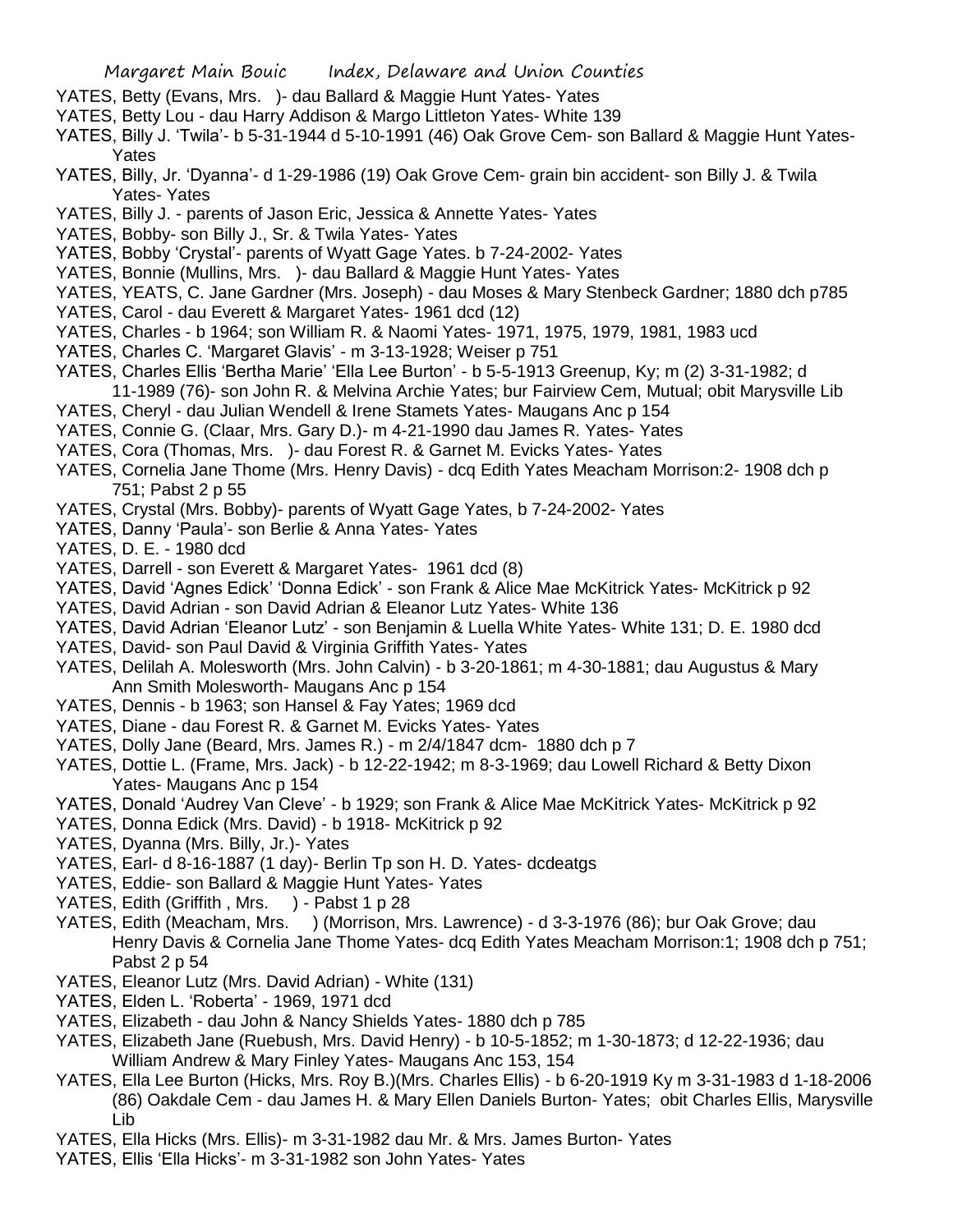- YATES, Ellen (Cowgill, Mrs. John) dau Thomas Yates- 1980 dch p 724
- YATES, Emily Frances b 9-23-1849; d 8-18-1850; bur Ill. dau William Andrew & Mary Finley Yates-Maugans Anc p 152
- YATES, YEATS, Esta L. (Mrs. Michael) 1981, 1983 ucd
- YATES, Everett 'Margaret' 1961 dcd
- YATES, Fay (Mrs. Hansel) 1969 dcd
- YATES, Fern Dennis (Mrs. Benjamin Ballard) White (129)
- YATES, Forest F. 'Garnet M. Evicks''Hazel'- Yates- parents of Paul David Yates
- YATES, Forest Ray- son Forest R. & Garnet M. Evicks Yates- Yates
- YATES, Francis M. 1850C Harlem Tp 594 p 55 (21,Va)
- YATES, Frank b 5-20-1897; m 6-28-1920; d 1950- McKitrick p 92
- YATES, Frank b 1922; d 1945; son Frank & Alice Mae McKitrick Yates- McKitrick 92
- YATES, Frederick b 1960; son Allen F. & Vivian H. Yates; 1969, 1971 dcd
- YATES, Garnet M. Evicks (Mrs. Forest R.)(Massie, Mrs. Ernie)- mother of Paul David Yates- Yates
- YATES, George 1883 uch IV p 541 York Cem
- YATES, George Adrian son Harry Addison & Margo Littleton Yates; White (132)
- YATES, George F. son Joseph & C. Jane Gardner Yeats; 1880 dch p 785
- YATES, Gertrude (Mrs. James)- parents of Connie Claar- Yates
- YATES, Hansel 'Fay' 1969 dcd
- YATES, Harry Addison 'Margo Littleton'- son Benjamin F. & Luella White Yates- White 132
- YATES, H. D.- father of Earl Yates- dcdeaths
- YATES, Helen Louise dau Benjamin Ballard & Fern Dennis Yates- White 134
- YATES, Henry C.- 1870C Liberty Tp Del Co 406 (\*40)
- YATES, Henry Davis 'Cornelia Jane Thome' son Thomas & Margaret (or Patience) Cunningham Yates- dcq Edith Yates Meacham Morrison:2; 1908 dch p 751; Pabst 1 p 28, 29; 2 p 56; Pabst 3 p 25
- YATES, Ilvadel McCurdy (Mrs. ) d 4-29-1981; dau William & Alma Harriman McCurdy; obit, Marysville Lib
- YATES, Irene Stamets (Mrs. Julian Wendell) Maugans Anc p 154
- YATES, Jack Addison son Harry Addison & Margo Littleton Yates- White 138
- YATES, Jacob 1915 uch p 273; 1883 uch IV p 433, 434; bur York Cem
- YATES, James 'Gertrude'- grandparents of Rachel Katherine Claar, parents of Connie Claar- Yates
- YATES, James son John & Nancy Shields Yates- 1880 dch p 785
- YATES, James "Joyce'- b 1960; son Elden L. & Roberta Yates- 1969, 1971 dcd; Yates
- YATES, James R.- father of Connie G. Yates Claar- Yates
- YATES, Jane b 1920; d 1938; dau Frank & Alice Mae McKitrick Yates- McKitrick p 92
- YATES, Jane (Trumps, Mrs. Charles) dau Ilvadel McCurdy Yates- obit Ilvadel, Marysville Lib
- YATES, Janet (Havens, Mrs. Carl) dau Charles Ellis Yates- obit Charles Ellis, Marysville Lib
- YATES, Janet (Mones, Mrs. ) dau Julian Wendell & Irene Stamets Yates- Maugans Anc p 154
- YATES, Jason Eric- b d 12-23-1965 (13hours) son Billie J. Yates- Yates
- YATES, Jenette (Johnson, Mrs. Peter) McKitrick p 169
- YATES, Jennie- 1870C Troy Tp 526 (10)
- YATES, Jennie- 1870C Troy Tp 526 (32)
- YATES, Jennie Collins (Mrs. John Calvin) b 1851; m 1-12-1878; d 1879; Maugans Anc p 152
- YATES, Jessica (Neville, Mrs. )- dau Billy J. Sr. & Twila Yates Yates
- YATES, Jimmy Ray- son Ballard & Maggie Hunt Yates- Yates
- YATES, Joan dau Julian Wendell & Irene Stamets Yates- Maugans Anc p 154
- YATES, John dcq Edith Yates Meacham Morrison:8; 1908 dch p 751; Pabst 1 p 4; dcw Bk 3 p 293
- YATES, John 'Nancy Shields' Maugans Anc p 152; 1880 dch p 785; hadc p 22; 1850C Delaware Tp
- 1392 p 99 (66,Va); CCC (1849 Del. Tp); 1835 men p 21 #44 p 34 Delaware Tp YATES, John Calvin 'Jennie Collins' 'Delilah A. Molesworth' - b 10-29-1850; m (1) 1-12-1878; m(2)
- 4-30-1881; d 4-26-1902; son William Andrew & Mary Finley Yates- Maugans Anc p 152, 154
- YATES, John R. 'Melvina Archie' parents of Charles Ellis Yates; obit Charles Ellis, Marysville Lib YATES, Jonathan - Nash p 123
- YATES, Joseph- 1870C Troy Tp 526 (\*46)
- YATES, Joseph- d 11-30-1898 (79y) Brown Tp; dcdeaths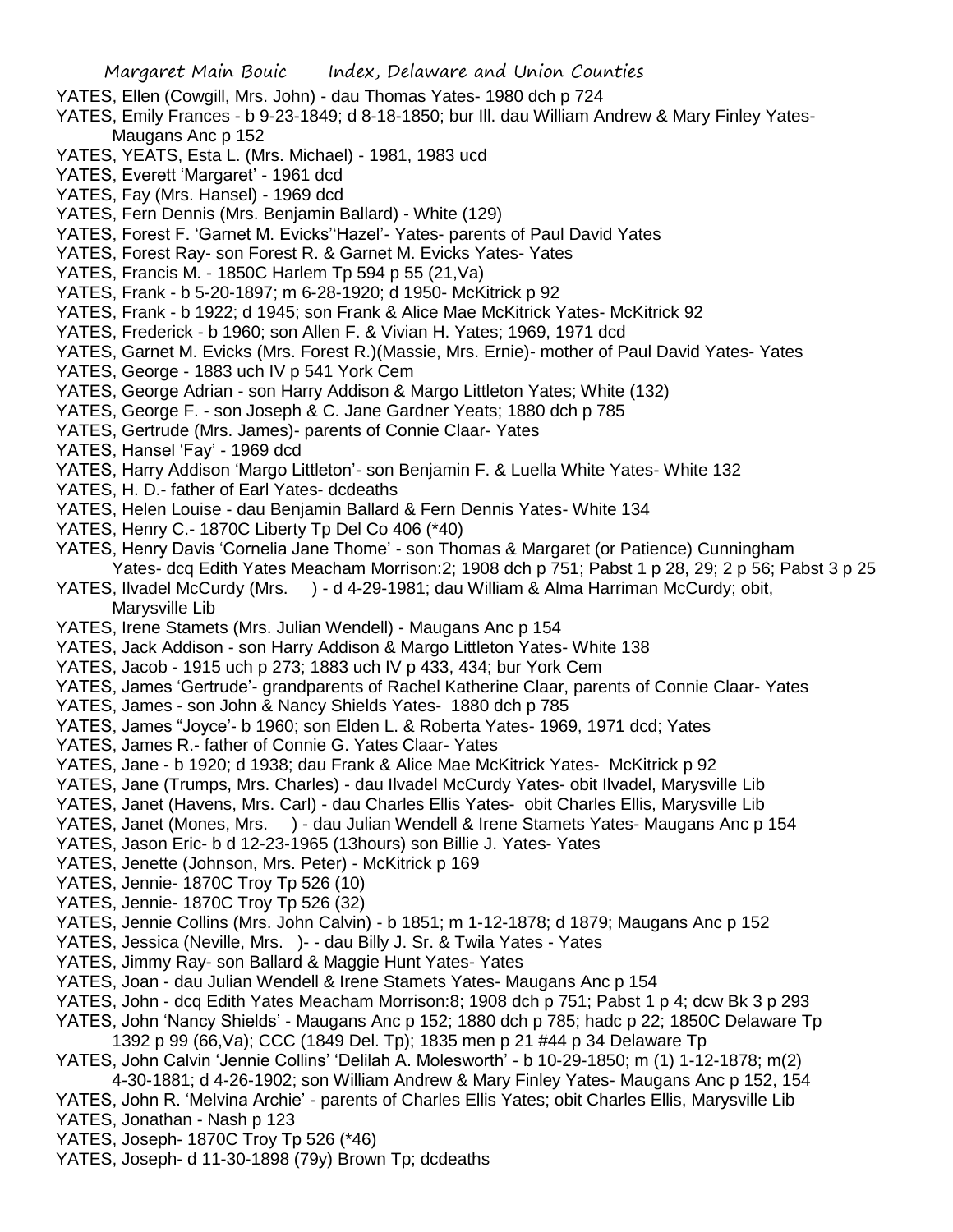- YATES, YEATS, Joseph C. 'Jane Gardner' son John & Nancy Shields Yeats- 1880 dch p 785; dcw Bk 3 p 293; 1850C Delaware Tp 1392 p 92 (29,Va)
- YATES, Joyce (Mrs. James)- Yates
- YATES, Julia Georgian ParsonS (Mrs. William Henry) b 3-21-1882; m 10-1-1902; d 1-11-1933; dau Rollin A. & Rachel Beatty Parsons- Maugans Anc 152
- YATES, Julia- dau Paul David & Virginia Griffith Yates- Yates
- YATES, Julian Wendell 'Irene Stamets' b 6-7-1912; son William Henry & Julia Georgina Parsons Yates- Maugans Anc p 152, 154
- YATES, Kelly b 1969; ch Elden L. & Roberta Yates- 1971 dcd
- YATES, Lawrence d 1982; son of Charles Ellis Yates; obit Charles Ellis, Marysville Lib
- YATES, Lorinda b 1966- dau Allen F. & Vivian H. Yates; 1969, 1971 dcd
- YATES, Lowell Richard 'Betty Dixon' b 9-11-1918; m 8-21-1941; son William Henry & Julia
	- Georgina Parsons Yates- Maugans Anc p 152, 154

Yates, Lucille Marie (Mrs. )- d 8-27-1981 (73) Newark, mother of Mrs. Daniel Roike, grandmother of Robert W. Shrivers

- YATES, Luella White (Mrs. Benjamin F.) b 10-21-1866; m 1891; d 8-1-1927; dau Thornton Fleming & Cecilia Ann Nichols White- White 117
- YATES, Lula Estella b 5-4-1889 adopted dau John Calvin & Delilah A. Molesworth Yates- Maugans Anc p 154
- YATES, Mae (Mrs. W. Raymond) 1979, 1981, 1983 ucd
- YATES, Maggie Hunt (Mrs. Ballard)- Yates
- YATES, Maggie- dau Billy J. Sr. & Twila Yates- Yates
- YATES, Marcella b 1961; dau Hansel & Fay Yates- 1969 dcd
- YATES, Marcia A. Gaston (Mrs. William A.) m 3-20-1860 dcm
- YATES, Margaret (Mrs. Everett) 1961 dcd
- YATES, Margaret dau John Yeats- CCC p 3, 16
- YATES, Margaret b 2-21-1859; d 9-23-1859; bur Ill. dau William Andrew & Mary Dinley Yates-Maugans Anc p 152, 158
- YATES, Margaret aunt of Laura J. Meeker- 1980 dch p 742
- YATES, Margaret Glavis (Mrs. Charles C.) (Armstrong, Mrs. Elbert) b 11-5-1906; m (1) 3-13-1928; dau Edward Sumner & Pauline Ryder Ewer Glavie- Weiser, p 751
- YATES, Margaret L. Cunningham (Mrs. Thomas) m 4-1-1851 dcm
- YATES, Margo Littleton (Mrs. Harry Addison) White (132)
- YATES, Mark Sheldon son Harry Addison & Margo Littleton Yates- White 140
- YATES, YEATS Mary dau John Yeats- CCC p 3, 16
- YATES, Mary Ann (Anthony, Mrs. James D.) (Jones, Mrs. Nelson) b 7-27-1855; dau William Andrew & Mary Finley Yates- Maugans Anc p 152, 158
- YATES, YEATS, Mary F. dau Joseph & C. Jane Gardner Yeats- 1880 dch p 785
- YATES, Mary Finley (Mrs. William Andrew) b 1-3-1819; m 22-9-1848 dcm; d 6-16-1859; dau William & Margaret Walker Finley- Maugans Anc p 152, 158
- YATES, Michael E. 'Esta' b 1960; son William R. & Naomi Yates- 1971, 1973, 1975, 1979, 1981 ucd
- YATES, Melvin son Benjamin F. & Luella White Yates- White 133
- YATES, Melvina Archie (Mrs. John R.) parents of Charles Ellis Yates; obit Charles Ellis, Marysville Libary
- YATES, Nancy b 1925; d 1927; dau Frank & Alice Mae McKitrick Yates- McKitrick 92
- YATES, Nancy E. dau John & Nancy Shields Yeats- 1880 dch p 785; dcw Bk 3 p 293; 1850C Delaware Tp 1392 p 99 (21,O)
- YATES, Nancy E. (Mrs. Stanley C.) 1980 dcd
- YATES, Nancy Shields (Mrs. John) 1880 dch p 785; dcw Bk 3 p 293; 1850C Delaware Tp 1392 p 99 (65,Va)
- YATES, Naomi (Mrs. William R.) 1971, 1975 ucd
- YATES, Naomi Evelyn (Johnson, Mrs. Robert) b 8-11-1905; dau William Henry & Julia Georgina Parsons Yates- Maugans Anc p 153
- YATES, Patience Cunningham (Mrs. Thomas R.) dcq Edith Yates Meacham Morrison:5
- YATES, Patti Lynn (Ratliff, Mrs. Rick)- m 3-29-1986 dau Berlie & Anna Yates- Yates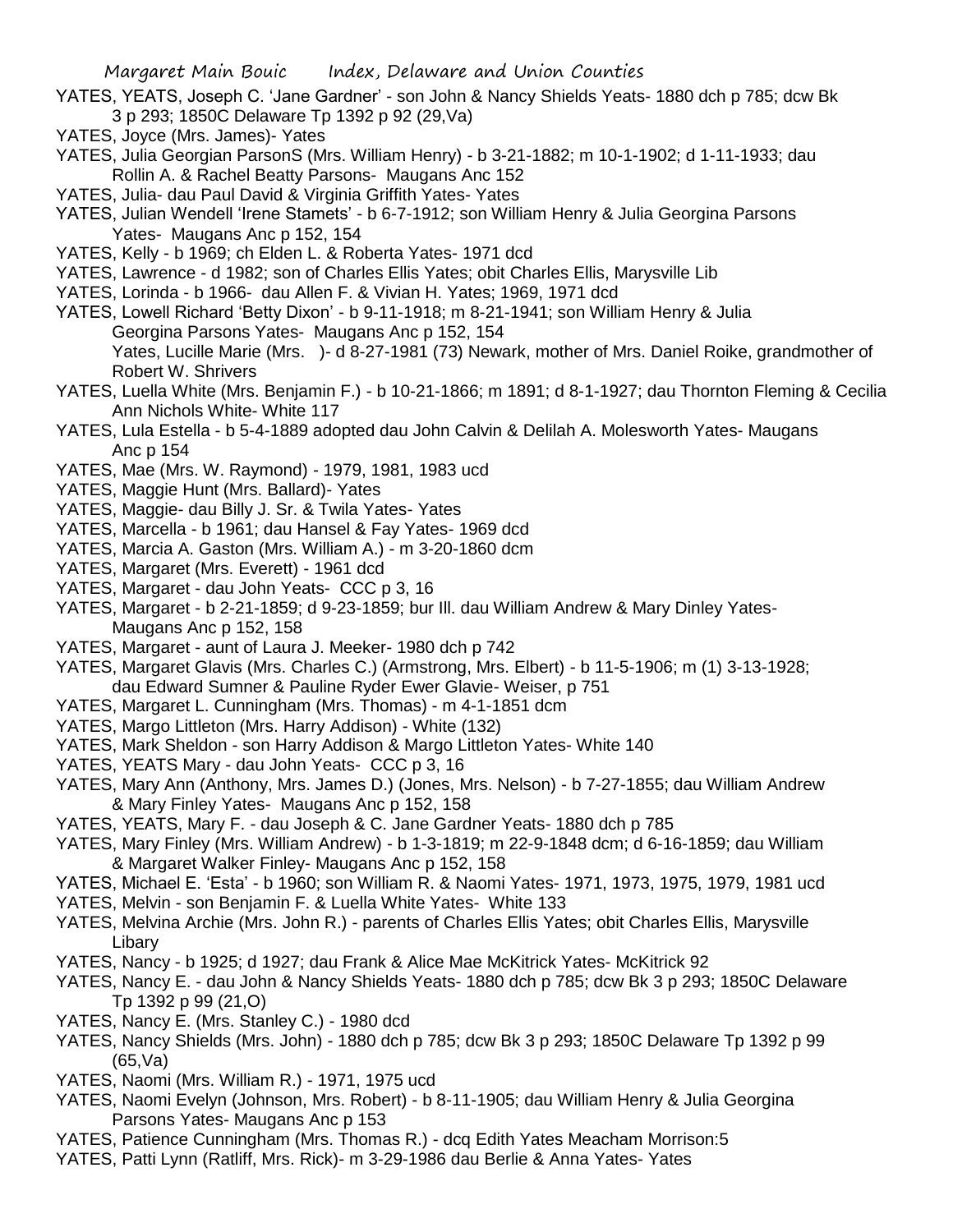- YATES, Pattie (Solt, Mrs. )- dau James Yates- Yates
- YATES, Paul David 'Virginia Griffith'- b 9-25-1958 Chesapeake m 11-12-1958 R. I. d 3-19-1993 (57) Prospect Cem- son Forest R. & Garnet M. Evicks Yates- Yates
- YATES, Paula (Mrs. Danny)- dau Pat Whiteside- parents of Travis Andrew Yates- Yates
- YATES, Pauline (Trout, Mrs. ) dau Henry & Cornelia Thome Yates- 1908 dch p 751; Pabst 1 p 28
- YATES, Philina- 1870C Liberty Tp Del Co 406 (56)
- YATES, Ray Pabst 2 p 54
- YATES, Raymond, Jr. b 1955- son William R. & Naomi Yates- 1971, 1975 ucd
- YATES, Rena Kay Cox (Mrs. Tony W.)- Yates
- YATES, Richard son Everett & Margaret Yates- 1961 dcd (3)
- YATES, Roberta (Mrs. Elden L.) 1969, 1971 dcd
- YATES, Roger L. 'Suzi Brock' b 10-7-1948; m 7-22-1967; son Lowell Richard & Betty Dixon Yates-Maugans Anc p 154
- YATES, Samuel D. son John & Nancy Shields Yeats- 1880 dch p 785; CCC p 3; 1850C Delaware Tp 1392 p 99 (34,Va)
- YATES, Sandra dau Everett & Margaret Yates- 1961 dcd (6)
- YATES, Sarah Louise- b 11-12-1988 d 2-15-1989 (3mos)- Shoup Cem- dau Tony W. & Rena Kay Cox Yates-Yates
- YATES, Scot b 1963; son Elden L. & Roberta Yates- 1969, 1971 dcd
- YATES, Scottie b 1966; son Hansel & Fay Yates- 1969 dcd
- YATES, Sean b 1959; ch Donald & Audrey Van Cleve Yates McKitrick p 92
- YATES, Seth- 1870C Liberty Tp Del Co 406 (\*57)
- YATES, Shawn Nickalas- b 8-8-1986 son Billy, Jr. & Dyanna Yates- Yates
- YATES, Stanley C. 'Nancy E.' 1980 dcd
- YATES, Susan- dau Donald Yates- Yates, engaged to William E. Ritchie
- YATES, Susi Brock (Mrs. Roger L.) m 7-22-1967- Maugans Anc p 154
- YATES, Tabatha Benadine dau Benjamin & Fern Dennis Yates- White 135
- YATES, Tawna b 1970- ch William R. & Naomi Yates; 1971, 1973, 1975, 1979, 1981 ucd
- YATES, Teresa b 1963; dau Allen F. & Vivian H. Yates- 1969, 1981 dcd
- YATES, Terri Lynn (Shaw, Mrs. Stephen Lewis) b 1958 m 2-24-1979 dau Elden L. & Roberta Yates; Yates-1969, 1971 dcd
- YATES, Terri (Johnson, Mrs. )- dau Billy J. Sr. & Twila Yates Yates
- YATES, Thaddeus White son Benjamin F. & Luella White Yates- White 130
- YATES, Theodore Louise (Gray, Mrs. Charles Everett) b 3-15-1910; m 5-12-1934; dau William Henry & Julia Georgina Parsons Yates- Maugans Anc 153
- YATES, Thomas 1908 dch p 724; Pabst 1 p 29
- YATES, Thomas- d 12-31-1892 (69-10-18) Delaware Tp, b Virginia- dcdeaths
- YATES, Thomas 'Margaret L. Cunningham' m 4-1-1851 dcm
- YATES, Thomas R. 'Patience Cunningham' son John Yates- 1880 dch p 785; 1908 dch p 724, 751;
- Pabst 1 p 29; dcw Bk 3 p 293; 1850C Delaware Tp 1392 p 98 (27,Va); CCC p 3, 16
- YATES, Thomas Ray son Henry Yates- 1980 dch p 751
- YATES, Tim b 1964; son Hansel & Fay Yates- 1969 dcd
- YATES, Tim b 1966; son Elden L. & Roberta Yates- 1969, 1971 dcd
- YATES, Tina b 1968; dau Hansel & Fay Yates- 1969 dcd
- YATES, Tony W. 'Rena Kay Cox'- son Raymond Yates- parents of Sarah Louise Yates- Yates
- YATES, Travis Andrew- b 10-11-1994 son Danny & Paula Yates- Yates
- YATES, Trent b 1961; son Elden L. & Roberta Yates- 1969, 1971 dcd
- YATES, Vernon son of Charles Ellis Yates- obit Charles Ellis, Marysville Library
- YATES, Virginia Griffith (Mrs. Paul David)- m 11-12-1958 R. I. Yates
- YATES, Vivian H. (Mrs. Allen F.) 1969, 1971 dcd
- YATES, Walter- son Forest R. & Garnet M. Evicks Yates- Yates
- YATES, Willard son of Charles Ellis Yates- obit Charles Ellis, Marysville Library
- YATES, William son of Charles Ellis Yates- obit Charles Ellis, Marysville Library
- YATES, William Freshwater p 57
- YATES, William 'Marion C.' adm notice dcga p 32; Del Pat & Franklin Chronicle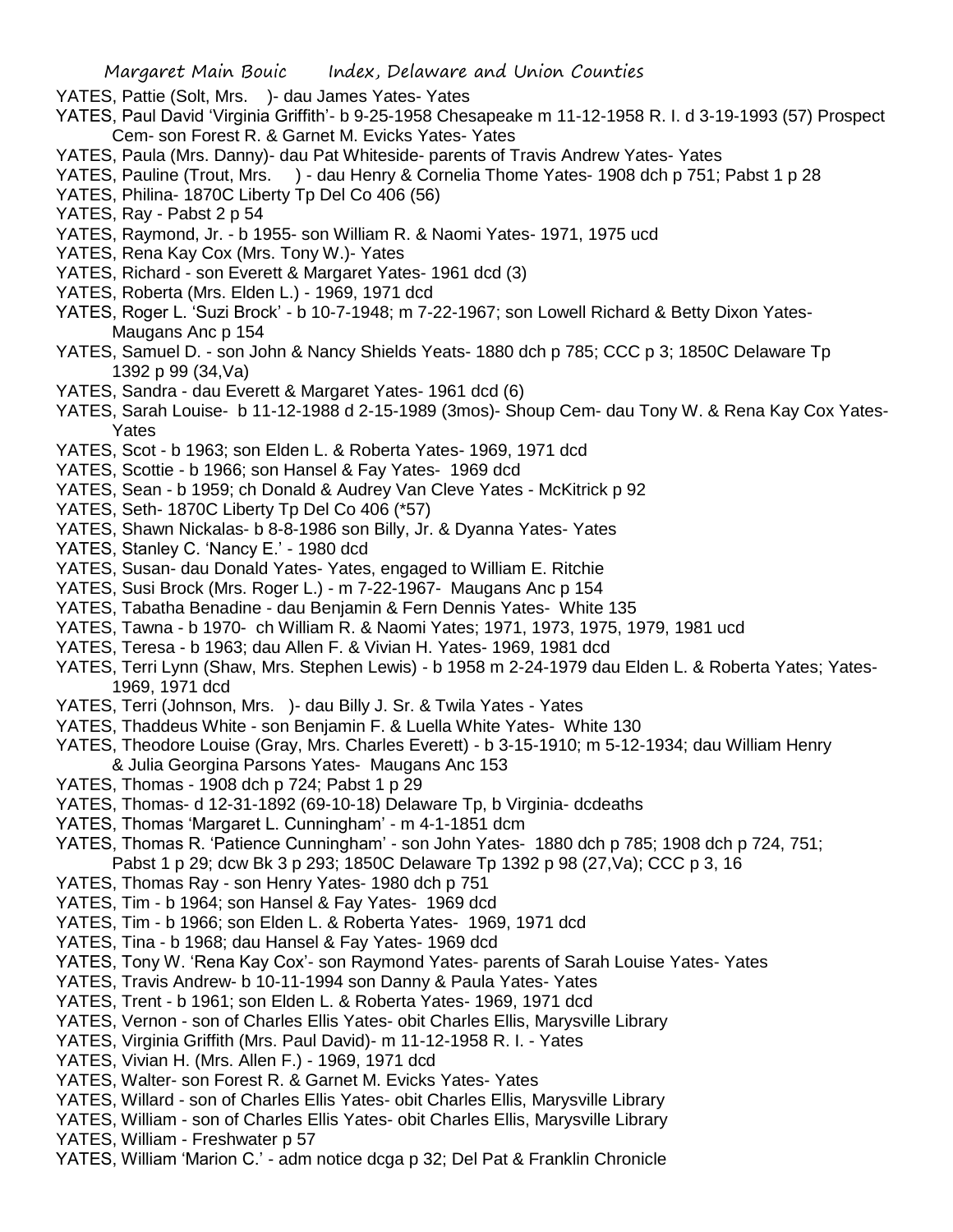- YATES, William A. 'Marcia A. Gaston' m 3-20-1860 dcm
- YATES, William Andrew 'Mary Finley' b 3-12-1814; m 11-9-1848 dcm; d 3-28-1887; son John &
- Nancy Shields Yeats- Maugans Anc p 152; 1880 dch p 785
- YATES, William Raymond 'Naomi' 'Mae' 1971, 1975, 1979, 1981, 1983 ucd
- YATES, Winifred Genevieve (Moore, Mrs. Dewey) (Hofgaard, Mrs. Walter) b 12-17-1903; m(1)
	- 2-14-1925; m(2) 12-15-1949- dau William Henry & Julia Georgina Parsons Yates- Maugans Anc p 152
- YATES, Wyatt Gage- b 7-24-2002 son Bobby & Crystal Yates- Yates
- YAUGER, A. J. brother Paul M. Yauger- Yauger
- YAUGER, Ann (Shelby, Mrs. ) obit Wilda, Marysville Lib
- YAUGER, Ann Y. (Selby, Mrs. ) dau Paul M. & Ruth Anne Yauger- Yauger
- YAUGER, Isabel (Maier, Mrs. ) sister Paul M. Yauger- Yauger
- YAUGER, Paul M. 'Ruth Anne' d 2-18-1961 (70); bur Kirkwood Cem- Yauger
- YAUGER, Paul M. 'Wilda' obit Wilda, Marysville Lib
- YAUGER, Ruth Anne (Mrs. Paul M.) Yauger
- YAUGER, Wilda, d 10-1948; bur Kirkwood Cem; Marysville Lib
- YAUS, Aulden L. or S. 'Sylvia Farris' b 11-13-1928 Bethesda, Belmont Co.; m 3-1-1958; d 12-11-2004; bur Forest Grove- son of Roy & Mary Lynn Yaus- 1971, 1973, 1975, 1979, 1981 1983 ucd; Korean War vet; obit, Marysville Lib.
- YAUS, Cindy b 1962; lived with Larry & Betty Dillon- 1979 ucd
- YAUS, Janet (Moore, Mrs. Bo) b 1964; dau Aulden L. & Sylvia Yaus; 1971, 1973, 1975, 1979, 1981, 1983 ucd
- YAUS, Mary Lynn (Mrs. Roy) parents of Aulden Yaus- obit Aulden, Marysville Library
- YAUS, Richard 'Martha' b 1956; son Aulden L. & Sylvia Yaus- 1971, 1973, 1975 ucd
- YAUS, Roy 'Mary Lynn' parents of Aulden Yaus- obit Aulden, Marysville Lib
- YAUS, Sylvia E. Farris (Mrs. Aulden S.) m 3-1-1958; 1971, 1973, 1975, 1979, 1981, 1983 ucd
- YAUS, Thomas b 1960; son Aulden S. & Sylvia Yaus- 1971, 1973, 1975, 1979, 1981, 1983 ucd
- YAVORSKI, John Michael, Jr.- son John Yavorski, Sr.- Yavorski, engaged to Lisa Ann Wurm, dau Theodore Wurm
- YAZLE, William 1883 uch V p 371
- YEAGER, Alan- son Dane H. Yeager- Yeager
- YEAGER, Albert G. 'Hilda M. Rengert'- d 2-20-1976- Reager
- YEAGER, Alvin Luther 'Violet Kathryn Miller' m 7-3-1919; Weiser p 630
- YEAGER, Ann b 1973; dau Paul D. & Toni L. Yeager- 1981, 1983 ucd
- YEAGER, Ann Elizabeth (Young, Mrs. Danny P.) m 10-23-1983 dau William Edgar & Bernice Bugg Yeager-Yeager; 1959 (9), 1983 ucd; engaged to Robert Louis Stanley
- YEAGER, Anna (Seiler, Mrs. George Henderson) b 4-17-1889; m 4-4-1911; Weiser p 631
- YEAGER, Arch 'Sharon Lynn Carroll' m 12-6-1969 son William Edgar & Bernice Bugg Yeager; Yeager; 1959 ucd (10)
- YEAGER, Bernice Bugg (Mrs. William Edgar) m 7-18-1947 Dublin- Yeager; 1959 ucd
- YEAGER, Besie Adlaide McLawhon (Mrs. John Franklin) b 2-14-1919; Weiser p 630
- YEAGER, Brad b 1965- son Gerald & Patricia Yeager; 1980 dcd
- YEAGER, Caleb- engaged to Brianne Spiers- Yeager
- YEAGER, Charles- brother Helen Ruth Durben- Yeager
- YEAGER, Charles b about 1897; son Rufus & Ethel Maine Yeager- Asp 2233
- YEAGER, Christine (Schmidt, Mrs. Jacob) m 10-15-1838; dcga p 66 Olentangy Gazette
- YEAGER, Cleon or Clem b 10-31-1896 Jackson Co; d 10-7-1979; bur Hopewell Cem- son of Perry L.
	- & Viola Butler Yeager; obit of Perry L., Marysville Lib
- YEAGER, Curtis Allen b 9-11-1957; son Stanley & Helen Elizabeth Arlene Snyder Shipe Yeager-Weiser p 376
- YEAGER, Dane H. 'Leona''Wilma Davids' b 7-11-1904 m(2) 1952; Unionville Cem; Darby-Jerome Tp Cem p 43- son of Perry L. & Nancy Butler Yeager; obits of Leona, Rosemarie and Perry L., Marysville Library YEAGER, Edgar Kincaid 'Phyllis Marie Fisher'- Yeager
- YEAGER, Edith (Frank, Mrs. James Newton) m 10-1953; Weiser p 618
- YEAGER, Edward son Jacob & Elizabeth Koppenheffer Yeager- Weiser p 357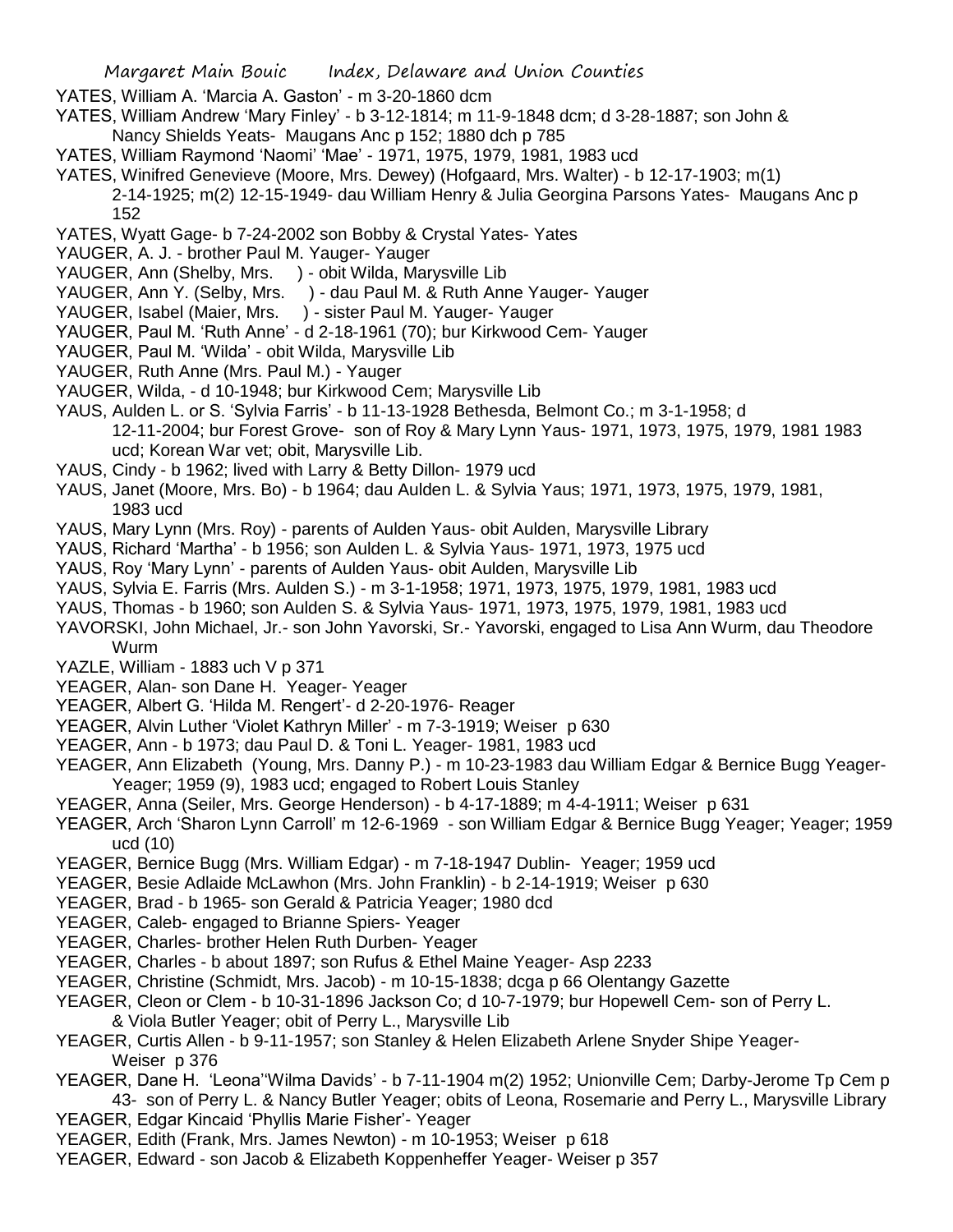- YEAGER, Elizabeth Koppenheffer (Mrs. Jacob) b 1840; dau Jonathan Mark & Catharine Hepner Koppenheffer- Weiser p 299, 357
- YEAGER, Eric b 1964; son Gerald & Patricia Yeager- 1980 dcd
- YEAGER, Estella J. (Mrs. James J.) 1961 dcd
- YEAGER, Ethel Maine (Mrs. Rufus) b 10-24-1870; dau Hiram C. & Angeline Brooks Maine; Asp 1570
- YEAGER, Eve M. will dcw Bk 4 p 277 (30)
- YEAGER, Fred son Mrs. Floyd Dunlap; Yeager; dg 11-27-1962
- YEAGER, Gerald 'Patricia' 1980 dcd
- YEAGER, Helen Elizabeth Shipe (Mrs. Stanley) b 10-12-1930; m 5-11-1952; dau Harry W. & Elizabeth Arlene Snyder Shipe- Weiser p 376
- YEAGER, Helen Ruth (Durben, Mrs. )- b Cambridge, d 2-3-1984 (75) bur Cambridge- sister Charles Yeager-Yeager
- YEAGER, Helen (Schrote, Mrs. )- dau Albert G. & Hilda M. Rengert Yeager- Yeager
- YEAGER, Henry brother of James Meredith- obit James Meredith, Marysville Library
- YEAGER, Hilda M. Rengert (Mrs. Albert G.)- b 1-26-1903 Marion Co d (89) Waldo Cem- dau Henry & Clara Ruehrmund Rengert- Yeager
- YEAGER, Holly b 1972; ch Gerald & Patricia Yeager- 1980 dcd
- YEAGER, Howard brother of James Meredith; obit James Meredith, Marysville Library
- YEAGER, J. Frederica (Shindollar, Mrs. ) dau Eve M. Yeager- dcw Bk 4 p 30
- YEAGER, Jacob 'Elizabeth Koppenheffer' Weiser p 357
- YEAGER, James J. 'Estella J.' 1961 dcd
- YEAGER, James Meredith b 8-21-1916; d 2-25-2002; bur Hopewell Cem; son of Perry L. & Nancy Viola Butler Yeager, brother of Cleon- obits of Cleon & Perry L., Marysville Library; Yeager
- YEAGER, John D. son Eve M. Yeager- dcw Bk 4 p 277 (30)
- YEAGER, John Franklin 'Besie Adlaide McLawhon' b 2-13-1923; son Alvin Luther & Violet Kathryn Miller Yeager- Weiser p 630
- YEAGER, Julie Brawley (Mrs. Reed) dau Margaret Brawley- Yeager
- YEAGER, Leona Dorothy (Mrs. Dane H.) b 1904; d 1-1950 (45) auto crash; interred 2-2-1950
- Unionville Cem; Darby-Jerome Cem p 43, 47; obit Rosemarie, Marysville Lib
- YEAGER, Lola- mother of Richard P. Yeager- Yeager
- YEAGER, Lorraine b 2-24-1955; son John Franklin & Besie Adlaide McLawhon Yeager-Weiser p 630
- YEAGER, Louise (Smith, Mrs. )- dau Albert G. & Hila M. Rengert Yeager- Yeager
- YEAGER, Madelaine June (Lindner, Mrs. Richard L.) b 5-2-1925; d 4-1955; dau Alvin Luther & Violet Kathryn Miller Yeager- Weiser p 630
- YEAGER, Mary dau Jacob & Elizabeth Koppenheffer Yeager- Weiser p 357
- YEAGER, Mary Jo dau Mrs. Floyd Dunlap- Yeager; engaged to Frederick Stover, III
- YEAGER, Mary L. 1961 dcd
- YEAGER, Michael Joseph b 6-23-1948; son John Franklin & Besie Adlaide McLawhon Yeager-Weiser, p 630
- YEAGER, Nancy Viola Butler (Mrs. Perry L.) bur Hopewell Cem; mother of Cleon & James Meredith; obits Cleon, & James Meredith, Marysville Lib
- YEAGER, Nan V. Sbc p 48
- YEAGER, Patricia Ann- b 8-1953 dau Richard P. Yeager- Yeager
- YEAGER, Patricia b 1971; dau Paul D. & Toni L. Yeager- 1981, 1983 ucd
- YEAGER, Patricia (Mrs. Gerald) 1980 dcd
- YEAGER, Paul D. 'Toni L.' Yeager; V. Pres. O. M. Scott- 1981, 1983 ucd
- YEAGER, Perry Sbc p 48
- YEAGER, Perry L. 'Nancy Viola Butler' b 3-28-1867 Jackson Co; m 4-22-1892; d 5-1956; bur Hopewell Cem; father of Cleon & James Meredith; obits of Perry L., Cleon, & James Meredith, Marysville Library
- YEAGER, Perry L. Jr. son of Perry L. & Nancy Butler Yeager; brother of Cleon & James Meredith; obits of Perry L., Cleon, & James Meredith, Marysville Library
- YEAGER, Phyllis Marie Fisher (Mrs. Edgar)- Yeager, parents of William Edgar Yeager
- YEAGER, Phyllis Ann (Young, Mrs. )- dau Edgar & Phyllis Marie Fisher Yeager- Yeager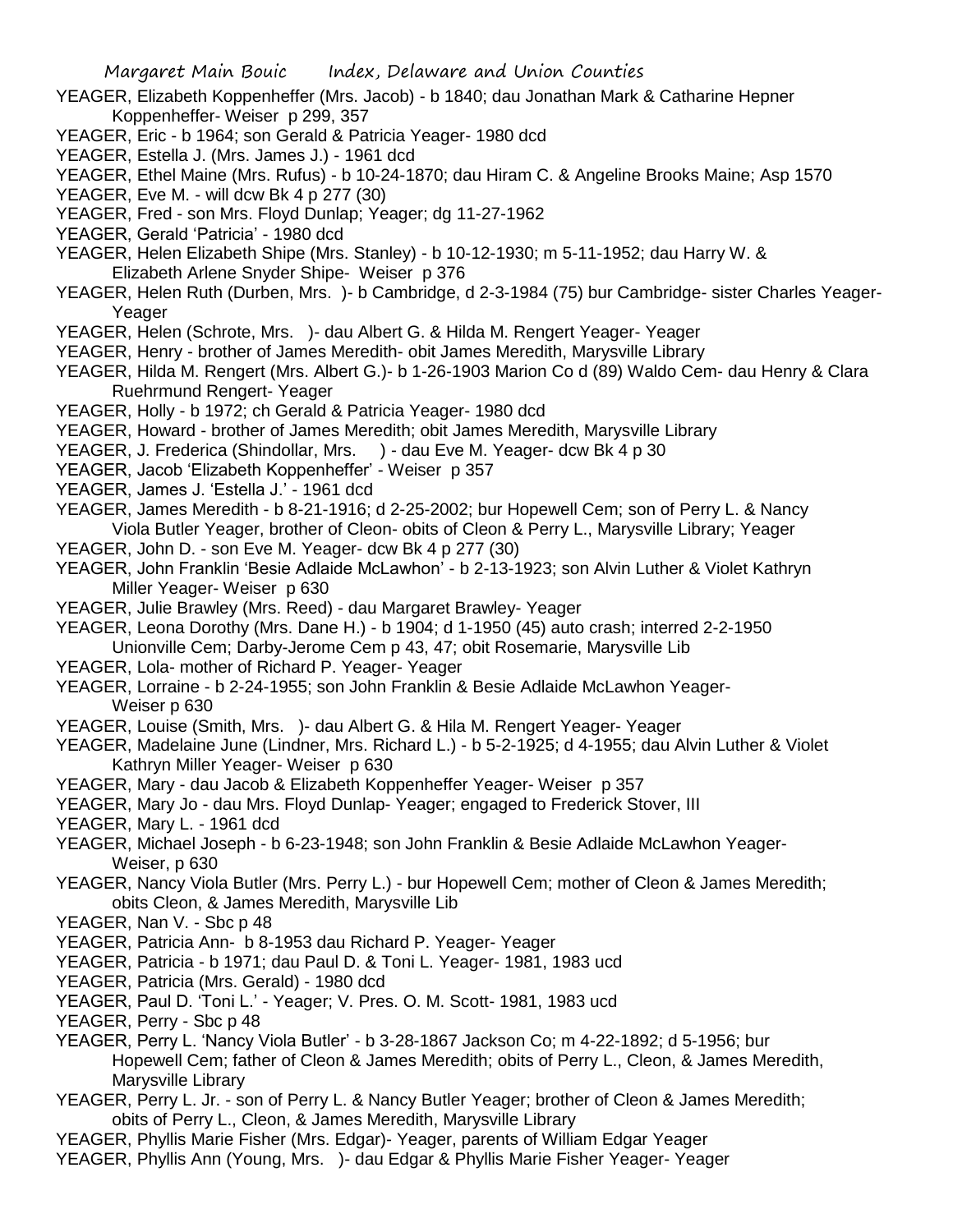- YEAGER, Rachel Pabst 8 p 61
- YEAGER, Reed 'Julie Brawley' Yeager
- YEAGER, Richard P. ' Ellis'- son Lola Yeager- Yeager
- YEAGER, Robert M.- son Edgar & Phyllis Marie Fisher Yeager- Yeager
- YEAGER, Rose Marie or Rosemarie b 1931; d 1950 auto crash; interred 2-2-1950; Unionville Cem; Darby-Jerome Cem 43, 47; dau Dane H. & Leona Yeager; obit, Marysville Library
- YEAGER, Rufus 'Ethel Maine' Asp (1570)
- YEAGER, Ruth (Lichtenberger, Mrs. )- dau Albert G. & Hilda M. Rengert Yeager- Yeager
- YEAGER, S. (Smith, Mrs. John Lewis) 1880 dch p 645
- YEAGER, Sarah (Hepner, Mrs. herbert) b 3-1875; m 7-4-1889; d 10-1912- Weiser p 368
- YEAGER, Selma (Hilbert, Mrs. ) sister of Cleon & James Meredith; obits Cleon & James Meredith, Marysville Lib- Yeager
- YEAGER, Sevilia (Smith, Mrs. Lewis) dau Eve M. Yeager- dcw Bk 4 p 277 (30)
- YEAGER, Sharon Lynn Carroll (Mrs. Arch)- m 12-6-1969 dau Mr. And Mrs. William R. Dunn- Yeager
- YEAGER, Shirley A. (Goodling, Mrs. Carl H.) b 11-25-1926; m 2-28-1948; dau Alvin Luther & Violet Kathryn Miller Yeager- Weiser p 630
- YEAGER, Silva (Fogle, Mrs. ) sister James Meredith; obit James Meredith, Marysville Library
- YEAGER, Stanley b 5-10-1956; son Stanley & Helen Elizabeth Shipe Yeager- Weiser p 376
- YEAGER, Stanley 'Helen Elizabeth Shipe' m 5-11-1952; Weiser p 376
- YEAGER, Sylvia Fogler (Mrs. ) d 1936; Sbc p 35
- YEAGER, Ted b 1966; son Gerald & Patricia Yeager- 1980 dcd
- YEAGER, Thelma (Lavandoski, Mrs. ) dau of Perry L. & Nancy Butler Yeager; obit Perry L, Marysville Library
- YEAGER, Thomas Pabst 8 p 61
- YEAGER, Toni L. (Mrs. Paul D.) Yeager; 1981, 1983 ucd
- YEAGER, Viola Mae (Renn, Mrs. Thomas Jefferson) b 6-3-1864; m 6-24-1882; d 7-2-1900; Weiser p 551
- YEAGER, Valerie b 2-24-1955; dau John Franklin & Besie Adlaide McLawhon Yeager- Weiser p 630
- YEAGER, Violet Kathryn Miller (Mrs. Alvin Luther) (Brungart, Mrs. Oren B.) b 6-29-1902; m(1)
- 7-13-1919; m(2) 11-24-1929; dau Addison C. & Eva Elizabeth Snyder Miller- Weiser p 630
- YEAGER, Walter brother of James Meredith; obit James Meredith, Marysville Lib
- YEAGER, William Edgar 'Bernice Bugg' b 8-7-1920 Columbus m 7-18-1947 d 11-22-2002 (82) son Edgar Kincaid & Phyllis Marie Fisher Yeager- Yeager; 1959 ucd
- YEAGLE, Amy dau John & Susan Yeagle; dg 11-7-1992; 1980 dcd
- YEAGLE, John 'Sue' 1980 dcd
- YEAGLE, Marion- son Walter & V/Zilla Beach Yeagle- Yeagle
- YEAGLE, Maurita (Jaycox, Mrs. )- dau Walter & V/Zilla Beach Yeagle- Yeagle
- YEAGLE, Olivia dau John & Sue Yeagle- 1980 dcd
- YEAGLE, Sue (Mrs. John) 1980 dcd
- YEAGLE, Walter 'V/Zilla Beach ' d 12-8-1964 auto accident- Yeagle, 1961 dcd
- YEAGLE, V/Zilla Beach (Mrs. Walter) d 7-15-1967 (79)- sister Arthur Beach- Yeagle; 1961 dcd
- YEAKER, Archie son Bill & Bernice Yeaker; 1949 ucd
- YEAKER, Bernice (Mrs. Bill) 1949 ucd
- YEAKER, Bill 'Bernice' 1949 ucd
- YEAKER, Edgar 'Phyllis' 1949 ucd
- YEAKER, Phyllis (Mrs. Edgar) 1949 ucd
- YEALEY, Anna M. (Britton, Mrs. Leander) m 7-2-1879 ucm 6502
- YEALEY, Catharine (Mrs. Michael) b 1833; d 1921 Unionville Cem; Darby-Jerome Cem p 38
- YEALEY, Catherine b 1898; d 1967; Unionville Cem; Darby-Jerome Cem p 41
- YEALEY, Della b 8-12-1889; d 2-14-1977 interred 2-16-1977; Darby-Jerome Cem p 41, 49; 1967, 1971, 1973, 1975 ucd; dau George & Catherine /Nancy Wagner Yealey- Yealey
- YEALEY, Elizabeth (Clark, Mrs. James A. ) b 1869 m 3-16-1889 ucm; Unionville Cem; Darby-Jerome Cem p 38; dau Michael & Margaret Yealey- Yealey
- YEALEY, Ella (Loufbourrow, Mrs. Edgar) dau George & Nancy Wagner Yealey- 1915 uch p 411, 412; Yealey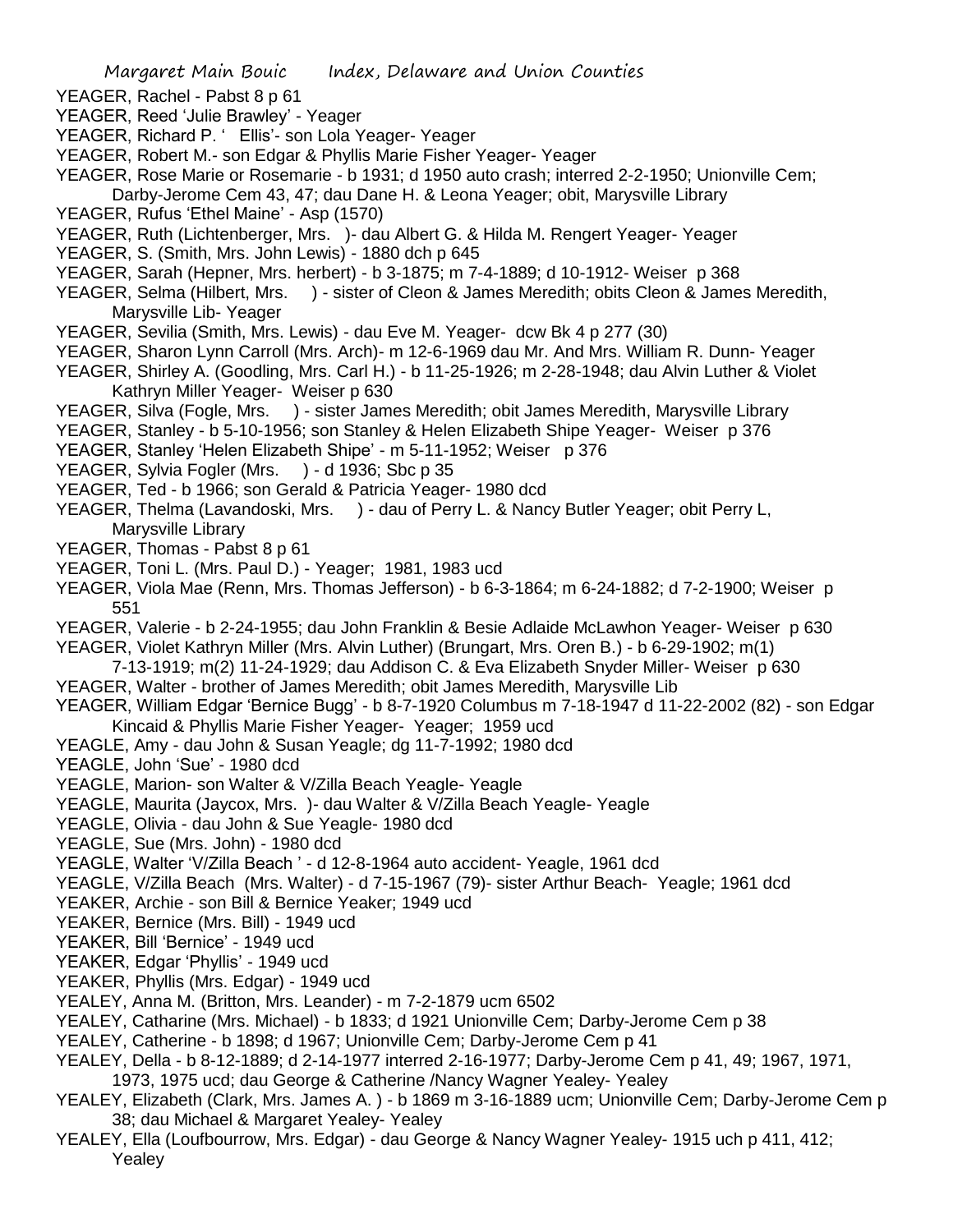- YEALEY, George 'Nancy Wagner'- b 3-21-1856 m 7-11-1885 d 3-3-1958 (101) Unionville Cem- son Michael & Margaret Yealey- Yealey
- YEALEY, George L. 'Helga'- b 1891; int 5-29-1973; Darby-Jerome Cem p 41, 48, 50; son George & Nancy Wagner Yealey- 1967, 1971 ucd
- YEALEY, Helga C. (Mrs. George L.) b 1889; d 1930; Unionville Cem; Darby-Jerome Tp Cem p 41

YEALEY, J. A. - son Michael & Margaret Yealey; Darby-Jerome Cem p 50; unvmec p 9, 19, 28, 19, 37- Yealey

YEALEY, Jacob A. - b 8-18-1865 Unionville; d 1-12 1938; Unionville Cem; Darby-Jerome Cem p 38; Yealey

YEALEY, John - b 1876; Unionville Cem; Darby-Jerome Cem p 38, 49

- YEALEY, John H. d 1-17-1967 (90) interred 1-20-1967; (80-1958) Unionville Cem; Darby Jerome Cem p 48 son Michael & Catherine Strebel Yealey; not m.- 1967 ucd
- YEALEY, Kathryn -b 4-15-1898 interred 10-17-1967; Unionville Cem, Darby-Jerome Cem p 48- dau George & Nancy Wagner Yealey- Yealey; 1967 ucd
- YEALEY, Margaret b 1858; d 1862; Unionville Cem; Darby-Jerome Cem p 38
- YEALEY, Margaret (Mrs. Michael) Yealey
- YEALEY, Mary b 1860; d 1930; Unionville Cem; Darby-Jerome Cem p 38
- YEALEY, Mary (Goldsberry, Mrs. Wesley) m 5-1-1887 ucm dau Michael & Margaret Yealey- Yealey
- YEALEY, Michael son Michael & Margaret Yealey- Yealey
- YEALEY, Michael 'Catharine Strebel' b 1827; d 1898; Unionville Cem; Darby-Jerome Cem p 38 YEALEY, Michael 'Margaret' - Yealey; unvmec p 9, 37
- YEALEY, Nancy (Mrs. George, Sr.) b 1856; d 1903; Unionville Cem; Darby-Jerome Cem p 33
- YEALEY, Nelle (Dishman, Mrs. Claude) dau George & Nancy Wagner Yealey- Yealey
- YEAMANS, A. C. 1908 dch p 427
- YEAMANS, Bessie (Mrs. Harry R.)- Yeamans

YEAMANS, Carroll V- d 4-26-1986 (77) Cheshire Cem- son Charles & Cora Belle Strong Yeamans- Yeamans

- YEAMANS, Charles 'Cora Belle Strong'- Yeamans
- YEAMANS, Cora Belle Strong (Mrs. Charles) d 5-25-1963 (82) bur Chesire; dau Horace T. & Amelia Speer Strong- Strong p 2; Yeamans
- YEAMANS, Dottie (Semons, Mrs. William)- dau Carroll V. Yeamans- Yeamans
- YEAMANS, George son Charles & Cora Belle Strong- Yeamans
- YEAMANS, Gertrude (Drake, Mrs. ) dau Cora Belle Strong Yeamans- Yeamans
- YEAMANS, Harry R.'Bessie' -b 3-20-1918 Berkshire Tp d 8-12-1991 bur New Albany- son Charles & Cora Belle Strong Yeamans; WWII- Yeamans
- YEAMANS, Loma (McCaskey, Mrs. ) dau Charles & Cora Belle Strong Yeamans- Yeamans
- YEAMANS, Robert son Cora Belle Strong Yeamans- Yeamans; 1983 ucd
- YEARGIN, Mary (McKittrick, Mrs. George)- McKitrick p 330
- YEARICK, Allen 'Mary Ellen Gruver' b 8-28-1929; son Homer & Anna Louise Winkleman Yearick-Weiser p 763
- YEARICK, Anna Louise Winkleman (Mrs. Homer) b 3-8-1907; m 1923; dau Ellwood Bellmont & Gertrude Albertina Ertley Winkleman- Weiser p 763
- YEARICK, Anona (Reish, Mrs. Orien) b 3-3-1900; m 8-20-1918; dau Samuel C. & Marty Mabel Brungart Rearick- Weiser p 607
- YEARICK, Betty (Klingler, Mrs. John) b 12-24-1926; dau Homer & Anna Louise Winkleman Yearick-Weiser p 763
- YEARICK, Beulah M. (Connor, Mrs. Asa R.)- b 10-23-1886 Kent m 12-28-1912 d 8-10-1975 (89) dau Frank A. & Ella Hoover Yearick- Yearick
- YEARICK, Edward Wayne b 10-22-1936; son Wilbur & Victoria Fetterolf Yearick- Weiser p 609

YEARICK, Elaine (Shivery, Mrs. Richard) - b 5-12-1941; dau Wilbur & Victoria Fetterolf Yearick-Weiser p 609

- YEARICK, Ella Hoover (Mrs. Frank A.)- Yearick
- YEARICK, Frank A. 'Ella Hoover'- parents of Beulah M. Yearick Conner- Yearick
- YEARICK, Homer 'Anna Louise Winkleman' d 3-14-1954; m 1923; Weiser p 763
- YEARICK, Iris Ripke (Mrs. Nelson) m 3-7-1952; Weiser p 608
- YEARICK, Keith Douglas b 8-1-1958; son Nelson & Iris Ripka Yearick- Weiser p 609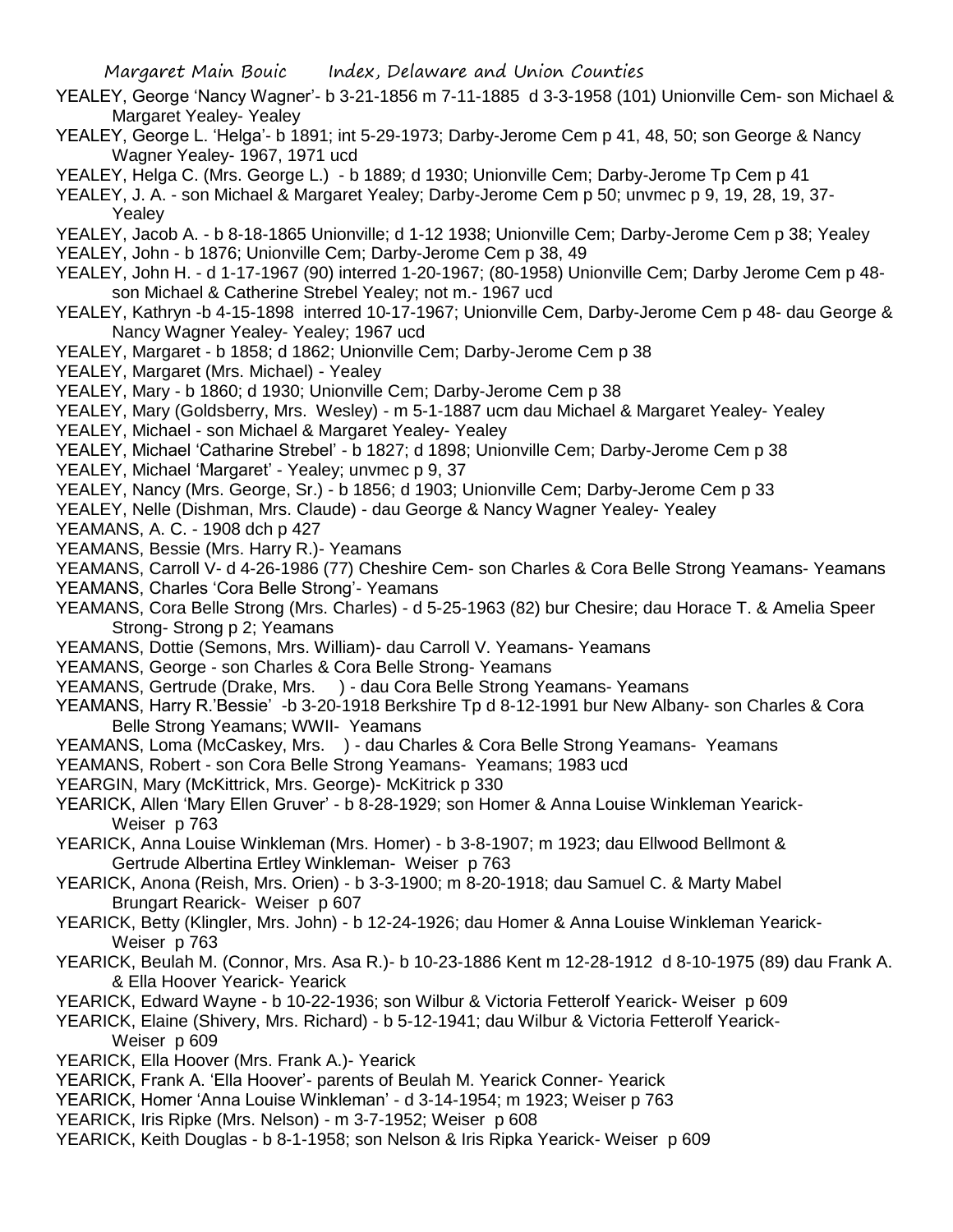- YEARICK, Leotta (Long, Mrs. Carl Jr) b 11-11-1932; m 2-3-1951; dau Wilbur & Victoria Fetterolf Yearick- Weiser p 609
- YEARICK, Lida B. (Brungart, Mrs. John Victor) b 8-8-1879; m 6-5-1904; Weiser p 593
- YEARICK, Luzetta b 7-23-1956; dau Nelson & Iris Ripka Yearick- Weiser p 609
- YEARICK, Marlin Richard b 10-1-1927; d 10-19-1927; son Wilbur & Victoria Fetterolf Yearick-Weiser p 608
- YEARICK, Mary Ellen (Coon, Mrs. Howard) b 12-24-1924; dau Homer & Anna Louise Winkleman Yearick- Weiser p 763
- YEARICK, Mary Ellen Gruver (Mrs. Allen) Weiser p 763
- YEARICK, Mary Kathleen (Steiger, Mrs. leon) b 9-24-1934; m 10-23-1953; dau Wilbur & Victoria Fetterolf Yearick- Weiser p 609
- YEARICK, Mary Mabel Brungart (Mrs. Samuel C.) b 4-1881; d 2-2-1909; dau Alfred & Meda O. Mader Brungart- Weiser p 607
- YEARICK, May Elizabeth (Stover, Mrs. Paul Franklin) b 1-16-1909; m 9-10-1927; dau Samuel C. & Mary Mabel Brungart Yearick- Weiser p 609
- YEARICK, Nelson 'Iris Ripka' b 3-26-1929; m 3-7-1952; son Wilbur & Victoria Fetterolf Yearick-Weiser p 608
- YEARICK, Pat b 1956; ch Allen & Mary Ellen Gruver Yearick- Weiser p 763
- YEARICK, Philip Samuel b 11-19-1949; son Wilbur & Victoria Fetterolf Yearick- Weiser p 609
- YEARICK, Ruth (Fetterolf, Mrs. Paul) b 10-17-1904; m 1-22-1927; dau Samuel C. & Mary Mabel Brungart Yearick- Weiser p 608
- YEARICK, Sally Ann b 1953; dau Allen & Mary Ellen Gruver Yearick- Weiser p 763
- YEARICK, Samuel C. 'Mary Mabel Brungart' b 1882- Weiser p 607
- YEARICK, Vesta (Miller, Mrs. Lester) dau Samuel C. & Mary Mabel Brungart Yearick- Weiser p 608
- YEARICK, Victoria Fetterolf (Mrs. Wilbur) b 4-14-1908; m 6-11-1927; Weiser p 608
- YEARICK, Wilbur 'Victoria Fetterolf' m 6-11-1927; son Samuel C. & Mary Mable Brungart Yearick-Weiser p 608
- YEARINGTON, James 'Margaret Bennet' m 2-4-1850, ucm 1501
- YEARINGTON, Margaret Bennet (Mrs. James) m 2-4-1850, ucm 1501
- YEARMEN, Stephen M. hadc p 52 (1849 Thomson Tp)
- YEARS, George 1850C Union Tp 1324-1342 p 198 (22,O)
- YEARSLEY, Ada dau Thomas & Sarah Greene Yearsley- 1883 uch V p 693; 1870C Taylor Tp 76-73 p 9 (4,O); 1880C Taylor Tp 75-76 p 7 (14,O,Pa,NY)
- YEARSLEY, Albin or Alden ch Thomas & Sarah Greene Yearsley- 1883 uch V p 693; 1870C Taylor Tp 76-73 p 9 (7,O); 1880C Taylor Tp 75-76 p 7 (17,OPa,NY)
- YEARSLEY, Anna Mae (Hendershott, Mrs. Gene )- dau Herman H. & Vivian Dart Yearsley- Yearsley; 1949 ucd
- YEARSLEY, Burton W. b 11-30-1927 Broadway d 10-28-1990 (62) Claibourne Cem- son Herman & Vivian Dart Yearsley- Yearsley; 1949, 1959, 1971, 1979 ucd
- YEARSLEY, Burton son Thomas & Sarah Greene Yearsley- 1883 uch V p 693; 1870C Taylor Tp 76 73 p 9 (1,O); 1880C Taylor Tp 75-76 p 7 (11,O,Pa,NY)
- YEARSLEY, Elizabeth (Mrs. James) 1850C Taylor Tp 1128-1146 p 167 (22,Pa)
- YEARSLEY, Emma dau Thomas & Sarah Greene Yearsley- 1883 uch V p 693; 1880C Taylor Tp 75-76 `p 7 (7,O,Pa,NY)
- YEARSLEY, Ennmire b 4-1873; sister-in-law of James & May Rogers- 1900C Taylor Tp 257-263 p 11B (27,O,Pa,NY)
- YEARSLEY, Estella (Shelton, Mrs. John E.) dau Nathan & Mary M. Hartshorn Yearsley- 1915 uch p 778; mt 3 p 8; 1870C Taylor Tp 71-68 p 9 (3,O)
- YEARSLEY, Grace E. Hatcher (Mrs. Bert)- Yearsley b 2-4-1881 Hardin Co d 5-31-1970 (89) Claibourne Cem- dau David & Louis Harpel Hatcher; parents of T. A. Yearsley
- YEARSLEY, Hannah 1860C Taylor Tp 924-909 p 121 (23,Penn)
- YEARSLEY, Hannah (Pooler, Mrs. Lawson) m 1-27-1861 ucm 3137
- YEARSLEY, Hannah dau James & Elisabeth Yearsley; 1850C Taylor Tp 1128-1146 p 167 (1,Pa)
- YEARSLEY, Herman H. 'Vivian Dart' -b 7–16-1904 Broadway m 10-9-1925 d 11-22-1989 (85) Claibourne Cem- Yearsley; 1949, 1959, 1971, 1973, 1975, 1979, 1981, 1983 ucd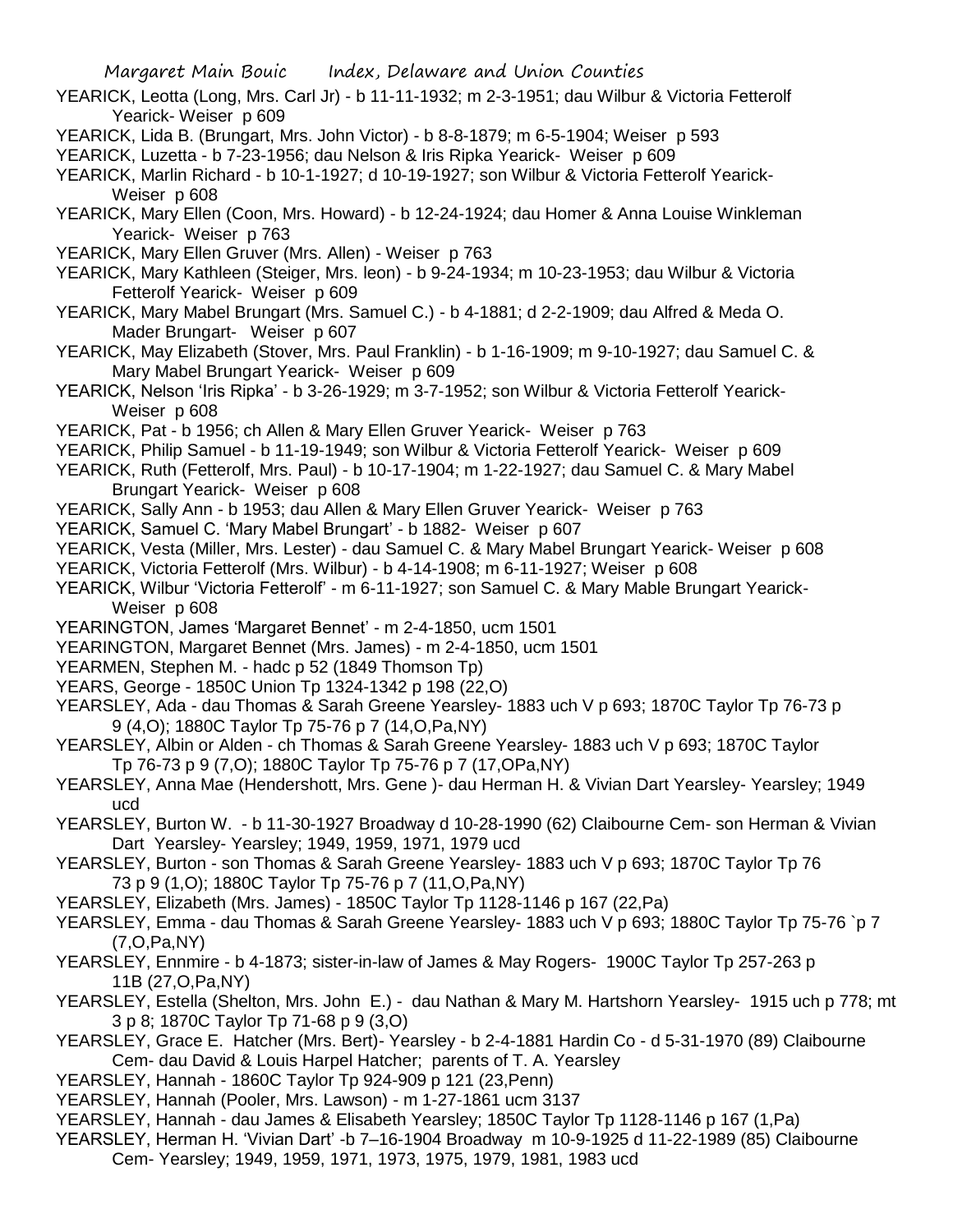- YEARSLEY, James, Jr. deed for land from Michael L. Sullivant, Record of Affidavits, Bk One, Un Co Probate court
- YEARSLEY, James 'Elisabeth' 1850C Taylor Tp 1128-1146 p 167 (29,Pa); 1915 uch p 511; 1883 uch V p 679
- YEARSLEY, James 'R. S. Goff' m 3-25-1869, ucm 4528
- YEARSLEY, Jean dau Herman & Vivian Yearsley; 1949 ucd
- YEARSLEY, John 'Melissa Bokin' m 9-9-1858 ucm 2767, mt 9-15-1858
- YEARSLEY, Joseph son Thomas & Sarah Greene Yearsley- 1883 uch V p 693; 1870C Taylor Tp 76-73 p 9 (5,O); 1880C Taylor Tp 75-76 p 7 (15,O,Pa,NY)
- YEARSLEY, Linda Sue Bodoh (Mrs. Raymond Lee)- m 12-25-1965 dau Harold Bodoh- Yearsley
- YEARSLEY, Martha (Burson, Mrs. Monroe) 1915 uch p 756; m 1-2-1858 ucm 2630
- YEARSLEY, Mary dau Thomas & Sarah Greene Yearsley- 1883 uch V p 693; 1880C Taylor Tp 75-76 p 7 (8,O,Pa,NY)
- YEARSLEY, Mary 1860C Taylor Tp 924-909 p 121 (55,Pa)
- YEARSLEY, Mary M. Hartshorn (Mrs. Nathan) (Watts, Mrs. John J.) b 3-24-1846; m 3-8-1866 ucm 3923; m (2) 06-4-1874 ucm 5497; (m. 6-11-1874)- dau Sewell G. & Harriet S. Safford Hartshorn; 1915 uch p 777; mt 3 p 8
- YEARSLEY, Mary Hawley (Mrs. Thomas) m 1-6-1836; d 7-18-1870; 1883 uch V p 693
- YEARSLEY, Melissa Bokin (Mrs. John) m 9-9-1858 ucm 2767; mt 3 p 8
- YEARSLEY, Minnie (Mrs. Thomas A.) 1949, 1959, 1967, 1971, 1973, 1975, 1979, 1981, 1983 ucd
- YEARSLEY, Nathan 'Mary M. Hartshorn' m 3-8-1866 ucm 3923; d 3-1869; 1915 uch p 777; 1883 uch V p 684, IV p 507; 1860C Taylor Tp 924-909 p 121 (19,Penn)
- YEARSLEY, Rachel- 1880C Taylor Tp 249-252 p 24 (57,Vt,Mass,Mass) sister Harvey Goff
- YEARSLEY, R. S. Goff (Mrs. James) m 3-25-1869, ucm 4528
- YEARSLEY, Raymond Lee 'Linda Sue Bodoh'- m 12-25-1965 son Herman H. & Vivian Dart Yearsley-Yearsley; 1949, 1959 ucd
- YEARSLEY, Sarah (Mrs. Thomas) b 10-9-1789; d 3-17-1834; 1883 uch V p 693
- YEARSLEY, Sarah Greene (Mrs. Thomas) b 8-3-1833; m 10-18-1860 ucm 3081; dau Robert Clark Greene- 1883 uch V p 677, 681; 1870C Taylor Tp 76-73 p 9 (37,NY); 1880C Taylor Tp 75-70 p 7 (46,NY,RI,Vt)
- YEARSLEY, Sophronia 1883 uch V p 681
- YEARSLEY, Thomas 1850C Taylor Tp 1128-1146 p 167 (2,Pa)
- YEARSLEY, Thomas, Jr.- deed for land from Michael. L. Sullivant, Record of Affidavits Bk One, Un Co Probate **Court**
- YEARSLEY, Thomas 1860C Taylor Tp 924-909 p 121 (40,-) farmer
- YEARSLEY, Thomas 'Minnie I.' 1949, 1959, 1967, 1971, 1973, 1975, 1979, 1981, 1983 ucd
- YEARSLEY, Thomas 'Sarah' 'Mary Hawley' b 8-23-1790; m 1-6-1836; d 6-28-1854; 1883 uch V p 693
- YEARSLEY, Thomas 'Sarah Greene' b 12-23-1819; m 10-18-1860 ucm 3081; son Thomas & Sarah Yearsley- 1915 uch p 511; 1883 uch V p 677, 679, 682, 684, 693 1870C Taylor Tp 76-73 p 9 (50,Penn); 1880C Taylor Tp 75-70 p 71 (60,Pa,Pa,Pa\_
- YEARSLEY, Tim A. 'Minnie Cameron'- b 11-15-1907 d 7-26-1971 (75) Claibourne Cem- son Burton & Grace Hatcher Yearsley- Yearsley
- YEARSLEY, Vivian Dart (Mrs. Herman H.) b 5-2-1905 Ind m 10-9-1925 d 6-18-2005 (100) Claibourne Cemdau John Addison & Arabell McPeak Dart- Yearsley; 1949, 1959, 1971, 1979, 1981 ucd
- YEATER, Bonnie Jean b 12-11-1958; dau William Franklin & Ethel Diane Goodling Yeater-Weiser p 360
- YEATER, Douglas Leroy d 9-28-1955; son William Franklin & Ethel Diane Goodling Yeater-Weiser p 360
- YEATER, Ethel Diane Goodling (Mrs. William Franklin) b 1-25-1928; d 9-18-1952; dau William Henry & Ethel Pearl Delancey Goodling- Weiser p 360
- YEATER, Lois Lynn b 6-3-1957; dau William Franklin & Ethel Diane Goodling Yeater- Weiser p 360
- YEATER, Mary Ellen b 8-4-1954; dau William Franklin & Ethel Diane Goodling Yeater- Weiser p 360
- YEATER, William Franklin 'Ethel Diane Goodling' b 10-5-1928; m 9-18-1952; Weiser p 360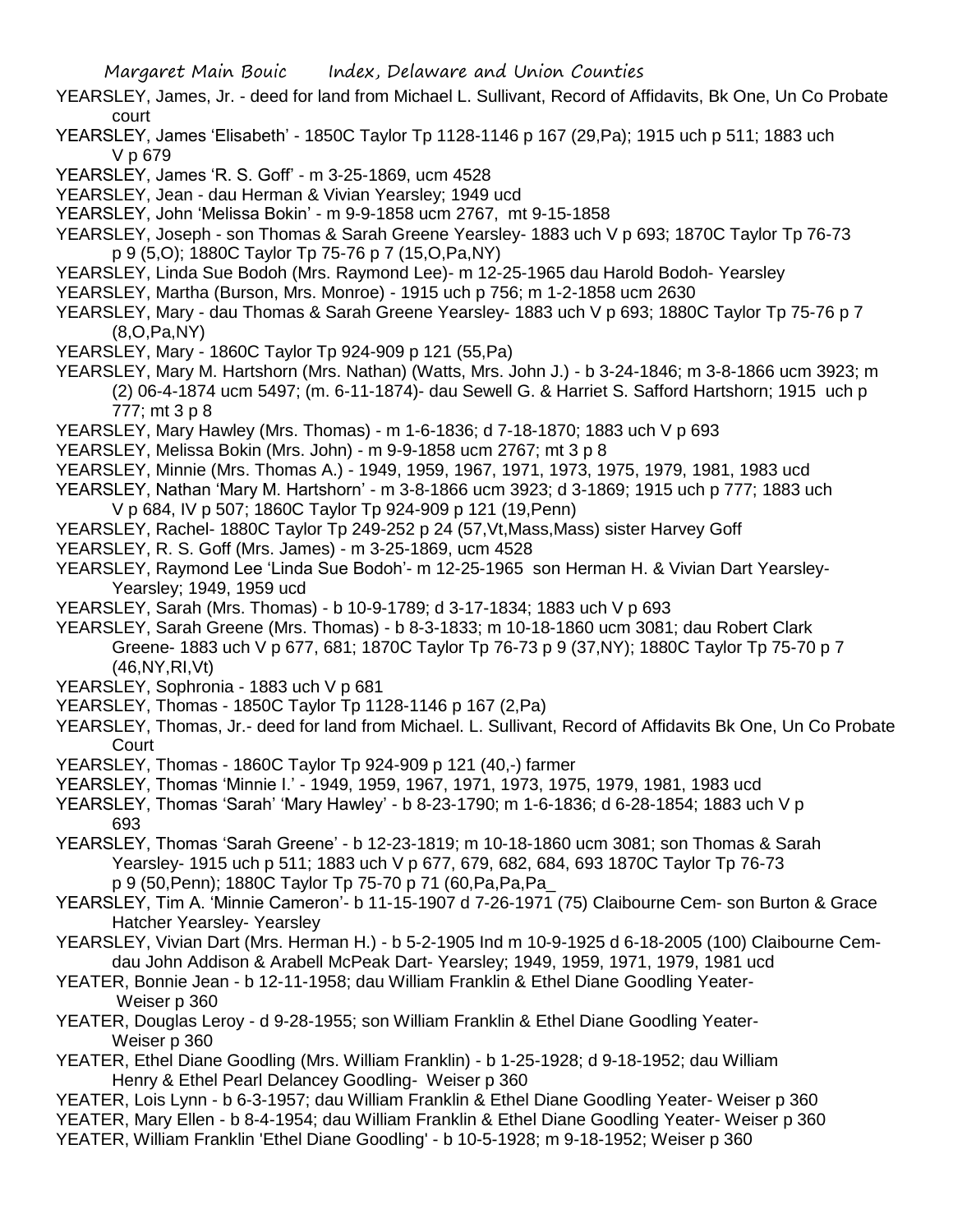- YEATER, William Franklin Jr. b 6-27-1953; son William Franklin & Ethel Diane Goodling Yeater-Weiser p 360
- YEATES, Joseph 'Seba Jane Gardiner' m 10-1-1861 dcm
- YEATES, Nancy E. (Sheets, Mrs. Benjamin) m 11-27-1856 dcm
- YEATES, Peter Nash p 387
- YEATES, Seba Jane Gardiner (Mrs. Joseph) m 10-1-1861 dcm
- YEATES, T. CCC p 31 (1875 Berlin Tp)
- YEATES, Thomas CCC (1875 Delaware Tp)
- YEATMAN, Helen (Taggart, Mrs. Eugene Knapp) b 11-23-1905; m 6-26-1929; Powers p 27; dcc Eugene Taggert 1
- YEATS, Elizabeth Ann Pabst 8 p 8
- YEATS, Ella- 1870C Delaware Tp 266 (18)
- YEATS, Eunis b 1860; d 1862; Oak Grove Cem; Powell p 444
- YEATS, Henry Pabst 8 p 24
- YEATS, Henry D.- 1870C Delaware Tp 266 (15)
- YEATS, Lilly- 1870C Delaware Tp 266 (7)
- YEATS, Loretta- 1870C Delaware Tp 266 (2)
- YEATS, Margaret P.- 1870C Delaware Tp 266 (39)
- YEATS, Mary- 1870C Delaware Town 325 (\*40)
- YEATS, Rettie b 1868; d 1877 Oak Grove Cem; Powell p 444
- YEATS, Rietege- d 11-13-1877 (9y6m) Delaware Tp- dcdeaths
- YEATS, Thomas- 1870C Delaware Tp 266 (\*48)
- YEATS, Thomas N. b 1858; d 1862; Oak Grove Cem Powell p 444
- YEAZELL, Ida McBride (Mrs. )- mother of Melvin Edward Yeazell- Yeazell
- YEAZELL, Martha M. b 1902; d 1926; Milford Cem Sec 5 R 17 Union Allen p 65
- YEAZELL, Melvin Edward 'Opal Gifford'- d 2-25-1973 (58) bur Urbana Cem- son Ida McBride Yeazell- Yeazell
- YEAZELL, Opal Gifford (Mrs. Melvin Edward)- Yeazell
- YEAZELL, Orville S. b 1894; d 1949; Sec 5 Row 17 Union Allen p 65
- YECKLEY, Adam 'Mary Elizabeth Nash' m 10-4-1904; Nash p 252, 253, 261
- YECKLEY, Alfred b 4-3-1851; d 1-1-1852; son Adam & Mary Elizabeth Nash Yeckley- Nash p 253, 261
- YECKLEY, Annie (McMurtay, Mrs. James) b 2-24-1857; dau A. & M. E. N. Yeckley- Nash p 253, 262
- YECKLEY, Arthur L. 'Emma White' b 1-9-1852 (3); m 2-6-1890; d 11-24-1914; son Adam & Mary Elizabeth Nash Yeckley; Nash p 253, 261
- YECKLEY, Francis Marion b 4-23-1859; d 1-10-1860; son Adam & Mary Elizabeth Nash Yeckley; Nash p 253, 262
- YECKLEY, Harriet Alica (James, Mrs. Thomas E.) b 7-12-1845; d 1878; dau Adam & Mary Elizabeth Nash Yeckley- Nash p 261
- YECKLEY, John b 6-3-1849; d 2-23-1852; son Adam & Mary Elizabeth Nash Yeckley; Nash p 253, 261
- YECKLEY, Mary Elizabeth Nash (Mrs. Adam) b 6-24-1827; m 10-4-4; dau James Nash; Nash p 252, 253, 261
- YECKLEY, Mary Jane (or June) (McMurtoy, Mrs. Julius) b 5-8-1847 (or 11-8-1847)- dau Adam & Mary Elizabeth Nash Yeckley; Nash p 261
- YECKLEY, Minnie J. (Wiltshire, Mrs. George) (Wooley, Mrs. Frank) b 4-13-1864; dau A & M.E.N. Yeckley- Nash p 253, 262
- YECKLEY, Oscar 'Emma Baker' b 1-29-1866; m 1-29-1890; son Adam & Mary Elizabeth Nash Yeckley- Nash p 253
- YECKLEY, Walter J. b 11-27-1860; d 3-1862; son Adam & Mary Elizabeth Nash Yeckley-Nash p 253, 262
- YECKLEY, William Thaddeus b 3-22-1855; son Adam & Mary Elizabeth Nash Yeckley; Nash p 253
- YEEND, Carrie (Carson, Mrs. Cicero T.) m 12-24-1875; mt 12-6-1875; dau John R. & Mary Swain Yeend- 1908 dch p 615; mt 3 p 5
- YEEND, John R. 'Mary Swain' 1908 dch p 615
- YEEND, Mary Swain (Mrs. John R.) 1908 dch p 615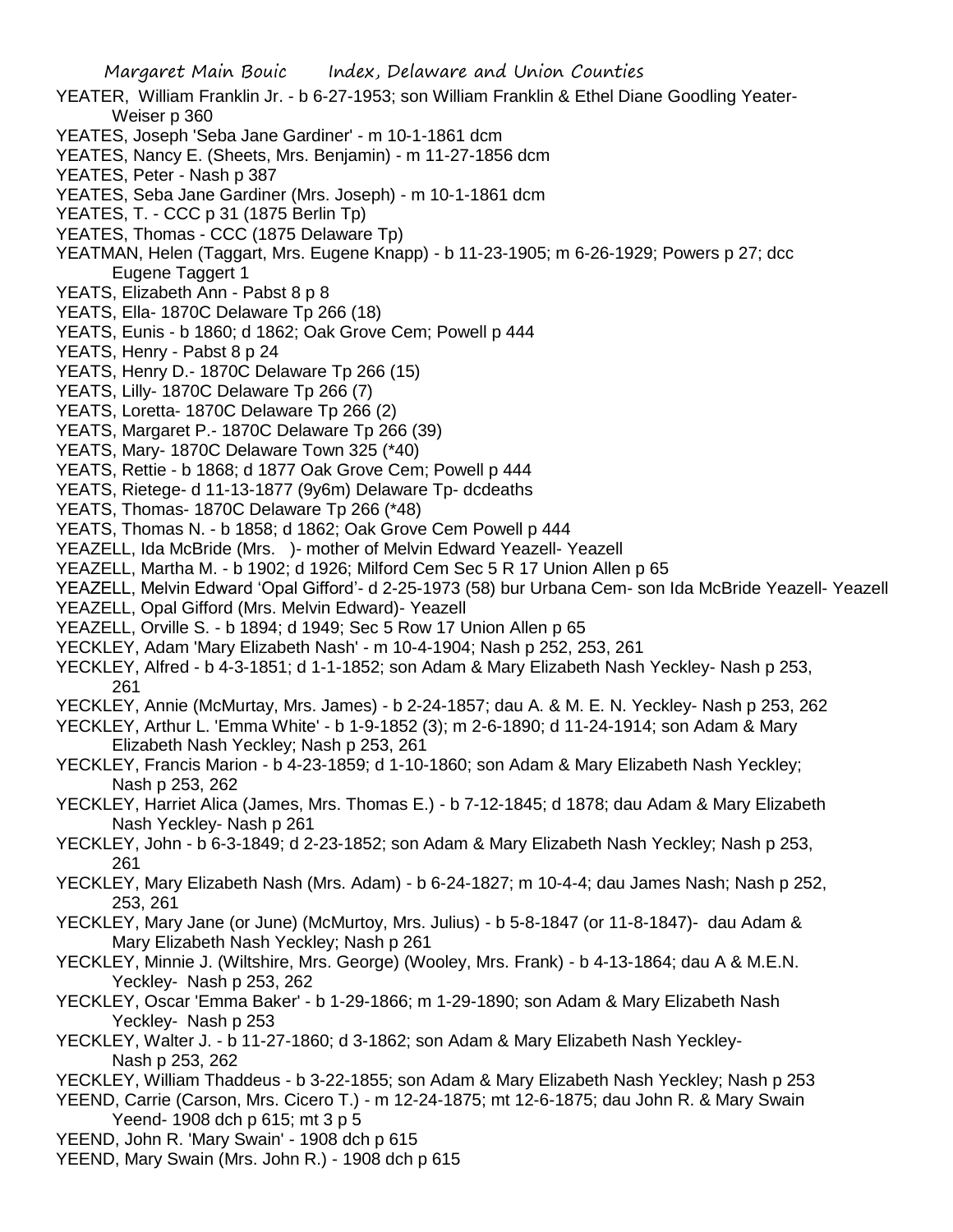- YEHLEY, Robert son Walter Yehley- Yehley
- YEHLEY, Walter d 2-26-1964 (77); bur Masonic Cem; Yehley
- YEHLEY, (Mrs. Walter) d 1952; Yehley
- YELA, Frank 'Victoria Lunne Jenkins' Freshwater p 139
- YELA, Victoria Lunne Jenkins (Mrs. Frank) (Erickson, Mrs. Ronald) b 3-28-1946; dau Phil & Doris Louise Freshwater Jenkins- Freshwater p 139
- YELLE, George- d 2-25-1878 (19y6m) Thompson Tp, b Licking Co- dcdeaths
- YELTON, Barbara (James, Mrs. )- dau Vernar A. & Lucille N. Major Yelton- Yelton
- YELTON, Blanche M. (Coy, Mrs. Harold G.)- b 12-11-1935 Bellefontaine m 10-22-1955 d 9-4-1992 (56) Milford Cem- dau Vernar A. & Lucille N. Major Yelton- Yelton
- YELTON, Charles- son Vernar A. & Lucille N. Major Yelton- Yelton
- YELTON, Leroy V.- d 6-8-1984 bur. Glenn Haven Mem. Gardem -son Vernar A. & Lucille N. Major Yelton-Yelton
- YELTON, Lucille N. Major (Mrs. Vernar A.)- Yelton
- YELTON, Robert- son Vernar A. & Lucille N. Major Yelton- Yelton
- YELTON, Vernar A. 'Lucille N. Major'- Yelton
- YELTON, Vernar "Tootie"- son Vernar A. & Lucille N. Major Yelton- Yelton
- YENKIN(S), Fred 'Lillian Levin' Yenkin(s)
- YENKIN(S), Lillian Levin (Mrs. Fred) d 12-28-1960 dau Mrs. Bertha Newman- Yenkin(s)
- YENNEY, Alice Mae Schrote (Mrs. Walter Fred)- Yenney
- YENNEY, Edith (Barrick, Mrs. )- dau Walter Fred & Alice Mae Schrote Yenney- Yenney
- YENNEY, Geneva (Butterworth, Mrs. )- dau Walter Fred & Alice Mae Schrote Yenney- Yenney
- YENNEY, Gertrude Paugh (Mrs. Paul)- d 1-19-1983- Yenney
- YENNEY, Martha (Eibling, Mrs. )- dau Walter Fred & Alice Mae Schrote Yenney- Yenney
- YENNEY, Paul 'Gertrude Paugh'- b 7-9-1921, Marion d 2-2-1986 (64) Belle Center Fairview Cem- son Walter Fred & Alice Mae Schrote Yenney- Yenney
- YENNEY, Walter Fred 'Alice Mae Schrote'- Yenney
- YEO, Cora (Dora) B d 10-25 (26)-1877 (7 mos 15 days); Powell p 252; dau J. D. & Sarah Eleanor Artz . Yeo; New Millcreek Cem p 14
- YEO, J. D. 'Sarah Eleanor Artz) Powell p 252
- YEO, Sarah Eleanor Artz (Mrs. J. D.) dau L. M. & A. Artz; d 9-8-1877 (15y 10m 2d); New Millcreeek Cem p 14; Powell p 252
- YEOMAN, Ann M. (Mrs. Isaac) 1860C Claibourne Tp 834-815 p 111 (29,0)
- YEOMAN, Agnes Leach (Mrs. Irvin F.)- Yeoman
- YEOMAN, Agnes M. (Mrs. Jasper A.) 1959, 1967, 1973 ucd
- YEOMAN, Agnes M. (Mrs. Marvin L.) 1975 ucd
- YEOMAN (Marvin) Allen (Alan) 'Carol' son Marvin L. Yeoman; b 1960; 1967, 1971, 1979, 1981 ucd
- YEOMAN, Betsey E. (Mrs. Alfred M.) d 10-13-1855 (27y 3m 3d); Blockhouse Cem; Powell 51
- YEOMAN, Beverly (Clapp, Mrs. )- dau Irvin F. Yeoman- Yeoman
- YEOMAN, Brig lpc
- YEOMAN, Clement 'Katie Schultz'- Yeoman
- YEOMAN, ---- (Brown, Mrs. Frank)- dau Clement & Katie Schultz Yeoman- Yeoman
- YEOMAN, Cora 1860C Claibourne Tp 838-819 p 110 (2,O)
- YEOMAN, Edwin son Clement & Katie Schultz Yeoman- Yeoman
- YEOMAN, Eva dau Isaac & Ann M. Yeoman; 1860C Claibourne Tp 834-815 p 110 (5,O)
- YEOMAN, Faith (Bishop, Mrs. )- dau Clement & Katie Schultz Yeoman- Yeoman
- YEOMAN, Frank son Isaac & Ann M. Yeoman; 1860C Claibourne Tp 834-815 p 110 (4,O)
- YEOMAN, Isaac 'Ann M' 1860C Claibourne Tp 834-815 p 110 (35, NJ)
- YEOMAN, Irvin F. 'Muriel Bloomer''Agnes Leach'- b 9-4-1898 Fayette Co d 1-20-1991 (92)New Holland Cemson Otis & Mary Ellen Reeves Yeoman- Yeoman
- YEOMAN, Jackson- son Clement & Katie Schultz Yeoman- Yeoman
- YEOMAN, Janet B (Mrs. Roger L) 1969, 1971, 1980 dcd
- YEOMAN, Jasper d 9-12-1928 stillborn, Oakdale Cem 4068 (E89)
- YEOMAN, Jasper A. 'Mary Agnes Jackson ' b 8-23-1902 Fayette Co. m 11-1921 d 12-8-1977 (75) Oakdale Cem ; son Clement & Katie Schultz Yeoman Yeoman; 1949, 1959, 1967, 1971, 1973 ucd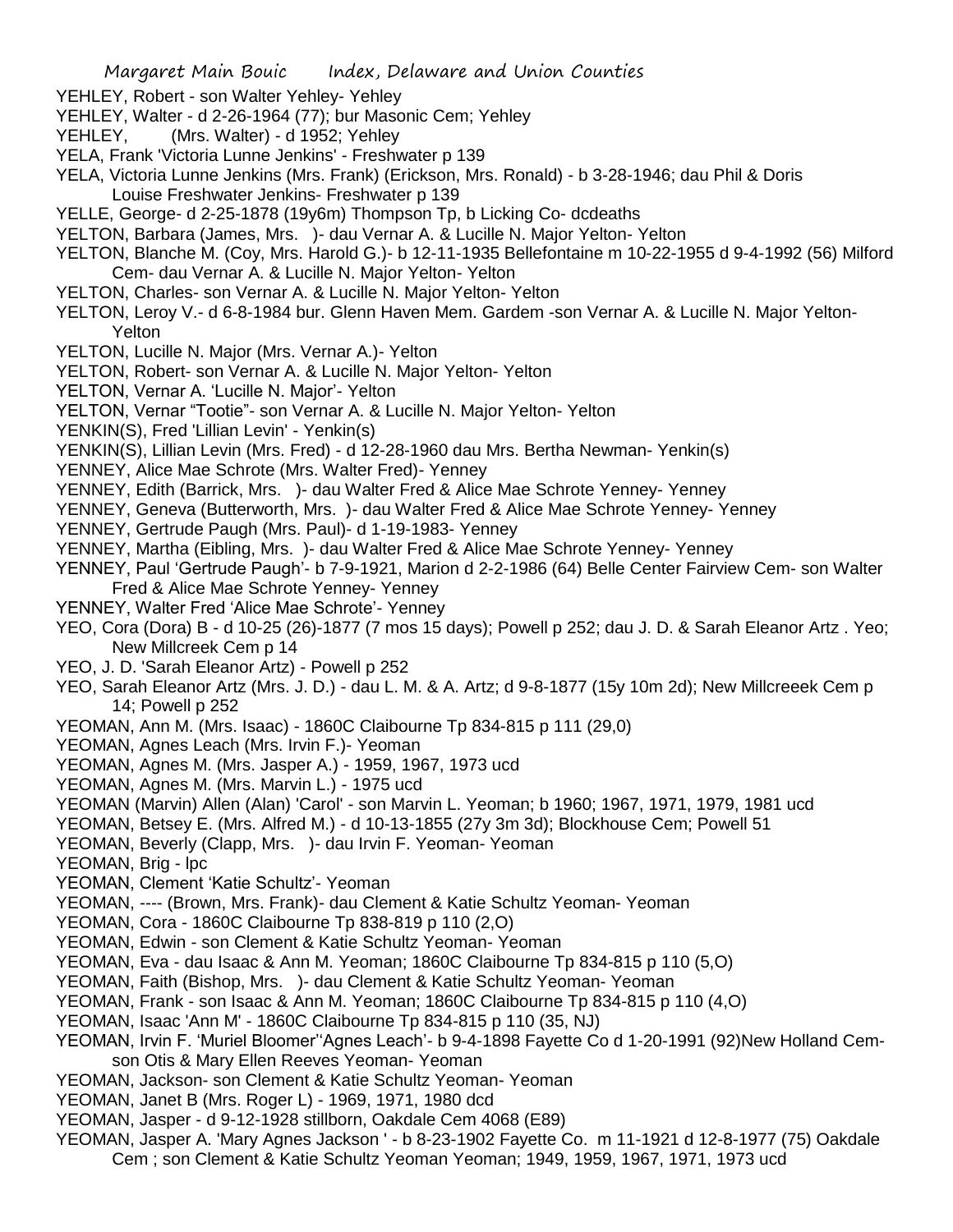- YEOMAN, Jessie sister of Brig lpc
- YEOMAN, Capt J. O. 1883 uch IV p 525
- YEOMAN, Katie Schultz (Mrs Clement)- parents of Jasper Yeoman- Yeoman
- YEOMAN, Lanison E.- d 6-7-1873 Berkshire Tp; dcdeaths
- YEOMAN, Linda b 1971; dau Roger L. & Janet B. Yeoman; 1980 dcd
- YEOMAN, Loria Ann b 1963; dau Marvin L. Yeoman; 1967, 1971 ucd; Yeoman
- YEOMAN, Marvin Allen see Allen (Alan)
- YEOMAN, Marvin R. 'Agnes M.' son Jasper A. & Mary Agnes Jackson Yeoman; Yeoman; 1959, 1967, 1973, 1975, 1979,1981, 1983 ucd
- YEOMAN, Mary Agnes Jackson (Mrs. Jasper) b 1-4-1900 Union Co m 11-1921 d 12-29-1980 Oakdale Cem dau Owen G. & Lena Cradler Jackson - Yeoman, 1949, 1971, 1979, 1981 ucd
- YEOMAN, Mary Ellen Reeves (Mrs. Otis)- parents of Irvin F. Yeoman- Yeoman
- YEOMAN, Muriel Bloomer (Mrs. Irvin F.)- Yeoman
- YEOMAN, Otis 'Mary Ellen Reeves'- Yeoman
- YEOMAN, Robert- son Irvin F. Yeoman- Yeoman
- YEOMAN, Roger L. 'Janet B.' son Irvin F. Yeoman- Yeoman; 1980 dcd
- YEOMAN, Timothy b 1968; son Roger L. & Janet B. Yeoman; 1969, 1971, 1980 dcd
- YEOMAN, Virginia (Campbell, Mrs. )- dau Clement & Katie Schultz Yeoman- Yeoman
- YEOMAN, Willia son Isaac & Ann M. Yeoman; 1860C Claibourne Tp 834-815 p 110 (5,O)
- YEOMAN, William- son Clement & Katie Schultz Yeoman- Yeoman
- YEOMANS, Ann Marriott (Mrs. Isaac) dau Henry T. & Rebecca Penn Marriott; 1908 dch p 710; 1915 uch p 1047; see Youmans
- YEOMANS, Isaac 'Ann Marriott' 1908 dch p 710
- YERGES, Ione Naomi (Lenker, Mrs. Carl David Lamar) b 12-20-1930; m 7-3-?; Weiser p 329
- YERKE, Marvin Sunbury p 57
- YESSLER, Alice Sherman (Mrs. ) b 11-5-1897; dau James & Lucretia Alice Finley Sherman; Maugans Anc p 158
- YESSLER, Ann (Mrs. Dale) Maugans Anc p 159
- YESSLER, Dale 'Ann' son Alice Sherman Yessler- Maugans Anc p 158, 159
- YESSLER, Dorothy (Hanna, Mrs. W. C.) dau Alice Sherman Yessler- Maugans p 158, 159
- YESSLER, Lola (Myklebust, Mrs. Elmer) dau Alice Sherman Yessler- Maugans 158, 159
- YESSLER, Loren son Alice Sherman Yessler- Maugans 158, 159
- YESSLER, Verna dau Alice Sherman Yessler- Maugans Anc p 158, 159
- YIAMOUYIANNIS, Apollo b 1971; son Dr. John A. & Natalie Yiamouyiannis- 1980 dcd
- YIAMOUYIANNIS, Athena b 1966; twin dau Dr. John A. & Natalie Yiamouyiannis- dg 3-12-1984 1971, 1980 dcd
- YIAMOUYIANNIS, Carmen b 1963; ch John A. & Natalie Yiamouyiannis; dg 6-23-1983- Yiamouyiannis; 1971, 1980 dcd
- YIAMOUYIANNIS, Dale (Mrs. Dr. John A.)- Yiamouyiannis
- YIAMOUYIANNIS, Dr. John A. 'Natalie'Dale' Yiamouyiannis; dg 6-23-1983 p 6; 1971, 1980 dcd
- YIAMOUYIANNIS, Lurleen b 1966; twin dau Dr. John A. & Natalie Yiamouyiannis; 1971, 1980 dcd
- YIAMOUYIANNIS, Natalie (Mrs. John A.) Yiamouyiannis; dg 6 -23-1983 p 6; 1971, 1980 dcd
- YIAMOUYIANNIS, Pineyh (Loizos, Mrs. )- sister John A. Yiamouyiannis- Yiamouyiannis
- YIAMOUYIANNIS, Portia b 1969; dau Dr. John A. & Natalie Yiamouyiannis; 1971, 1980 dcd
- YIAMOUYIANNIS, Sophie (Peterson, Mrs. )- sister John A. Yiamouyiannis- Yiamouyiannis
- YIAMOUYIANNIS, Zeus J. b 1965; son Dr. John A. & Natalie Yiamouyiannis; dg 1-22-1983; Yiamouyiannis-1971, 1980 dcd
- YIESLEY, Emeline dau Jacob & Julia A. Yiesley- 1850C Genoa Tp 504 p 49 (10,O)
- YIESLEY, Henry L. son Jacob & Julia A. Yiesley-; 1850C Genoa Tp 504 p 49 ((17,Pa)
- YIESLEY, Jacob 'Julia A.' 1850C Genoa Tp 504 p 49 (35,Pa)
- YIESLEY, Julia A. (Mrs. Jacob) 1850C Genoa Tp 504 p 49 (37, Pa)
- YIESLEY, Martha dau Jacob & Julia A. Yiesley- 1850 C Genoa Tp 504 p 49 (6,O)
- YIESLEY, Miles son Jacob & Julia A. Yiesley- 1850C Genoa Tp 504 p 49 (2,O)
- YIESLEY, Peter son Jacob & Julia A. Yiesley- 1850C Genoa Tp 504 p 49 (2,O)
- YINGER, Clint b 1959; lived with Robert L. & Patricia Gilt- 1971 dcd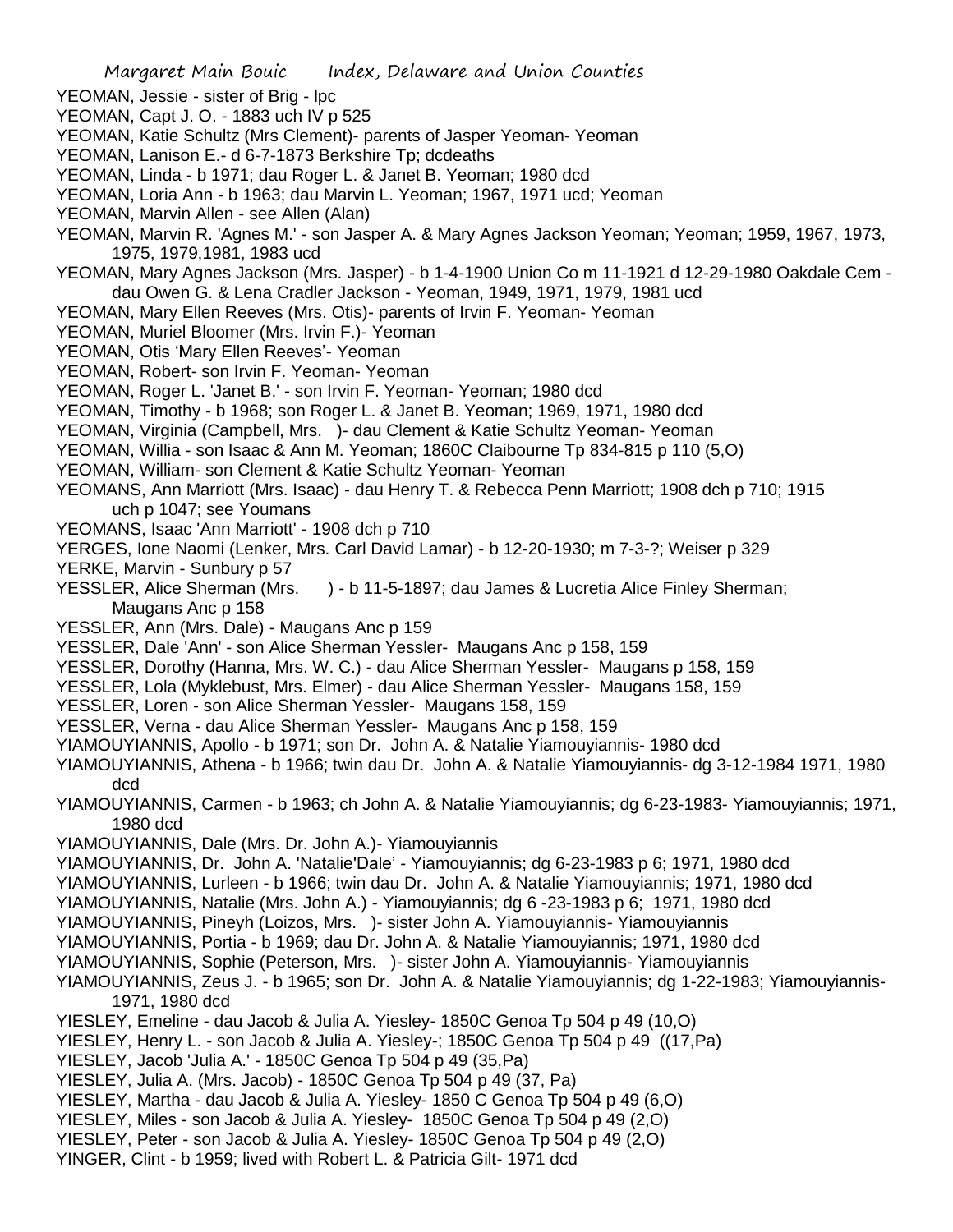- YINGER, Cora Alberta Ulrich (Mrs. Lloyd) b 3-29-1878 ; m 8-2-1906; d 12-12-1954; dau Frederick Bergstresser & Anna M. Ryan Ulrich- Weiser p 48
- YINGER, Florence (Fetrow, Mrs. John Jacob) m 5-30-1926- Weiser p 460
- YINGER, Guy b 1955; lived with Robert L. & Patricia Gilt- 1971 dcd
- YINGER, Guy 'Judith' 1980 dcd
- YINGER, Harold W. 1969 dcd
- YINGER, Hazel 1971 dcd
- YINGER, Judith (Mrs. Guy) 1980 dcd
- YINGER, Lloyd 'Cora Alberta Ulrich' b 1-28-1886; m 8-2-1906; d 11-28-1953; Weiser p 48
- YINGER, Marian Virginia Dyne (Mrs. Murlo Linwood) b 9-19-1909; m 6-21-1934; Weiser p 48
- YINGER, Mary J. b 1890; d 7-8-1906; Milford Cem Sec 5 Row 8, Union Allen Tp Cem p 61
- YINGER, Maxine (Mrs. Wayne H.) 1969, 1971, 1980 dcd
- YINGER Michele b 1961; lived with Robert L. & Patricia Gilt- 1971 dcd
- YINGER, Murlo Linwood 'Marian Virginia Dyne' b 10-25-1909; m 6-21-1934; son Lloyd & Cora Alberta Ulrich Yinger- Weiser p 48
- YINGER, Nancy Virginia b 6-24-1946; dau Murlo Linwood & Marian Virginia DyneYinger-Weiser p 48
- YINGER, Robert Allen b 6-21-1944; d 2-28-1945; son Murlo Linwood & Marian Virginia Dyne Yinger- Weiser p 48
- YINGER, Scott b 1980; son Guy & Judith Yinger- 1980 dcd
- YINGER, Tiffany b 1979; ch Guy & Judith Yinger- 1980 dcd
- YINGER, Wayne H. 'Maxine' 1969, 1971, 1980 dcd
- YINGLING, Calvin son Ralph Yingling- Yingling
- YINGLING, Cecil son Ralph Yingling- Yingling
- YINGLING Lloyd son Ralph Yingling- Yingling
- YINGLING, Marie E. Mitchell (Forman, Mrs. ) (Mrs. Ralph) d 6-23-1963 (84y), bur NM- Yingling
- YINGLING, Ralph 'Marie E. Mitchell' d 8-24-1962 (77y) bur New Millcreek Cem- Yingling
- YINGLING, William son Ralph Yingling- Yingling
- YINGST, Christine (Mrs. Donald E.) 1971, 1973, 1975, 1979, 1981, 1983 ucd
- YINGST, Donald E. 'Christine' 1971, 1973, 1975, 1979, 1981, 1983 ucd;
- YINGST, Donald Jr. b 1962 or 1964; son Donld E. & Christine Yingst- 1971, 1973, 1975, 1979, 1981, 1983 ucd
- YINGST, Gladis (Rupright, Mrs. Carl) Rausch (13225)
- YINGST, James b 1972; son Donald E. & Christine Yingst- 1973, 1975, 1979, 1981, 1983 ucd
- YLIED, George W. 1835 men p 27 #45 Genoa Tp
- YLOYD, John- 1870C Orange Tp 419 (13)
- YOAKAM and YOAKUM are interchangeable at times, check both
- YOAKAM, ------ ch d 9-18-1863 (12m 22d); Old Liberty Churchyard- Powell p 158
- YOAKAM, Bessie Boschen (Mrs. Merrill) m 1954- Graham 18(11)432
- YOAKAM, Carol Stanton (Mrs. Ralph) m 1947- Graham 18(11)431
- YOAKAM, Caroline b 1951; dau Ralph & Carol Stanton Yoakam- Graham 18(11)4311
- YOAKAM, Chester 'Ida Wright' 'Virginia' b 1905; son Criston E. & Claribel Stockton Yoakam-Graham 18(11)44
- YOAKAM, Claribel Stockton (Mrs. Criston E.) b 12-9-1874; m 7-19-1899; d 2-23-1955; dau William D. & Mary Ann Myers Stockton- Graham 18(11)4
- YOAKAM, Cletus 'Olive Gable' 'Rosella' b 1903; son Criston E. & Claribel Stockton Yoakam; Graham 18(11)43
- YOAKAM, Criston E. 'Claribel Stockton' m 7-19-1899; Graham (18(11)4)
- YOAKAM, Dale 'Francis Boden' b 1912; son Criston E. & Claribel Stockton Yoakam- Graham 18(11)45
- YOAKAM, Daniel b 1957; son Merrill & Bessie Boschen Yoakam- Graham 18(11)4323
- YOAKAM, David b 1944; son Merrill & Bessie Boschen Yoakam- Graham 18(11)4321
- YOAKAM, Dean b 1952; son Rodger & June Sparrow Yoakam- Graham 18(11)4341
- YOAKAM, Debra b 1957; dau Ralph & Carol Stanton Yoakam Graham 18(11)4313
- YOAKAM, Dennis b 1956; son Merrill & Bessie Boschen Yoakam- Graham 18(11)4322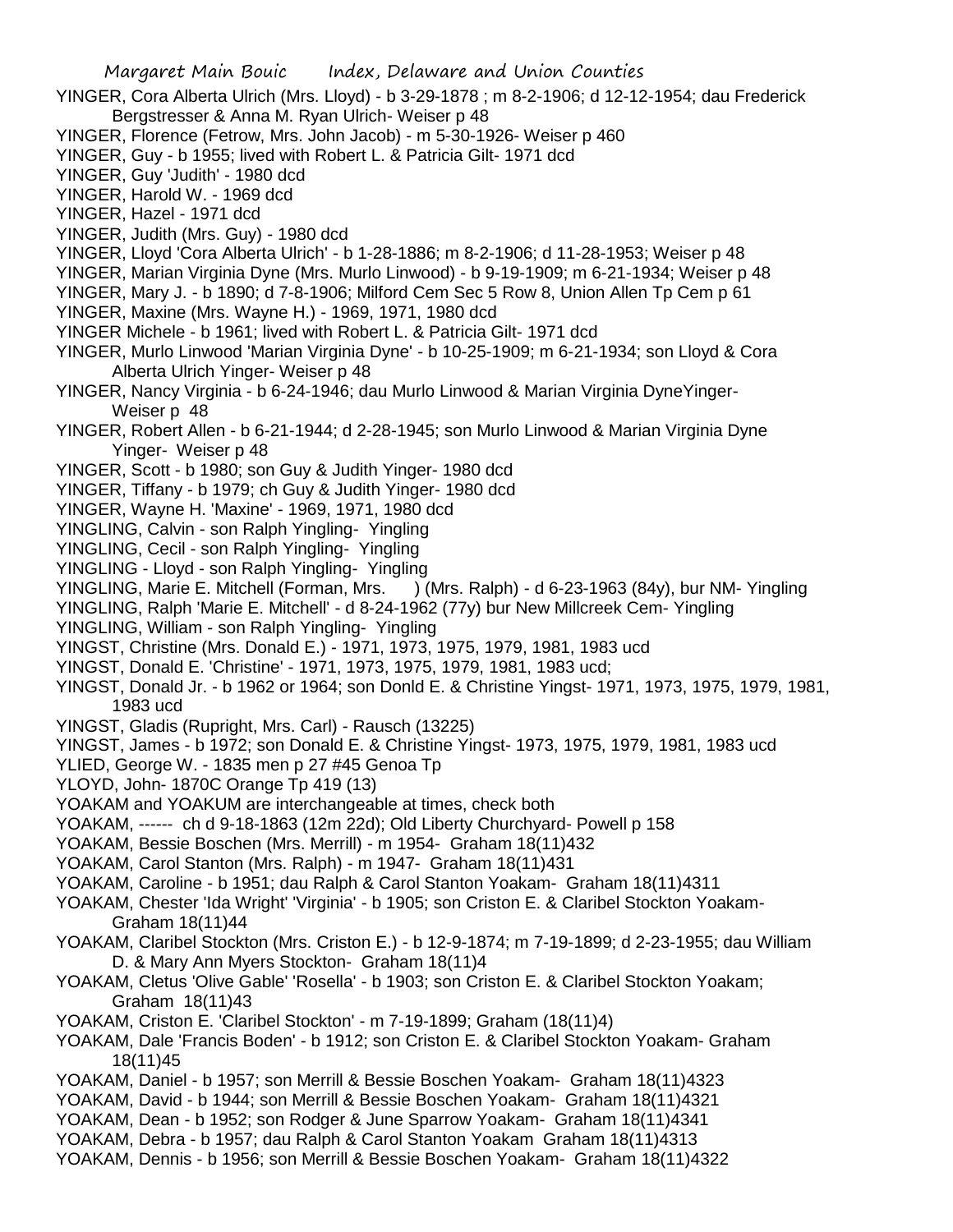YOAKAM, Don 'Neva'- Yoakam

- YOAKAM, Donna dau Dale & Francis Boden Yoakam- Graham 18(11)452
- YOAKAM, Edward b 1957; son Rodger & June Sparrow Yoakam Graham 18(11)4343
- YOAKAM, Elizabeth Wismer (Mrs. Raymond A.) m 1922; Graham (18(11)41)
- YOAKAM, Eric Lee 'Sherrie Ann Sawyer'- m 5-15-1994 son Richard & Lois Yoakam- Yoakam; engaged to Sara Herb
- YOAKAM, Francis Boden (Mrs. Dale) m 1928- Graham (18(11)45)
- YOAKAM, Francis E."Bud" 'Nancy L. Longshore' b 6-13-1933 Un Co 1969, 1973, 1979, 1981 ucd; son Francis Herman & Mary McWade Yoakam- Yoakam
- YOAKAM, Francis Herman m 3-27-1924; Yoakam
- YOAKAM, ------ (Perkins, Mrs. Duane) dau Francis Herman Yoakam- Yoakam
- YOAKAM, ------ (Kirby, Mrs. Richard) dau Francis Herman Yoakam- Yoakam
- YOAKAM, Frederick 'Louise Strain' b 1929; m 1947; son Chester & Ida Wright Yoakam-Graham 18(11)441
- YOAKAM, Ida Wright (Mrs. Chester) Graham (18(11)44)
- YOAKAM James b 1953- ; son Dale & Francis Boden Yoakam- Graham 18(11)454
- YOAKAM, Jarod Lee- b 6-4-1996 son Eric Lee & Sherrie Ann Sawyer Yoakam- Yoakam
- YOAKAM, E. Jeannine 1971 dcd
- YOAKAM, Jerry b 1954; son Rodger & June Sparrow Yoakam- Graham 18(11)4342
- YOAKAM, Joan (Kirby, Mrs. Richard)- dau Herman E. & Mary McWade Yoakam- Yoakam
- YOAKAM, Joan Tooze (Mrs. Raymond E, Jr) Graham (18(11)411)
- YOAKUM, Joyce I. Kroninger (Mrs. Patrick C.)- m 5-18-1996 dau James & Eleanor Kroninger
- YOAKAM, June Sparrow (Mrs. Rodger) m 1951- Graham (18(11)434)
- YOAKAM, Kay M. (Mrs. Samuel G.) 1971 ucd
- YOAKAM, Linda (Mrs. Tony)- Yoakam
- YOAKAM, Lois (Mrs. )- mother of Eric Lee Yoakam- Yoakam
- YOAKAM, Louise Strain (Mrs. Frederick) m 1947- Graham (18(11)441)
- YOAKAM, Marjory J. (Beebe, Mrs. Milford) b 1926; dau Raymond A. & Elizabeth Wismer Yoakam-Graham (18(11)412)
- YOAKAM, Merrill 'Bessie Boschen' b 1930; m 1954; son Cletus & Olive Gable Yoakam- Graham 18(11)432
- YOAKAM, Minor LeRoy b 1963; son Francis E. & Nancy L. Yoakam; 1969 dcd; 1973, 1979, 1981 ucd
- YOAKAM, Nancy Lee Longshore (Mrs. Francis E.) b 6-5-1942 Kenton m 11-18-1962 d 10-3-2002 (60) Price Cem- dau Perry & June Harriman Longshore- Yoakam; 1969 dcd; 1973, 1979, 1981, 1983 ucd
- YOAKAM, Neva (Mrs. Don)- parents of Richard Yoakam- Yoakam
- YOAKAM, Olive Gable (Mrs. Cletus) m 1925- Graham (18(11)43)
- YOAKAM, Patrick b 1957; son C. Jeannine Yoakam- 1971 dcd
- YOAKAM, Patrick C. 'Joyce I. Kroninger'- m 5-18-1996 son Robert & Rita Yoakam- Yoakam
- YOAKAM, Patricia b 1939; dau Dale & Francis Boden Yoakam- Graham 18(11)451
- YOAKAM, Pauline (Totten, Mrs. Donald) b 1900; dau Criston E. & Claribel Stockton Yoakam-Graham 18(11)42
- YOAKAM, Penny (York, Mrs. Tony) b 1960; ch Francis E. & Nancy Lee Longshore- Yoakam; 1973, 1979, 1981 ucd; engaged to John Richards
- YOAKAM, Perry son Francis Herman Yoakam- Yoakam
- YOAKAM, Ralph 'Carol Stanton' b 1925; m 1947; son Cletus & Olive Gable Yoakam- Graham 18(11)431
- YOAKAM, Raymond A. 'Elizabeth Wismer' b 1900; m 1922; son Criston E. & Claribel Stockton Yoakam- Graham 18(11)41
- YOAKAM, Raymond E., Jr. 'Joan Tooze' b 1923; m 1943; son Raymond A. & Elizabeth Wismer Yoakam- Graham 18(11)41
- YOAKAM, Richard 'Lois'- son Don & Neva Yoakam- Yoakam
- YOAKAM, Rita (Mrs. Robert)- Yoakam
- YOAKAM, Robert son Dale & Francis Boden Yoakam- Graham 18(11)453
- YOAKAM, Robert b 1956; son Frederick & Louise Strain Yoakam- Graham 18(11)4413
- YOAKAM, Robert 'Rita'- parents of Patrick C. Yoakam- Yoakam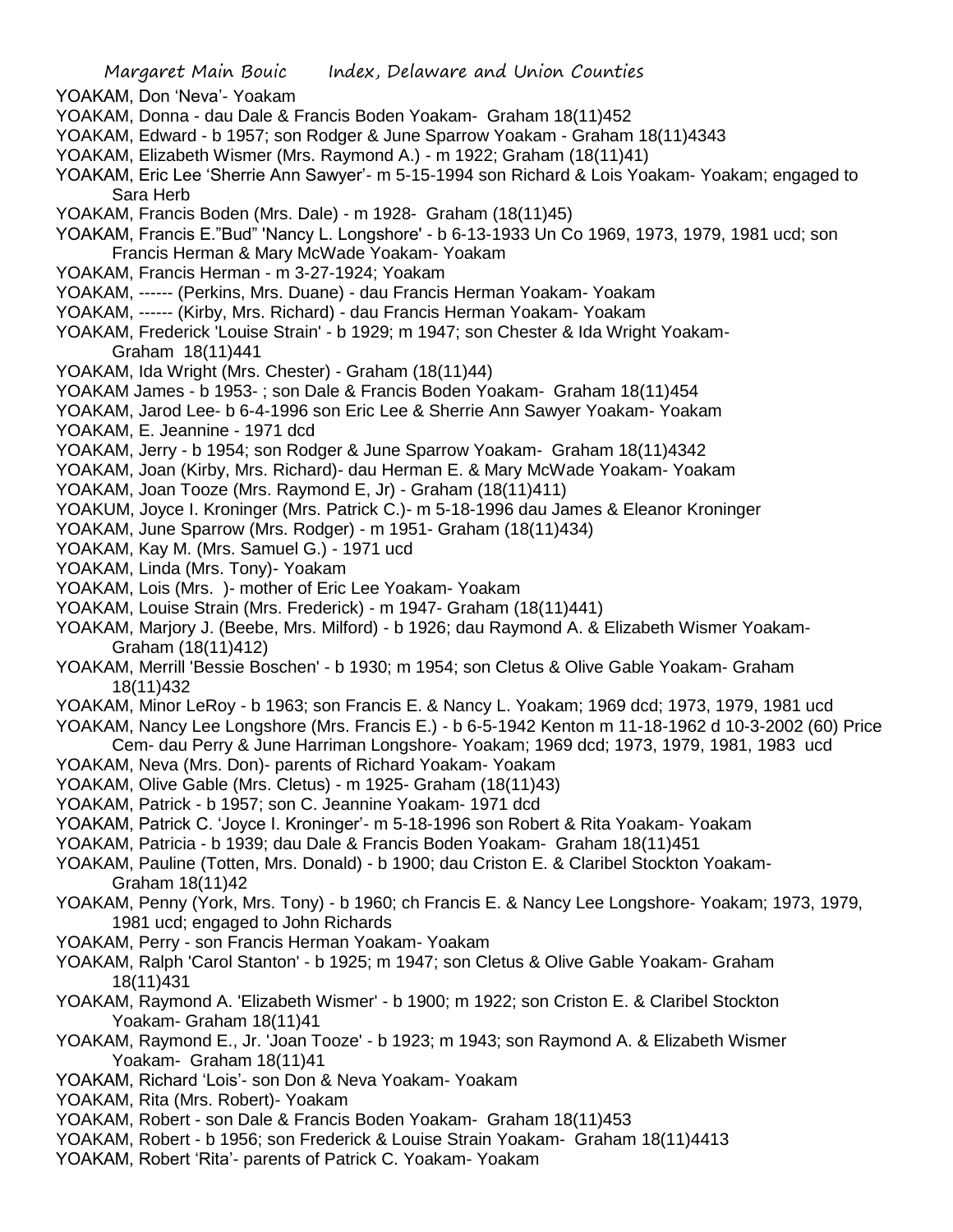- YOAKAM, Rodger 'June Sparrow' b 1932; m 1951; son Cletus & Olive Gable Yoakam- Graham 18(11)434
- YOAKAM, Rosella (Mrs. Cletus) Graham (18(11)43)
- YOAKAM, Roxanne b 1955; dau C. Jeannine Yoakam- 1971 dcd
- YOAKAM, Samuel G. "Kay M.' son Francis Herman Yoakam- 1971 ucd
- YOAKAM, Sherrie Ann Sawyer (Mrs. Eric Lee)- m 5-15-1994 dau Tom & Paula K. Sawyer- Yoakam
- YOAKAM, Sheryl b 1953; dau Frederick & Louise Strain Yoakam- Graham 18(11)4412
- YOAKAM, Shirley (Perkins, Mrs. )- dau Herman E. & Mary McWade Yoakam- Yoakam
- YOAKAM, Stephen b 1967; son Samuel G. & Kay M. Yoakam; 1971 ucd
- YOAKAM, Suzette b 1948; dau Frederick & Louise Strain Yoakam; Graham 18(11)4411
- YOAKAM, Timothy b 1945; son Raymond E. Jr. & Joan Tooze Yoakam; Graham 18(11)4111
- YOAKAM, Todd b 1961 son C. Jeannine Yoakam; 1971 dcd
- YOAKAM, Tony 'Linda' b 1962; son Francis E. & Nancy Lee Longshore Yoakam- Yoakam; 1969, 1973, 1979, 1981, ucd
- YOAKAM, Virginia Kruse (Mrs. Chester) Graham (18(11)44)
- YOAKAM, Vivian (Pate, Mrs. James) b 1927; m 1947; dau Cletus & Olive Gable Yoakam; Graham 18(11)433
- YOAKMEN, John- d 8-19-1889, (1 month)- Delaware- dcdeaths
- YOAKUM, Aaron G. 'Atlanta G. McBride'- parents of Herman Yoakum- Yoakum
- YOAKUM, Ann Marie (Phillips, Mrs. )- dau John F. & Mary Rogers Yoakam- Yoakam
- YOAKUM, Arline Kelli Evans (Mrs. William H. "Bill")- m 9-3-1988 dau Robert E. & Bessie B. Casey- Yoakum
- YOAKUM, Atlanta G. McBride (Mrs. Aaron G.)- Yoakum
- YOAKUM, Barbara dau Carl & Elizabeth Yoakum- 1949, 1959 ucd
- YOAKUM, Becky Sue Baird (Mrs. Charles A.) m 6-18-1960; dau Fred A. Baird, Jr.- Yoakum
- YOAKUM, Bill 'Arline'- son Paul E. & Kathy Yoakum- Yoakum
- YOAKUM, Carl- son Aaron G. & Atlanta G. McBride Yoakum- Yoakum
- YOAKUM, Carl R 'Elizabeth son George W. & Ethel Acker Yoakum; 1949, 1959, 1967, 1971, 1973, 1975, 1979, 1981, 1983 ucd
- YOAKUM, Charles A. 'Becky Sue Baird' m 6-18-1960; son Carl & Elizabeth Yoakum- 1959 ucd; Sbc p 27
- YOAKUM, Drudy Black (Mrs. Michael)- m 9-15-1984 dau Dallas Black- Yoakum
- YOAKUM, Elizabeth D. (Mrs. Carl) 1949, 1959, 1967, 1971, 1973, 1975, 1979, 1981, 1983 ucd
- YOAKUM, Ethel Acker (Mrs. George W.) d 2-1-1980 (88y), bur S. Bloomfield Yoakum; dau Charles I. & Jennie Hannah Knece Acker; Acker
- YOAKUM, Ethel L. 1949, 1959, 1967, 1971, 1973 ucd
- YOAKUM, Francis E, 'Nancy L Longshore ' son Herman Francis . & Mary C. McWade Yoakum-Yoakum.Yoakam; 1949, 1983 ucd
- YOAKUM, George W. 'Ethel Acker' b 7-17-1882; d 4-12-1966; Yoakum; Acker; son Jonathan & Laura Paget Yoakum
- YOAKUM, Grant 'Kathy' b 1969; son Paul E. & Kathryn H. Yoakum- Yoakum; 1971, 1980 dcd
- YOAKUM, Herman Francis 'Mary C. McWade' b 11-29-1901 Hardin Co m 3-27-1924 d 6-5-1986 (84) Price Cem- son Aaron G. & Atlanta G McBrice Yoakum- Yoakum; 1949, 1956, 1971, 1975, 1979, 1981, 1983 ucd
- YOAKUM, Jack- son John F. & Mary Rogers Yoakum- Yoakum
- YOAKUM, Jerry T. 'Sharon Keegan' m 2-17-1968; son Carl & Elizabeth Yoakum- 1949, 1959, 1967, 1971 ucd; Sbc p 27
- YOAKUM, Joan (Kirby , Mrs. Richard)- dau Herman & Mary C. McWade Yoakum- Yoakum
- YOAKUM, Jonathan 'Laura Paget' Yoakum
- YOAKUM, Julie Ann Sadzeck (Mrs. Lee)- m 5-27-1989 dau Gerald & Jean Sadzeck- Yoakum
- YOAKUM, Kathryn H. (Mrs. Paul E.) 1961, 1969, 1971, 1980 dcd
- YOAKUM, Kathy (Mrs. Grant)- Yoakum
- YOAKUM, Laura (Brown, Mrs. ) dau George W. & Ethel Acker Yoakum; Yoakum
- YOAKUM, Laura Paget (Mrs. Johnathan) Yoakum
- YOAKUM, Lee Hall 'Julie Ann Sadeck'- b 1961 m 5-27-1989 ; son Paul E. & Kathryn H. Yoakum- Yoakum; 1969, 1971, 1980 dcd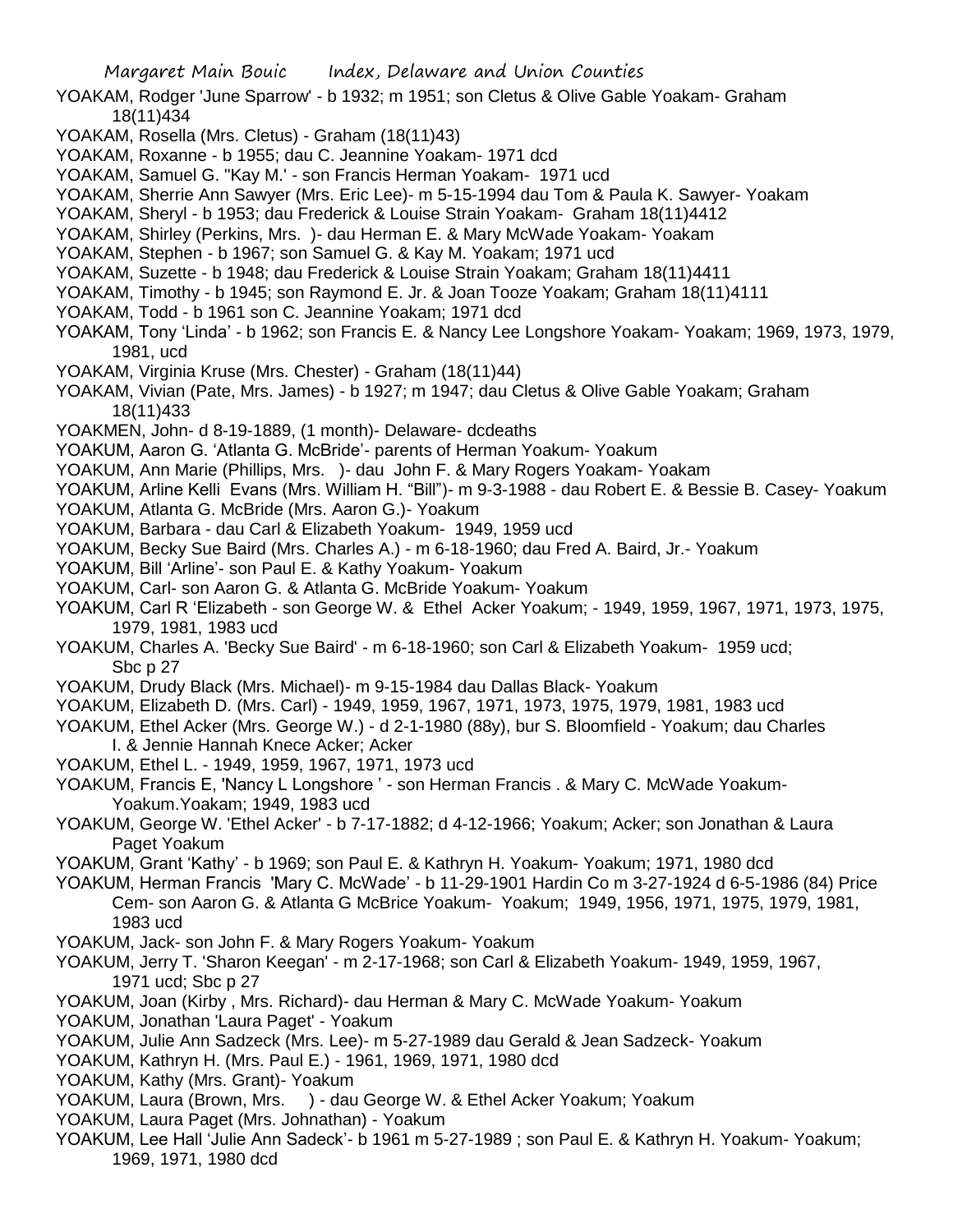- YOAKUM, Mary C. (Mrs. Herman Francis.) m 3-27-1924; Yoakum; 1949, 1967, 1971, 1973, 1975, 1979, 1981, 1983 ucd
- YOAKUM, Mary Therese- b 10-27-1996- dau Grant & Kathy Yoakum- Yoakum
- YOAKUM, Michael 'Drudy Black'- m 9-15-1984- son Francis E. & Nancy Lee Longshore Yoakum- Yoakum; 1983 ucd
- YOAKUM Molly b 1964; dau Paul E. & Kathryn H. Yoakum- Yoakum; 1971, 1980 dcd
- YOAKUM, Neva P. (Rittenhouse, Mrs. Chester) b 11-20-1913 Pickaway Co m 9-1-1933 d 7-8-1985 (71)
- Fairview Cem- dau George W. & Ethel Acker Yoakum- Yoakum
- YOAKUM, Norma (Mrs. Paul R.)- Yoakum
- YOAKUM, Paul E. 'Kathryn H.' d 8-28-1993 (65) St. Mary Cem, Delaware- son John F. & Mary Rogers Yoakum- Yoakum; 1961, 1969, 1971, 1980 dcd
- YOAKUM, Paul R. 'Norma' b 1953; son Paul E. & Kathryn H. Yoakum- Yoakum; 1961, 1969, 1971, 1980 dcd
- YOAKUM, Perry W. son Herman F. & Mary C. McWade Yoakum; Yoakum/Yoakam- 1949, 1967, 1971, 1973, 1975, 1979, 1981, 1983 ucd
- YOAKAM, Rebecca Marie b 4-18-1988; dau Michael & Drudy Black Yoakum- Yoakum
- YOAKUM, Samuel G. 'Martha' son Herman Francis & Mary C. McWade Yoakum- Yoakum/Yoakam; 1949, 1967 ucd
- YOAKUM, Sharon Keegan (Mrs. Gerry T.) m 2-17-1968; dau Robert Keegan- Yoakum; 1971 ucd
- YOAKUM, Shawn Jeffrey b 3-1-1970; ch Gerry T. & Sharon Yoakum- Yoakum; 1971 ucd
- YOAKUM, Sheranne (Perkins, Mrs. Dorance Duane) Weaver (1259(13)2); Yoakum dau Herman Francis & Mary Yoakum
- YOAKUM, Shirley dau Herman F. & Mary C. Yoakum- 1949 ucd
- YOAKUM, William H. "Bill" 'Arline K. Evans'- m 9-3-1988 son Paul E. & Kathy Yoakum- Yoakum
- YOCHEM, ------- (Parker, Mrs. Robert) sister Harry Edward Yochem- Yochem
- YOCHEM, Frank d 10-9-1964 (84y) bur St Mary's; brother Harry Edward Yochem- Yochem
- YOCHEM, Harry Edward d 1-14-1961 (62y)- Yochem
- YOCHEM, Hazel (Mrs. Joseph P.) Yochem
- YOCHEM, Joseph P. 'Hazel' d 1-13-1963 (73y); bur St Mary's; brother Harry Edward Yochem-Yochem
- YOCHEM, Leo brother Harry Edward Yochem- Yochem
- YOCKEY, Dolly (Weiser, Mrs. Daniel S.) m 6-11-1840 dcm
- YOCUM, Deann b 1966- dau Dean & Marilyn K. Yocum- 1975, 1979, 1983 ucd
- YOCUM, DeAnn- dau Paul Yocum- Yocum, (3-11-1985) Huntington College
- YOCUM, E. Pabst 8 p 12
- YOCUM, Elmore 1880 dch p 398; 1908 dch p 245; 1869 wsc p 1; wsc Grah p 48, 60
- YOCUM, Emily Annmarie- b 9-5- dau john & St ephanie Swander Yocum- Yocum
- YOCUM, Emily Lucille (Hepner, Mrs. John Henry) b 6-28-1914; m 4-14-1932; Weiser p 370
- YOCUM, John 'Stephanie Swander'- parents of Emily Annmaire Yocum- son Roland & Marty Yocum
- YOCUM, Marilyn K. (Mrs. Paul Dean) 1975, 1979, 1981, 1983 ucd
- YOCUM Paul Dean 'Marilyn K.' 1975, 1979, 1983 ucd
- YOCUM, Stephanie Swander (Mrs. John)- Yocum
- YOCUM, Tamara M. dau Dean & Marilyn Yocum- b 1968; engaged to Kevin R. Carson- Yocum; 1975, 1979, 1983 ucd
- YODER, A. L. Sbc p 6
- YODER, Abe 'Anna Miller' Yoder
- YODER, Abe A. 'Susan Miller'- b 2-2-1917 Plain City d 4-8-1996 (79) son Abe & Anna Miller Yoder- Yoder YODER, Ada (Mrs. Lester)- Yoder
- YODER, Ada (Martin, Mrs. Edwin)- dau Noah S. & Mary Ann Kurtz Yoder- Yoder
- YODER, Adam Michael b 4-2-1978; twin son David L. & Brenda Finch Yoder- 1979, 1981, 1983 ucd
- YODER, Adele McClain (Mrs. Ralph P.) d 8-9-1977 (66y), bur Forest Grove- 1949, 1959 ucd; Yoder; sister Earl and Sam McClain
- YODER, Alexander 'Estelle Wolford' 1883 uch IV p 509; Yoder
- YODER, Albert 'Louisa'- 1880C Dover Tp 87-93 p 27 (26,O,O,O) carpenter
- YODER, Rev. Alfred S. 1975 ucd
- YODER, Alice June (Stearns, Mrs. Gilbert James) m 6-19-1983; dau George & Geraldine Yoder- Yoder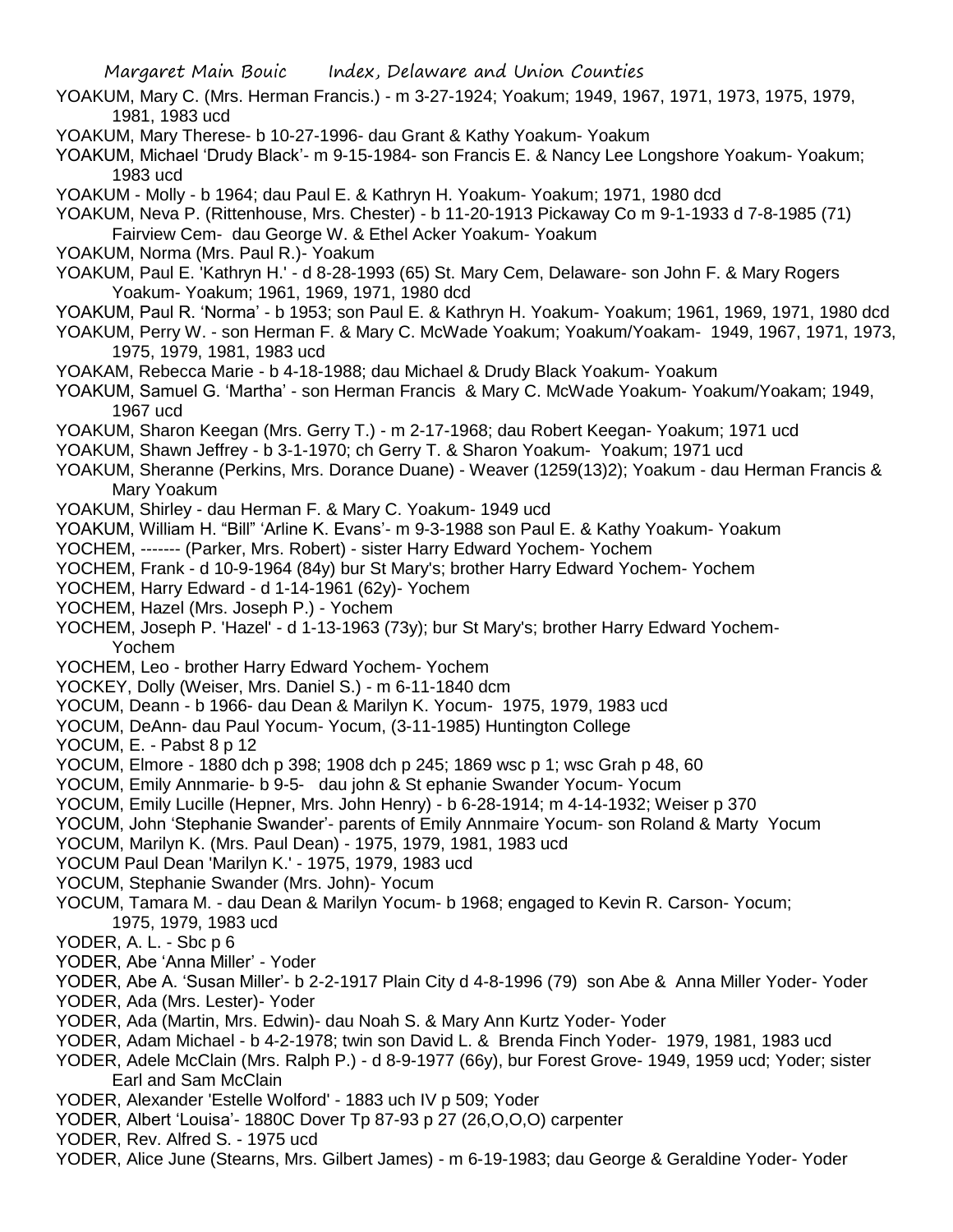- YODER, Allen 'Maryann Miller'- parents of Isaac A. Yoder- Yoder
- YODER, Allison- b 9-26-1991 Ontario- twin dau Harold & Priscilla Miller Yoder- Yoder
- YODER, Alma Gamble (Mrs. Pearl) b 12-12-1885; d 10-5-1962; bur Oakdale Cem; dau Elmer & Lillie Thompson Gamble- Thompson 17492; Sbc p 48; 1949 ucd
- YODER, Alta Mae (Cushman, Mrs. )- m 10-11-1929 Ky- Yoder
- YODER, Alvin A. 'Katie' son Abe & Susan D. Miller Yoder- Yoder; parents of Keith and Paul Yoder
- YODER, Amanda Beachy (Mrs. Enos)- m 11-16-1939 parents of Elizabeth A. Smiley- Yoder
- YODER, Amanda Brungart (Yoder, Mrs. David) b 5-15-1850; d 11-11-1927; dau George & Anna Maria Wohlfert Brungart- Weiser p 604
- YODER, Amanda Schlabach (Mrs. Ben) Yoder
- YODER, Amber Christine b 4-7-1978; dau Darrel & Karen M. Frey Yoder- Yoder
- YODER, Andrea Lee- dau Herman Yoder- Yoder; engaged to Richard Lyle Troyer
- YODER, Andrew 'Betty'- son Enos & Amanda Beachy Yoder- Yoder
- YODER, Andrew Lee ch Herman Yoder- Yoder
- YODER, Angela Carman (Mrs. Wesley)- dau Roger Carman & Kay Jones- Yoder
- YODER, Anita Fern- b d 11-18-1987 Haven Fellowship Cem- infant dau Vernon A. & Valetta Miller Yoder-Yoder
- YODER, Anna Miller (Mrs. Abe ) d 7-7-1977 (90y)- Yoder
- YODER, Anna Miller (Mrs. John)- parents of Monroe Edwin Yoder, etc- Yoder
- YODER, Annabelle (Hershberger, Mrs. )- dau Allen & Maryann Miller Yoder- Yoder
- YODER, Annis P. (Mrs. William) b Champaign Co d 8-10-1985 (67) Oak Grove Cem- 1976 dch p 341; matron at Delaware Children's Home; 1961, 1971 dcd
- YODER, Anthony Lynn d12-21-1991 (20) son Philip & Judith Yoder- Yoder
- YODER, Anthony W.- son Simon R. & Wilma R. Yoder- Yoder
- YODER, Arie Mae Schlabach (Mrs. John A.)- b 7-20-1931 Millersburg d 6-11-1995 (63) Haven Fellowship Cem- dau J. Wyman & Ada Miller Schlabach- Yoder
- YODER, Ashley Marie- b 9-26-1991 Ontario twin dau Harold & Priscilla Miller Yoder- Yoder
- YODER, Barbara (Mrs. Doug)- parents of Doug Yoder- Yoder
- YODER, Barbara dau Ronald E. & Virginia Yoder; 1959 ucd (1)
- YODER, Barbara (Mrs. Verlyn) (Brammer, Mrs. ) Yoder
- YODER, Ben 'Amanda Schlabach' son Abe & Anna Miller Yoder- brother David M. Yoder- Yoder
- YODER, Bertha- dau John & Anna Miller Yoder- Yoder
- YODER, Bertha Marie (Beach, Mrs. )- dau David Perry & Sue Gingerich Yoder- Yoder
- YODER, Betty (Mrs. Andrew)- Yoder
- YODER, Beverly (Nordine, Mrs. Louis) b 1953; dau Menno J. & Mabel Miller Yoder- Yoder; 1956, 1959, 1971 ucd
- YODER, Bob J. Yoder
- YODER, Bonnie (Mrs. Ivan A.) 1983 ucd
- YODER, Brenda Ellen Finch (Mrs. David L.)- dau Robert E. Finch- Yoder; 1979, 1981, 1983 ucd
- YODER, Brian David b 9-30- 1975; son David L. & Brenda Ellen Finch Yoder- Yoder; 1979, 1981, 1983 ucd YODER, Brooke Elizabeth - dau Doug & DeWiggins Yoder- Yoder
- YODER, Bryan Freeman- b 8-16-1985 d 5-5-1986 (8 mos) Oakdale Cem son Roger G. & Sandy Hall Yoder-Yoder
- YODER, Candy dau Mose & Wilma Gingerich Yoder- Yoder
- YODER, Carol (Mrs. Milton)- Yoder
- YODER, Carl son Alvin A. & Katie Yoder- Yoder
- YODER, Carol Johnson (Mrs. Marvin D.)- parents of Mylon Duane Yoder- Yoder
- YODER, Carson (2-1991) son Harold & Priscilla Miller Yoder- Yoder
- YODER, Casey A.- son Mylon Duane & Kelley Kiggins Yoder- Yoder
- YODER, Catharine (Tyson, Mrs. William) b 12-13-1871; dau David & Amanda Brungart Yoder-Weiser p 604
- YODER, Catherine Baxley (Mrs. Isaac C.) m 1914- Yoder
- YODER, Charity b 1963; dau Leroy & Clara M. Yoder- 1981 ucd
- YODER, Charlene- dau Alvin A. & Katie Yoder- Yoder
- YODER, Charles 'Cora' son Odell & Elsie Kronninger Yoder- Yoder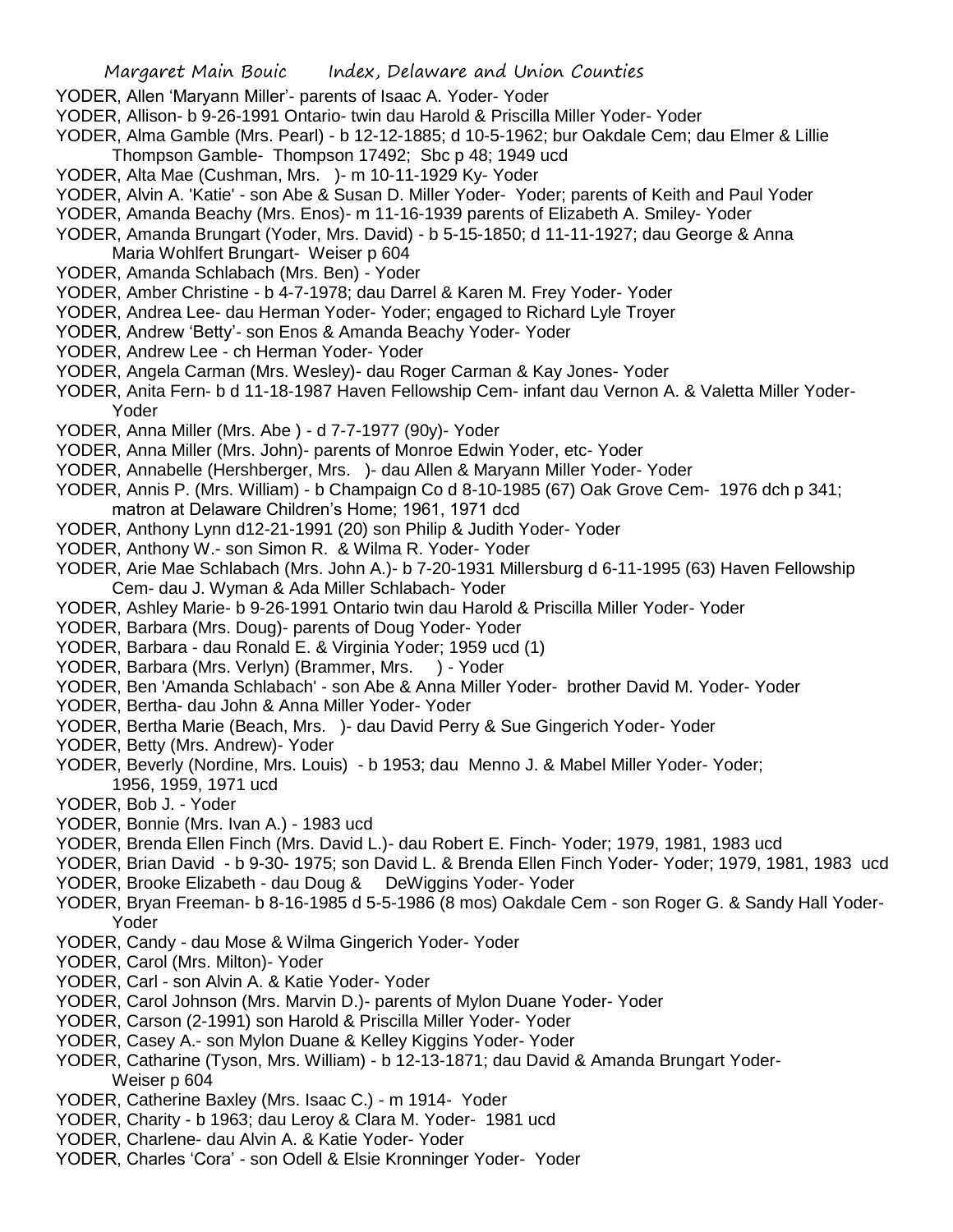- YODER, Cheryl L. (Mrs. J. Wesley)- parents of Jennifer Lynn Yoder- Yoder
- YODER, Chris Samuel- son John & Anna Miller Yoder- Yoder
- YODER, Christopher 1835 men p 23 #122 p 37 Delaware Tp
- YODER, Christy (Haag, Mrs. Ronald)- dau James J. & Ruth J. Endslow Yoder- Yoder
- YODER, Clara (Hostetler, Mrs. )- Yoder Sisters
- YODER, Clara Louise- dau John & Anna Miller Yoder- Yoder
- YODER, Clara M. (Mrs. Leroy) 1981 ucd
- YODER, Clara (Miller, Mrs. )- dau Joseph & Lydia Ellen Rufenacht Yoder- Yoder
- YODER, Claribel Stutzman (Mrs. Loyd)- dau Alma Stutzman- Yoder
- YODER, Clarice (Mrs. Robert) 1949 ucd
- YODER, Cleon Sbc p 27
- YODER, Clyde b 1964- ch George N. & Jerry L. Yoder- 1980 dcd
- YODER, Clylea Claire 'Julia Rachel Frey' m 8-8-1936; dcc Julia Fry Yoder 1- son Pearl & Alma
	- Gamble Yoder- 1959, 1967, 1971, 1973, 1975, 1979, 1981, 1983 ucd; Thompson 17492; Herriott 4,5; Parrott 5, 6; Sbc p 48
- YODER, Cora (Mrs. Charles "Chuck":- Yoder
- YODER, Dale 'Joyce'- brother LaVerne Yoder- Yoder
- YODER, Dan 'Nancy Lapp' son Abe A. & Susan D. Miller Yoder- Yoder
- YODER, Daniel son Henry & Ida Yoder- 1949 ucd
- YODER, Daniel Lee- b 9-10-1956 Ind d 7-13-1991 (34) Forest Grove Cem- son Loyd & Claribel Stutzman Yoder- Yoder
- YODER, Darrel W. 'Karen M. Frey' son Simon R. & Wilma R. Yoder- Yoder
- YODER, Darrel son Darrel & Karen M. Frey Yoder- Yoder
- YODER, David 'Amanda Brungart' b 10-14-1842; d 7-8-1897- Weiser p 604
- YODER, David A.- son Simon R. & Wilma R. Yoder- Yoder
- YODER, David son Loyd & Claribel Stutzman Yoder- Yoder
- YODER, David L. son Ralph D. & Adela Yoder Yoder; 1949 ucd
- YODER, David Lee 'Brenda Ellen Finch' son Robert & Clarice Yoder- Yoder
- YODER, David M. 'Edna Esther Miller' b 2-17-1904; d 8-21-1983 (79y); bur Sharon Men. Cem; son Noah & Eliza Hamer Yoder- Yoder
- YODER, David Perry 'Sue Gingerich '- m 9-19-1937 parents of David, Marvin D. Yoder- Yoder
- YODER, David Perry, Jr.- son David Perry & Sue Gingerich Yoder- Yoder
- YODER, David 'Ruth'- son David & Sue Yoder- Yoder
- YODER, Dawn (Mrs. Robert)- Yoder
- YODER, Deanne Lynn (Beltz, Mrs. Terry W.) m 7-23-1969; dau Bob J. Yoder- Yoder
- YODER, Debbie (Mrs. Mark)- Yoder
- YODER, Deborah (Miller, Mrs. Mark)- du James J. & Ruth J. Endslow Yoder- Yoder
- YODER, Debra Ann Raley or Debbie (Mrs. W. Frederick) m 2-6-1982; dau Beryl Raley- 1983 ucd
- YODER, Derrick Lane b 9-15-1978; son Dan & Nancy Lapp Yoder- Yoder
- YODER, Donald 'Dorothy'- d 2-9-1998 (68) Sunset Cem- son Odell & Elsie Kronninger Yoder- Yoder
- YODER, Dorothy (Mrs. Donald)- Yoder
- YODER, Doug 'Barbara'- Yoder
- YODER, Doug ' DeWiggins'- parents of Brooke Elizabeth, Shannon Marie Yoder- Yoder
- YODER, E. L. Sbc p 8
- YODER, Edna (Todd, Mrs. Jim)- b 1957; dau Isaac & Minerva Kramer Yoder- Yoder; 1967, 1971, 1973 ucd
- YODER, Edna Faye- dau John B. & Sarah Coblentz Yoder- Yoder
- YODER, Edna Fern (Overturf. Mrs. )- dau David Perry & Sue Gingerich Yoder- Yoder
- YODER, Edna Esther Miller (Mrs. David M.) b 5-19-1919 Greentown d 10-4-1995 (76) Sharon Menonite
- Church Cem- dau Samuel & Susanna Troyer Miller- Yoder
- YODER, Edna (Neer, Mrs. )- (92) Yoder Sisters
- YODER, Edna (Stutzman, Mrs. )- dau John A. & Arie Mae Schlabach Yoder- Yoder
- YODER, Eileen Crager (Mrs. John) dau Howard Crager; Yoder
- YODER, Eli son Noah S. & Mary Ann Kurtz Yoder- Yoder
- YODER, Elizabeth A. (Smiley, Mrs. Ron)- b 1-31-1943 Madison Co m 1971 d 4-20-1997 (54) Forest Grove Cem- dau Enos & Amanda Beachy Yoder- Yoder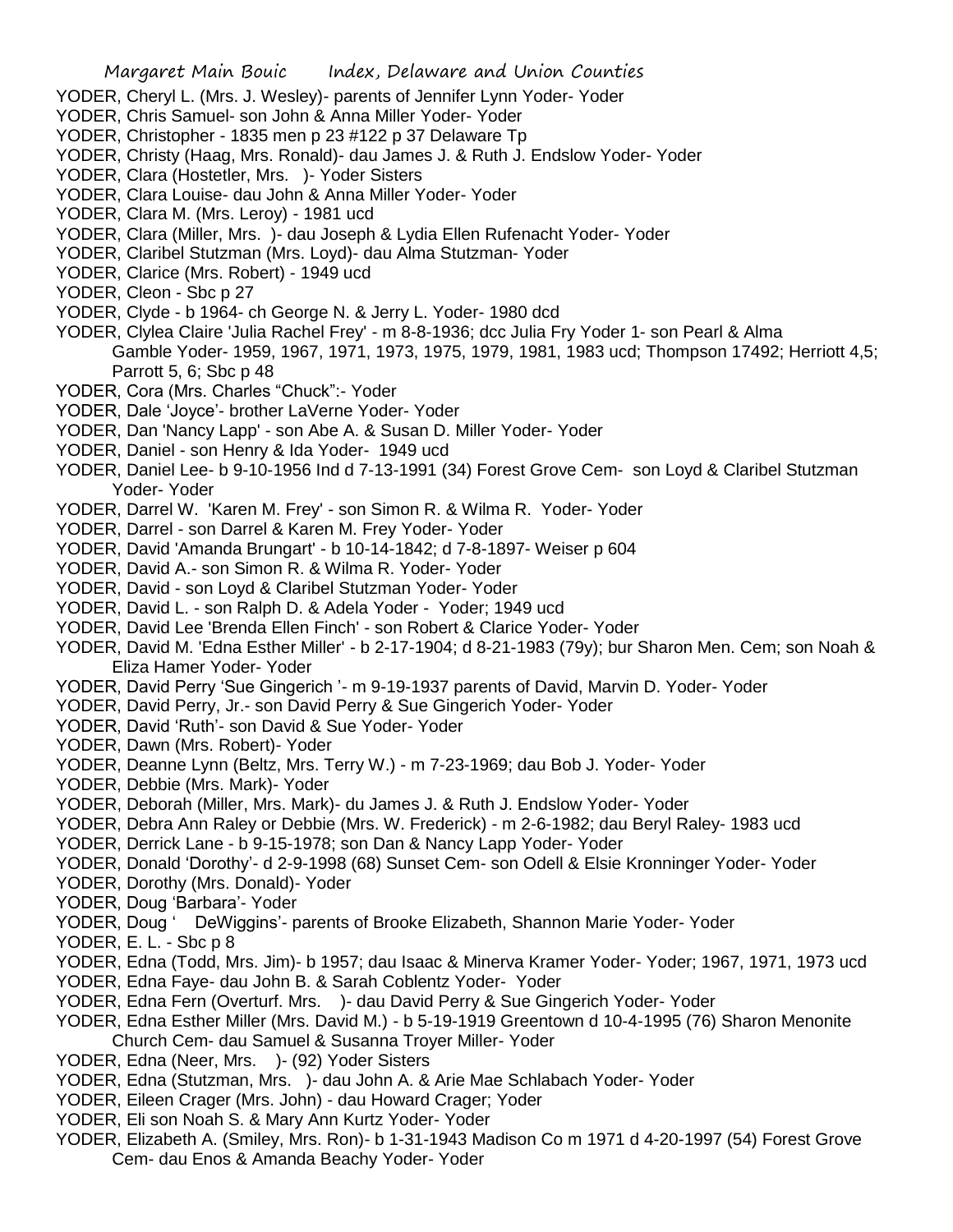- YODER, Elizabeth Bearc (Mrs. Hiram)- Yoder
- YODER, Elizabeth b 8-1829; 1900C Taylor Tp 241-247 p 11A (70,O,Va, Unk) mother of Grant Johnson
- YODER, Ella (Kauffman, Mrs. )- dau Joseph & Lydia Ellen Rufenacht Yoder- Yoder
- YODER, Elsie Kronninger (Mrs. Odell) Yoder
- YODER, Emma (Benner, Mrs. Tim)- b 1961; dau Isaac & Minerva Kramer Yoder- Yoder; 1967, 1971, 1973 ucd
- YODER, Emma (Mrs. Levi) Yoder
- YODER, Emma (Seyler, Mrs. Samuel Wilson) b 9-22-1897; dau David & Amanda Brungart Yoder-Weiser p 604
- YODER, Emma (Troyer, Mrs )- dau Allen & Maryann Miller Yoder- Yoder
- YODER, Enos 'Amanda Beachy'- m 11-16-1939 Yoder
- YODER, Erma (Hostettler, Mrs. Dan) dau John B. & Sarah Coblentz Yoder- Yoder
- YODER, Ervin 'Wilma'- son Abe A. & Susan Miller Yoder- Yoder
- YODER, Estelle Wolford (Mrs. Alexander) Yoder
- YODER, Ester- dau John & Anna Miller Yoder- Yoder
- YODER, Evangeline b 1957; dau Menno J. & Mabel Miller Yoder- Yoder; 1959, 1967, 1971, 1973, 1975, 1979, 1981, 1983 ucd
- YODER, Faith A. 1979 ucd
- YODER, Fannie (Hooley, Mrs. )- Yoder Sisters
- YODER, Fannie (Mrs. Howard)- Yoder
- YODER, Fannie Mae (Mrs. John Henry)- dau Sylvanis J. & Sylvia Miller Yoder- Yoder
- YODER, Fern (Hudson, Mrs. ) Sbc p 38
- YODER, Florence Parker (Mrs. Lewis) b 7-23-1880; m 1915; d 8-15-969, (89) bur Dublin; dau Isaac & Mary Householder Parker- Parker
- YODER, Frances Kay (Hochstedler, Mrs. Leon)- m 8-21-1982 dau Henry A. & Lydia Troyer Yoder- Yoder
- YODER, Freda (Cron, Mrs. )- dau Enos & Amanda Beachy Yoder- Yoder
- YODER, W. Frederick 'Debra Ann Raley' b 1955 (4); m 2-6-1982; son Menno J. & Mabel Miller Yoder- 1959, 1967, 1971, 1973, 1975, 1981, 1983 ucd
- YODER, Freeman 'Erma' m 39y d 11-25-1990 (61) son John B. & Sarah Coblentz Yoder- Yoder
- YODER, Frieda (Ruscac, Mrs. Greg) b 1958; dau Isaac A. & Minerva Kramer Yoder-; Yoder; 1967, 1971, 1973 ucd
- YODER, Frieda (Nicol, Mrs. Donald) b 6-29-1922; m 10-25-1947; Sbc p 42; dau Orlando B. & Mabel I. Wollam Yoder- Yoder; Rausch (14233); III p 282
- YODER, Gayle (Lansberry, Mrs. Lee)- dau Monroe Edwin & Zelma Fern Yoder- Yoder
- YODER, Gene 'Joyce'- son Odell & Elsie Kronninger Yoder- Yoder
- YODER, George 'Geraldine' Yoder
- YODER, George N. 'Jerry L.' 1980 dcd
- YODER, Geraldine (Mrs. George) Yoder
- YODER, Gerry D.- son Simon R. & Wilma R. Yoder- Yoder
- YODER, Gertrude (Martin, Mrs. )- dau Noah S. & Mary Ann Kurtz Yoder- Yoder
- YODER, Glen son Isaac A. & Minerva Kramer Yoder- Yoder; 1967, 1971, 1973, 1981, 1983 ucd
- YODER, Golda Ellen (Plank, Mrs. )- Yoder Sisters
- YODER, Goldie (Teegarden, Mrs. ) siser Ralph D. Yoder- Yoder
- YODER, Grace (Mrs. William) Yoder; 1981, 1983 ucd
- YODER, Harold 'Priscilla Miller'- son Alvin A. & Katie Yoder- Yoder
- YODER, Henry- son Allen & Maryann Miller Yoder- Yoder
- YODER, Henry A. Lydia Troyer' b 8-13-1922 Plain City d 12-12-1994 (72) Shiloh Mennonite Ch Cem- son Abe & Anna Miller Yoder- Yoder
- YODER, Henry 'Ida' 1949 ucd
- YODER, Herman Yoder
- YODER, Herman 'Linda'- son Enos & Amanda Beachy Yoder- Yoder
- YODER, Hiram 'Elizabeth Beard'- parents of Martha Louise Brown Yoder- Yoder
- YODER, Howard 'Ruth'- son Enos & Amanda Beachy Yoder- Yoder
- YODER, Howard 'Fannie'- son John B. & Sarah Coblentz Yoder- Yoder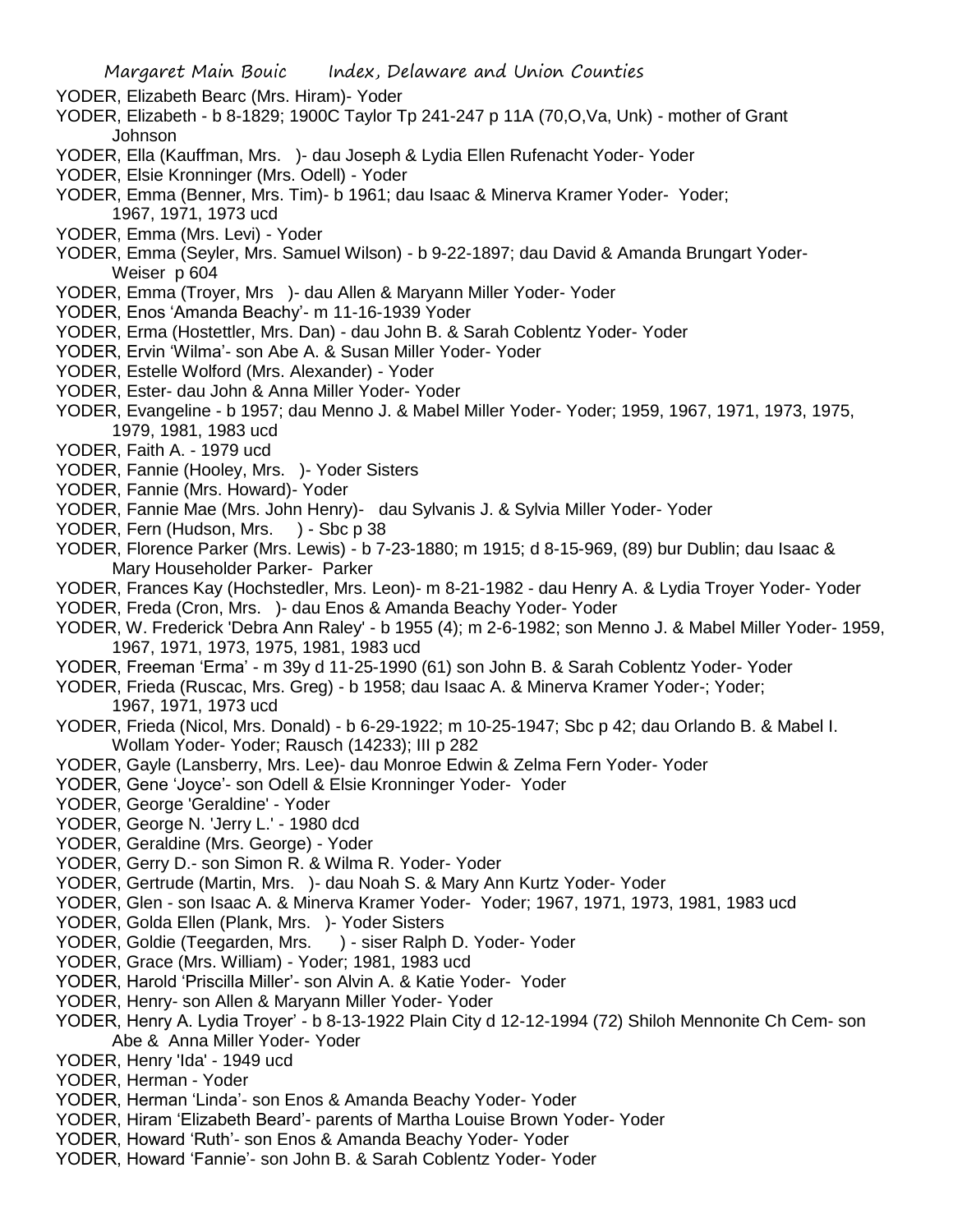- YODER, Howard 'Louise Eshleman'- son Henry A. & Lydia Troyer Yoder- Yoder
- YODER, Ian son Darrel & Karen M. Frey Yoder- Yoder
- YODER, Ida (Mrs. Henry) 1949 ucd
- YODER, Imo (Kuntz, Mrs. Clyde C.) m 1924 d 1974 Yoder; Sbc p 39
- YODER, Ira J. son Solomon & Saloma Zook Yoder- Yoder
- YODER, Isaac ' Minerva Kramer' b 7-22-1927 Union Co m 1951 d 8-27-1995 (68) Jerome Tp Cem- son Allen & Maryann Miller Yoder- Yoder; 1967, 1971, 1973, 1975, 1981, 1983 ucd
- YODER, Isaac C. 'Catherine Bailey' b 1-2-1893; m 1914; d 7-22-1966 (73y); E. Liberty Cem- son Solomon & Saloma Zook Yoder- Yoder
- YODER, Ivan A. 'Bonnie' 1983 ucd
- YODER, James J. 'Ruth J.' d 1995 son Enos & Amanda Beachy Yoder- Yoder; 1981, 1983 ucd
- YODER, Janae (Mrs. Nate)- parents of Lane Alex Yoder- Yoder
- YODER, Jane (Kuhns, Mrs. Anthony)- dau Simon R. & Wilma R. Yoder- Yoder
- YODER, Janet (Mrs. Steve)- Yoder
- YODER, Janice Marie (Bailey, Mrs. Mark Edward ) b 1962; dau Menno J. & Mabel Miller Yoder- Yoder; 1967, 1971, 1973, 1975, 1981 ucd
- YODER, Janis (Miller, Mrs. Daniel)- du James J. & Ruth J. Endslow Yoder- Yoder
- YODER, Jean (Romine, Mrs. Paul)- dau Monroe Edwin & Zelma Fern Yoder- Yoder
- YODER, Jeannie (Mrs. Paul)- Yoder
- YODER, Jeffrey son Mose J. & Wilma Gingerich Yoder- Yoder
- YODER, Jenna Kathleen- b 2-12-1987 dau Roger Gail & Hall Yoder- Yoder
- YODER, Jennifer Lynn dau J. Wesley & Cheryl L. Yoder- Yoder; engaged to Gregory Lee Standley
- YODER, Jerry Allen- son Monroe Edwin & Zelma Fern Yoder- Yoder
- YODER, Jerry son Clylea & Julia Fry Yoder- ; 1959 ucd (16), 1973, 1975 ucd; Herriott 4; Parrott 6 **Thompson**
- YODER, Jerry Jay b 10-2-1977; son Alvin & Katie Yoder- Yoder
- YODER, Jerry L. (Mrs. George N.) 1980 dcd
- YODER, Jesse Allen- b 6-22-1991 son David & Ruth Yoder- Yoder
- YODER, Joan (Oehler, Mrs. Fred) dau William & Annis Yoder; Yoder- Yoder; 1961 dcd (15)
- YODER, Joan M. (Mrs. William H.) 1969 dcd
- YODER, John A. 'Arie Mae Schlabach'- son Abe & Anna Miller Yoder- Yoder
- YODER, John 'Anna Miller'- parents of Monroe Edwin, Lester, etc- Yoder
- YODER, John C. d 12-3-1984 (21) accident, Forest Grove Cem- son Simon & Wilma R. Yoder- Yoder
- YODER, John brother David M. Yoder- Yoder
- YODER, John son Solomon & Saloma Zook Yoder- Yoder; Sbc p 29
- YODER, John 'Eileen Crager' m 11-27-1952; son Noah S. & Mary Ann Kurtz Yoder- Yoder
- YODER, John B. 'Sarah Coblentz' d 1959- Yoder
- YODER, John H. 'Fannie Mae'- son John B. & Sarah Coblentz Yoder- Yoder
- YODER, John Henry- father of Timothy Yoder- Yoder
- YODER, Jonathan Ray b 1-5-1981; son Millard & Yoder- Yoder
- YODER, Jordan son William & Grace Yoder- 1981, 1983 ucd
- YODER, Joseph 'Lydia Elln Rufenacht'- parents of Susanna Frey-Yoder
- YODER, Joseph S 'Mary Burkholder'- parents of Sylvanus J. Yoder- Yoder
- YODER, Josephine (McElroy, Mrs. Alvin E.)- Yoder
- YODER, Joyce (Mrs. Dale)- Yoder
- YODER, Joyce (Mrs. Gene)- Yoder
- YODER, Juanita C. Sloan (Mrs. La Verne) b 6-24-1913 McGuffey m 12-20-1933 d 3-31-2006 York Cem E36 p 91- dau Scott & Ilo Stalder Sloan - Yoder; 1949, 1959, 1967, 1971, 1973, 1975, 1981 ucd
- YODER, Judy (Kauffman, Mrs. )- dau John A. & Arie Mae Schlabach Yoder- Yoder
- YODER, Julia Rachel Fry (Mrs. Clylea) b 2-27-1918; m 8-8-1936; dau Harold Eugene & Nellie Ernestine Fairbanks Fry- Herriott 4,5; Thompson 5,6; Parrott 5.6; 1959, 1967, 1971, 1973, 1975, 1979, 1981, 1983 ucd; dcc Julia Fry Yoder 1
- YODER, Karen M. Frey (Mrs. Darrel) d 5-2-1983 (27y), bur Oak Grove Cem; dau Donald & Mara Frey- Yoder
- YODER, Katie b 1954; dau Isaac A. & Minerva Kramer Yoder; Yoder; 1967, 1971, 1973 ucd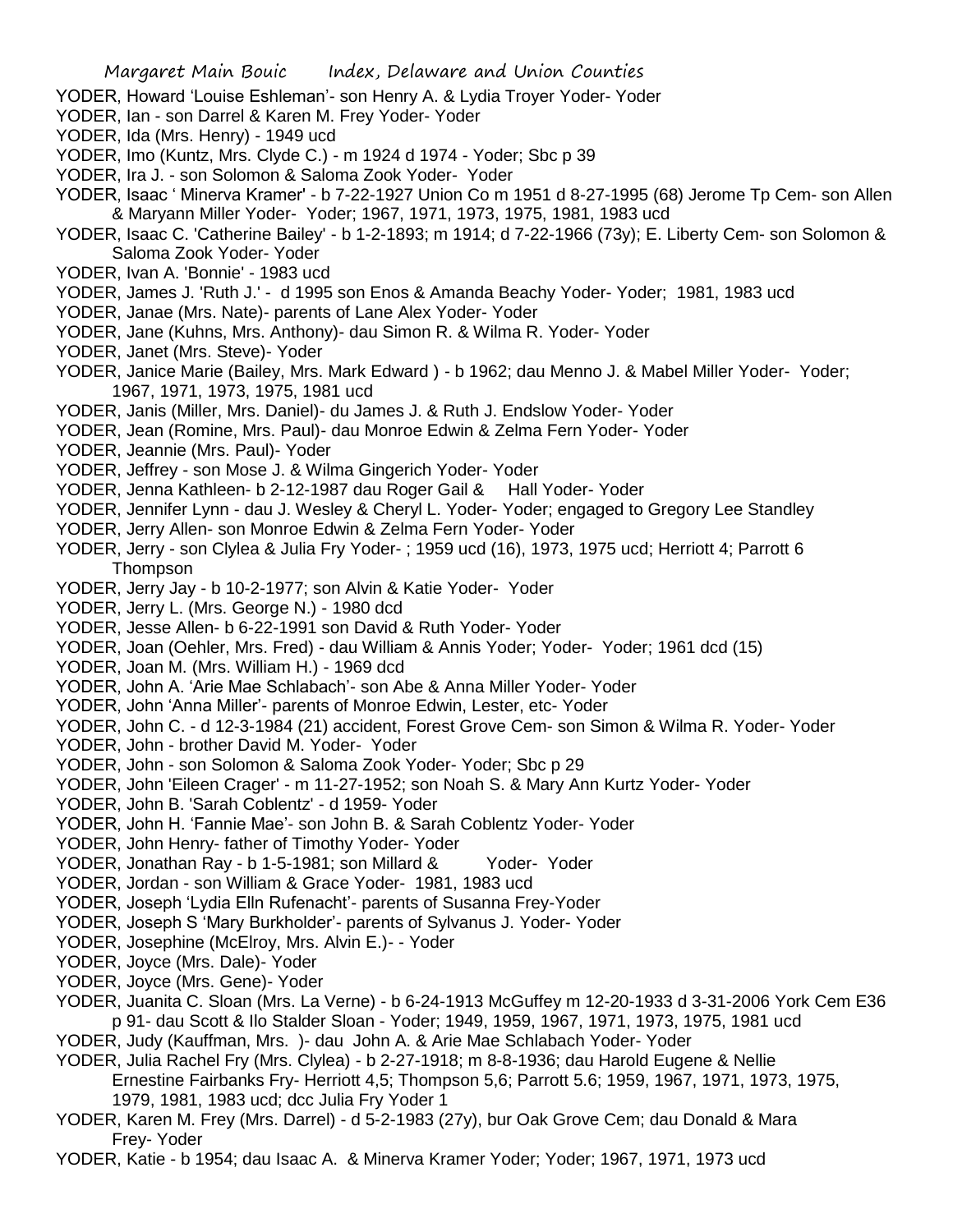- YODER, Katie (Kurtz, Mrs. Jonas) dau Abe & Anna Miller Yoder; Yoder
- YODER, Katie (Mrs. Alvin) Yoder
- YODER, Katie (Mrs. Roman S.)- Yoder
- YODER, Kaylene Sue- dau Vernon A. & Valetta Miller Yoder- Yoder
- YODER, Keith Lamar d 7-4-1980 (10y) Haven Fellowship Cem- ; son Alvin & Katie Yoder- Yoder
- YODER, Kelley Kiggins (Mrs. Mylon Duane)- dau Robert & Marcia Kiggins- Yoder
- YODER, Klimena (Jackson, Mrs. ) dau Isaac & Catherine Bailey Yoder- Yoder
- YODER, Kodi M. J.- son Mylon Duane & Kelley Kiggins Yoder- Yoder
- YODER, Lane Alex- b 5-16-2003 Marysville d 10-9-2003 (4 mos, 23d)- Haven Fellowship Cem- son Nate & Janae Hershberger Yoder- Yoder
- YODER, Laura (Miller, Mrs. )- dau Allen & Maryann Miller Yoder- Yoder
- YODER, Laura (Stairs, Mrs. David) b 1952; dau Isaac & Minerva Kramer Yoder- Yoder; 1967, 1971 ucd
- YODER, La Verne 'Juanita C. Sloan' b 1911 m 12-10-1933 d 9-20-1968 York Cem E36 p 91- Yoder; 1949, 1959, 1967, 1971 ucd
- YODER, Leroy 'Clara M.' 1981 ucd
- YODER, Lester 'Ada'- son John B. & Sarah Coblentz Yoder- Yoder
- YODER, Lester- son John & Anna Miller Yoder- Yoder
- YODER, Lewis 'Florence Parker' m 1915; d 1944- Yoder
- YODER, Levi 'Emma'- son Abe & Anna Miller Yoder- Yoder
- YODER, Linda (Conkey, Mrs. Joe)- dau Donald L. & Dorothy Yoder- Yoder
- YODER, Linda (Mrs. Herman)- Yoder
- YODER, Linda L. (Numrich, Mrs. ) dau Ralph & Adela Yoder- Yoder; 1949 ucd
- YODER, Lisa Marie b 4-2- 1978; twin dau David L. & Brenda Yoder- Yoder; 1979, 1981, 1983 ucd
- YODER, Lisa Renee dau John A. & Arie Mae Schlabach Yoder- Yoder
- YODER, Lizzie (Royer, Mrs. Calvin) dau David & Amanda Brungart Yoder- Weiser, p 640
- YODER, Lizzie (Miller, Mrs. Yost) dau Abe & Anna Miller Yoder- Yoder
- YODER, Lizzieann (Lantz, Mrs. )- dau Joseph & Lydia Ellen Rufenacht Yoder- Yoder
- YODER, Lloyd 'Clarabel'- son John B. & Sarah Coblentz Yoder- Yoder
- YODER, Lonnie- son Enos & Amanda Beachy Yoder- Yoder
- YODER, Loretta (Miller, Mrs. Leon) dau David M. & Edna Yoder; Yoder
- YODER, Louella (Bontrager, Mrs. Jonas) dau Abe & Anna Miller Yoder- Yoder
- YODER, Louisa (Mrs. Albert)- 1880C Dover Tp 87-93 p 27 (23,O,O,O)
- YODER, Louise Eshleman (Mrs. Howard)- dau Dr. Rohrer & Mabel Eshleman- Yoder
- YODER, Lucy Sbc p 48
- YODER, Luella Krick (Brehm, Mrs. Frank Edwin) b 1-3-1907; m 12-20-1924- Weiser p 150
- YODER, Lulu Maud- b 9-1879 dau Albert & Louise Yoder- 1880C Dover Tp 87-93 p 27 (8/12,O,O,O)
- YODER, Lydia Ellen Rufenacht (Mrs. Joseph)- Yoder
- YODER, Lydia (Slabaugh, Mrs. Moses)- parents of Ann Slabaugh Miller- Yoder
- YODER, Lydia Troyer (Mrs. Henry A.)- Yoder
- YODER, Lydiann (Troyer, Mrs. John A.) dau Abe & Anna Miller Yoder- Yoder
- YODER, Mabel I. Wollam (Mrs. Orlando B.) b 7-22-1900 m 5-26-1921 d 8-10-1994 (94) Oakdale Cem- dau Seymour & Hattie Manuel Wollam- Yoder; 1949, 1959, 1967, 1973, 1975, 1979 ucd; Sbc p 23, 27, 29, 30
- YODER, Mabel Miller (Mrs. Menno J.) -m 43y; Yoder; 1959, 1967, 1971, 1973, 1975, 1981, 1983 ucd
- YODER, Madge (Amrine, Mrs. ) Sbc p 31
- YODER, Manferd H. d 12-20-1964 (86y); bur Dorset Oh- Yoder
- YODER, Marcus/Mark 'Nadine'- son Enos & Amanda Beachy Yoder- Yoder
- YODER, Marie (Miller, Mrs. )- dau Sylvanis J. & Sylvia Miller Yoder- Yoder
- YODER Marjorie (Schlabach, Mrs. Dick) dau David M. & Edna Esther Miller Yoder- Yoder
- YODER, Marjorie (Sabins, Mrs. Carl Otho) m 9-12-1937; dau Pearl & Alma Gamble Yoder- Sbc p 46;
- Weaver (129463); Graham (144743); Tossey 3,4; Thompson 17492
- YODER, Marlene- dau Henry A. & Lydia Troyer Yoder- Yoder
- YODER, Marlene (Mrs. W. Robert) 1979, 1981, 1983 ucd
- YODER, Mark 'Debbie'- son Loyd & Claribel Stutzman Yoder- Yoder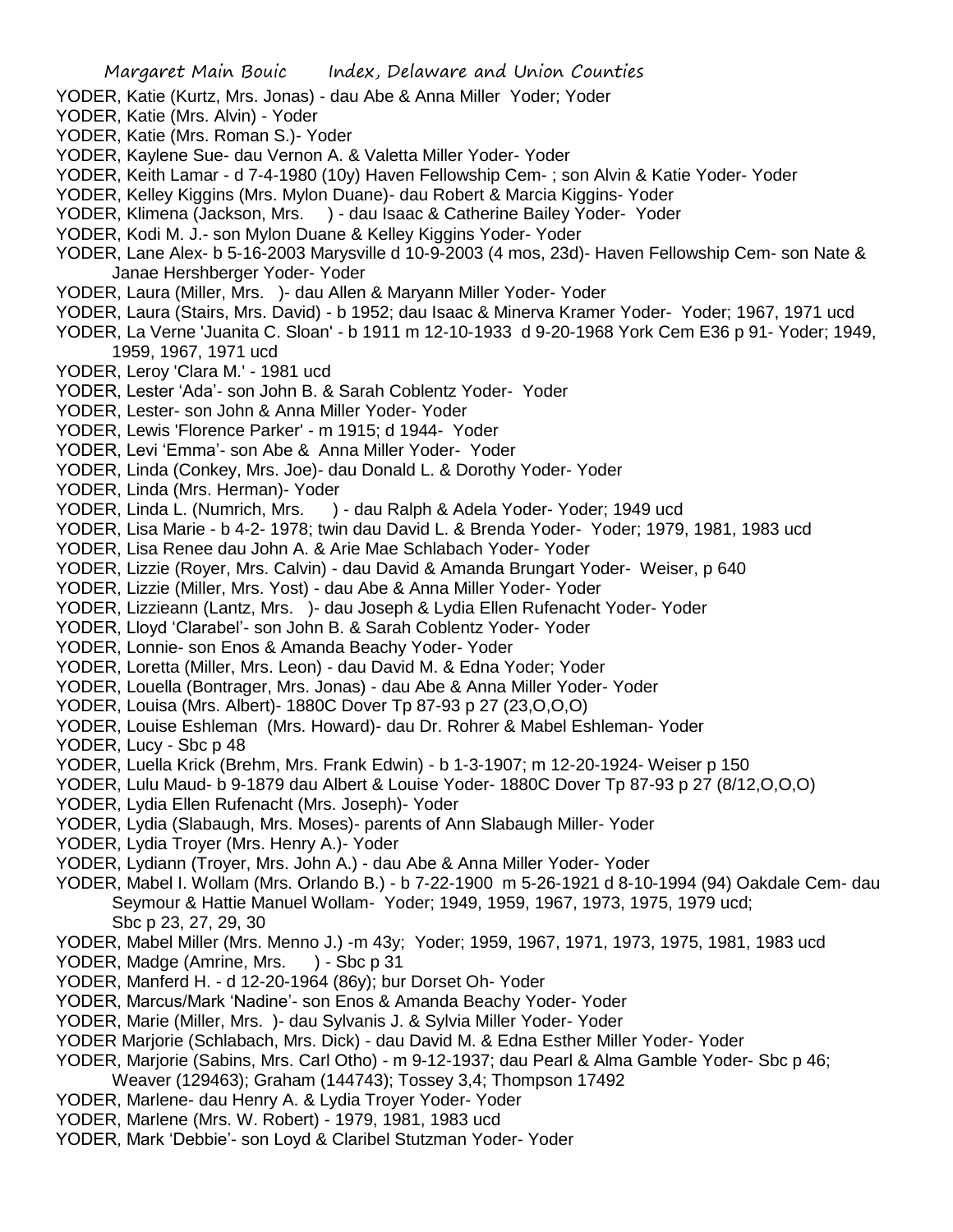- YODER, Martha Louise (Brown, Mrs. William)- b 5-22-1894 m 9-2-1911 d 4-25-1989 (94) dau Hiram & Elizabeth Beard Yoder- Yoder
- YODER, Martha (Mrs. Ralph D.) Yoder
- YODER, Martha (Rausch, Mrs. ) dau Solomon & Saloma Zook Yoder- Yoder
- YODER, Marvin Duane'Carol Johnson'- son David Perry & Sue Gingerich Yoder- Yoder,
- YODER, Mary Ann Kurtz (Mrs. Noah S.)- b 7-6-1901 Geauga Co d 3-16-1995 (93) Sharon Mennonite Cemdau Dan & Susan Speicher Kurtz- Yoder
- YODER, Mary Burkholder (Mrs. Joseph S.)- parents of Sylvanus J. Yoder- Yoder
- YODER, Mary- dau Henry A. & Lydia Troyer Yoder- Yoder
- YODER, Mary (McKean, Mrs. Dan)- b 1965; dau Isaac & Minerva Kramer Yoder- Yoder;
	- 1967, 1971, 1973, 1981, 1983 ucd
- YODER, Mary (Nissley, Mrs. )- dau John & Anna Miller Yoder- Yoder
- YODER, Mary (Price, Mrs. ) dau Solomon & Saloma Zook Yoder- Yoder
- YODER, Mary (Sowers, Mrs. )- sister William H. Yoder- Yoder
- YODER, Mary (Yoder, Mrs. Perry A.) dau John B. & Sarah Coblentz -Yoder
- YODER, Maryann Miller (Mrs. Allen)- Yoder parents of Isaac A. Yoder- Yoder
- YODER, Maurice brother Ralph D. Yoder; Yoder
- YODER, Melvin 'Robin'- b 1956; son Isaac A. & Minerva Kramer Yoder- Yoder; 1967, 1971, 1973 ucd
- YODER, Menno J."Brownie" 'Mabel M.' b 3-7-1942 Defiance m 43y d 9-20-1995 (71) Sharon Mennonite Ch
- Cem- son John B. & Sarah Coblentz Yoder- Yoder; 1959, 1967, 1971, 1973, 1975, 1981, 1983 ucd
- YODER, Michael- son Marvin D. & Carol Johnson Yoder- Yoder
- YODER, Michael dau Verlyn D. Yoder- Yoder; engaged to Aaron Snyder
- YODER, Michelle- dau Marvin D. & Carol Johnson Yoder- Yoder
- YODER, Millard ' Beachy' son Denver Yoder- Yoder
- YODER, Milton 'Carol'- son Abe A. & Susan Miller Yoder- Yoder
- YODER, Minerva Kramer (Mrs. Isaac) b 9-1-1925 Plain City m 1951 d 1-25-2003 (77) Jerome Cem- dau Noah E. & Katie Whitmer Kramer- Yoder; 1967, 1971, 1973, 1975, 1981, 1983 ucd
- YODER, Miriam (Beachy, Mrs. Perry) dau David M. & Edna Esther Miller Yoder- Yoder
- YODER, Monroe Edwin 'Zelma Fern'- d 10-8-2005 (87) Chesterfield, Va- son John & Anna Miller Yoder- Yoder
- YODER, Mose J. 'Wilma Gingerich' d 12-18-1980 (57y); Sharon Mennonite Cem- son John B. & Sarah Coblentz Yoder- Yoder
- YODER, Mylon Duane 'Kelly Kiggins'- d 11-12-1991 (24) Shiloh Mennonite Ch Cem. Accident- son Marvin D. & Carol Johnson Yoder- Yoder
- YODER, Myron 'Vera Yoder'- Yoder
- YODER, Nancy (Mrs. Dan)- Yoder
- YODER, Nancy b 1958; dau Menno J. & Mabel Miller Yoder- Yoder; 1959, 1978, 1971, 1973, 1975, 1979 ucd
- YODER, Nancy (Smucker, Mrs. )- Yoder Sisters
- YODER, Nate 'Janae'- son John H. & Fannie Mae Yoder- Yoder
- YODER, Nicholas son Darrel & Karen M. Fry Yoder- Yoder
- YODER, Noah b 1962; son Isaac A. & Minerva Kramer Yoder- Yoder; 1967, 1971, 1973, 1981, 1983 ucd
- YODER, Noah 'Mary Ann Kurtz'- d 1952- Yoder
- YODER, Nola (Mrs. Steven)- Yoder
- YODER, Odell 'Elsie Kronninger Yoder
- YODER, Ollie N.
- YODER, Orlando B. 'Mabel Wollam' -b 2-3-1899; m 5-26-1917; d 3-28-1982 bur Oakdale; son
- Alexander & Estella Wolford Yoder- Sbc p 27; 1949, 1959, 1967, 1971, 1973, 1975, 1979, 1981 ucd
- YODER, Owen 'Penny'- b 1959; son Isaac A. & Minerva Kramer Yoder- Yoder; 1967, 1971 ucd
- YODER, Pamela Sue Thomas (Mrs. Steven Ray) m 9-2-1978; dau Harry Thomas- Yoder
- YODER, Patsy Ann (Lowry, Mrs. Kenneth) m 4-27-1957; dau Clylea & Julia Fry Yoder- Herriott 5,6; Parrott 6, 7; Thompson 17492
- YODER, Paul Kevin d 7-4-1980 (13y); son Alvin & Katie Yoder- Yoder
- YODER, Pearl 'Alma Gamble' d 1959 (72y); Sbc p 48; 1949 ucd
- YODER, Penny (Mrs. Owen)- Yoder
- YODER, Peggy Kathleen (Henman, Mrs. )- dau Clylea & Julia Fry Yoder- Herriott 5; Parrott 6; Thompson 17492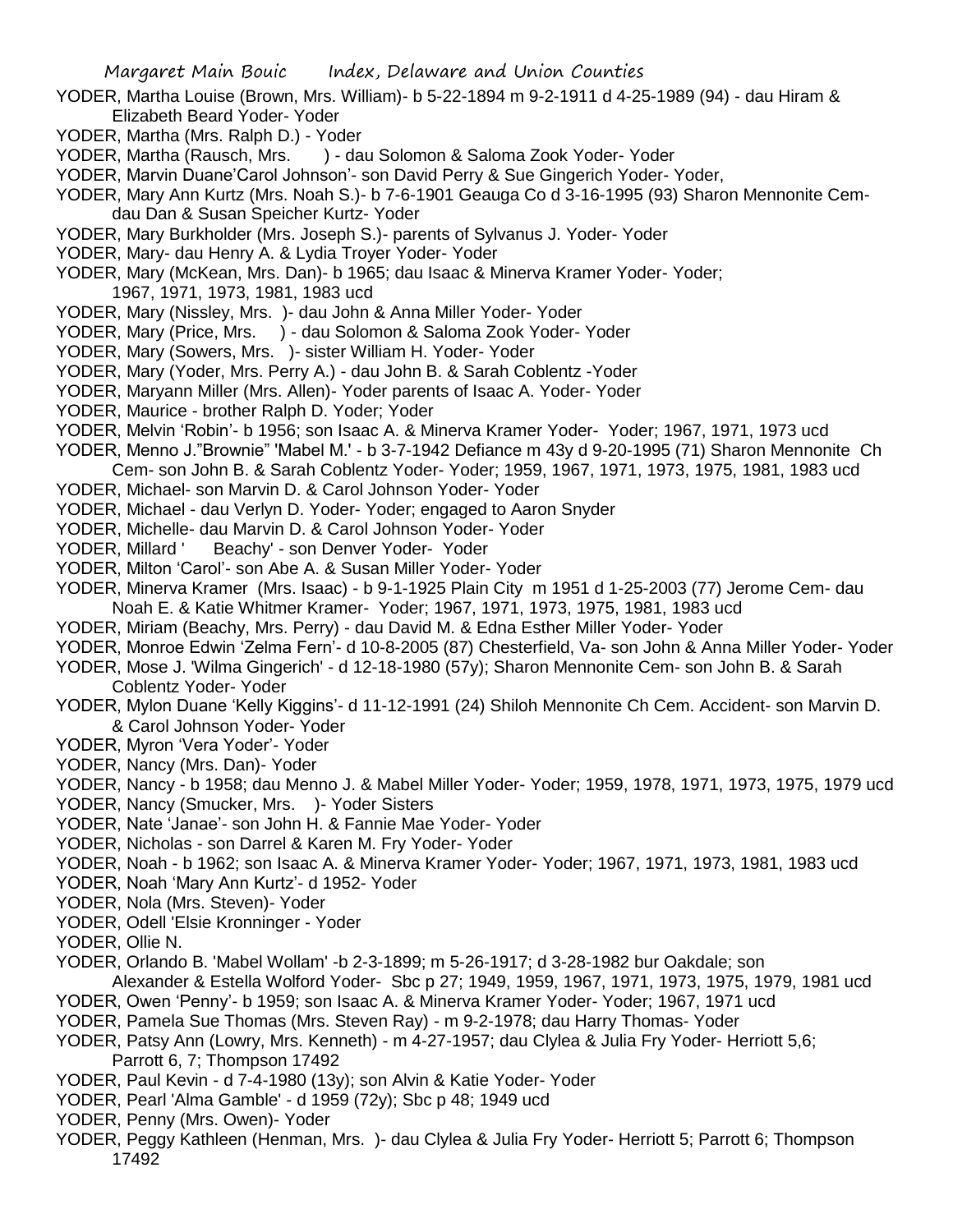- YODER, Perry- son Abe A. & Susan Miller Yoder- Yoder
- YODER, Priscilla Miller (Mrs. Harold)- dau Yost & Lizzie Miller- Yoder
- YODER, Ralph 'Adele' 'Martha' b 2-28-1908; d 9-25-1983 bur Forest Grove; Yoder
- YODER, Ray- son Sylvanis J. & Sylvia Miller Yoder- Yoder
- YODER, Rebecca (Beachy, Mrs. )- dau John A. & Arie Mae Schlabach Yoder- Yoder
- YODER, Regina dau Mose J. & Wilma Gingerich Yoder- Yoder
- YODER, Rex Monroe- son Monroe Edwin & Zelma Fern Yoder- Yoder
- YODER, Rhoda (Gingerich, Mrs. )- dau John A. & Arie Mae Schlabach Yoder- Yoder
- YODER, Richard L.- son Simon R. & Wilma R. Yoder- Yoder
- YODER, Rita (Christopher, Mrs. Nicholas) -engaged to Richard Troyer- dau Simon R. & Wilma R. Yoder-Yoder
- YODER, Robert 'Clarice' 1949 ucd
- YODER, Robert 'Dawn'- son Enos & Amanda Beachy Yoder- Yoder
- YODER, W. Robert 'Marlene' 1979, 1981, 1983 ucd
- YODER, Robert 1983 ucd
- YODER, Robin (Mrs. Melvin)- Yoder
- YODER, Roger D. 'Shirley Evelyn Lewis' m 2-18-1873; son William H. & Annis Yoder- Yoder; 1971 dcd
- YODER, Roger G. ' Hall'- son Doug & Barbara Yoder- Yoder, parents of Bryan Freeman Yoder
- YODER, Ronald E. 'Virginia' 1959 ucd
- YODER, Roger Gail 'Sandra Jo Hall' m 9-1980; parents of Bryan Freeman Yoder- son Verlyn & Barbara Yoder- Yoder
- YODER, Roger- son William Yoder- Yoder
- YODER, Roman S. 'Katie A.'- Yoder- parents of Simon R. Yoder- Yoder
- YODER, Ronald Dean- son David Perry & Sue Gingerich Yoder- Yoder
- YODER, Rosana- dau Alvin A. & Katie Yoder- Yoder
- YODER, Ruth Ann (Beachy, Mrs. Freeman) dau David M. & Edna Esther Miller Yoder; Yoder
- YODER, Ruth (Mrs. David) dau Israel & Mary Yoder- Yoder
- YODER, Ruth (Haines, Mrs. )- dau Enos & Amanda Beachy Yoder- Yoder
- YODER, Ruth (Mrs. Howard)-Yoder
- YODER, Ruth J. Endslow (Mrs. James J.) d 11-20-1988 (60) Riverside Cem- dau Ernest & Mary O. Endslow-Yoder; 1981, 1983 ucd
- YODER, Ryan son William & Grace Yoder; 1983 ucd
- YODER, Sadie (Blackburn, Mrs. ) dau Solomon & Salome Zook Yoder- Yoder
- YODER, Salome(a) Zook (Mrs. Solomon) Yoder
- YODER, Sandra Jo Hall (Mrs. Roger Gail) m 9-1980; dau James L. Hall- Yoder
- YODER, Sarah dau Fred & Debbie Yoder- 1983 ucd
- YODER, Sarah (Lapp, Mrs. John M.)- m 11-17-1927- Yoder
- YODER, Sarah (Troyer, Mrs. Alvin N.) dau John B. & Sarah Coblentz Yoder- Yoder
- YODER, Sarah Coblentz (Mrs. John B.) d 3-17-1980 (86y)- Yoder
- YODER, Scott- son David & Ruth Yoder- Yoder
- YODER, Scott son Ivan A. & Bonnie Yoder- 1983 ucd
- YODER, Shannon Marie- b 4-10-1984 dau Doug & DeWiggins Yoder- Yoder
- YODER, Shaun b 1-25-1977; son Darrel & Karen M. Frey Yoder- Yoder
- YODER, Sheila dau W. Robert & Marlene Yoder 1981, 1983 ucd
- YODER, Shirley Evelyn Lewis (Mrs. Roger D.) m 2-18-1973; dau Mrs. Evelyn R. Mundau- Yoder
- YODER, Simon R. 'Wilma R.' son Roman S. & Katie A. Yoder- parents of John C. Yoder- Yoder
- YODER, Simon, Jr.- son Simon R. & Wilma R. Yoder- Yoder
- YODER, Solomon 'Salome(a) Zook' Yoder
- YODER, Stella Sbc p 48
- YODER, Steve 'Janet' son Henry A. & Lydia Troyer Yoder (25 in 1980)- Yoder
- YODER, Steven 'Nola'- son Enos & Amanda Beachy Yoder- Yoder
- YODER, Steven Ray 'Pamela Sue Thomas' m 9-2-1978; son Loyd & Claribel Stutzman Yoder- Yoder
- YODER, Sue Gingerich (Mrs. David Perry)- m 9-19-1937- Yoder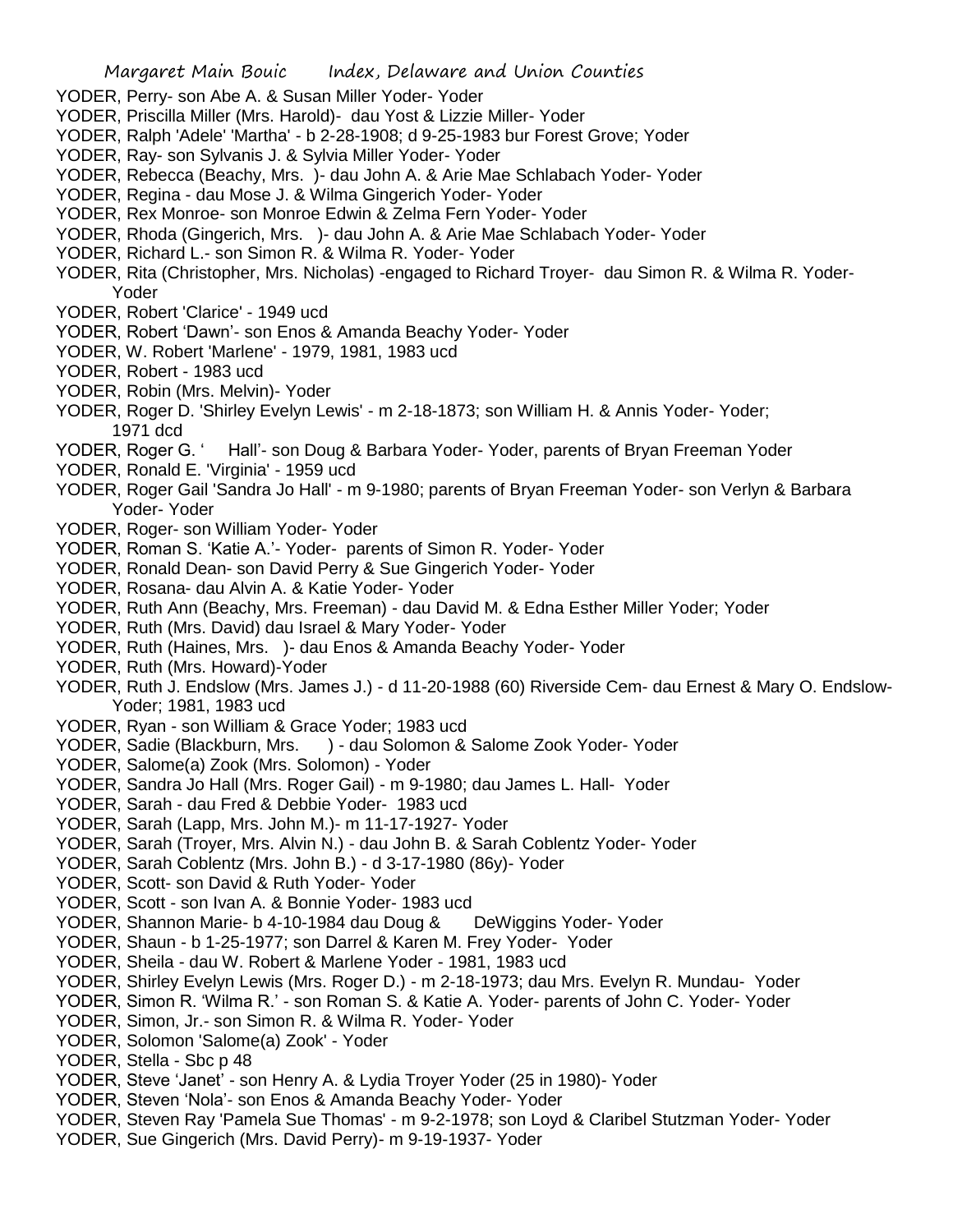- YODER, Susan D. Miller (Mrs. Abe)- b 10-24-1916 Plain City d 7-13-2001 (84) Canaan A. M. Fellowship Church Cem- dau Daniel & Etta Kurtz Miller- Yoder
- YODER, Susanna (Frey, Mrs. Eli B.)- b 8-18-1882 d 9-15-1978 (96) Canaan AM V Church Cem- dau Joseph & Lydia Ellen Rufenacht Yoder- Yoder
- YODER, Sylvia Miller (Mrs. Sylvanis J.)- d 10-1-1991 Haven Fellowship Cem- Yoder
- YODER, Sylvanis J. 'Sylvia Miller'- b 10-26-1894 d 2-14-1988 (93) Haven Fellowship Cem son Joseph S. & Mary Burkholder Yoder- Yoder
- YODER, Timothy son John Henry Yoder- Yoder engaged to Marilyn Hesson
- YODER, Travis Bryan- b 11-9-1988 son Roger Gail & Sandra Jo Hall Yoder- Yoder
- YODER, Treva (Miller, Mrs. )- dau Joseph & Lydia Ellen Rufenacht Yoder- Yoder
- YODER, Valetta Miller (Mrs. Vernon)- dau Edwin & Nellie Miller- Yoder
- YODER, Vanya ch Ivan A. & Bonnie Yoder- 1983 ucd
- YODER, Vera (Yoder, Mrs. Myron)- dau Abe & Susan D. Miller Yoder- Yoder
- YODER, Verlyn D. 'Barbara' son Zelpha Yoder- Yoder
- YODER, Vernon A. 'Valetta Miller '- son Abe A. & Susan D. Miller Yoder- Yoder
- YODER, Virginia (Mrs. Ronald E.) 1959 ucd
- YODER, Wesley 'Angela'- son Enos & Amanda Beachy Yoder- Yoder
- YODER, J. Wesley 'Cheryl L.'- parents of Jennifer Lynn Yoder- Yoder
- YODER, Wesley G.- d 7-18- infant son of Vernon & Valetta Miller Yoder- Yoder
- YODER, William 'Grace'- b 1955; son Isaac & Minerva Kramer Yoder- Yoder; 1967, 1971, 1973 ucd
- YODER, Willliam H. 'Annis' b Logan Co d 5-14-1984 (71) Oak Grove Cem; 1976 dch p 541; Yoder; Delaware County Children's Home; dg 6-9-1978; 1961, 1971 dcd
- YODER, William H. 'Joan M.' 1961 dcd
- YODER, ------- (Mrs. William) Pabst 8 p 40, 42
- YODER, Willis 1835 men p 25 #2 53 p 42 Delaware Tp
- YODER, Wilma (Mrs. Ervin)- Yoder
- YODER, Wilma Gingerich (Mrs. Mose J.) Yoder
- YODER, Zachary Thomas b 10-28-1982; son Steven & Pamela Sue Thomas Yoder- Yoder
- YODER, Zelpha (Mrs. )- mother of Verlyn Yoder- Yoder
- YODERS, Clara B. Denny (Mrs. Rev. Gay A.) b 9-22-1899 Marysville m 2-3-1922 d 6-19-1985 (85) Oakdale Cem dau John & Mary Walters Denny- ; 1981, 1983 ucd; Yoders
- YODERS, Dora (Beeler, Mrs. ) dau James A. & Dora Johnson Yoders; Yoders
- YODERS, Edna (Jenkins, Mrs. ) dau James A. & Dora Johnson Yoders; Yoders
- YODERS, Rev Gay A. 'Clara B. Denny' b 8-14-1898; m 2-3-1922; d 10-16-1979 Oakdale Cem ; son James A. & Dora Johnson Yoders- 1973, 1975, 1979, 1981 ucd
- YODERS, Clara Ludene (Banks, Mrs. Kenneth) b 1-8-1926 m 5-18-1966 d 6-2-1996 (70) Barns Cem, Newark- dau Rev. Gay A. & Clara B. Denny Yoders- Yoders
- YODERS, Mary (Bazzel, Mrs. Lewis M.) m 11-25-1875 ucm 5788- mt 3 p 19
- YODERS, Mary (Gaines, Mrs. Robert) dau Rev. Gay A. & Clara B. Denny Yoders- Yoders
- YODERS, Nettie (Bennett, Mrs. ) dau James A. & Dora Johnson Yoders- Yoders
- YODERS, Paul R. son Rev Gay A. & Clara B. Denny Yoders- Yoders
- YODERS, Viriginia May (Boord, Mrs. James) dau Rev Gay A. & Clara B. Denny Yoders- Yoders
- YOHE, Albert or Byrl 'Bertie Nebinger' b 10-8-1888; d 5-3-1951- Weiser p 450
- YOHE, Barbara Jean (Blahusch, Mrs. Charles) b 9-18-1935; dau Ira & Gertrude Taggart Yohe- Weiser p 451
- YOHE, Bellamer Konn (Mrs. Charles) b 3-31-1917- Weiser p 451
- YOHE, Bertie Nebinger (Mrs. Albert) b 9-2-1890; dau Charles & Alice Shettel Nebinger- Weiser p 450
- YOHE, Charles 'Bellamer Konn' b 9-28-1922; son Albert & Bertie Nebinger Yohe- Weiser p 450
- YOHE, Charlotte (Houtz, Mrs. William) b 7-19-1930; dau Ira & Gerturde Taggart Yohe- Weiser p 450
- YOHE, Daniel son G. Robert Yohe- Yohe
- YOHE, Donald 'Marie Griffith' b 9-24-1930; son Albert & Bertie Nebinger Yohe- Weiser p 451
- YOHE, Donald Ray b 8-4-1942; son Glen & Mary Gutshall Yohe Weiser p 451
- YOHE, Eleanor Beatrice b 4-15-1912; d 6-22-1912; dau Albert & Bertie Nebinger Yohe- Weiser p 451
- YOHE, Elsie Whalen (Mrs. Ira) b 4-28-1920- Weiser, p 450
- YOHE, Gertrude Taggart (Mrs. Ira) b 12-22-1910; d 11-27-1955- Weiser p 450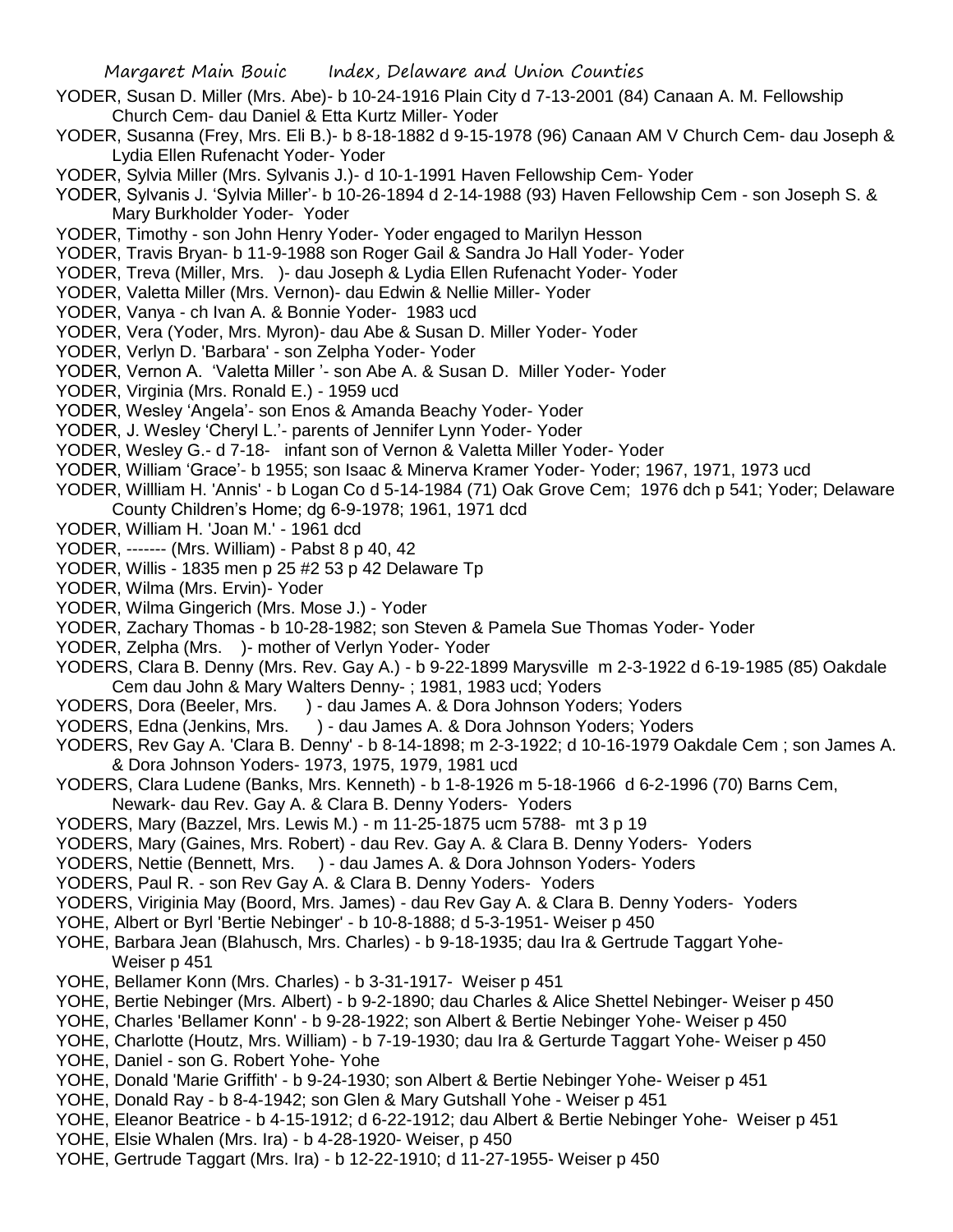- YOHE, Glenn 'Mary Gutshall' b 1-3-1920; son Albert & Bertie Nebinger Yohe- Weiser p 451
- YOHE, Ira 'Gertrude Taggart' 'Elsie Whalen' b 10-10-1910; son Albert & Bertie Nebinger Yohe-Weiser p 451
- YOHE, James Donald b 10-14-1952; son Donald & Marie Griffith Yohe- Weiser p 451
- YOHE, Janet b 6-26-1938; dau Ira & Gertrude Taggart Yohe- Weiser p 451
- YOHE, June (Mertz, Mrs. Russelll) (Still, Mrs. Richard Grant) b 5-7-1917; son Albert & Bertie Nebinger Yohe- Weiser p 451
- YOHE, Kenneth b 3-5-1933; son Ira & Gertrude Taggart Yohe- Weiser p 450
- YOHE, Larry Allen b 10-10-1946; son Glen & Mary Gutshall Yohe- Weiser p 451
- YOHE, Marie Griffith (Mrs. Donald) b 6-29-1931- Weiser p 451
- YOHE, Mark Allen b 12-26-1957; son Donald & Marie Griffith Yohe- Weiser p 451
- YOHE, Martha (Mrs. G. Robert) Yohe
- YOHE, Mary Gutshall (Mrs. Glenn) b 8-17-1918- Weiser p 451
- YOHE, Michael son G. Robert Yohe- Yohe
- YOHE, G. Robert 'Martha' d 8-29-1979 (75y) bur Welch Cem- Yohe
- YOHE, Ruth (Lang, Mrs. Anthony) b 10-11-1914; dau Albert & Bertie Nebinger Yohe- Weiser p 451
- YOHE, Trudy Marie b 6-28-1956; dau Donald & Marie Griffith Yohe- Weiser p 451
- YOHEY or YOKEY, Alice (Mrs. Walter B.) Yohey
- YOHEY, Betty (MacKinnon, Mrs. ) sister Boyd Yohey; Yohey
- YOHEY Boyd A. 'Emma O.' d 7-10-1973 (59y) bur Oak Grove Cem-; Yohey; 1961, 1971 dcd
- YOHEY, Dorothy (Ford, Mrs. ) sister Boyd Yohey- Yohey
- YOHEY Emma O. (Aigin, Mrs. Herbert)(Mrs. Boyd A.) d 8-21-1985 (72) Oak Grove Cem- Yohey; 1961, 1971, 1980 dcd
- YOHEY, George brother Boyd Yohey- Yohey
- YOHEY, Harry brother Boyd Yohey- Yohey
- YOHEY, James brother Boyd Yohey- Yohey
- YOHEY, Sarah (Force, Mrs. ) sister Boyd Yohey- Yohey
- YOHEY or YOKEY, Walter B. 'Alice' son Boyd A. & Emma O. Yohey- Yohey; 1961 dcd (9)
- YOHO, Ida Alice (Johnson, Mrs. Orva)- b 11-10-1890 W. Va. m 1-9-1909 d 12-22-1987 (97) York Cem- dau Ira & Sarah Nicely Yoho- Yoho
- YOHO, Ira 'Sarah Nicely'- parents of Ida Alice Johnson- Yoho
- YOHO, Rita (Doebert, Mrs. Ronald)- dau Thomas & Rita Yoho- mother of Sean Ronald Doebert
- YOHO Rita (Mrs. Thomas)- Yoho
- YOHO, Sarah Nicely (Mrs. Ira)- Yoho
- YOHO, Thomas 'Rita'- Yoho
- YOKE, Mary E. (Moneysmith, Mrs. Harry William) d 11-15-1953; Weiser p 248
- YOKEY see YOHEY
- YOKUM, see YOAKUM
- YOKUM, Freddie- d 3-27-1888 (4y9m) Delaware- son Philip Yokum- dcdeaths
- YOKUM, Philip- father of Freddie Yokum- dcdeaths
- YONEK, Emily A. (Mrs. Paul) 1973 ucd
- YONEK, Paul 'Emily A. 1973 ucd
- YONGE, Mary E. (Ege, Mrs. Charles M.) b 12-21-1839; m 10-4-1860; Weiser p 175
- YONIS, Beverly L. (Mrs. Clarence F.) dau Delmer E. & Margaret L. Wagner- Yonis
- YONIS, Clarence F. 'Beverly L.' Yonis
- YONIS, Richard Earl b 4-12-1982; son Clarence F. & Beverly L. Yonis- Yonis
- YONKIN, Clara E. b 2-27-1863; d 3-31-1880; dau William & Climenia E. Case Yonkin-1883 uch V p 694
- YONKIN, Climenia E. Case (Mrs. William) b 9-3-1833; m 10-21-1855; dau Newton & Azubah Case-1915 uch p 512; 1883 uch V p 681, 683, 694
- YONKIN, Francis I. b 3-18-1858; d 4-4-1859; ch William & Climenia Case Yonkin- 1883 uch V p 694
- YONKIN, James P. b 6-19-1856; d 10-14-1861; son William & Climenia E. Case Yonkin- 1883 uch V p 694
- YONKIN, Jessie B. (Dillon, Mrs. Jesse B.) b 7-6-1860; m 3-29-1877 ucm 6047; dau William & Climenia Case Yonkin- 1883 uch V p 694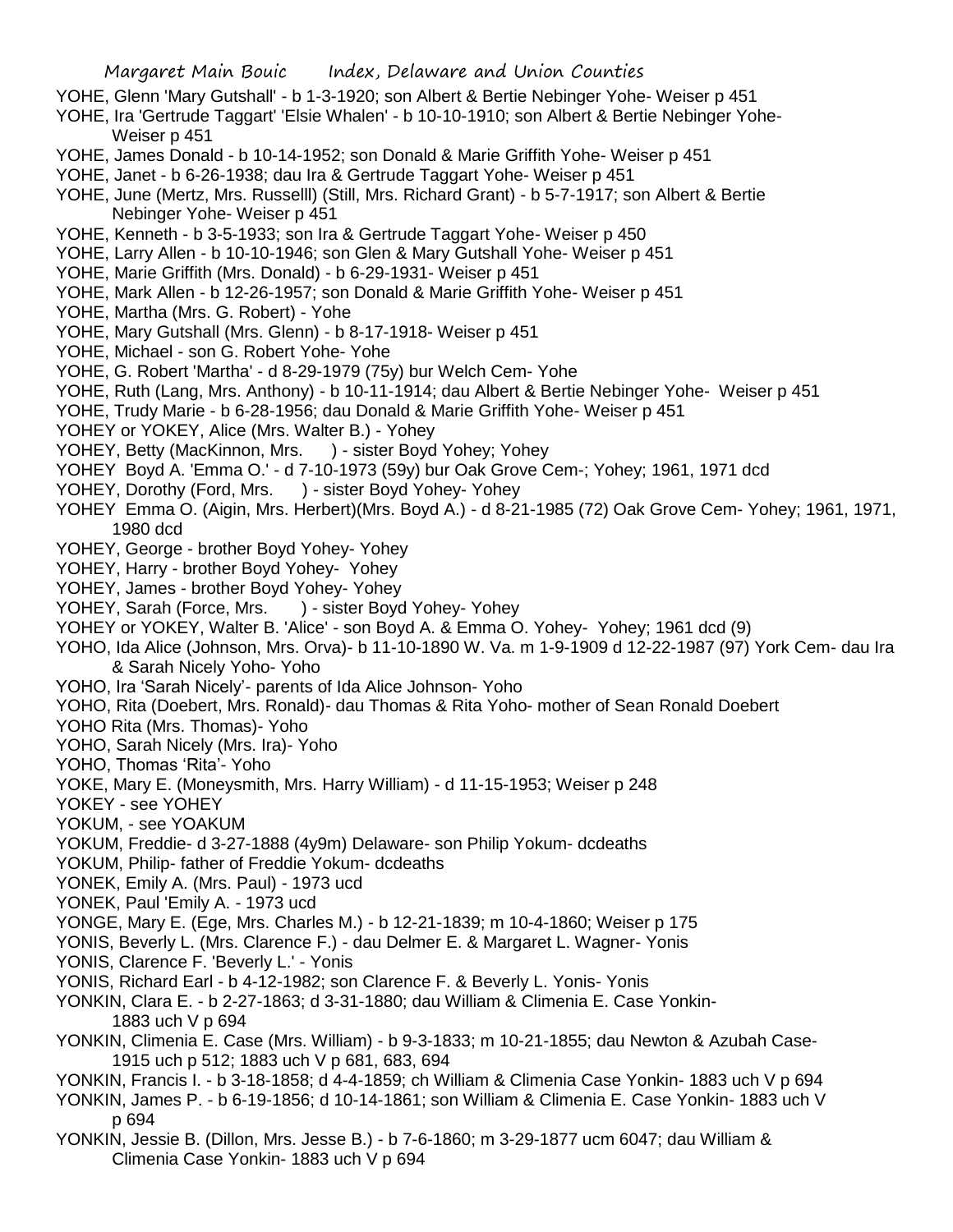- YONKIN, William 'Climenia E. Case' m 10-21-1855; 1883 uch V p 694
- YONNY(?), Andrew 1850C Berkshire Tp 12 p 2 (60,Pa)
- YONNY(?), Azel 'Sarah' 1850C Berkshire Tp 12 p 2 (24,O)
- YONNY(?), Charity 1850C Berkshire Tp 34 p 4 (61,NJ)
- YONNY(?), Polly 1850C Berkshire Tp 260 p 27 (32,Pa)
- YONNY(?), Rebecca 1850C Berkshire Tp 222 p 23 (20,O)
- YONNY(?), Sarah (Mrs. Azel) 1850C Berkshire Tp 12 p 2 (23,O)
- YONO, Cheryl dau Robert & June Yono; 1959 ucd (4)
- YONO, June (Mrs. Robert) 1959 ucd
- YONO, Robert 'June' 1959 ucd
- YONTSEY, Lucille (Reid, Mrs. Virgil) Weiser p 280
- YONTZ, Alma (Stillwell, Mrs. )- dau Frank J. & Mary E. Spangler Yontz- Yontz
- YONTZ, Charles- son Frank J. & Mary E. Spangler Yontz- Yontz
- YONTZ, Dr. David b 1954 d 1994 ; son Francis B. & Ina C. Hollingsworth Yontz- Yontz; 1969, 1971 dcd
- YONTZ, Dianne (Hardin, Mrs. )- dau Francis B. & Ina C. Hollingswroth Yontz- Yontz
- YONTZ, Ethel Gilbert (Mrs. Francis B.)- Yontz
- YONTZ, Francis B."Curly" 'Ina C. Hollingsworth ' 'Ethel Gilbert'- b 7-7-1921 Lewisville m 11-3-1943 d 12–16- 1997 (76) Berkshire Cem- son Frank J. & Mary E. Spangler Yontz- Yontz; 1969, 1971, 1980 dcd; Lightghouse restaurant
- YONTZ, Frank J. 'Mary E. Spangler'- Yontz
- YONTZ, Helen (McGuire, Mrs. )- dau Frank J. & Mary E. Spangler Yontz- Yontz
- YONTZ, Ina C. Hollingswoth (Mrs. Francis B. "Curly") b 10-15-1922 Miss. M 11-3-1943 d 6-30-1994 Berkshire Cem- dau Richard O. & Jewel Clark Hollingsworth- Yontz; 1969, 1971 dcd
- YONTZ, Jean (Mrs. Robert)- Yontz
- YONTZ, Kelli- sister Matthew Troy Yontz- Yontz
- YONTZ, Mary E. Spangler (Mrs. Frank J.)- Yontz
- YONTZ, Matthew Troy- b 3-30-1976 Newark d 10-12-1997 (11) Cedar Hill Cem, Newark- foster son of Harry & Martha Backburn- Yontz
- YONTZ, Robert 'Jean'- b 1956; son Francis B. & Ina C. Hollingsworth Yontz- Yontz; 1969, 1971 dcd
- YONTZ, Susan (Coleman, Mrs. Glenn)- dau Francis B. & Ina C. Hollingswroth Yontz- Yontz; 1971 dcd
- YOPP, Emma Donnelly (Musselman, Mrs. George Thomas, Jr.) m 10-1-1924; Weiser p 680
- YORDE, Anita b 1965; dau Wilbur H. & Marianne Yorde; 1969, 1980 dcd
- YORDE, Marianne (Mrs. Wilbur H.) 1969, 1980 dcd
- YORDE, Michael b 1963; son Wilbur H. & Marianne Yorde- 1969, 1980 dcd
- YORDE, Wilbur H. 'Marianne' 1969, 1980 dcd
- YORDY, Edward 'Janet Criswell Murdock' Weiser p 756
- YORDY, Ethel (Seasholtz, Mrs. Franklin Bruce) Weiser p 556
- YORDY, Grace B. (Hepner, Mrs. Arville R.) b 2-16-1908; m 6-24-1928; Weiser p 368
- YORDY, Janet Criswell Murdock (Mrs. Edward) b 1-3-1936; dau William Gray & Grace Showers Murdock- Weiser p 756
- YORDY, John 'Sarah Malinda Hepner' m 6-19-1918; Weiser p 377
- YORDY, Sarah Mallinda Hepner (Lytle, Mrs. Isaac) (Mrs. John) b 9-4-1845; m(1) 9-2-1866; m(2) 6-19-1918; d 1-30-1931; dau John Hepner- Weiser p 366, 377
- YORK, Abigail Maine (Mrs. Thomas) b 5-21-1740; dau Jeremiah & Abigail Worden Maine; Asp 54
- YORK, Albert 'Eveline Collister' b 11-15-1827; son Yeomans & Catherine Colllins York; Asp 157-9 YORK, Amy Rogers (Mrs. Yeomans) - m 4-15-1794; Asp (157b)
- YORK, Anna (Brown, Mrs. Simeon) b 2-15-1773; dau Bell & Anna Brown York- Asp 149-2
- YORK, Anna (Stanbro, Mrs. Joseph) dau James & Lucy Palmer York- Asp 152-9
- YORK, Anna Brown (Mrs. Bell) Asp (149)
- YORK, Arba Sheldon (Mrs. Jeremiah) Asp (184-1)
- YORK, Artemissa Fletcher (Mrs. Stephen) Asp (157c-1)
- YORK, Bell 'Ruth Maine' b 1725; m 2-18-1747; d 5-23-1798; son Thomas & Mary Brown York-Asp (50), p 14a
- YORK, Bell 'Anna Brown' 'Deborah York' b 2-16-1750; son Bell & Ruth Maine York- Asp 149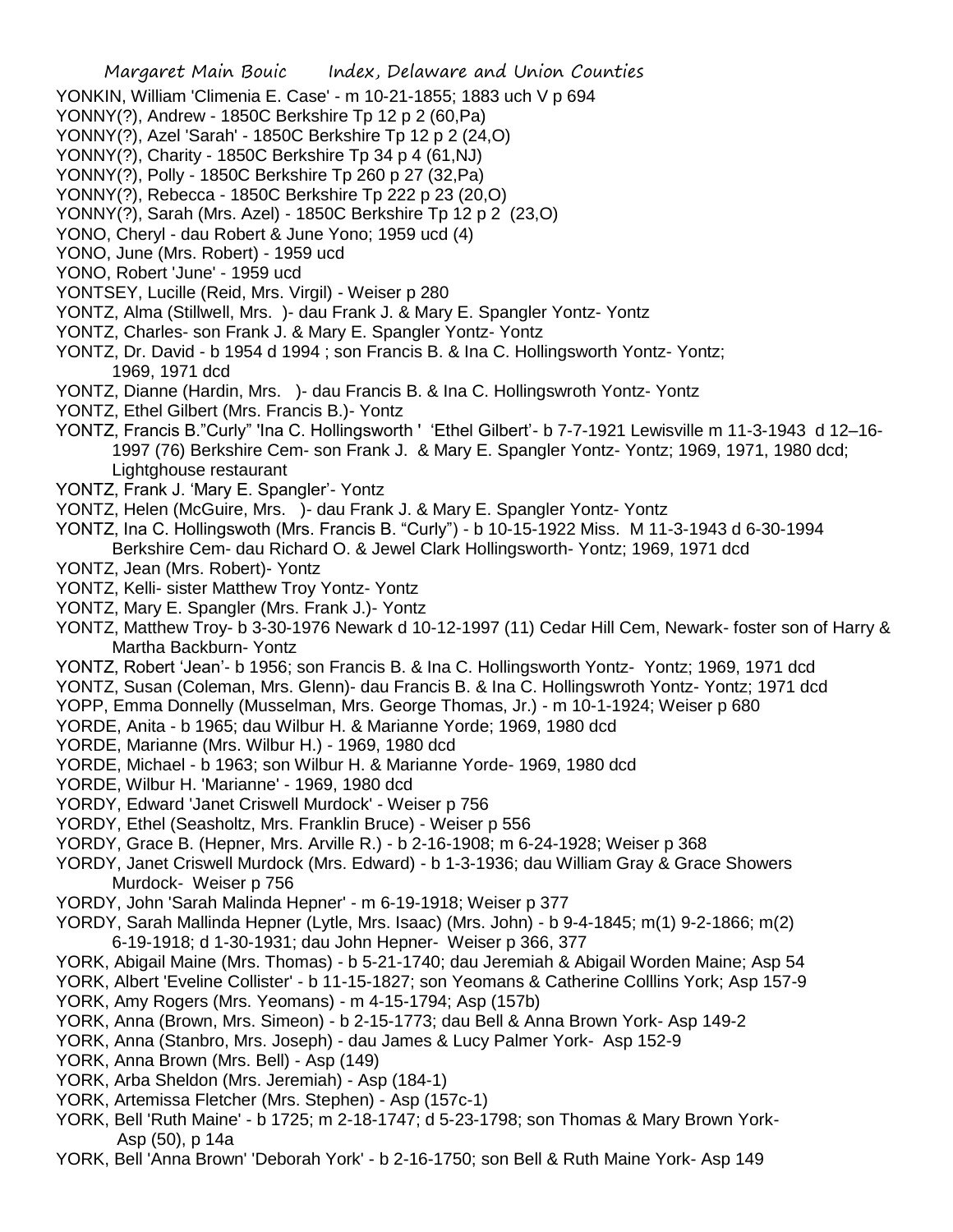- YORK, Bell 'Polly Purchase' b 4-11-1771; son Bell & Anna Brown York; Asp 149-1
- YORK, Betsey dau Dr. Stephen & Rebecca Crandall York- Asp 157c-8
- YORK, Betsy Peabody (Mrs. Martin) Asp (156-4)
- YORK, Betsy Chapman (Mrs. Zebulon) Asp (149-7)
- YORK, Brian Keith b 10-31-1968; son Lawrence Jr. & Maxine M. Manguray York- McKitrick p 155
- YORK, Calvin son Nathan & Nancy Brown Maine York- Asp 1281a
- YORK, Carol Jean (Robbins, Mrs. Charles Wiley) b 9-20-1939; m 8-2-1963 dau Lawrence & Mavis Louise Kidd York- McKitrick p 155
- YORK, Catherine Collins (Mrs. Yeomans) m 4-13-1814; Asp (157b)
- YORK, Catherine Pendleton (Mrs. Jeremiah) Asp (184-1)
- YORK, Charles son Nathan & Nancy Brown Maine York- Asp 1280
- YORK, Charles son Paul E. & Joan Whitfield York- York
- YORK, Clara M. b 1892; d 10-9-1950; York Cem E3 p 89
- YORK, Clara M. b 1892; d 10-9-1950; York Cem E3 p 89
- YORK, Claude b 1881; d 2-26-1968; York Cem E3 p 89
- YORK, Daniel 'Esther Babcock' b 9-29-1812; son Bell York- Asp 149-11
- YORK, David 'Susan Cook' 'Julia Parsee' 'Lucia Smith' son Dr. Stephen & Rebecca Crandall York;- Asp 157C-5
- YORK, Dawn Michelle b 3-31-1969; dau Sherman Ray & Janice Elsine Seagraves York-McKitrick p 156
- YORK, Deborah (Dewey, Mrs. Jabez) b 10-6-1696; m 7-21-1714; dau Mary Utley & William York; dcc Christina Courter Ealy 321
- YORK, Deborah (Maine, Mrs. Nathan) Asp (59)
- YORK, Deborah (York, Mrs. Bell) Asp (149)
- YORK, Deborah Bell (Mrs. James) m 1-19-1669; Asp p 14a
- YORK, Deborah Maine (Mrs. Horace Franklin) b 9-18-1825; dau John & Matilda Brown Maine-Asp 777e
- YORK, Denison 'Lorena Thompson' b 8-22-1800; son Dr. Stephen & Rebecca Crandall York; Asp 157c-3
- YORK, Edward 'Lydia Stanton' b 8-20-1797; son Jeremiah & Thankful Thurston York; Asp 184-3
- YORK, Electa (Maine, Mrs. Thomas) Asp (7460)
- YORK, Electa b 7-30-1802; dau Jeremiah & Thankful Thurston York- Asp 156-5
- YORK, Elmira (Thompson, Mrs. Aaron) see Asp (501)
- YORK, Erastus son Dr. Stephen & Rebecca Crandall York- Asp 157c-2
- YORK, Esther b 10-27-1776; dau Bell & Anna Brown York- Asp 149-3
- YORK, Esther Babcock (Mrs. Daniel) Asp (149-11)
- YORK, Eveline Collister (Mrs. Albert) Asp (157-9)
- YORK, Fanny (Maine, Mrs. Randall) b 1-7 or 8-1796; m 11-20-1814; d 8-17-1878; dau Jeremiah & Thankful Thurston York- Asp 184-2, (341)
- YORK, Frances Collister (Mrs. Lodowick) Asp (157b-4)
- YORK, George 'Mary Erwin'- York
- YORK, George 'Minnie Short'- b 9-2-1901 Champaign Co m 1923 d 4-4-1984 (83) Zanesfield Cem- son George & Mary Erwin York- York
- YORK, George b 1966; son Paul E. & Joan F. Whitfield York- York; 1967 ucd
- YORK, Hannah (Maine, Mrs. Timothy) m 3-1781- Asp (111)
- YORK, Hannah (Ray, Mrs. Jabez) b 3-24-1783; dau James & Lucy Palmer York- Asp 152-2
- YORK, Hannah Breed (Mrs. Joseph) Asp (152-8)
- YORK, Hiram b 8-8-1808; d infancy; son Jeremiah & Thankful Thurston York; Asp 156-8
- YORK, Horace Franklin 'Deborah Maine' Asp (777e)
- YORK, Isaac b 7-13-1810; son Bell York- Asp 149-10
- YORK, James b 10-9-1752; d infancy; son Bell & Ruth Maine York- Asp 150
- YORK, James 'Joanna' d 1683 (69y)- Asp p 14a
- YORK, James 'Deborah Bell' b 6-14-1648; m 1-19-1669; d 10-26-1676; son James & Joanna York-Asp p 14a
- YORK, James 'Lucy Palmer' b 9-15-1756; m 3-11-1781; son Bell & Ruth Maine York- Asp 152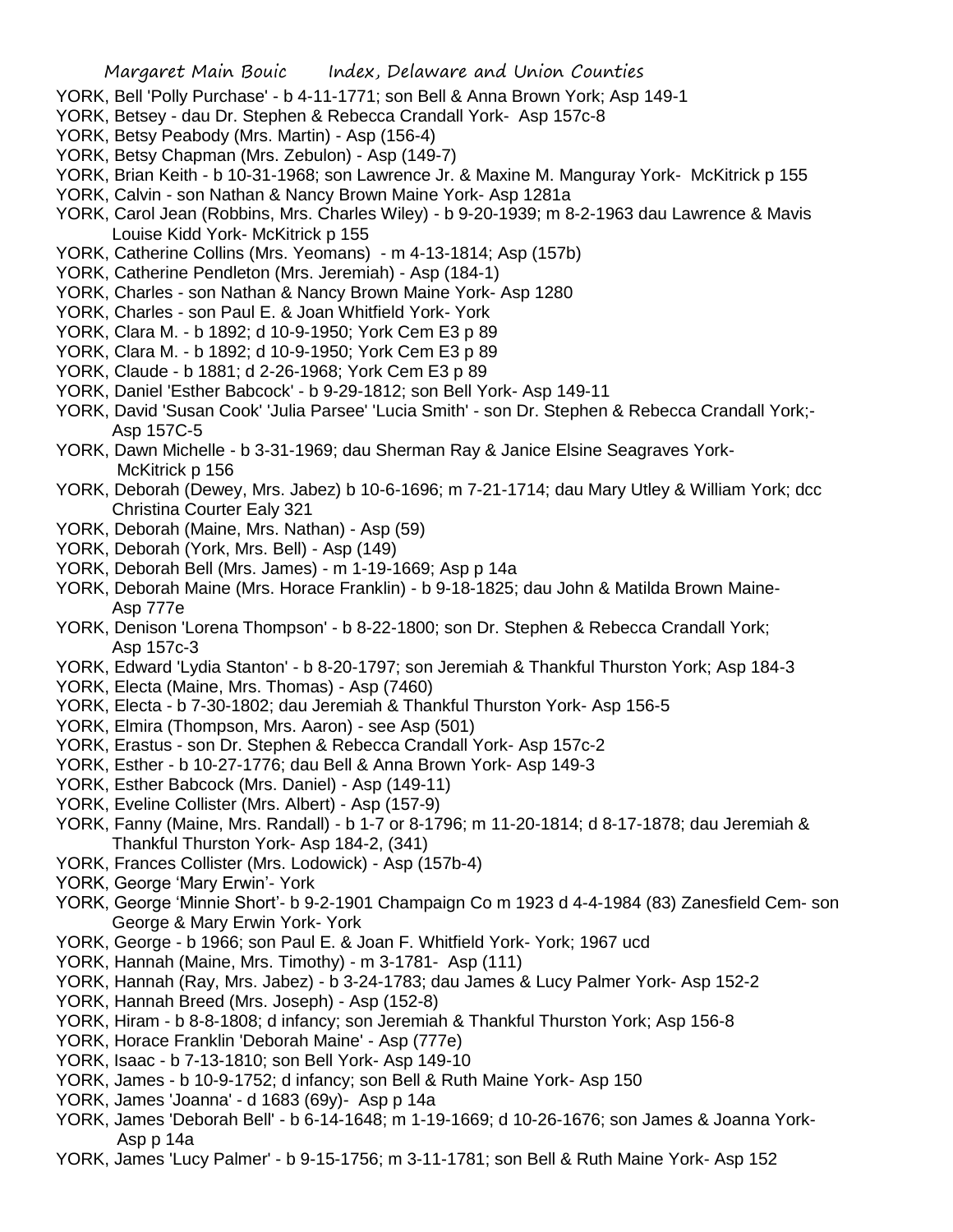- YORK, James Larry see Jim
- YORK, Janice Elaine Seagraves (Mrs. Sherman Ray) b 10-16-1948; m 2-3-1968; dau Donald R. & Renee A. Bilbreath Seagraves- McKitrick p 155
- YORK, Jeff son Paul E. & Joan Whitfield York- York
- YORK, Jeremiah 'Catherine Pendleton' 'Arba Sheldon' son Jeremiah & Thankful Thurston York;- Asp 184-1
- YORK, Jeremiah 'Mazaline Bargar' McKitrick p 155
- YORK, Jeremiah 'Thankful Thurston' b 1-3-1765; m 4-18-1793; son Bell & Ruth Maine York-Asp 156,(184)
- YORK, Jim or James Larry 'Theresa Jeanne Thomas' York; Thomas (1538211)
- YORK, Joan Whitfield (Mrs. Paul E.) m 6-2-1959 York- 1967 ucd
- YORK, Joanna (Mrs. James) Asp p 14a
- YORK, Joseph 'Hannah Breed' b 9-28-1799; son James & Lucy Palmer York Asp 152-8
- YORK, Jotham son Dr. Stephen & Rebecca Crandall York- Asp 157c-7
- YORK, Julia Parsee (Mrs. David) Asp (157c-5)
- YORK, Julie Ann- b 3-4-1985 Gallipolis- dau James & Theresa Jeanne Thomas York- York
- YORK, Lawrence Jr. 'Maxine M. Mangury' b 6-1-1944; m 9-22-1965; son Lawrence & Mavis Louise Kidd York- McKitrick p 155
- YORK, Lawrence 'Mavis Louise Kidd' b 8-19-1917; m 5-30-1938; d 9-6-1960, bur Ind.; son Jeremiah & Mazaline Bargar York- McKitrick p 153, 155
- YORK, Lelan C. 'Mary Brown' b 1-31-1815; son Yeomans & Catherine Collins York- Asp 157b-2
- YORK, Lewis b 6-7-1816; not m; d 3-9-1883; son Yeomans & Catherine Collins York- Asp 157b-3
- YORK, Lodowick 'Frances Collister'-b 12-22-1817; son Yeomans & Catherine Collins York; Asp 157b-4
- YORK, Lorena Thompson (Mrs. Denison) Asp (156c-3)
- YORK, Lucia Smith (Mrs. David) Asp (157c-5)
- YORK, Lucia Kenyon (Mrs. Welcome D.) Asp (157-7)
- YORK, Lucy Palmer (Mrs. James) m 3-11-1781; Asp (152)
- YORK, Lucy b 1-29-1782; dau James & Lucy Palmer York- Asp 152-1
- YORK, Lydia Stanton (Mrs. Edward) Asp (184-3)
- YORK, Lydia (Maine, Mrs. Stephen) dau Jeremiah & Thankful Thurston York; b 11-24-1812; m 3-6-1842; d 8-14-1846; Asp 156-10
- YORK, Marie Jeannette b 8-20-1983; dau Jim & Theresa Jeanne Thomas York- York; Thomas 15382111
- YORK, Marietta (Sisson, Mrs. Benjamin Franklin) b 9-26-1815; d 8-23-1866; Asp (485)
- YORK, Martha (Maine, Mrs. Simeon) (Stanton, Mrs. John) b 12-16-1780; dau Bell & Anna Brown York- Asp 149-5, (118b)
- YORK, Martha dau James & Lucy Palmer York- Asp 152-3
- YORK, Martin son James & Lucy Palmer York- Asp 152-7
- YORK, Martin 'Betsey Peabody' b 7-31-1799; son Jeremiah & Thankful Thurston York- Asp 156-4
- YORK, Marvel (Maine, Mrs. Daniel) b 11-7-1781; dau Bell York- Asp 149-6, (208)
- YORK, Mary b 5-15-1754; d infancy; dau Bell & Ruth Maine York- Asp 151
- YORK, Mary Erwin (Mrs. George)- parents of George York- York
- YORK, Mary (Lewis, Mrs. Zebulon) b 5-15-1767; dau Bell & Ruth Maine York- Asp 157
- YORK, Mary A. Crumb (Mrs. William) Asp (157-8)
- YORK, Mary M. (Mrs. W. R.) 1980 dcd
- YORK, Mary Brown (Mrs. Thomas) b 5-26-1683; m 1-9-1704; dau Thomas & Hannah Collins Brown-Asp p 14a
- YORK, Mary Brown (Mrs. Lelan C) Asp (157b-2)
- YORK, Mary Utley (Mrs. William) dcc Christina Courter Ealy 643
- YORK, Mavis Louise Kidd (Mrs. Lawrence) b 2-20-1921; m 5-30-1938; dau Thomas Edward & Mary Louise Bowes Kidd- McKitrick p 153
- YORK, Mazaline Bargar (Mrs. Jeremiah) McKitrick p 155
- YORK, Maxine M. Mangury (Mrs. Lawrence, Jr.) b 5-19-1945; m 9-22-1965; dau Vincent K. & Esther Armonte Manguray- McKitrick p 155
- YORK, Minnie Elizabeth Short (Mrs. George) m 1923 -York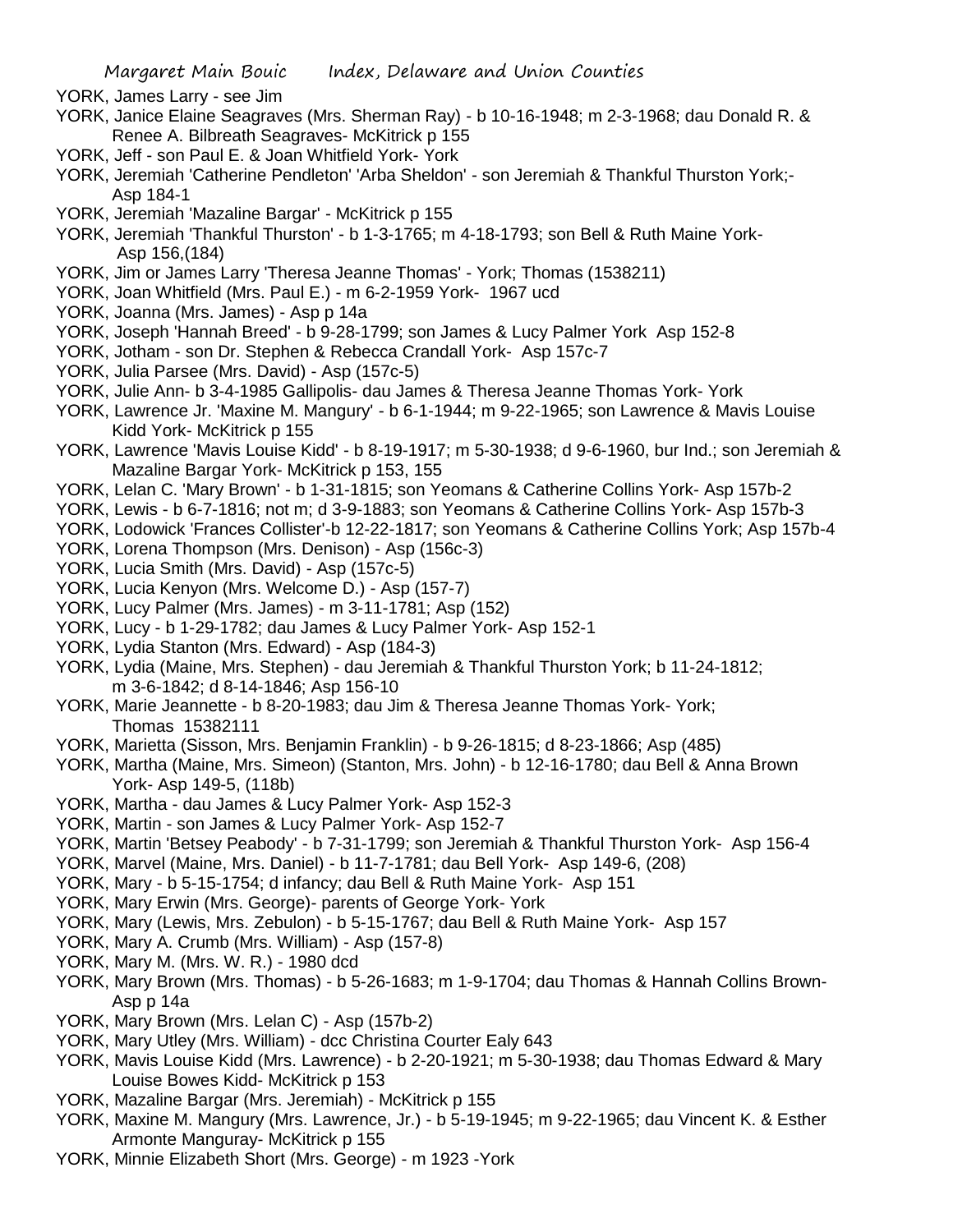- YORK, Nabby (Foster, Mrs. Thomas) b 4-4-1766; dau Bell & Ruth Maine York- Asp 157
- YORK, Nabby (Palmer, Mrs. Jairus) b 5-22-1792; dau James & Lucy Palmer York- Asp 152-5 YORK, Nancy (Marine, Mrs. Giles) - Asp 746p
- YORK, Nancy Brown Maine (Mrs. Nathan) dau Amos Champlain & Susannah Wheeler Maine; Asp 502
- YORK, Nathan see Asp (485)
- YORK, Nathan 'Nancy Brown Maine' b 9-16-1811; son Nathan & Martha Breed York- Asp (502)
- YORK, Pamela dau Paul E. & Joan Whitfield York- York
- YORK, Paul E. 'Joan Whitfield'- b 1-21-1935 Logan Co m 6-2-1959 d 10-9-1980 (45) son George & Minnie Elizabeth Short York- York
- YORK, Paul, Jr.- son Paul E. & Joan Whitfield York- York
- YORK, Phebe b 6-30-17888; dau Bell York- Asp 149-9
- YORK, Phebe (Lewis, Mrs. Samuel) b 11-30-1762; dau Bell & Ruth Maine York- Asp 155
- YORK, Phebe Osterhout, (Mrs. Jacob) dau Dr. Stephen & Rebecca Crandall York Asp 157c-5
- YORK, Paul b 1964; son Paul E. & Joan F. Whitfield York- 1967 ucd
- YORK, Paul E. 'Joan F. Whitfield' b 1-21-1935; m 6-2-1959; d 10-9-1980; son George & Minnie Elizabeth Short York- York; 1967 ucd
- YORK, Polly Purchase (Mrs. Bell) Asp (149-1)
- YORK, Prudence (Brigham, Mrs. Lawson) b 3-27-1821; dau Yeomans & Catherine Collins York; Asp 157-6
- YORK, Prudence Chapman (Mrs. Yeomans) Asp (157b)
- YORK, Randall b 5-8-1805; d infancy; son Jeremiah & Thankful Thurston York- Asp 156-6
- YORK, Rebecca Crandall (Mrs. Stephen) Asp (157c)
- YORK, Ruth (Brown, Mrs. Simeon) b 5-14-1748; dau Bell & Ruth Maine York- Asp 148
- YORK, Ruth b 3-26-1786; dau Bell York- Asp 149-8
- YORK, Ruth C. b 2-6-1810; d 12-25-1889; not m; dau Jeremiah & Thankful Thurston York- Asp 156-9
- YORK, Ruth Maine (Mrs. Bell) b 12-12-1729; m 2-18-1747; dau Jeremiah & Abigail Worden Maine-Asp 50
- YORK, Sarah b 11-23-1774; d 1-24-1794; dau Bell & Anna Brown York- Asp 149-3
- YORK, Sarah (Maine, Mrs. Rufus) b 1-22-1761; dau Bell & Ruth Maine York- Asp 154, (114)
- YORK, Sarah Crumb (Mrs. Warren D.) Asp (157-5)
- YORK, Sherman Ray 'Janice Elsine Seagraves' b 8-7-1946; m 2-3-1968; son Lawrence & Mavis Louise Kidd York- McKitrick p 155
- YORK, Solomon ' Osterhout' son Dr. Stephen & Rebecca Crandall York- Asp 157c-4
- YORK, Sophia dau Dr. Stephen & Rebecca Crandall York- Asp 157c-9
- YORK, Stephen 'Artemissa Fletcher' son Dr. Stephen & Rebecca Crandall York Asp 157c-1
- YORK, Dr. Stephen 'Rebecca Crandall' son Bell & Ruth Maine York- Asp 157c
- YORK, Susan Cook (Mrs. David) Asp (157c-5)
- YORK, Susanna b 10-20-1786; dau James & Lucy Palmer York- Asp 152-4
- YORK, Thankful b 8-8-1806; d infancy; dau Jeremiah & Thankful Thurston York- Asp 156-7
- YORK, Thankful Thurston (Mrs. Jeremiah) b 11-23-1770; d 6-1859; dau Edward & Thankful Maine Thurston- Asp 184, (156)
- YORK, Thede dau James & Lucy Palmer York- Asp 152-6
- YORK, Theresa Jeanne Thomas (Mrs. James/Jim Lowry) b 1-10-1955; m 2-14-1982; dau Joy Burdell & Mary Marie Norris Thomas- Thomas 1538211; 1976 dch p 389; York
- YORK, Thomas 'Abigail Maine' Asp (54)
- YORK, Thomas b 1-5-1759; son Thomas & Abigail Maine York- Asp 177
- YORK, Thomas b 6-6-1795; son Yeomans & Amy Rodgers York Asp 157b-1
- YORK, Thomas 'Mary Brown' b 10-14-1676; m 1-9-1704; son James & Deborah Bell Brown-Asp p 14a
- YORK, Vicki b 5-23-1966; dau Lawrence Jr. & Maxine M. Mangury York- McKitrick p 155
- YORK, Virginia (Marshall, Mrs. Robert) b 1960; dau Paul E. & Joan F. York- 1967 ucd; York
- YORK, W. R. 'Mary M.' 1980 dcd
- YORK, Warren D. 'Sarah Crumb' b 4-3-1819; son Yeomans & Catherine Collins York- Asp 157-5
- YORK, Welcome D. 'Lucia Kenyon' b 8-19-1822; dau Yeomans & Catherine Collins York- Asp 157-7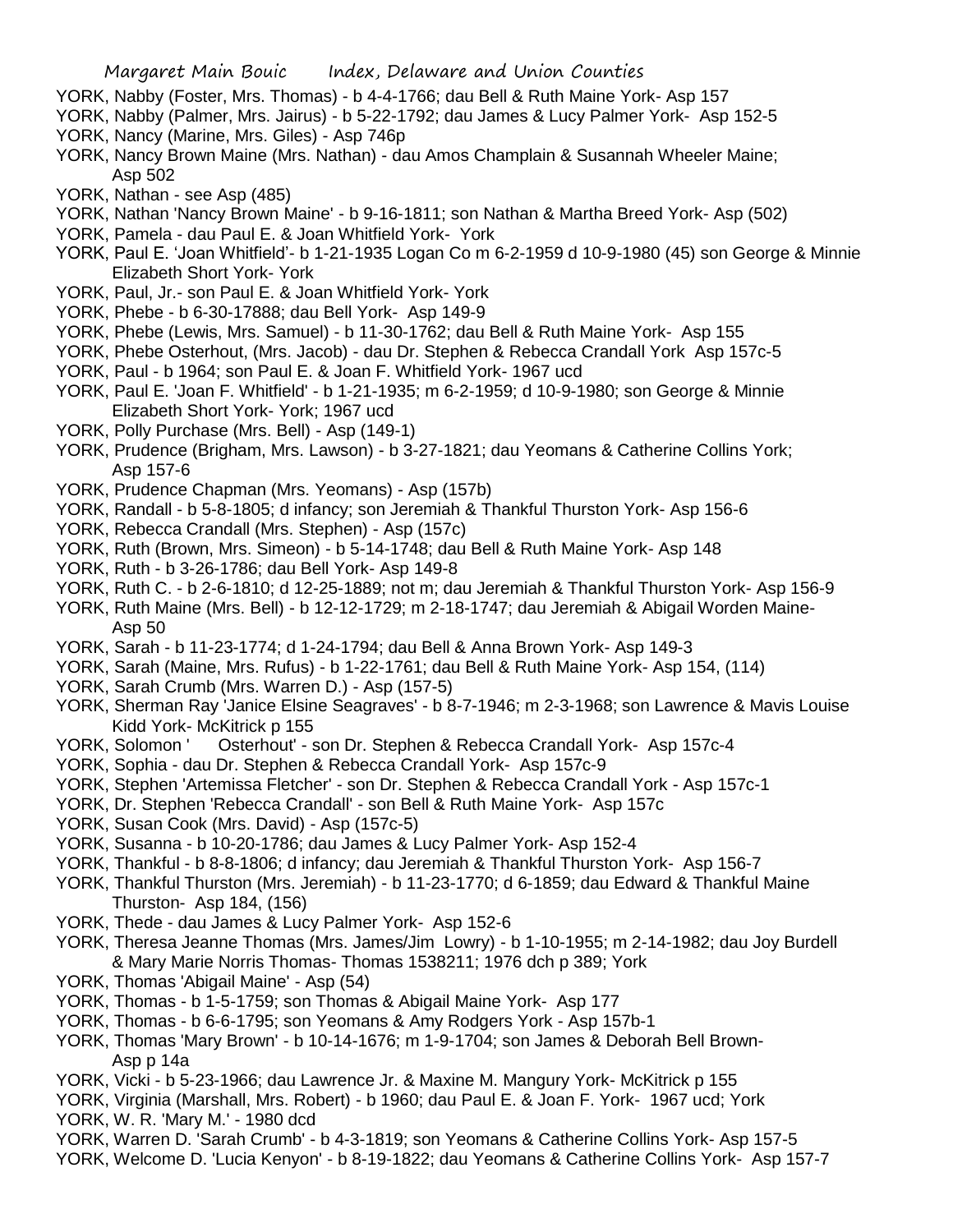- YORK, William 'Mary A. Crumb' b 6-1-1825; son Yeomans & Catherine Collins York- Asp 157-8
- YORK, William 'Mary Utley' dcc Christina Courter Ealy 642
- YORK, William 1969, 1971 dcd
- YORK, Willie 1976 dch p 294; dg 12-27-1983, mayor of Galena
- YORK, Yeomans 'Prudence Chapman' 'Amy Rogers' 'Catherine Collins' b 3-4-1770; m(2) 4-15-1794; m(3) 4-13-1814; son Bell & Ruth Maine York- Asp 157b
- YORK, Zebulon 'Betsey Chapman' b 10-20-1783; son Bell York- Asp 149-7
- YORKE, Dorothy McLenegan b 2-2-1891; dau Frederick Estabrooke Yorke- Weiser p 212
- YORKE, Frederick Estabrook 'Selina Withers McLenagan' m 9-23-1889; Weiser p 212
- YORKE, Selina Withers McLenagan (Mrs. Frederick Estabrooke) dau John Archibald & Mary Ann McKnight McLenagan- Weiser p 212
- YORNAL, Eli J. C. 1835 men p 40 #10 p 71 Marlborough Tp
- YOSHIDA, Shigeyoshi 1981, 1983 ucd
- YOSHIMURA, Sam M. 'Sumi Y.' 1980 dcd
- YOSHIMURA, Sumi Y (Mrs. Sam M.) 1980 dcd
- YOST, Albert G. 'Anna Hall' b 5-14-1927; m 6-6-1950; son Charles E. & Evelyn Roselia Renn Yost-Weiser p 553
- YOST, Anna Hall (Mrs. Albert G.) m 6-6-1950; Weiser p 553
- YOST, Bettie Kalcich (Mrs. George Daniel) m 6-21-1947; Weiser p 552
- YOST, Brian b 1971; son Charles M. & Pamela J. Yost- 1980 dcd
- YOST, Catherine Marie (Henninger, Mrs. Thomas) b 6-30-1938; m 6-1955; dau Robert Lee & Kathryn Negherton Yost- Weiser p 552
- YOST, Charity McKitrick (Mrs. Jacob Elmer) McKitrick p 293
- YOST, Charles son Ray C. & Mary Yost- Yost
- YOST, Charles E. 'Evelyn Roselia Renn' b 4-7-1886; m 5-29-1903; d 1-29-1952; Weiser p 551
- YOST, Charles Henry 'Ruth Arter' b 12-30-1911; m 5-18-1940; son Charles E. & Evelyn Roselia Renn Yost- Weiser p 552
- YOST, Charles H. Jr. b 1-17-1959; son Charles Henry & Ruth Arter Yost- Weiser p 552
- YOST, Charles M. 'Pamela J.'- 1980 dcd
- YOST, Charles R. 'Lois' b 5-9-1924 Magnetic Springs d 8-24-1997 (73) Oak Grove Cem- son Ray & Mary Moffett Yost- parents of Dale Yost- Yost; WWII
- YOST, Christine (Mrs. Walter C.)- 1971, 1980 dcd; Yost
- YOST, Christine A. (Mrs. Michael W.) 1981, 1983 ucd
- YOST, Clement 1908 dch p 409
- YOST, Dale 'Paula Schierman'- m 11-14- son Charles R. & Lois Yost- Yost
- YOST, David W. 1980 dcd
- YOST, Debora Ann b 1-28-1952; dau Charles Henry & Ruth Arter Yost- Weiser p 552
- YOST, Deborah Lee Strawser (Mrs. John M.) 1971 dcd; dau Robert Strawser- Yost
- YOST, Diane Marie b 10-10-1953; dau Nelson J. & Toletha Mae Huff Yost Weiser p 333
- YOST, Donna Jean b 7-26-1948; dau Thomas Hugo & Mildred Stalkoski Yost- Wesier p 333
- YOST, Dorothy (Burke, Mrs. ) dau Ray & Mary Moffett Yost; Yost
- YOST, Dura Lily Rockey (Mrs. Lester S.) b 9-11-1936; m 3-12-1955; dau Frederick Warren & Margaret Ann Ulrich Rockey- Weiser p 48
- YOST, Earl Edward 'Irene Troutman' b 5-12-1909; m 9-9-1929; son Charles E. & Evelyn Roselia Renn Yost- Weiser p 552
- YOST, Earl E. Jr. 'Jane' b 7-5-1933; son Earl Edward & Irene Troutman Yost- Weiser p 552
- YOST, Eileen (Ruby, Mrs. ) dau Samuel & Thelma W. Landes/Landis/Landen Yost-Yost
- YOST, Elaine Susanne b 11-19-1949; dau George Daniel & Bettie Kalcich Yost- Weiser p 552
- YOST, Eleanor (Clark, Mrs. ) dau Ray & Mary Moffett Yost-Yost
- YOST, Eliza Eddy (Mrs. Samuel) Yost
- YOST, Eric b 1969; son Charles M. & Pamela J. Yost- 1980 dcd
- YOST, Evelyn Roselia Renn (Mrs. Charles E.) b 12-19-1885; m 5-29-1903; dau Thomas Jefferson & Viola Mae Yeager Yost- Weiser p 551
- YOST, Frances Elizabeth b 10-20-1951; dau George Daniel & Bettie Kalcich Yost Weiser p 552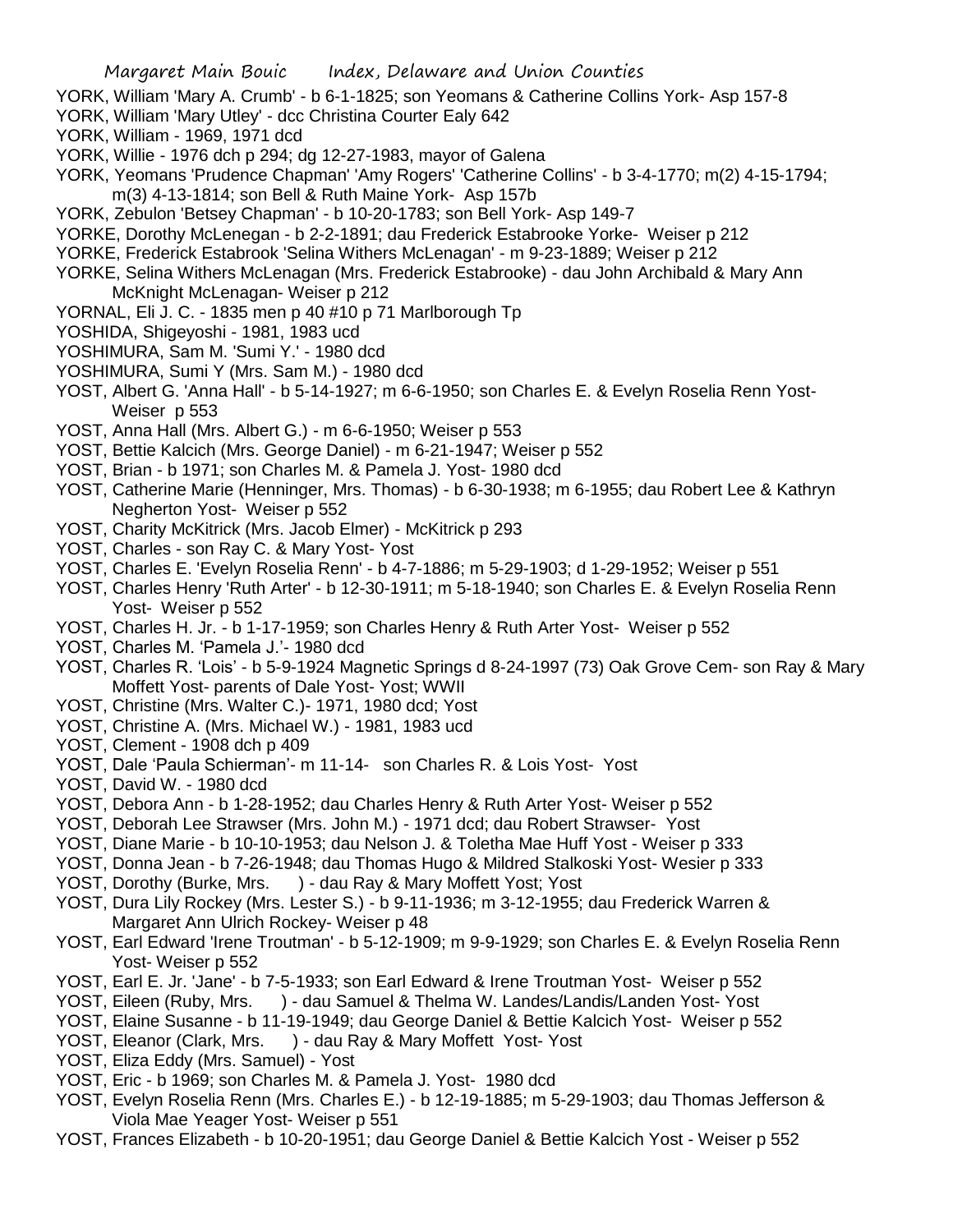- YOST, George Daniel 'Bettie Kalcich' b 11-15-1919; m 6-21-1947; son Charles E. & Evelyn Roselia Renn Yost - Weiser p 552
- YOST, George D. Jr. b 3-17-1954; son George Daniel & Bettie Kalcich Yost- Weiser p 552
- YOST, George L. Poe p 24
- YOST, Harold R. b 3-8-1922; d 9-19-1974 (52y); bur Thompson Tp Cem; son Frances & Lula Eddy Yost- Yost
- YOST, Harriet S. (Cambell, Mrs. Walter) b 4-15-1917; dau Charles E. & Evelyn Roselia Renn Yost-; Weiser p 552
- YOST, Harry son William & Rose C. Weiser Yost- Weiser p 507
- YOST, Helen B. (Kline, Mrs. George E.) b 8-28-1914; m 8-22-1952; dau Charles E. & Evelyn Roselia Renn Yost- Weiser p 552
- YOST, Hubert I. Yost
- YOST, Isabelle J. d 1-19-1978 (91y), sister John Hanson- Yost; 1959 ucd
- YOST, Irene Troutman (Mrs. Earl Edward) m 9-9-1929; Weiser p 552
- YOST, Jack 'Mary Jo' son Charles R. & Lois Yost- Yost
- YOST, Jacqueline Fulton (Mrs. Ross Lester) 1961 dcd; Yost
- YOST, J. W. 1908 dch p 262
- YOST, Jane (Mrs. Earl E. Jr.) Weiser p 552
- YOST, Jane Lois (Bruce, Mrs. Charles) b 5-13-1929; m 9-27-1952; dau Charles E. & Evelyn Roselia Renn Yost- Weiser p 553
- YOST, Jean L. Bower (Mrs. John Calvin) m 3-30-1946; Weiser p 553
- YOST, Jean Louise b 5-13-1929; d 10-24-1943; dau Charles E. & Evelyn Roselia Yost- Weiser p 553
- YOST, Jeanette Ann (Asper, Mrs. Galen) b 8-29-1938; dau Earl Edward & Irene Troutman Yost-Weiser p 552
- YOST, Joan Louise b 7-27-1949; dau Thomas Hugo & Mildred Stalkoski Yost- Weiser p 553
- YOST, John Calvin 'Jean L. Bower' b 8-5-1924; m 3-30-1946; son Charles E. & Evelyn Roselia Renn Yost- Weiser p 553
- YOST, John M. 'Deborah Lee Strawser' 'Paula A. Brown' m(1) 11-22-1969; m(2) 1-25-1975; son Walter C. & Christine Yost- Yost
- YOST, Judith Lorraine b 5-26-1953; dau John Calvin & Jean L. Bower Yost- Weiser p 553
- YOST, June Torance Johnson Shaver (Mrs. Noah) b 4-4-1852; dau Peter & Jane Cooper Ney Shaver-McKitrick p 127
- YOST, Kathryn Negherton (Mrs. Robert Lee) m 6-29-1935- Weiser p 552
- YOST, Lester S 'Dura Lily Rockey' b 5-8-1934; m 3-12-1955; Weiser p 48
- YOST, Marlene Kay dau Hubert I. Yost- Yost- engaged to Thomas E. Kirkpatrick
- YOST, Mary Jo (Mrs. Jack)- Yost
- YOST, Mike 'Pamela'- son Charles R. & Lois Yost- Yost
- YOST, Pamela (Mrs. Mike)- Yost
- YOST, Paula (Mrs. Dale)- Yost
- YOST, Ross Lester 'Jacqueline Fulton' see entry under Ross Lester
- YOST, Samuel Lester 'Thelma' see entry under Samuel Lester
- YOST, Lillian Evelyn b 11-30-1955; dau Charles Henry & Ruth Arter Yost- Weiser p 552
- YOST, Lillian Mae (Winter, Mrs. Hugo) (Barber, Mrs. David) b 6-25-1904; m(1) 10-24-1924; dau Charles E. & Evelyn Roselia Renn Yost- Weiser p 551
- YOST, Liza (Strohl, Mrs. Samuel) Strohl; Yost
- YOST, Lois (Mrs. Charles)- Yost
- YOST, Marjorie Ann dau Ross Lester & Jacqueline Fulton Yost; 1961 dcd (3); Yost
- YOST, Marlene Kay dau Hubert I. Yost- Yost
- YOST, Mary Anna Moffitt (Mrs. Ray C.) b 2-6-1901 Magnetic Springs d 11-1-1994 (93) Fairview Mem. Pk. dau William & Flora Fry Moffitt- Yost
- YOST, Mary (Bell, Mrs. )- dumch p 313
- YOST, Mary Carter (Mrs. Dale) dau Arnold Carter; engaged to Louie Saluati
- YOST, Mary Catherine b 4-20-1946; dau Earl Edward & Irene Troutman Yost- Weiser p 552
- YOST, Mary (Zimmerman, Mrs. ) dau Ray & Mary Moffett Yost-Yost
- YOST, Marty (Gebert, Mrs. Frank)- parents of Dorothy L. Gebert- Yost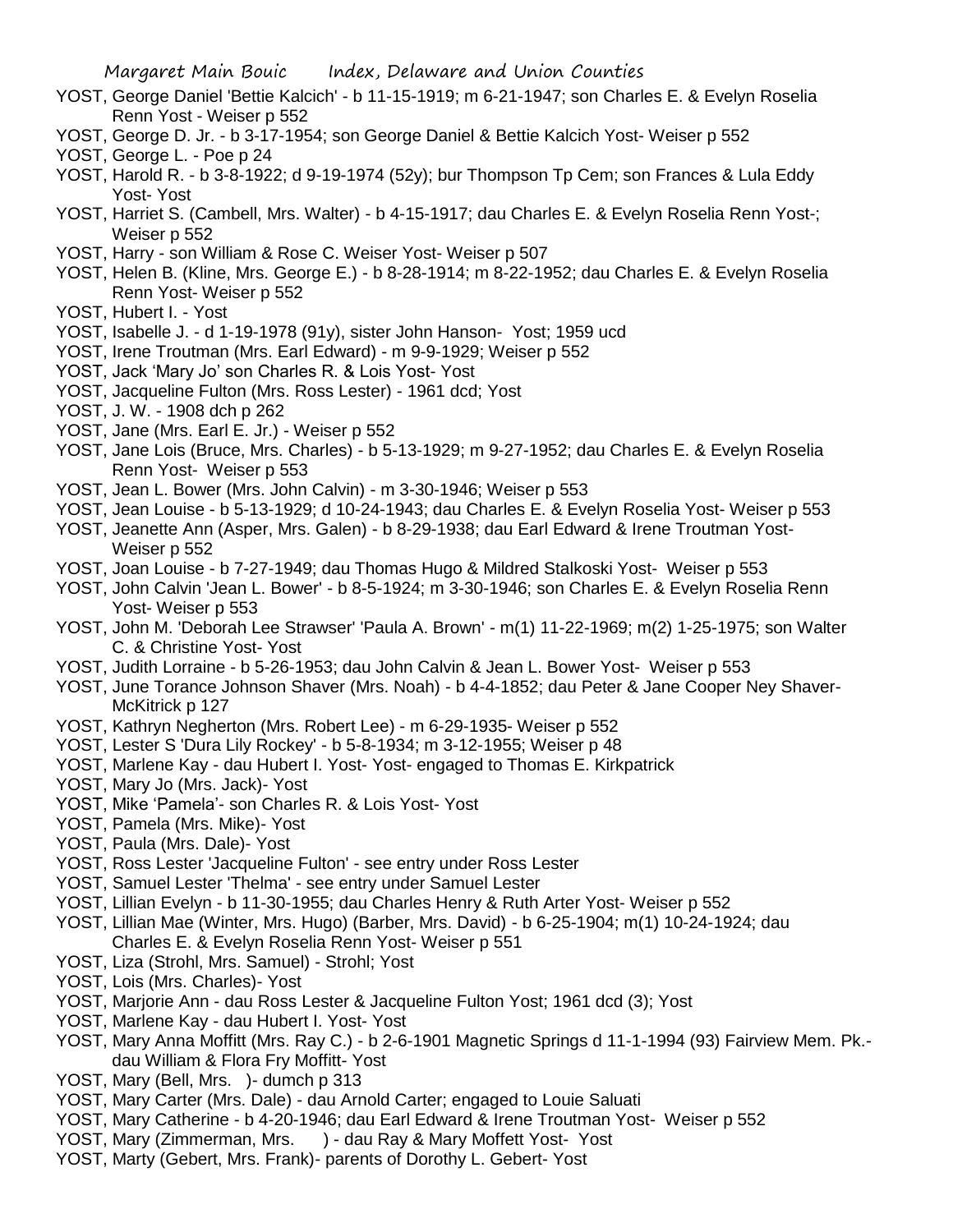- YOST, Michael, W. 'Christine A.' 1981, 1983 ucd
- YOST, Mildred Stalkoski (Mrs. Thomas Hugo) m 6-29-1946; Weiser p 553
- YOST, Myrtle 1971 dcd
- YOST, Nelson J. 'Toletha Mae Huff' b 12-25-1933; m 9-28-1952; Weiser p 333
- YOST, Noah 'June Torrance Johnson Shaver' McKitrick p 127
- YOST, Norman C. d 6-29-1935; York Cem p 101
- YOST, Pamela J. (Mrs. Charles M.) 1980 dcd
- YOST, Patricia Ann (Essip, Mrs. Bernard) b 4-26-1936; m 8-30-1958; dau Robert Lee & Kathryn Negherton Yost- Weiser p 552
- YOST, Paula A. Brown (Mrs. John M.) dau Richard A. Brown Yost
- YOST, Pauline (Burns, ) dau Ray & Mary Moffett Yost-Yost
- YOST, Peggy Sue dau Ross Lester & Jacqueline Fulton Yost; 1961 dcd (1); Yost
- YOST, Ray C. 'Mary Anna Moffitt' d 4-2-1972 (76y) bur Fairvew Mem; son Samuel & Eliza Eddy Yost- Yost
- YOST, Rita Elizabeth b 8-30-1848; dau George Daniel & Bettie Kalcich Yost- Weiser p 552
- YOST, Robert Lee 'Kathryn Negherton' b 10-20-1906; m 6-29-1935; son Charles E. & Evelyn Roselia Renn Yost- Weiser p 552
- YOST, Ronald C. b 12-19-1949; son John Calvin & Jean L. Bower Yost- Weiser p 553
- YOST, Rose C. Weiser (Mrs. William) b 4-16-1854; d 10-29-1880; dau Joshua & Juliana Millhouse Weiser- Weiser p 507
- YOST, Rose Ellen (Strohl, Mrs. Clay Clarence) b 6-12-1902; m 1926; d 2-13-1963; dau Samuel & Liza Yost- Strohl
- YOST, Ross Lester 'Jacqueline Fulton' b 12-27-1933; m 1955; d 12-31-1969 (36y); bur Shoup Cem; son Samuel Lester & Thelma Landes. Yost- Yost; 1961 dcd
- YOST, Ruth Arter (Mrs. Charles Henry) m 5-18-1940; Weiser p 552
- YOST, Samuel 'Eliza Eddy' Yost; see Strohl
- YOST, Samuel Lester 'Thelma Landis/Landes/Landen' 'Thelma W. Landen' b 8-8-1905; m 1931; d 2-8 1963; bur Thompson Cem; son Samuel & Eliza Eddy Yost- Yost; 1961, 1969 dcd
- YOST, Sarah Elizabeth (Knopp, Mrs. Walter) b 3-10-1922; m 8-10-1940; dau Charles E. & Evelyn Roselia Renn Yost- Weiser p 553
- YOST, Theda (Climans, Mrs. Phillip)- m 9-4-1953 Columbus- Yost
- YOST, Thelma W. Landen/Landis/Landes (Mrs. Samuel Lester) b 8-26-1909; m 1931; d 5-29-1972, bur Shoup Cem; dau Ross & Maggie Landes/Landis/Landen/Landon- Yost; 1961, 1969, 1971 dcd
- YOST, Thomas Hugo 'Mildred Stalkoski' b 10-2-1925; m 6-29-1946; son Charles E. & Evelyn Roselia Renn Yost- Weiser p 553
- YOST, Toletha Mae Huff (Mrs. Nelson J.) b 12-20-1934; m 9-28-1952; dau Joseph Isaac & Dora Ann White Huff- Weiser p 333
- YOST, Vincent Peter b 3-22-1959; son George Daniel & Bettie Kalcich Yost- Weiser p 553
- YOST, Walter C. 'Christine' d 9-16-1974 (80y), bur Harrisville, Oh; 1971 dcd; Yost
- YOST, William 'Rose C. Weiser' Weiser p 507
- YOST, Wilma G. (Deel, Mrs. ) dau Samuel Lester Jr. & Thelma Landon Yost-Yost
- YOTHERS, David 'Sandra'- son Duane & Patricia Lenz Yothers- Yothers
- YOTHERS, Duane 'Patricia Lenz'- Yothers
- YOTHERS, Laura (Lawrence, Mrs. Joseph)- dau Duane & Patricia Lenz Yothers- Yothers
- YOTHERS, Patricia Lenz (Mrs. Duane)- b 8-13-1936 Lodi m 45y d 1-2-2001 (64) bur Nova- dau Maurice Albert & Bernice Grotthouse Lenz- Yothers
- YOTHERS, Robert- son Duane & Patricia Lenz Yothers- Yothers
- YOTHERS, Sandra (Mrs. David)- Yothers
- YOTHERS, Tracy- dau Duane & Patricia Lenz Yothers- Yothers
- YOTIVE, Chris L.- son David S. & Susan E. Freitchen Yotive- Yotive
- YOTIVE, David S. 'Susan E. Freitchen'- b 2-1-1948 d 1-2-2007 (58) son Nathan Dickholtz & Molly Yotive-Yotive
- YOTIVE, Michael B.- son David S. & Susan e. Freitchen Yotive- Yotive
- YOTIVE, Mollie (Mrs. Nathan Dickholtz)- Yotive
- YOTIVE, Nathan Dickholtz 'Molly'- Yotive
- YOTIVE, Susan E. Freitchen (Mrs. David S.)- Yothers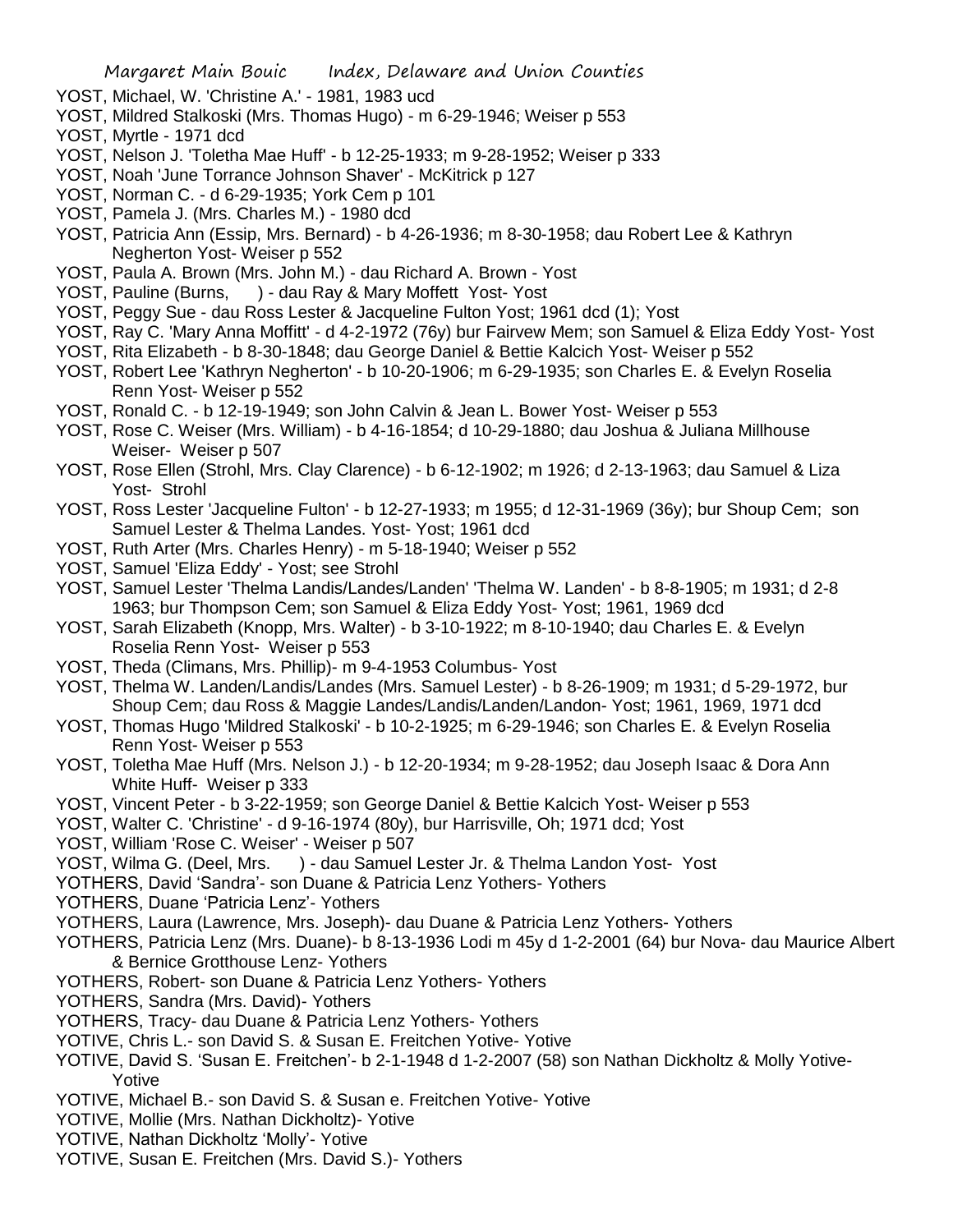- Margaret Main Bouic Index, Delaware and Union Counties YOUDER, Hiram 'Mary Vangorden' - m 6-17-1882 ucm 7183 YOUDER, Mary Vangorden, (Mrs. Hiram) - m 6-17-1882 ucm 7183 YOUEL, Alma (Shaw, Mrs. David) - dumch p 302 YOUEL, Francis E. - d 6-5-1851 (10 mos); Old Liberty Churchyard; son J. R. & P.U.; Powell p 151 YOUEL, James D. - d 3-11-1865 (17y 11m); Old Liberty Churchyard; Powell p 151 YOUEL, Permelia (McIntosh, Mrs. Allen) - m 3-4-1841 dcm YOUELL, Mr.  $-1835$  men p 36 #41 p 64 Liberty Tp YOUELL, Mr.  $-1835$  men p 37 #63 p 65 Liberty Tp YOUELL, Ann Eliza - dau John & Nancy; Old Liberty Churchard; Powell p 151 YOUELL, James R. - d 6-7-1879 (62y 3m 17d); Old Liberty Churchyard; Powell p 151; dcw Bk 4 p 234 (26) witness YOUELL, Nancy (Mrs. John) - d 8-3-1844 (58y); Old Liberty Churchyard; Powell p 151 YOUELL, William - 1835 men p 36 #40 p 64 Liberty Tp YOUMAN, E. B.- 1870C Delaware Town 317 (\*24) YOUMANS, Aaron- 1870C Liberty Tp Del Co 393 (22) YOUMANS, A. L. 'Sarah Chingman' - m 10-25-1863 ucm 3483 YOUMANS, Ann (Marriott or Merrit, Mrs. Isaac) - m 2-20-1851 ucm 1633; 1915 uch p 1047 YOUMANS, Barbara F. (Mrs. David H.) - Youmans YOUMANS, Brig- 1870C Liberty Tp Del Co 393 (6) YOUMANS, Caroline S.- 1870C Liberty Tp, Del Co 393 (25) YOUMANS, David H. 'Barbara F. - Youmans YOUMANS, Evangeline or Emaline (Shipley, Mrs. William) - m 4-18-1871 ucm 4913; 1870C Claibourne Tp 58-57 (17,O); dau Isaac & Ann Marriott Youmans- 1915 uch p 1047 YOUMANS, Helen R. (Mrs. William C.) - b 10-23-1904 d 6-30-1986 Youmans YOUMANS, Ida- 1870C Liberty Tp De. Co 393 (18) YOUMANS, Isaac 'Ann Marriott' - m 2-20-1851 ucm 1633; 1915 uch p 1047 YOUMANS, Jessie- 1870C Liberty Tp Del Co 393 (12) YOUMANS, Jesse (Goodrich, Mrs. Allison E.) - dau William C. & Mary Snyder Youmans-1908 dch p 877 YOUMANS, John T.- 1870C Berkshire Tp 216 (\*35) YOUMANS, Jonathan Bailey- b 9-22-1993 twin son Steven & Susan Youmans- Youmans YOUMANS, Joy Lou Headlee (Mrs. Richard Abbot) - b 2-21-1931 m 7-22-1949 d 2-26-2001 Forest Grove Cem; dau Delbert & Bessie Elizabeth Smart Headlee; Smart; W. Smart 117521; Youmans YOUMANS, Mary N.- 1870C Liberty Tp Del Co 393 (54) YOUMANS, Mary Snyder (Mrs. William C.) - 1980 dch p 877 YOUMANS, Oliver- 1870C Liberty Tp De. Co 393 (16) YOUMANS, Rachael Elizabeth- b 1-1-1991 dau Steve & Susan Youmans- Youmans YOUMANS, Richard Abbot 'Joy Lou Headlee' -m 7-22-1949 Smart (117521)- Youmans YOUMANS, Roxana- 1870C Liberty Tp, Del Co 393 (19) YOUMANS, Sarah Chingman (Mrs. A. L.) - m 10-25-1863 ucm 3483 YOUMANS, Sharon Kay (Phillips, Mrs. James)- dau Richard Abbot & Joy Lou Headlee Youmans; Smart 117521; Youmans YOUMANS, Steve F - son David H. & Barbara F. Youmans; Youmans YOUMANS, Steve 'Susan'- Youmans YOUMANS, Susan Gay (Mott, Mrs. Steven Harrison) - m 8-11-1971; dau David H. & Barbara F. Youmans; Youmans YOUMANS, Steve 'Susan'- Youmans- parents of Rachael Elizabeth Youmans YOUMANS, Susanne (Wurschmidt, Mrs. Todd)- dau Richard Abbot & Joy Lou Headlee Youmans- Smart 117521; Youmans YOUMANS, Wm. C.- 1870C Liberty Tp, Del Co 393 (\*59) YOUMANS, William C. 'Mary Snyder' - 1908 dch p 877 YOUMANS, William C. 'Helen' - d 5-15-1981 (76y); Youmans
- YOUMANS, Zachary David- b 9-22-1993 twin son Steven & Susan Youmans- Youmans
- YOUNCE, Dewey b 1979; son Kenneth & Wilma Younce; 1980 dcd
- YOUNCE, Kenneth 'Wilma' 1980 dcd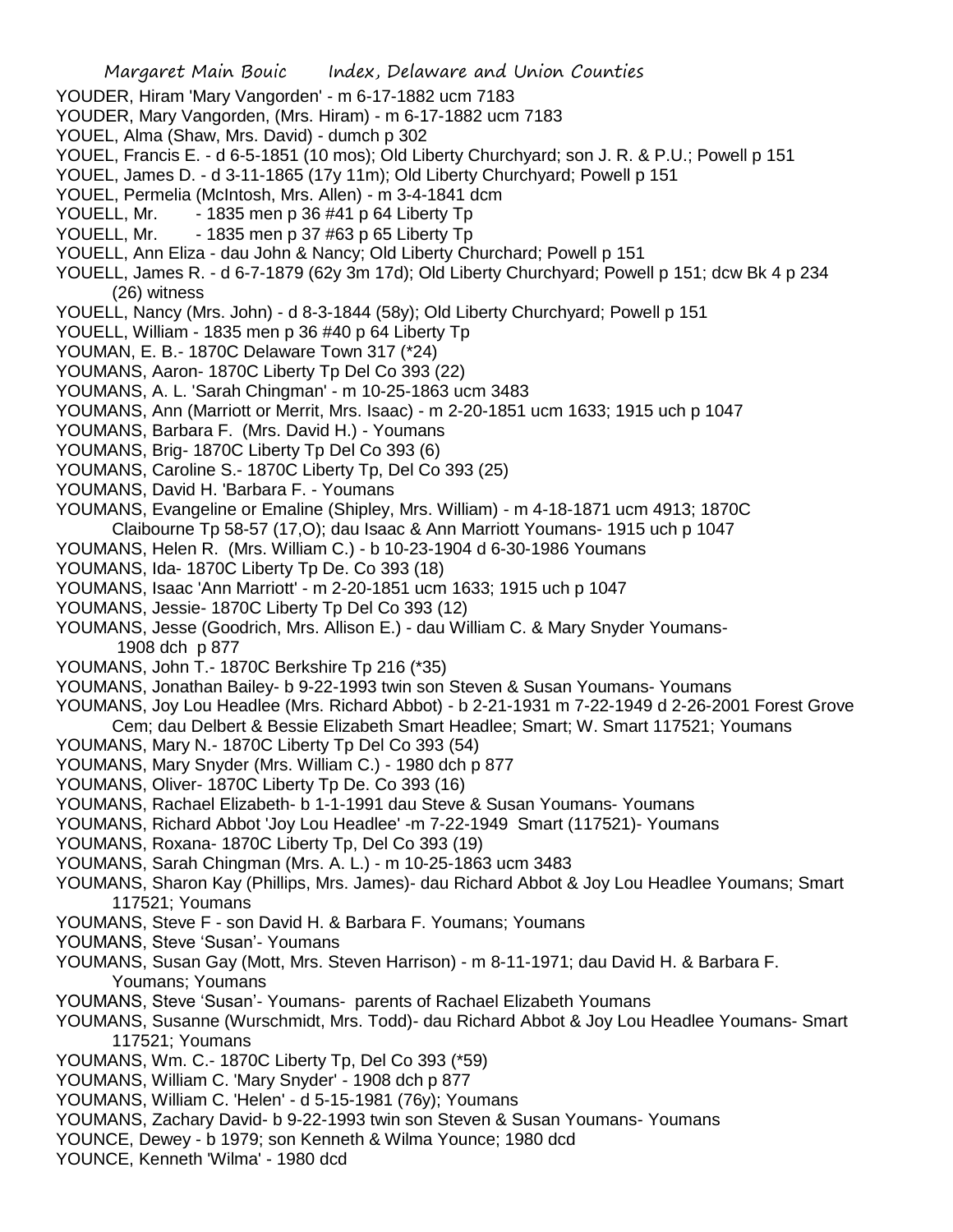YOUNCE, Wilma (Mrs. Kenneth) - 1980 dcd YOUNG, A. - 1883 uch V p 684; 1860C Leesburg Tp 524 (22,O) YOUNG, Abigail (Mrs. Seth) - 1883 uch V p 694 YOUNG, Ada - 1959 ucd YOUNG, Ada Armintrout (Mrs. Durell)- parents of Iva G. Harsh- Young YOUNG, Ada Elizabeth - dau Carl C. Young Sr.; Young; engged to Jerry Lee Feucht YOUNG, Adam - 1840C Berkshire Tp p 178 (40-50) YOUNG, Adam- son Frederick & Rita Young- Young YOUNG, Adda I. McLaughlin (Mrs. Wayne) - dau Joseph & Eliza Danford McLaughlin- 1908 dch p 896 YOUNG, Adeline (Woodruff, Mrs. ) - sister Lafe Young- Young YOUNG, Adrienne - 1981, 1983 ucd YOUNG, Agnes (Mrs. Dorrance R.) - Young YOUNG, Agnes O'Neal (Mrs. John)- parents of Rev. Harry J Young- Young YOUNG, Albert - son George R. & Margaret A. Cooper Young- Weiser p 563 YOUNG, Alexander 'Margaret' - 1883 uch V p 261 YOUNG, Alexander Stuart 'Nelle Marion Snyder' - b 6-21-1876; m 6-1906; Weiser p 112 YOUNG, Alexander Stuart III 'Corina Lane' - b 8-19-1907; m 1934; son Aalexander Stuart & Nelle Marion Snyder Young- Weiser p 112 YOUNG, Alexander Stuart - b 2-20-1947; son Alexander Stuart III & Corina Lane Young- Weiser p 112 YOUNG, Rev. Alfred S. 'Janet or Janice' - m 5-16-1959 Young; 1979, 1981, 1983 ucd YOUNG, Alfreda (Mrs. James M.) - 1983 ucd YOUNG, Alice Alder (Mrs. Dr. Charles W.)- d 6-15-1988- Young YOUNG, Alice M. (Mrs. Arthur L.) - d 7-3-1971 (81y); bur Oak Grove-; Young YOUNG, Alice Naomi Wheeler (Mrs. L. Gilbert) - d 1963 Young YOUNG, Alice Rader (Mrs. A. Lott) - m 1908; Young YOUNG, Alma - 1971 dcd; mother of Harold L. Young YOUNG, Alma Jane (Mrs. Luther) - d 4-12-1982 (96y); bur near Rutland Young YOUNG, Alma M. (Flickinger, Mrs. ) - dau Sidney & Bertha Converse Young; 1915 uch p 719; Young YOUNG, Almeda - dau John & Elizabeth Young; 1850C Oxford Tp 2791 p 156 (8,O) YOUNG, Almira - dau John & Elizabeth Young; 1850C Oxford Tp 2791 p 156 (11,O) YOUNG, Alphonso 'Martha E. Newlove' - b 3-7-1837; m 11-15-1860 ucm 3102; son Seth & Abigail Young- 1883 uch V p 694; 1870C Taylor Tp 164-156 p 20 (33,O); 1880C Taylor Tp 160-161 p 15 (42,O,Conn,O) farmer YOUNG, Alphonzo - Young YOUNG, Amelia C. Kuntz (Mrs. Enoch W.) - d 8-18-1967 (74y); bur Oak Grove- Young YOUNG, America (Adams, Mrs. Felix) - Adams YOUNG, Amy - 1850C Harlem Tp 638 p 57 (74,Md) YOUNG, Amy Flach (Mrs. Jeffrey)- parents of Riley Scott Young- Young YOUNG, Amy Jean Clary (Mrs. David Bradley)- m 12-28-1996 dau James & Anna Vona- Young YOUNG, Amy Larkin(s) (Mrs. Elijah) - 1915 uch p 707, 774; 1883 uch V p 653, 656; 1850C Berkshire Tp 124 p 13 (49,NY) YOUNG, Amy Mitchell (Mrs. Ryan)- parents of Landon Eric & Nicholas Young- dau Charlie & Marilou Mitchell-Young YOUNG, Amy Sue Griffith (Mrs. Brian Russell)- m 4-29-1989 dau Thomas & Carolyn Griffith- Young YOUNG, Andrea Lynn - b 9-18-1978; dau Edward Robert & Lene or Helene Mary Seligman; 1980 dcd; Young YOUNG, Andrew - 1835 men p 8 #155 p 7 Berkshire Tp YOUNG, Andrew - son Elijah & Amy Larkins Young; 1850C Berkshire Tp 124 p 13; (15,O); 1915 uch p 774 YOUNG, Andrew - d 10-9-1851; Pabst 6 p 45; dcw Bk 3 p 42; hadc p 16; CCC p 52; Galena Cem; Powell p 26 YOUNG, Andrew 'Mary Williams' - m 3-20-1845 dcm

Margaret Main Bouic Index, Delaware and Union Counties

- YOUNG, Andy Scott b 3-6-1964 d 9-13-1974 (10) accident, school bus son Oscar Jr. & Lois Lolita Burlile Young- Young
- YOUNG, Angela- dau Rodney C. Jr. & Pamela Young- Young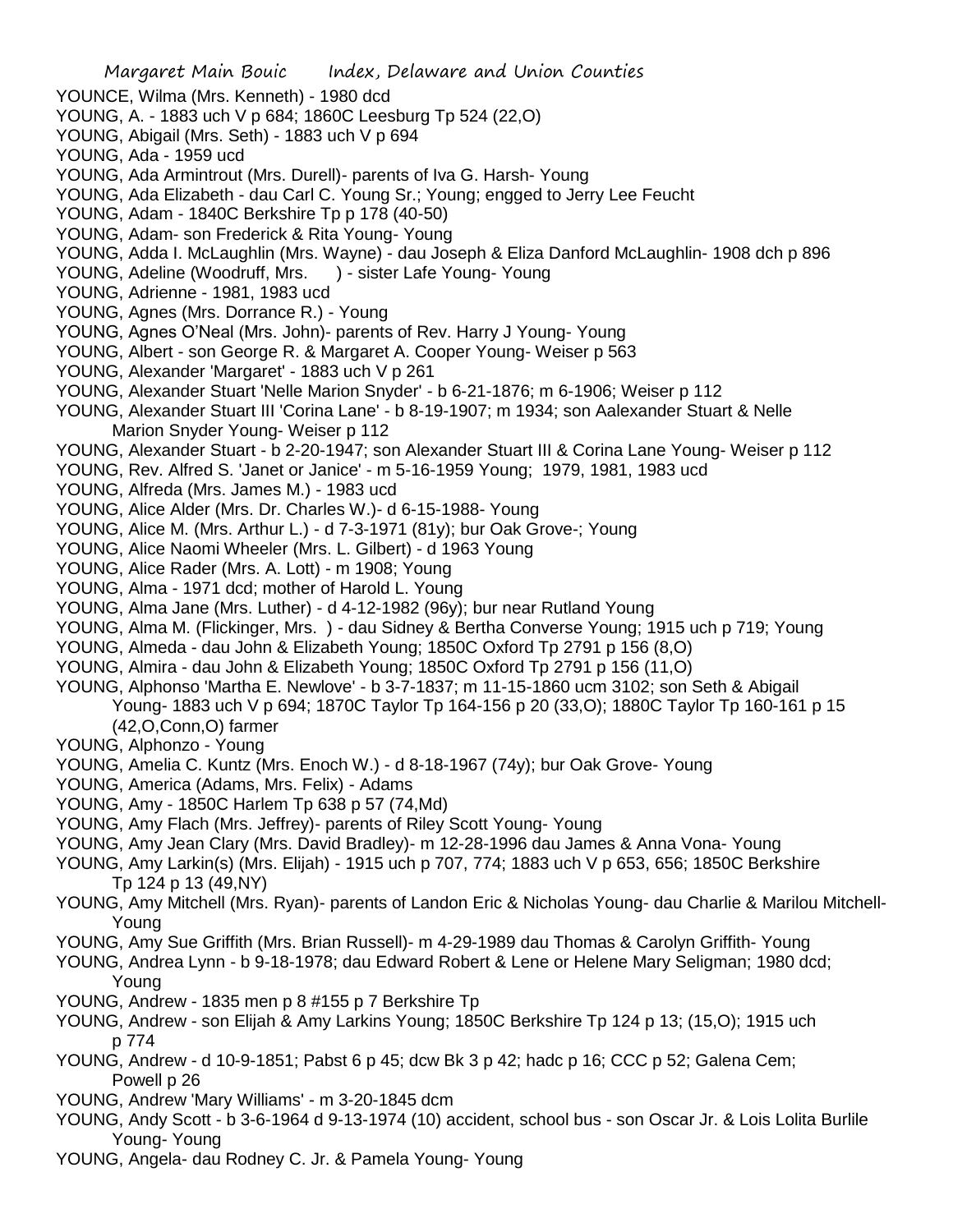- YOUNG, Anita b 1980; dau Fred A. & Irene Young- 1973, 1975, 1979, 1981, 1983 ucd
- YOUNG, Ann (Mrs. Jack) Young
- YOUNG, Ann (Tharp, Mrs. Hiram) m 2-21-1836 dcm
- YOUNG, Ann Elizabeth (Mrs. Brigham) 1976 dch p 202
- YOUNG, Ann J. dau Elijah & Amy Larkins Young; 1850C Berkshire Tp 124 p 13 (13,O)
- YOUNG, Anna (Aneshensle, Mrs. Jacob Z) dcc Mary Smeck Eaton 31
- YOUNG, Anna (Gast, Mrs. Dr. Arthur) Powell p 308
- YOUNG, Anna Greenbaum Mellen interred 8-28-1955, Mitchell Cem, Darby Jerome Cem p 22
- YOUNG. Ann E. Green (Mrs. Dr. Arthur P.)- parents of Kelsey Greene Young- Young
- YOUNG, Annette McCurdy (Mrs. Otis M.) b 6-30-1880; m 1904; d 8-3-1966 bur Marion; dau Charles & Frances Thurston McCurdy- McCurdy; 1959 ucd
- YOUNG, April (Mrs. Chris)- Young
- YOUNG, Arthur Baldwin 'Miriam Johnson' White (155)
- YOUNG, Arthur M. (Brigham) 'Birdell Howser' b 9-7-1901; m 1935; d 10-4-1980; son Edward & Orpha Blue Young- Young
- YOUNG, Dr. Arthur P. 'Ann E. Green'- parents of Kelsey Greene Young- Young
- YOUNG, Ansel/Ansil A. ch Alphonzo & Martha Newlove Young- 1883 uch V p 694; 1870C Taylor Tp 164-156 p 20 (4,O); 1880C Taylor Tp 160-161 p 15 (14,O,O,O)
- YOUNG, Arizona (Turner, Mrs. ) sister Evelyn N. Young Adams- Adams
- YOUNG, Arthur Lott 'Alice M.' brother Lafe Young- Young
- YOUNG, Arzel 'Sarah Carver' m 12-11-1848 dcm
- YOUNG, Asa son Elliott & Harriett Holycross Young- 1915 uch p 719
- YOUNG, Ashley Jayne- b 10-1-1994 Atlanta, Ga dau Jon & Marlene Griffith Young- Young
- YOUNG, Azetta Steele (Mrs. Harvey) Young
- YOUNG, Barb (Sparks, Mrs. Larry)- dau Noble B. & Margaret Young- Young
- YOUNG, Barbara 1971 ucd
- YOUNG, Barbara (Sparks, Mrs. Larry) m 6-4-1966; dau Noble Young- Young
- YOUNG, Barbara June b 3-8-1950; dau Harry Clarence & June Rose Eppley Young- Weiser p 474
- YOUNG, Barbara Nyswanner (Mrs. John) m 12-11-1810; onwq I
- YOUNG, Barbara Schorr (Mrs. J.) dau John & Anna Mary Schertzer Schorr- Powell p 365
- YOUNG, Barbara (Weil, Mrs. )- dau John D. & Louise Barrett Young; sister Vaughn S. Young- Young
- YOUNG, Beatrice Freshwater (Manter, Mrs. Stanley) (Mrs. J. E.) b 9-30-1903; m(1) 12-19-1923, div 1927; m(2) 3-11-1932; dau Harry Rutherford & Laura Ellen Everts Freshwater; Freshwater, p 105
- YOUNG, Beckisusannah McKittrick (Mrs. William F.) dau Capt. John McKittrick- McKitrick p 335
- YOUNG, Becky (Bacon, Mrs. ) dau Frank M & Margaret Ruthanna Franklin Young- Young
- YOUNG, Becky dau Robert W. & Jane Young 1959 ucd (10)
- YOUNG, Benjamin Crandall 'Mary Angela Karzek' b 1-19-1922; m 2-25-1942; son Benjamin William & Hilma Gustafson Young- Powers Pat p 38
- YOUNG, Benjamin William 'Hilma Gustafson' b 10-22-1895; m 8-21-1918; son Ransom H. & Hattie P. Bell Young- Powers Pat p 37, 38
- YOUNG, Berlin son Harvey & Azetta Steele Young- Young
- YOUNG, Berlin son Russell Young- Young
- YOUNG, Berlin W. 'Hazel M. Fryman' b 4-19-1912 W. V. m Aug. 31-1936 d 11-3-1994 (82) Shoup Cem- son Harvey & Nancy Steele Young- Young- 1971, 1980 dcd
- YOUNG, Bernice (Murphy, Mrs. ) dau Arthur Lott & Alice M. Young-Young
- YOUNG, Bernice (Turner, Mrs. Scott) dau William & Susie Belle McIntire Young- McIntire 17342
- YOUNG, Bertha A. dau Lutell & Alice Cox Young- 1915 uch p 775
- YOUNG, Bertha Converse (Mrs. Gilmore S.) MR DAR p 7
- YOUNG, Bertha Converse (Mrs. Sidney) dau R. A. & Alma Lingafetter Converse; 1915 uch p 719
- YOUNG, Bertha Derringer (Mrs. F. V.) Young
- YOUNG, Bertha Irene Griffiths (Mrs. Harley Durwood) b 1-16-1890; m 7-4-1908; d 10-1981; dau of William Festus and Martha Louise Dunham Young- dcc Judith Ellis Wrinkle see 6
- YOUNG, Bertha Wilkin (Mrs. Charles M.) b 1874; dau Rev. Ralph E. & Nettie H. Norton Wilkin; McKitrick p 66, 260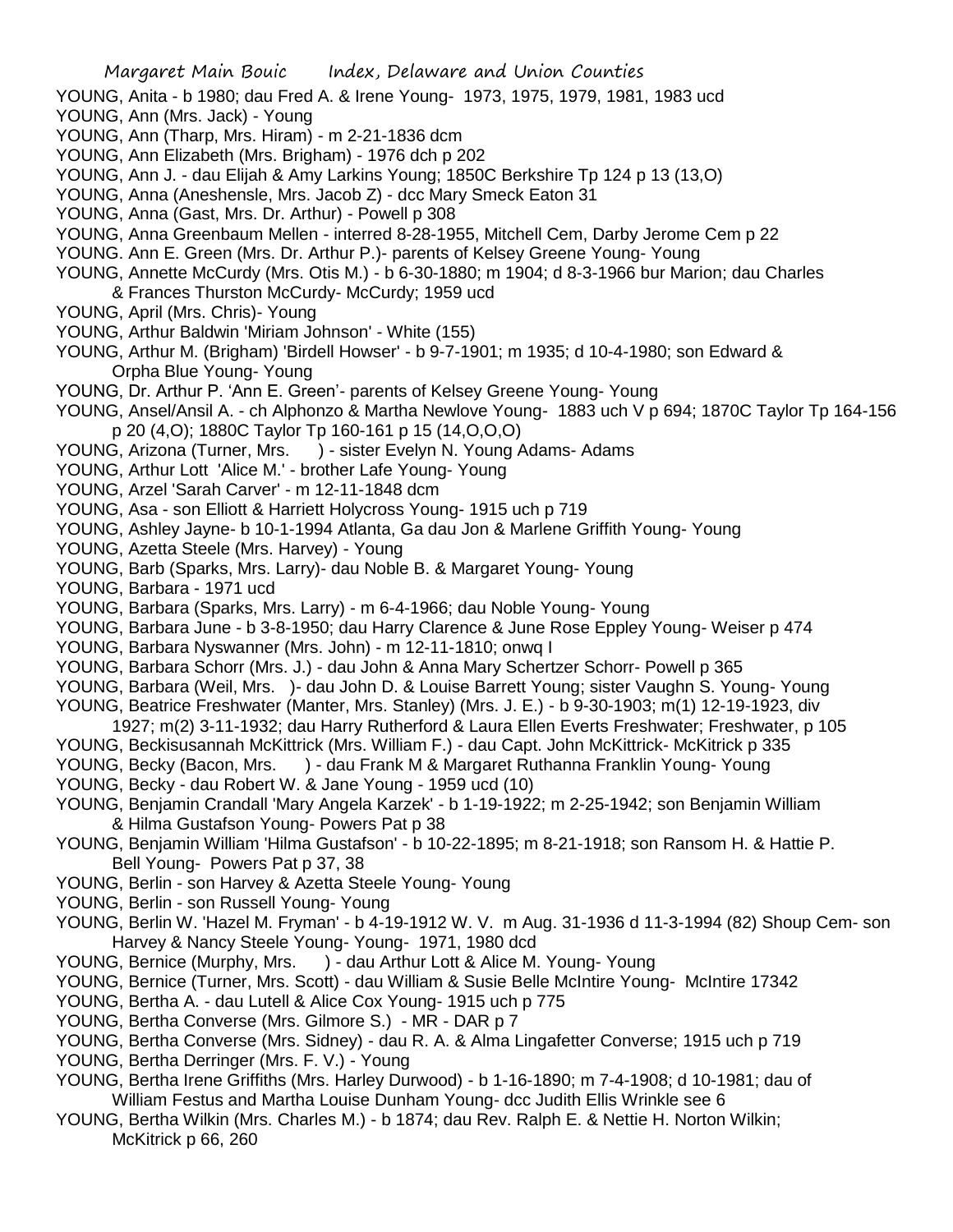- YOUNG, Berthena Belfield (Mrs. Stephen V. R.) m 10-1-1861; dau William & Margaret Sutten
- Belfield- 1870C Claibourne Tp 114-112 (27,England); 1915 uch p 775; 1883 uch V p 653
- YOUNG, Beruah ch Elijah & Amy Larkins Young; 1850C Berkshire Tp 124 p 13 (21,O)
- YOUNG, Bess M. (Mrs. Merrill V.) 19619, 1971 dcd
- YOUNG, Bessie (Lyons, Mrs. )- dau Liss & Fannie Murray Young- Young
- YOUNG, Bettina Lynn- dau Russell Young- Young- engaged to Dale Allen Estep, to Jamison Rodney Eubanks YOUNG, Betty Carpenter (Mrs. Edward C.)- Young
- YOUNG, Betty Jane (Ell, Mrs. James Walter)- dau Rev. & Mrs. L. L Young- Young
- YOUNG, Betty (Mrs. John) (Daubenspeck, Mrs ) mother of David Bradley Young- Young
- YOUNG, Betty (Lowther, Mrs. ) dau Henry B. Young- Young
- YOUNG, Betty Jean dau Raymond & Evelyn Joyce Sparks Young- Young
- YOUNG, Betty L. (Mrs. John E.) 1969, 1971, 1980 dcd
- YOUNG, Betty L. (Marine, Mrs. Harold E.)- m 3-10-1948 Ky- Young
- YOUNG, Betty L. (Mrs. Watson A., Jr.) 1975 ucd
- YOUNG, Betty (Mrs. Willy)- Young
- YOUNG, Bill brother Evelyn Young Adams- Adams
- YOUNG, Birdell Howser (Mrs. Arthur M.) d 1973 Young
- YOUNG, Blanch A. (Mrs. Henry C.) 1975 ucd
- YOUNG, Blanche 'Miss McKew' ch Elliott & Harriet Holycross Young- 1915 uch p 719
- YOUNG, Blanche, (McKee, Mrs. John) MR DAR p 7
- YOUNG, Blanche (Truex, Mrs. ) sister Roy S. Young; Young
- YOUNG, Blanche Robinson (Mrs. H. York) d 10-22-1983 (68y); bur New Millcreek; sister of Clarence Robinson- ; Young
- YOUNG, Blaze Zachariah- b 6-27-1996 son Dustin & Kelly James Young- Young
- YOUNG, Bonita Lee Evans (Mrs. Vernon Dale) b 8-19-1948; m 7-14-1973; dau James Leleand & Florence Irene Huebner Evans- dcc Bonita Evans Young 1
- YOUNG, Bonnie b 1969; dau Henry C. & Blanch A. Young; 1975 ucd
- YOUNG, Bonnie (Vanderpool, Mrs. )- dau Virgil Young- Young
- YOUNG, Brad b 1970; son John E. & Betty L. Young; 1971, 1980 dcd
- YOUNG, Bradley son Edwin F. Young; Young
- YOUNG, Bradley Pabst 2 p 100
- YOUNG, Brenda dau Taylor & Edith Young; 1959 ucd (2)
- YOUNG, Brian Russell 'Amy Sue Griffith' Trinity Dawn Gardiner White'- b 1969 m 4-29-1989 m(2) 6-25-2003 son Harry Russell & Katheryn/Kathleen Young; Young; 1971 dcd
- YOUNG, Brian b 1970; son Bruce M. & Kathy L. Young; 1971, 1980 dcd
- YOUNG, Brigham 'Ann Elizabeth' 1976 dch p 202
- YOUNG, Brigham McKitrick p 135
- YOUNG, Brittany Ann- b 10-26-1991 dau Brian Russell & Amy Sue Griffith Young- Young
- YOUNG, Bruce son Elijah & Amy Larkin Young; 1915 uch p 774
- YOUNG, Bruce M. 'Kathy L.' 1969, 1971, 1980 dcd
- YOUNG, Bruce M. son Harry E. & Leila M. Smith Young- ; 1961 dcd (18); Young
- YOUNG, Bruce- son Richard K. & Kathyrn Moore Young- Young
- YOUNG, Bryan Anthony b 3-4-1989 son son Douglas Allen & Shelley Deanne Taylor Young- Young
- YOUNG, C. hadc p 16; CCC p 52 (1849 Berkshire Tp)
- YOUNG, Callie M. (Mrs. Roy S.) Young
- YOUNG, Capitola dau Alphonzo & Martha Newlove Young- 1883 uch V p 694; 1870C Taylor Tp 164 156 p 20 (1,O); 1880C Taylor Tp 160-161 p 15 (10,O,O,O)
- YOUNG, Carl C. Young
- YOUNG, Carl- son Elmer & Frances Stitzlein Young- Young
- YOUNG, Carl Houseman son Henry Clay & Emma I. Houseman Young- 1908 dch p 892
- YOUNG, Carol (Poling, Mrs. Wesley H. )- dau Dr. Charles W. & Alice Alder Young- Young
- YOUNG, Carol A. (Mrs. Robert D.) Young; 1981 ucd
- YOUNG, Caroline Hite (Mrs. Oliver) m 6-16-1850 dcm
- YOUNG, Carolyn 1980 dcd
- YOUNG, Carrie (Dorn, Mrs. ) sister Harry E. Young; Young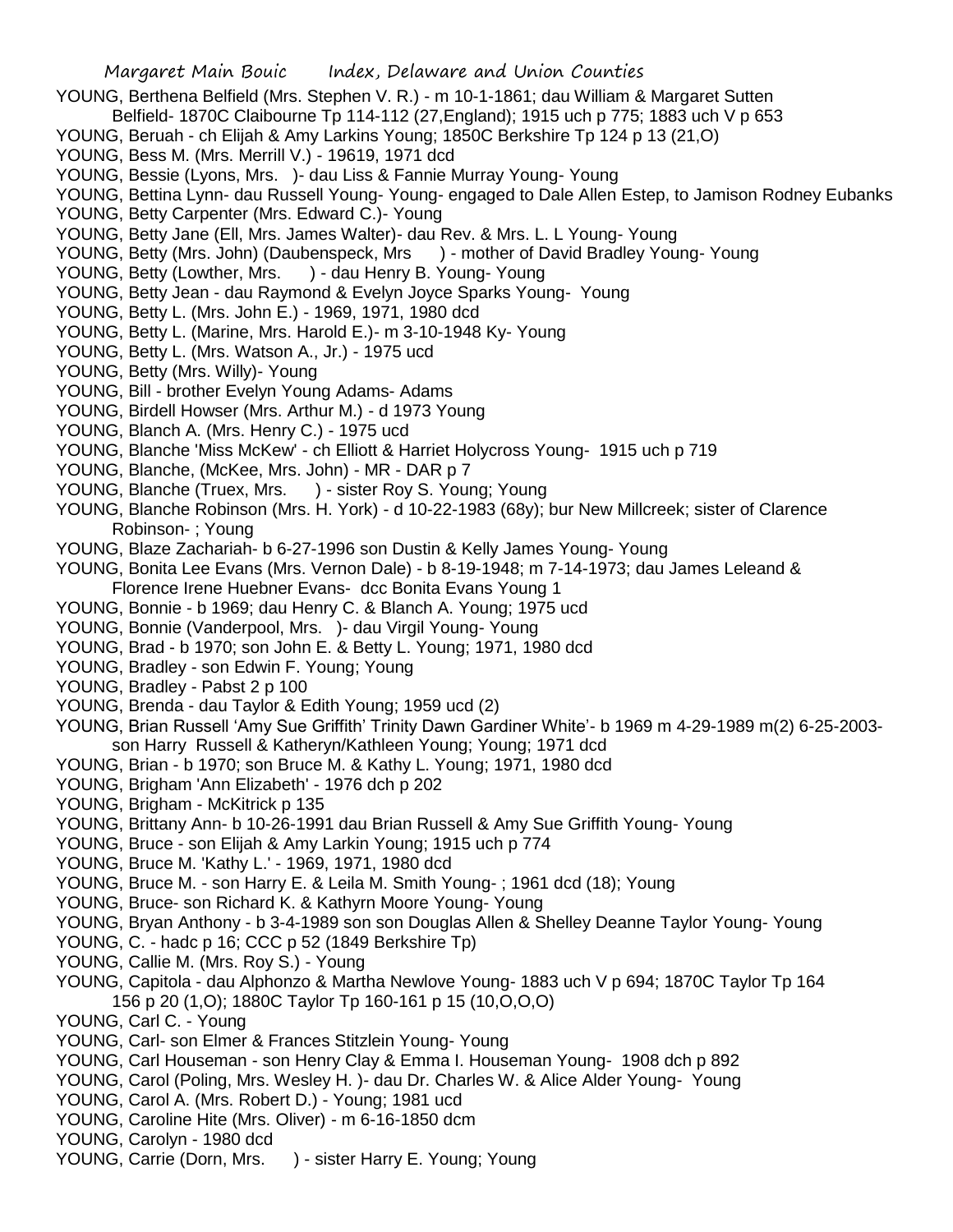- YOUNG, Cary son David W. & Nora Lovejoy Young; Young
- YOUNG, Catharine 1880C Washington Tp 37 39 p 5 (70,O,O,O)
- YOUNG, Catherine 1850C Berlin Tp 1911 p 119 (17,O)
- YOUNG, Catherine (Bean, Mrs. Francis)- dau L. Gilbert Young- Young
- YOUNG, Catherine (Herrington, Mrs. Daniel) m 5-19-1811 onwq I
- YOUNG, Cathy Decker (Mrs. ) dau William J. & Jane Timmons Decker; 1976 dch p 374
- YOUNG, C. D. 1908 dch p 213, 195
- YOUNG, Celeste -d 1967 dau Marvin & Mae Louise Vaughn Young- Young
- YOUNG, Celia G. b 4-26-1916; dau Ernest & Margaret McIntire Young- McIntire 17315
- YOUNG, Chad b 1971; son Gary L. & Tanya E. Young- 1980 dcd
- YOUNG, Charlene Louden (Mrs. Donald J.)- Young
- YOUNG, Charles 1850C Delaware Town 1027 p 81 (25,Mass)
- YOUNG, Charles- son Donald J. Young- Young
- YOUNG, Charles E. 'Mary Patterson'- parents of Richard K. Young, Marilyn Hubbard- Young
- YOUNG, Charles brother Holly H. Young; son Philip Morgan & Virginia Hayes Young- Young YOUNG, Charles -1908 dch p 409
- YOUNG, Charles 'Janet'- parents of Marsha Leann Young- Young
- YOUNG, Charles K.- son Kenny Young & Nancy Schultz- Young; engaged to Wendy Stiltner
- YOUNG, Charles M. 'Bertha Wilkins' McKitrick p 66
- YOUNG, Dr. Charles W. 'Alice Alder' Young
- YOUNG, Charline Ellen Starwalt (Mrs. Ulysses Grant) b 10-26-1917; m 8-25-1940; dau Oliver Franklin & Bessie Ellen Seeley Starwalt- Weiser p 93
- YOUNG, Charity 1840C Berkshire Tp p 179 (20-30)
- YOUNG, Charity- 1870C Berkshire Tp 209 (\*80)
- YOUNG, Charity- b New Jersey d 6-8-1878 (85y5m4d) Berkshire Tp- dcdeaths
- YOUNG, Charity (Mrs. Thomas) d 6-11-1878 (89y 5m 7d); Galena Cem- Powell p 26
- YOUNG, Cheryl Louise Casbarro (Mrs. Russell) m 6-13-1976; dau Dominic Casbarro; Young
- YOUNG, Chester son Oscar W. & Ethel Young; Young
- YOUNG, Chloe M. Bates (Mrs. George) lic 9-14-1848, ucm 1341
- YOUNG, Chris 'April'- son Donald J. & Nancy Ann Renouf Young- Young
- YOUNG, Chris S. 1980 dcd
- YOUNG, Christian 'Sally Linderman' b 1-1753; d 5-22-1828; 1820C Sunbury Tp; Rev Soldier Del Co; 1880 dch p 832; Pabst 5 p 3
- YOUNG, Christian 1835 men p 59 #90 p 109 Trenton Tp
- YOUNG, Christina H. Wallace (Mrs. Michael C.) m 5-27-1973; dau Basil P. Wallace- Wallace
- YOUNG, Christine Jo (Brooker, Mrs. Jerry Lee) Young
- YOUNG, Christine (Rawlins, Mrs. Rick)- dau George & Elzetta Young- Young
- YOUNG, Christopher b 1960; son Donald K. & Nancy A. Young; 1969, 1971 dcd
- YOUNG, Cindy Lou b 8-7-1952; dau Edward & Eloise Shipley Young- McIntire 173132
- YOUNG, Cindy- dau Oscar, Jr. & Lois Lolita Burlile Young- Young
- YOUNG, Clarence H. son John & Agnes O'Neal Young- brother Hazen Darrell Young- Young
- YOUNG, Clarinda H. (Richardson, Mrs. Aaron) b 12-1831; m 12-21-1856; dau Eli & Nancy Young; 1883 uch V p 671
- YOUNG, Cleo A. (Mrs. Lewis S.) 1975 ucd
- YOUNG, Cletus 1975 ucd
- YOUNG, Connie Ann- dau Robert & Carol Young- Young- engaged to Terry Alan Young
- YOUNG, Connie b 1973; dau Robert D. & Carol A. Young- 1981 ucd
- YOUNG, Connie dau Harry E. & Leila Young- Young
- YOUNG, Connie (Knapp, Mrs. )- dau Virgil Young- Young
- YOUNG, Connie Simpson (Mrs. Keith) m 10-5-1979; dau Ralph Simpson- Young
- YOUNG, Constance J. 1980 dcd
- YOUNG, Constance Ruth- b 2-13-1939 Columbus d 5-20-1994 (55) Fairview Mem. Pk- dau Harry E. & Leila Smith Young- Young. - 1961 dcd
- YOUNG, Corina Lane (Mrs. Alexander Stuart III) b 1914; m 1935- Weiser p 112
- YOUNG, Cornelius 1820C Sunbury Tp; Pabst 5 p 3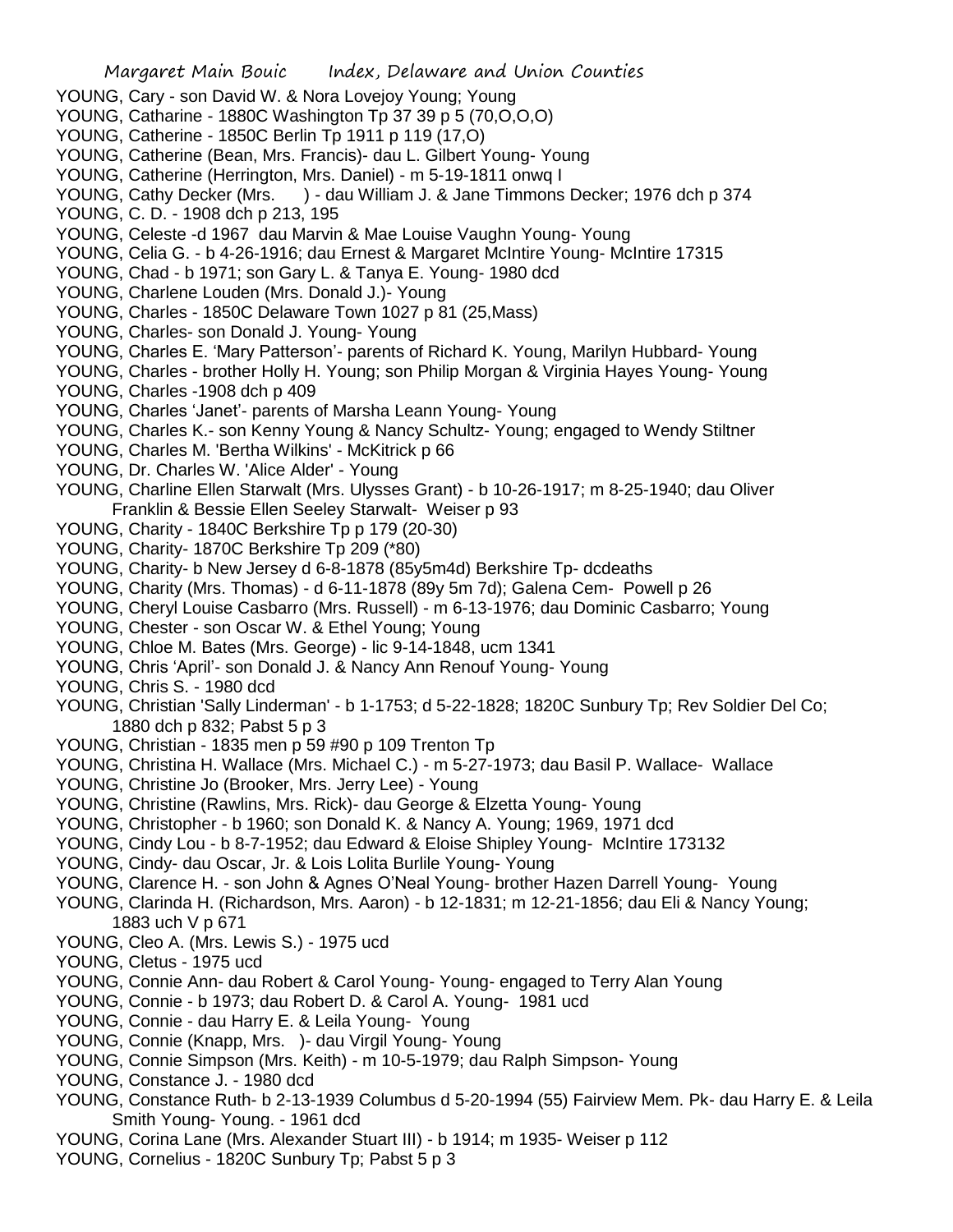Margaret Main Bouic Index, Delaware and Union Counties YOUNG, Crystal Lynn - d 10-11-1961; dau Victor Young; Young YOUNG, Cyril - son F. V. Young; Young YOUNG, Daisy (Mrs. ) - Pabst 2 p 99 YOUNG, Daniel - 1883 uch IV p 503 YOUNG, Danny P- engaged to Ann E. Yeager- US Army- Young YOUNG, Drell- 1870c Berkshire Tp 214 (11) YOUNG, Darrell - son Taylor & Edith Young- 1959 ucd (9) YOUNG, Dave 'Marilyn '- son Dr. Charles W. & Alice Alder Young- Young YOUNG, David - wsc Grah p 13 YOUNG, David - son Victor W. & Zelma Young- Young YOUNG, David - son David E. & Helen P. Young- 1961 dcd (18) YOUNG, David - b 1970; son David A. & Joan Young- 1981, 1983 ucd YOUNG, David 'Jackie'- son George & Elzetta Young- Young YOUNG, David 'Jeanette Kidd' - McKitrick p 169 YOUNG, Dr. David "Jerry" 'Marna D.'- son Robert W. & Jane Elisabeth David Young- Young YOUNG, David 'Mary Hopkins' - Fisher p 6 YOUNG, David 'Nora Lovejoy' - Young YOUNG, David A. 'Joan' - 1981, 1983 ucd YOUNG, David Bradley 'Amy Jean Clary'- m 12-28-1996 son John & Betty Young- Young YOUNG, David C. 'Elma English'- parents of David E. Young- Young YOUNG, David E, - 1975, 1981, 1973 ucd YOUNG, David E. 'Edith Orr' 'Helen P. Heaps' - b 5-2-1914 Columbus m (2) 5-19-1933 d 5-23-2003 (89) Oakdale Cem son David C. & Elma English Young- Young; 1961 dcd YOUNG, David G. - son David E. Young- Young YOUNG, David Herbert - b 1915; d 1922; Milford Cem row 18; Union Allen Tp Cem p 20 YOUNG, David J. - 1959 ucd YOUNG, Dr. David J. - son Robert W. & Jane Davis Young- Young YOUNG, David Wyatt - b 12-20-1972; son Dr David J. Young- Young YOUNG, Dawn (Wolfingbarger, Mrs. Bob)- dau Donald J. & Charlene Louden Young- Young YOUNG, Deanna (Blanton, Mrs. Jeffrey)- dau Donald J. & Charlene Louden Young- Young YOUNG, Deb (Smith, Mrs. )- dau Ray & Lillian Young- Young YOUNG, Debbie (Mrs. Lance)- Young YOUNG, Debi (Johnson, Mrs. Terry)- dau Vaughn S. Young- Young YOUNG, Debi Seamons (Mrs. Michael L.) - m 8-1-1970 Young; 1981 ucd YOUNG-BOWDEN, Deborah Lynne- dg 11-5-1987- Young YOUNG, Debra (Moritz, Mrs. Joseph)- dau Elmer & Frances Stitzlein Young- Young YOUNG, Delores - dau George H. & Sally L. Young; 1961 dcd (4) YOUNG, Denise (Mrs. Kermit Steven)- Young YOUNG, Desiree - ch James M. & Alfreda Young; 1983 ucd YOUNG, DeVonn "Dee Dee"- d Nov. 1986 dau Vaughn S. Young- Young YOUNG, D. L. - 1980 dcd YOUNG, Don - brother Julia A. Winning; Young YOUNG, Donald - son Oscar W. & Ethel Young; Young YOUNG, Donald J. 'Charlene Louden'- b 7-10- 1958 Columbus d 7-12-2006 (48) - son Donald K & Nancy Ann Renouf Young- Young; 1969, 1971 dcd YOUNG, Donald - b 1977; son Roy H. & Linda Young; 1981, 1983 ucd; H. Conklin 123211 YOUNG, Donald K. 'Nancy A.' - 1969, 1971 dcd YOUNG, Donald L.- parents of Teresa Rene Lynn Young- Young YOUNG, Dora (Adams, Mrs. ) - sister Evelyn N. Young Adams - Adams YOUNG, Dorance R. or Butch 'Agnes' - d 10-30-1979 (69y), bur St Marys- Young YOUNG, Dorothy (Dulin, Mrs. ) - dau Arthur Lott & Alice M. Young- Young YOUNG, Dorothy (Kauf, Mrs. )- sister Edward C. Young- Young YOUNG, Dorothy Shirley (McKittrick, Mrs. Arthur Archibold) - b 3-8-1924; m 9-8-1946, div; McKitrick p 363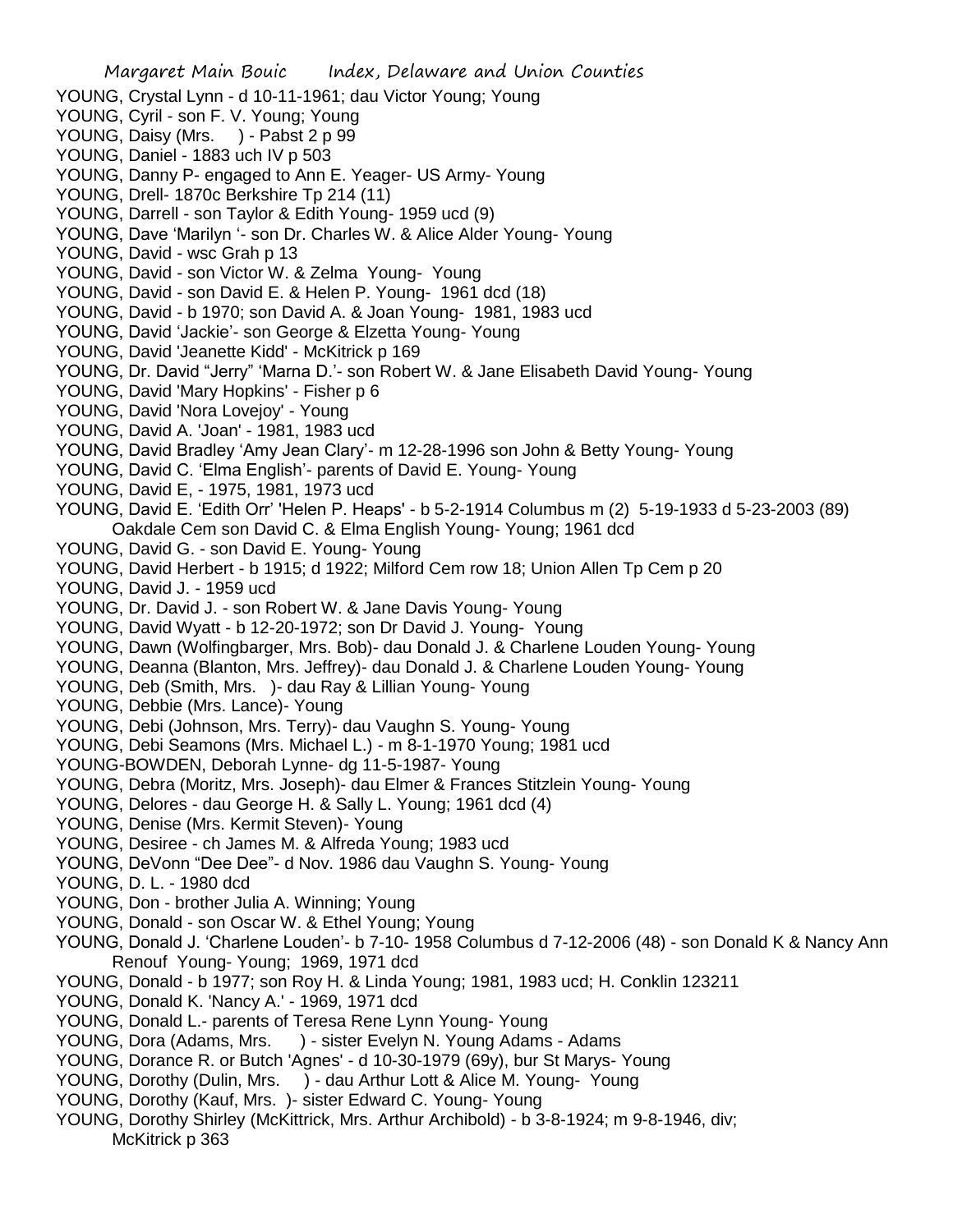- YOUNG, Douglas Allen 'Shelley Deann Taylor'- b 1961 m Sept. 1985 ; son Emerson & Sandra J. Hites Young-Young; 1967, 1971, 1973, 1975, 1979, 1981 ucd
- YOUNG, Dovie (Shepherd, Mrs. ) (Hale, Mrs. ) dau Alma Young- Young
- YOUNG, Durell 'Ada Armintrout'- parents of Iva G. Harsh- Young
- YOUNG, Dustin 'Kelly'- son Vaughn S. Young- Young
- YOUNG, E. hadc p 16; CCC p 52 (1849 Berkshire Tp)
- YOUNG, Earl 'Grace' 1961, 1969, 1971, 1980 dcd
- YOUNG, Earl Jr. Young
- YOUNG, Earl Martin b 7-10-19??; ch Earl & ? Biggs Young, Jr.
- YOUNG, Easzetta Steele (Mrs. Robert H.) Young
- YOUNG, Echio Belle (Keplar, Mrs. William) b 5-16-1916; dau Ernest & Margaret McIntire Young-McIntire 17311
- YOUNG, Ed 1983 ucd
- YOUNG, Edith (Mrs. Warren G.) 1971 ucd
- YOUNG, Edith (Mrs. Taylor) 1959 ucd
- YOUNG, Edith (Davis, Mrs. ) dau Ralph E. & Mary M. Waldren Young- Young
- YOUNG, Edith E. Orr (Mrs. David E.)- b 3-4-1913 Marysville d 2-27-2004 (90) dau James W. & Estella Cassiday Orr- div- Young
- YOUNG, Edith E. T. (Benjamin, Mrs. Arthur) m 6-16-1895; Powers Pat p 76
- YOUNG, Edna Moore (Mrs. Rev. Harry J.) m 9-8-1918; d 11-26-1983 (84y), bur Oak Grove- Young
- YOUNG, Edna W. (Mrs. Richard) 1959, 1967, 1971, 1973, 1975, 1983 ucd
- YOUNG, Edward C. 'Betty Carpenter''Erma Habenicht''Sharon'- b 2-19-1920 Buffalo d 4-21-1997 (77) Combat injury- Young
- YOUNG, Edward son Fanny Mabel Hampton Young- Young
- YOUNG, Edward 'Orpha Blue' son Morgan & Elnora Finch Young; 1915 uch p 708; 1883 uch V p 656; Young
- YOUNG, Edward 'Thelma Huff' b 4-21-1908; m 11-5-1930; d 3-24-1959- Weiser p 70
- YOUNG, Edward A. 'Eloise Shipley' b 2-23-1913; m 2-23-1942; son Ernest & Margaret McIntire Young; McIntire 17313
- YOUNG, Edward A. b 1-12-1943; son Edward A. & Eloise Shipley Young- McIntire 173131
- YOUNG, Edward F. Young
- YOUNG, Edward Robert 'Lene or Helene Mary Seligman' m 9-29-1973; son Edward F. Young; Young; 1980 dcd
- YOUNG, Edwin F. d age 90, bur Oak Grove; 1908 dch p 161, 295, 426, 452; Pabst 2 p 97, 98
- YOUNG, Eldon son Ralph E. & Mary M. Waldren Young; Young
- YOUNG, Eli 'Nancy' 1883 uch V p 671
- YOUNG, Elijah 'Amy Larkin' 1840C Berkshire Tp p 180 (30-40); 1850C Berkshire Tp 124 p 13 (49, NJ); brother Andrew Young; dcw Bk 3 p 42; 1915 uch p 707, 774; 1883 uch V p 653, 656; 1835 men p 8 #157 p 7 Berkshire Tp
- YOUNG, Elijah 'Huldah Vananken' b 11-30-1818; m 4-26-1843 dcm; d 11-12-1884; Galena Cem, dcdeaths; Powell p 27; 1850C Berkshire Tp 131 p 14 (30,O)
- YOUNG, Eliza b 3-24-1834; d 11-28-1902; Galena Cem; Powell p 22
- YOUNG, Elizabeth (Mrs. John) 1850C Oxford Tp 2791 p 156 (37,Pa)
- YOUNG, Elizabeth (Mrs. Morgan) d 1-8-1839 (86y); Galena Cem, Powell p 26
- YOUNG, Elizabeth (Bigelow, Mrs. Eliphas) m 9-11-1842 dcm; heir of Alpheus Bigelow, dcw Bk 2 p 434
- YOUNG, Elizabeth (Darrah, Mrs. Samuel) 1908 dch p 768
- YOUNG, Elizabeth (Frazier, Mrs. Alfred) m 1-10-1827; Holmes Co DAR records
- YOUNG, Elizabeth (Hains, Mrs. Daniel) b 8-19-1793; m 8-7-1809; dcc Ethel Osborn 31
- YOUNG, Elizabeth (Muhlenberg, Mrs. Frederick Augustus) b 10-9-1890; Weiser p 171
- YOUNG, Elizabeth Ann (Nash, Mrs. Ephraim) d age 65, dau John Young- Nash p 152
- YOUNG, Elizabeth Ellen Loveless(Mrs. Daniel) -dau John Henry & Susan Said Loveless;Loveless p 4, 7
- YOUNG, Elizabeth F. (Wood, Mrs. James F.) m 3-16-1843; Wood Bible, Un. Co Hist. Soc. Museum
- YOUNG, Elizabeth Laughead (Mrs. J. H.) dau Rev I. N. Laughead- hjt p 38
- YOUNG, Elizabeth Lynn (Mrs. Paul A.) d 7-16-1964 (58y) in Vt; sister Herman Lynn Young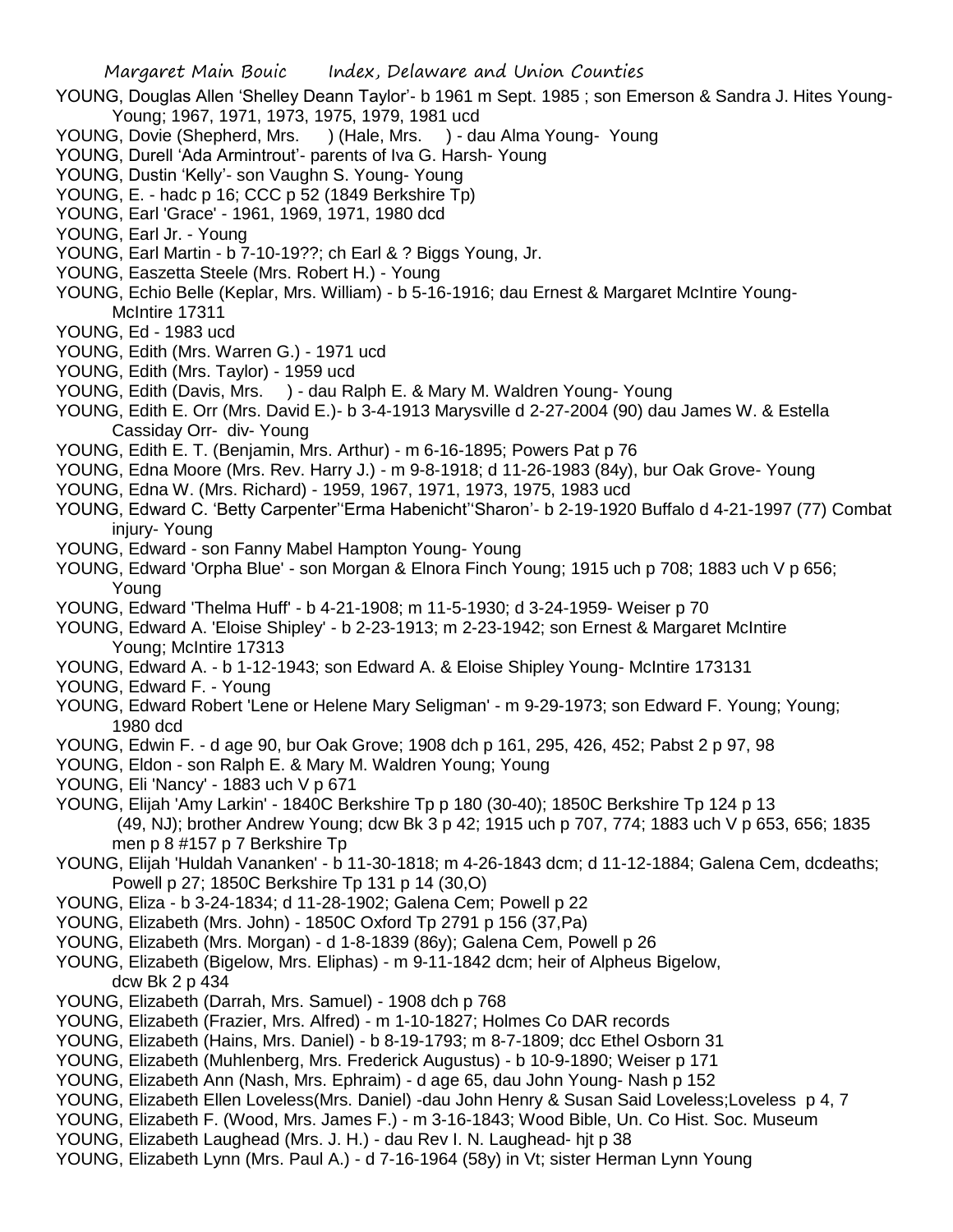- YOUNG, Elizabeth Powell (Mrs. Thomas) m 10-26-1863 dcm
- YOUNG, Ellanda b 1968; ch Henry C. & Blanch A. Young; 1975 ucd
- YOUNG, Elliott 'Harriett Holycross' b 1834; m 8-14-1866 ucm 4015; son Alexander & Margaret Young; 1883 uch IV p 525, 526, 536, V p 261; 1915 uch p 719
- YOUNG, Elma English (Mrs. David C.)- Young
- YOUNG, Elma (Gaver, Mrs. )- dau David C. & Elma English Young- Young
- YOUNG, Elmer 'Frances Stitzlein'- parents of Lloyd, Lawrence, etc- Young
- YOUNG, Elmoah J.- b Berkshire Tp d 11-25-1898 (42-6-25 Berlin- dau Harvey Johnson
- YOUNG, Elnora Johnson (Mrs. William B.) m 10-27-1881; dau Harvey & Margaret Cronkleton Johnson; dumch p 286, 288, 416
- YOUNG, Elnora Finch (Mrs. Morgan) m 8-26-1862; d 1910; dau Peter & Myrtle Worth Finch; 1915 uch p 708; 1870C Claibourne Tp 23 (29,O); 1900C Claibourne Tp 148-159 p 6A (58,O,O,Penn) 8 ch 5 living
- YOUNG, Eloise Shipley (Mrs. Edward A.) m 2-23-1942; McIntire (17313)
- YOUNG, Elsie (Heck, Mrs. Henry) dau Daniel & Elizabeth Ellen Loveless Young- Loveless p 7
- YOUNG, Elsie Herden (Mrs. Holly H.) Young
- YOUNG, Elva Anne b 5-26-1911; d 10-12-1911; dau Ernest & Margaret McIntire Young- McIntire 17311
- YOUNG, Elzetta (Mrs. George)- m 50y- Young
- YOUNG, Emanuel son John & Elizabeth Young- 1850C Oxford Tp 2791 p 156 (18,O)
- YOUNG, Emerson 'Sandra Hites' son Oscar W. & Ethel Young- Young; 1959 ucd (15); 1967, 1971, 1973, 1975, 1979, 1981 ucd
- YOUNG, Emily dau Jack & Ann Young- Young
- YOUNG, Emma I. Houseman (Mrs. Henry Clay) dau William & Elizabeth Thompson Houseman-1908 dch p 892, picture 890, 891, 892
- YOUNG, Emma J. 1979, 1981, 1983 ucd
- YOUNG, Emory 'Juliana' b 1846; d 1925, Berkshire Cem, Powell p 11; son Elijah & Hulday Vananker Young- 1850C Berkshire Tp 141 p 14 (3,O)
- YOUNG, Enoc- b New Market,Oh. d 12-27-1881 (77y8m5d) Marion Co- dcdeaths
- YOUNG, Enoch W. b Morrow Co d 2-10-1972 (79y) bur Oak Grove Cem-bro. Marion Young- Young
- YOUNG, Erin son Wayne & Patti Stimmel Young- Longbrake p 51
- YOUNG, Erla (Eitel, Mrs. ) sister Harry E. Young- Young
- YOUNG, Erma L. (Patton, Mrs. William M.) b 8-23-1919; m 5-13-1942; dau Ernest & Margaret McIntire Young- McIntire 17317
- YOUNG, Erna Habenicht (Mrs. Edward C.)- Young
- YOUNG, Ernest 'Margaret McIntire' McIntire (1731)
- YOUNG, Ernest son Frances Young b 1950; 1959, 1967 ucd
- YOUNG, Ernie Young
- YOUNG, Erwin C. b 1902; interred 3-13-1962; WWII; son John & Hattie Knock Young; U nionville Cem; Darby Jerome Cem p 42, 48
- YOUNG, Ethel Curry (Mrs. Oscar W.) b 1-22-1899; m 8-13-1913; d 5-25-1980; dau Silas & Rebecca Curry- Young; 1959, 1967, 1971, 1975 ucd
- YOUNG, Ethel McClish (Mrs. Henry P.) m 3-1960; d 8-18-1970 (80y), bur Ashley Union Cem

YOUNG, Ethyl - 1979 ucd

- YOUNG, Etna Shafer (Mrs. Max M.)- b 4-15-1901 Athens Co d 9-27-1990 (89) Union Cem, Columbus- dau George W. & Etta Laura Wingo Shafer- Young
- YOUNG, Etta b 1870 d 1936; Berkshire Cem, Powell p 11
- YOUNG, Evaline Evretta McKitrick (Mrs. John) b 7-27-1855; d 5-28-1896; dau John & Elizabeth A. Bailey Finley- McKitrick p 104
- YOUNG, Eugene J. 'Harriet Louise Humphreys' m 1-18-1893; Powers p 319
- YOUNG, Evelyn Joyce Sparks (Mrs. Raymond) d 4-9-1968 (28y) bur Forest Grove
- YOUNG, Evelyn N. (Adams, Mrs. Ray) b 1914 in Ky; d 11-3-1984 (70y), bur Bloomfield; Adams
- YOUNG, Evelyn R. Fisher (Mrs. Kenneth P.) m 2-27-1943 Mt. Gilead- Young; 1969, 1971, 1980 dcd
- YOUNG, -------- (Mrs. F. H.) 1971, 1973 ucd
- YOUNG, F. V. 'Bertha Derringer' Young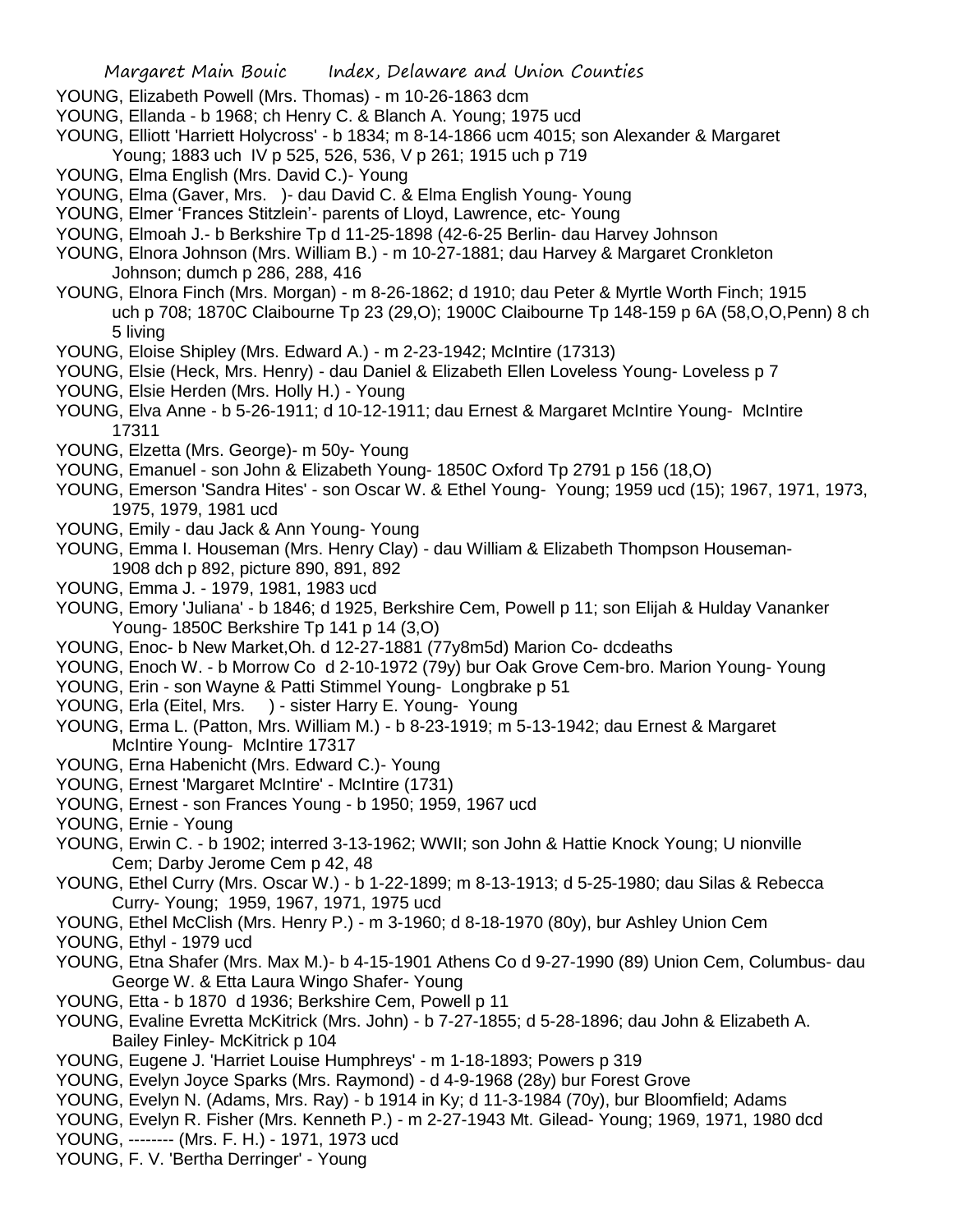- YOUNG, Fannie Murray (Mrs. Liss)- parents of Louis W. Young- Young
- YOUNG, Fanny Mabel Hampton (Mrs. ) d 1-16-1979 (55y), bur Ky; dau John Hampton- Young
- YOUNG, Father 1880 dch p 403; 1908 dch p 252
- YOUNG, Florence Etta (McKitrick, Mrs. George Marshall) b 5-12-1872; m 8-15-1895; McKitrick p 105
- YOUNG, Floyd son Oscar W. & Ethel Young; Young
- YOUNG, Floyd lived with Warner S. & Helen Henry, 1969 dcd
- YOUNG, Floyd 1971 dcd; brother Roy S. Young; Young
- YOUNG, Floyd E. 'Rosie K.' 1969, 1971 dcd
- YOUNG, Frances (Foust, Mrs. ) dau Henry B. Young; Young
- YOUNG, Frances A. 1959, 1967 ucd
- YOUNG, Frances Stitzlein (Mrs. Elmer)- Young
- YOUNG, Francis 1850C Delaware Town 1195 p 89 (17,Pa)
- YOUNG Frank b 1860; d 1886 Oak Grove Cem, Powell p 444
- YOUNG, Frank son Morgan & Elnora Young- 1870C Claibourne Tp 23 (6,O)
- YOUNG, Frank son Daniel & Elizabeth Ellen Loveless Young- Loveless p 7
- YOUNG, Frank 'Laura Treese' b 2-1864; son Morgan & Elnora Finch Morgan- 1900C Claibourne Tp 148-159 p 6B (36,O,O,O) 1883 uch V p 656; 1915 uch p 708
- YOUNG, Frank D. Pabst 2 p 100
- YOUNG, ------ (Mrs. Frank D.) Pabst 2 p 100
- YOUNG, Frank Herbert 'Irene Adams' b 3-31-1887; m 9-18-1913; d 11-4-1962; son David W. & Nora Lovejoy Young, bur Milford- Young
- YOUNG, Frank M. 'Margaret Ruthanna Franklin' Young
- YOUNG, Frank Jr. son Frank M. & Margaret Ruthanna Franklin Young- Young
- YOUNG, Frank 'Ometa Rader'- Young
- YOUNG, Frank 'Patricia'- son Samuel & Margaret W. Neil Young- Young
- YOUNG, Fred A. 'Lucille' son Frances Young- 1959 ucd (11), 1967, 1971 ucd
- YOUNG, Fred A. 'Irene Lucy' parents of Fred Young- 1971, 1973, 1975, 1979, 1981, 1983 ucd
- YOUNG, Freddie- d 9-3-1895 (2y) Delaware; dcdeaths
- YOUNG, Frederick 'Rita'- parents of Adam Young- Young
- YOUNG, Fritzie (Tootsie) b 1952; ch Frances Young; 1959, 1967 ucd
- YOUNG, G. D. 1850C Trenton Tp 902 p 73 (35,Pa)
- YOUNG, Gary 'Phyllis'- parents of Terry Alan Young- Young
- YOUNG, Gary- son Kenneth & Evelyn Fisher Young- Young
- YOUNG, Gary L. 'Tanya E.' parents of Mike Young; Young; 1980 dcd
- YOUNG, R. Gene son Orvil C. & Josephine Hinaman Young; Young
- YOUNG, Genevieve (Jackson, Mrs. Ray Dwight)- m 10-28-1950 Ky- Young
- YOUNG, George Nash p 69
- YOUNG, George 1883 uch V p 161
- YOUNG, George- 1870C Oxford Tp 441 (\*33)
- YOUNG, George 'Chloe M. Bates' lic 9-14-1848, ucm 1341
- YOUNG, George- son Elmer & Frances Stitzlein Young- Young
- YOUNG, George 'Mary Kirkpatrick' m 3-1944- Weiser p 677
- YOUNG, George A. 'Lorene' 1971 dcd
- YOUNG, George 'Elzetta'- m 50y- Young
- YOUNG, George Hazen son Hazen Darrell & Helen Ebenhack Young; Young
- YOUNG, George H. 'Sally L.' 1961 dcd
- YOUNG, George J. Pabst 2 p 109; 1908 dch p 452
- YOUNG, George L. 'Patricia A. Sanders'- m 9-8-1949 Young
- YOUNG, George R. 'Margaret A. Cooper' b 1891; d 1926; Weiser p 562
- YOUNG, George W. 1971 dcd
- YOUNG, George W. 'Lydia Colflesh' 1880 dch p 657; 1908 dch p 430
- YOUNG, Georgetta (Crump, Mrs. Andy)- dau George & Elzetta Young- Young
- YOUNG, Georgia (Neilson, Mrs. George Dennison) Neilson p 2
- YOUNG, Georgia S. (Woodworth, Mrs. Mark)- dau George L. & Patricia A. Sanders Young- Young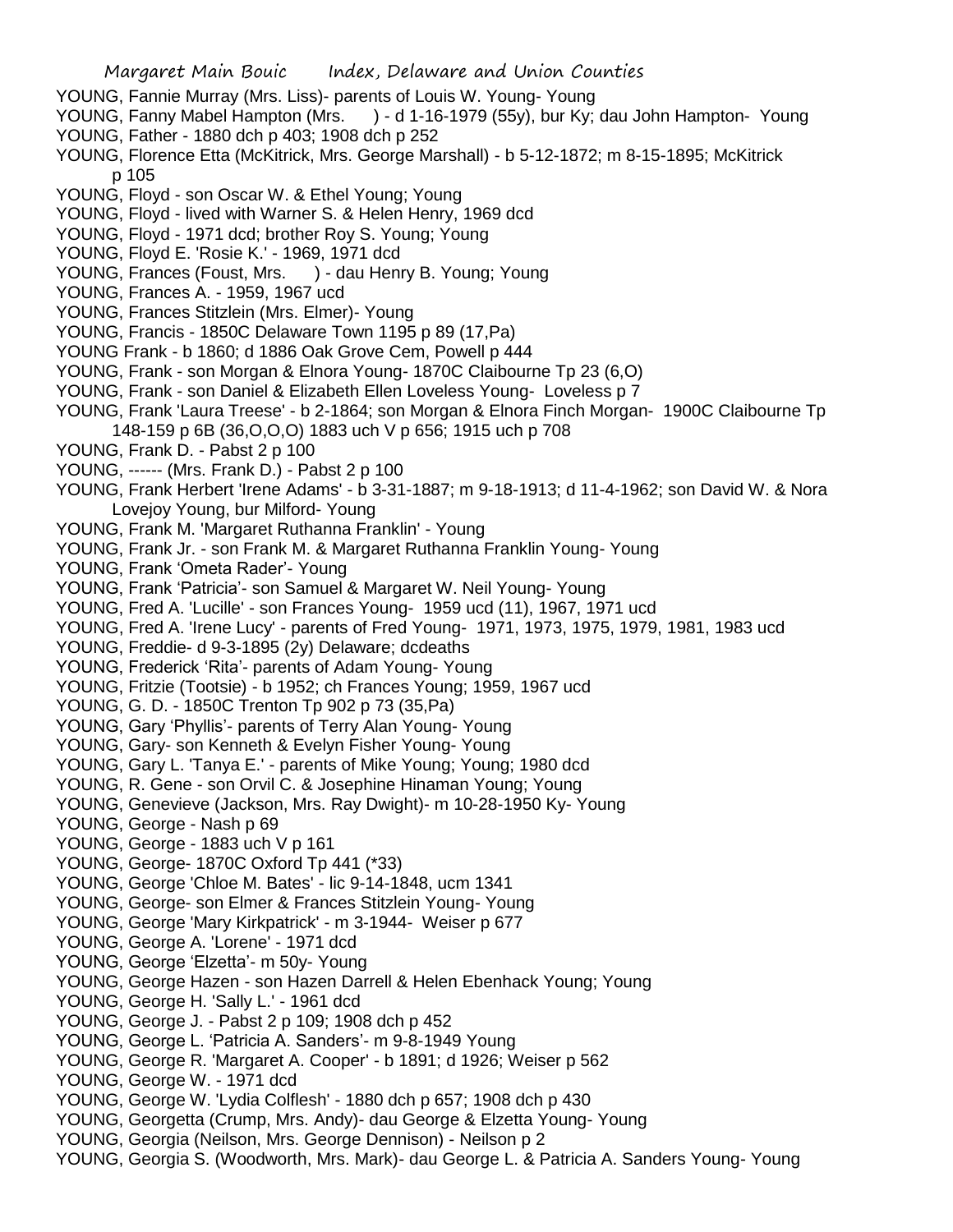- YOUNG, Georgiana d age 5 wks; dumch p 296; dau William B. & Elnora Johnson Young
- YOUNG, Gerald son George H. & Sally L. Young; 1961 dcd (6)
- YOUNG, Geraldine (Winkleman, Mrs. Donald Bertram) Weiser p 759
- YOUNG, Gilbert L. 'Naomi Wheeler' Young
- YOUNG, L. Gilbert 'Alice Wheeler' 'Goldia Wheeler' b 12-16-1902; d 3-25-1977 bur Prospect; son Robert H. & Easezetta Steele Young- Young; 1973, 1975 ucd
- YOUNG, Glen- son Harry E. & Leila Smith Young- Young
- YOUNG, Glen Harry b 10-26-1948; son Harry Clarence & June Rose Eppley Young- Weiser p 474
- YOUNG, Glenda L. (Mrs. Kenneth L.) 1967 ucd
- YOUNG, Glenn- son Liss & Fannie Murray Young- Young
- YOUNG, Gloria (Steurer, Mrs. Howard)- dau Ray & Lillian Young- Young
- YOUNG, Goldia (Mrs. L. Gilbert) 1975, 1979, 1981 ucd; Young
- YOUNG, Grace Fletcher (Mrs. Earl) b Columbus d 10-5-1984 (89) Trenton Cem- Young; 1961, 1969, 1971, 1980 dcd
- YOUNG, Greg- son James & Sally Kimmel Young- Young
- YOUNG, Greg- son Richard K. & Kathryn Moore Young- Young
- YOUNG, Gussie (Thaxton, Mrs. ) dau Philip & Virginia Lee Young-Young
- YOUNG, Hadley C. 'Hattie Knock' son Elliott & Harriett Holycross Young- 1883 uch V p 262; 1915 uch p 719; Young
- YOUNG, Hallie (Plants, Mrs. ) dau Robert G. & Helen Fryman Young- Young
- YOUNG, Hannah b 1977; dau Stan C. & Susan O. Young- 1979 ucd
- YOUNG, Hannah Jane dau Elijah & Amy Larkin Young- 1915 uch p 774
- YOUNG, Harley Durwood 'Bertha Irene Griffiths' m 7-4-1908; dcc Judith Ellis Wrinkle see 6
- YOUNG, Harley Durwood b 6-10-1911; son of Harley Durwood & Bertha Irene Griffiths Young; dcc Judith Ellis Wrinkle see 6
- YOUNG, Harold son L. Gilbert & Alice Naomi Wheeler Young- Young
- YOUNG, Harold 'Helen Arnold'- parents of Michael L. , Jerry, Harold Young- Young
- YOUNG, Harold- son Harold & Helen Arnold Young- Young
- YOUNG, Harold Luther d 12-2-1978 (58y); bur Oak Grove; son Alma Young- Young
- YOUNG, Harold- d 1989 son Phillip Morgan & Virginia Hayes Young- Young
- YOUNG, Harriet (Barber, Mrs. )- dau David C. & Elma English Young- Young
- YOUNG, Harriett Holycross (Mrs. Elliott) m 8-14-1866, ucm 4015; dau John & Fanny Holycross-1883 uch V p 262; 1915 uch p 719
- YOUNG, Harriet Louise Humphreys (Mrs. Eugene J.) m 1-18-1893; dau Morris & Margaret Elizabeth Wasson Humphreys- Powers p 319; 1880 dch p 756; 1908 dch p 714
- YOUNG, Harriet Otilia (Sieverts, Mrs. William Christian) b 10-25-1928; m 8-12-1961; dau Benjamin William & Hilma Gustafson Young- Powers Pat 38
- YOUNG, Harry son Oscar W. & Ethel Young; Young
- YOUNG, Harry Clarence 'June Rose Eppley' b 8-13-1926; m 3-21-1948; Weiser p 473
- YOUNG, Harry Clarence b 2-6-1958; son Harry Clarence & June Rose Eppley Young- Weiser p 474
- YOUNG, Harry E. 'Leila M.' d 1-16-1973 (73y), bur Fairview Mem- Young; 1961, 1969, 1971 dcd YOUNG, ------ (Mrs. Harry F.) - 1980 dcd
- YOUNG, Rev Harry J. 'Edna Moore' b 11-27-1897 Morgan Co m 9-8-1918 d 1-23-1991 Oak Grove Cem- son John & Agnes O'Neal Young- brother Hazen Darrell Young- Young
- YOUNG, Harry J. Jr son Rev Harry J. & Edna Moore Young; Young
- YOUNG, Harry L. 'Minnie May Wallace' son Lutell & Alice Cox Young- 1915 uch p 774
- YOUNG, Harvey son Henry & Julia Young; 1850C Porter Tp 3055; p 166 (6,O)
- YOUNG, Harvey 'Azetta/Nancy Steele' Young
- YOUNG, Harvey Lewis son William B. & Elnora Johnson Young- dumch p 286
- YOUNG, Hattie Pabst 6 p 23
- YOUNG, Hattie Knock (Mrs. Hadley) 1915 uch p 719
- YOUNG, Hattie Knock (Mrs. John) b 1880; d 1954; Unionville Cem, interred 3-22-1954 (74y); Darby Jerome Cem p 42, 47, 99- Young
- YOUNG, Hattie Prudence Bill (Mrs. Ransom Henry) b 10-2-1855; m 1-15-1884; d 7-19-1917; dau Jeptha & Prudence Benjamin Bill; Powers Pat p 38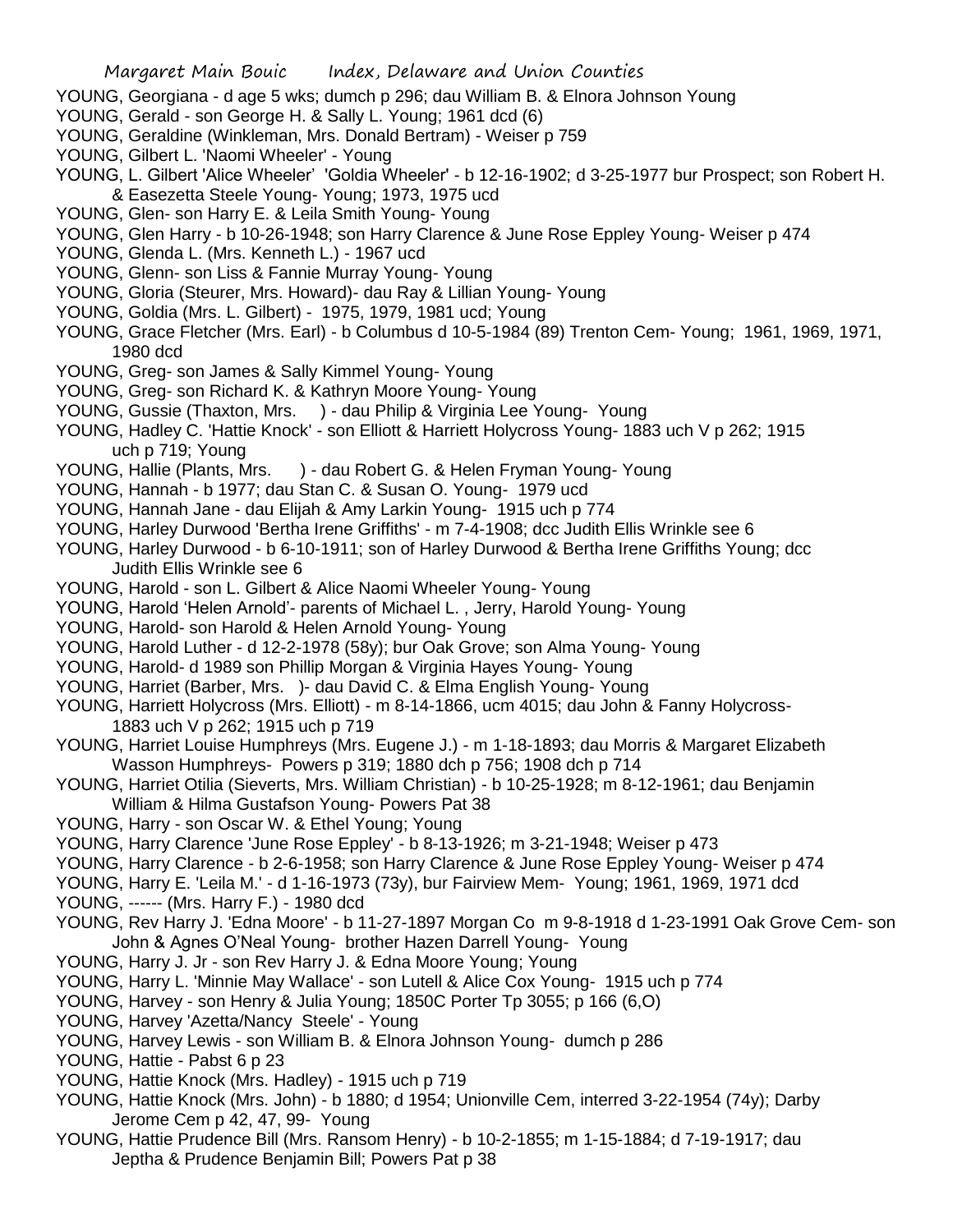YOUNG, Hazel Ione - dau William B. & Elnora Johnson Young; dumch p 286

YOUNG, Hazel Mae Fryman (Mrs. Berlin W.) - b 4-7-1917 Radnor m 8-31-1936 Ky d 8-22-2006 (89) Shoup Cem- dau Walter Scott & Orpha Jane Darling Fryman- Young; 1961, 1971, 1980 dcd

- YOUNG, Hazen Darrell 'Helen Ebenhack' b 10-5-1905; m 6-28-1933; d 9-27-1965 (59y), bur Oak
- Grove; son John C. & Agnes Jane O'Neil Young- Young
- YOUNG, H. B. 1969, 1971, 1980 dcd
- YOUNG, H. C. hadc p 101 (Genoa Tp)
- YOUNG, Helen Arnold (Mrs. Harold)- Young
- YOUNG, Helen (Bonner, ) dau John C. Young; Young
- YOUNG, Helen (Thomas, Mrs. ) dau John & Reba Stephens Young- Young
- YOUNG, Helen Ebenhack (Mrs. Hazen Darrell) m 6-28-1933; d 7-19-1974 (71y), bur Oak Grove-Ebenhack
- YOUNG, Helen Luella Fryman (Mrs. Robert G.) b 12-9-1909; m 1934; d 1-4-1977 (67y), bur Shoup Cemdau Scott & Orpha Darling Fryman; Fryman; Young; 1949 ucd
- YOUNG, Helen (Hollis, Mrs. )- dau Earl & Grace Fletcher Young- Young
- YOUNG, Helen P. Heaps (Mrs. David E.) m 5-19-1933 d 9-28-1965 (51y) bur Cols; 1961 dcd; Young
- YOUNG, Helene or Lene Mary Seligman (Mrs. Edward Robert) m 9-29-1973; dau George Seligman-Young
- YOUNG, Henriette- 1870C Oxford Tp 441 (28)
- YOUNG, Henry (crime) dcga p 5; Delaware Patron & Franklin Chronicle
- YOUNG, Henry 'Julia' 1850C Porter Tp 3055 p 166 (38,O)
- YOUNG, Henry B. (Butch) d 8-9-1971 (83y), bur Ashley Union Cem- Young;
- YOUNG, Henry C. 'Blanch A.' 1975 ucd
- YOUNG, Henry Clay 'Emma I. Houseman' son Henry James & Mary A. Davidson Young- 1908 dch p 455, picture 888, 891; hadc p 91 (1900 Berkshire Tp)
- YOUNG, Henry Eames b 5-14-1892; d 8-11-1905; son Ransom H. & Hattie P. Bill Young-Powers Pat p 38
- YOUNG, Henry J. McKitrick p 54, 259
- YOUNG, Henry James 'Mary A. Davidson' 1908 dch p 891
- YOUNG, Henry O. 'Ethel McClish' m 3-1960; 1969, 1971 dcd; Young
- YOUNG, Rev. Henry 'Olga Goedeking Dinsmore'- Young
- YOUNG, Frank Herbert 'Irene Adams' b 1887; d 1962; sec 4 Row 10Un Al p 20, 44, Milford Cem
- YOUNG, Hester Inskeep (Mrs. Peter) m 11-28-1855 ucm 2358
- YOUNG, Hetty (Sherman, Mrs. Henry) m 12-1-1847 dcm
- YOUNG, Hilma Frances Gustafson (Mrs. Benjamin William) b 9-9-1895; m 8-21-1918; d 6-15-1954; dau Peter John & Albertina Jacobson Gustafson- Powers Pat p 38
- YOUNG, Holly H. 'Elsie Herden' d 1-10-1964 (60y); bur Ashley Union Cem; son Phillip Morgan & Virginia Hayes Young- Young
- YOUNG, Howard- 1870C Berkshire Tp 214 (14)
- YOUNG, Howard Stanley b 8-13-1885; d 8-10-1899; son Ransom Henry & Hattie Prudence Bill Young- Powers Pat p 38
- YOUNG, H. S. 1869 wsc; Pabst 8 p 22
- YOUNG, Huldah Vanauken (Mrs. Elijah) b 7-14-1822; m 4-26-1843 dcm; d 2-26-1894; Galena Cem; Powell p 27dcdeaths; dau Elijah Van Auken- dcdeaths; 1850C Berkshire Tp 131 p 14 (27,NJ)
- YOUNG, Hunter brother Lafe Young- Young
- YOUNG, H. York 'Blanche Robinson' d 1958- Young
- YOUNG, Ida B. (Miller, Mrs. Charles) 1908 dch p 743
- YOUNG, Ida Paulina Gustafson (Mrs. Ransom) b 11-18-1884; m 11-16-1918; dau Peter John & Albertine Jacobson Gustafson- Powers Pat p 38
- YOUNG, Idora dau Morgan & Elnora Young; 1870C Claibourne Tp 23 (4/12,O)
- YOUNG, Inez (Mrs. Gilbert) 1973 ucd
- YOUNG, Infant- d 6-2-1902 (0-0-0) Delaware, father C. S. Young, mther Else Harris, dcdeaths
- YOUNG, Infant d 6-8-1878 (1m2d) Berkshire Tp- dcdeaths
- YOUNG, Irene Adams (Mrs. Frank Herbert) b 4-9-1889; m 9-18-1913; d 1974; Milford Cem R10 S4 Un Al 20- dau Scott & Julia Clark Adams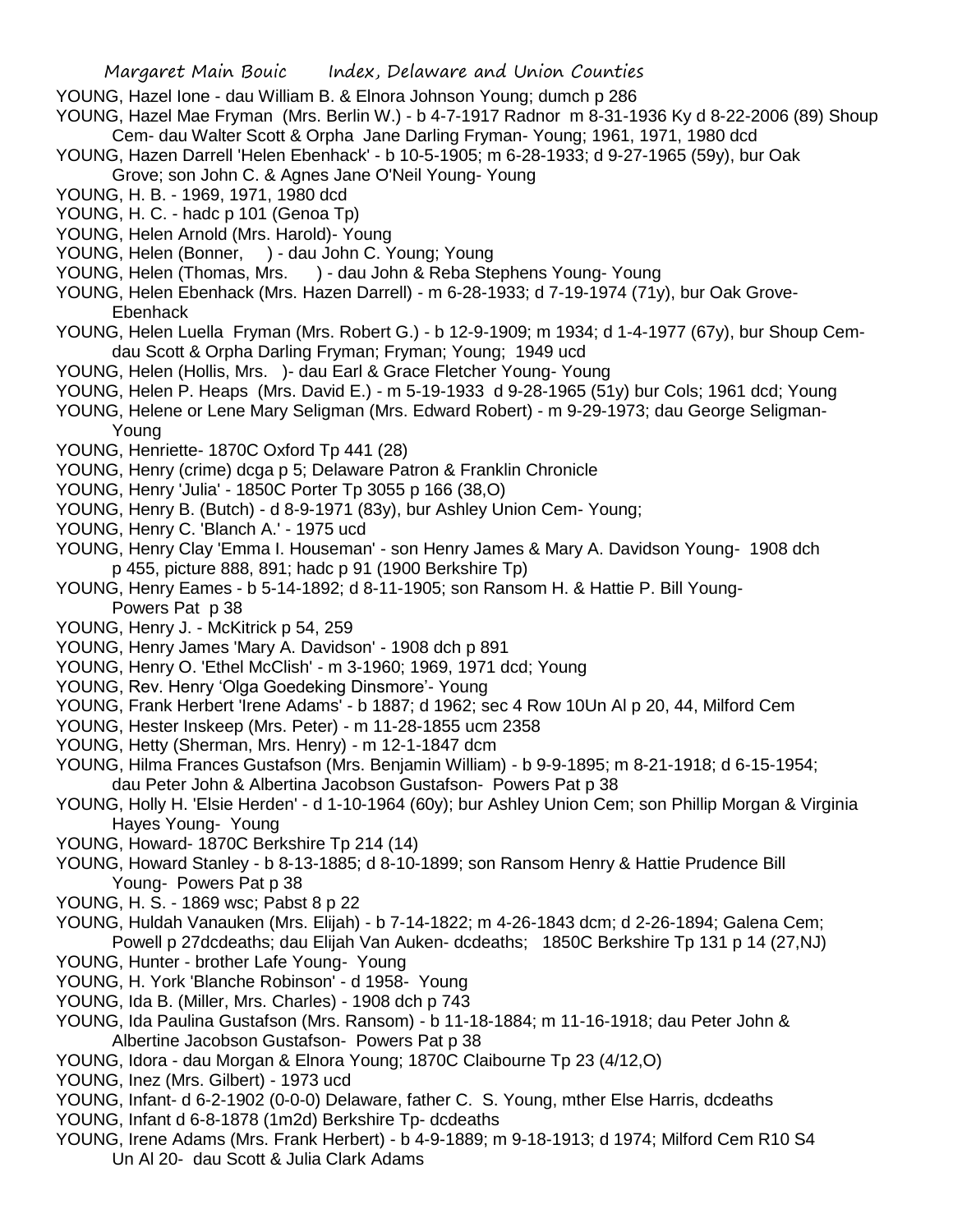- Margaret Main Bouic Index, Delaware and Union Counties YOUNG, Irene Lucy (Mrs. Fred A.) - 1971, 1973, 1975, 1979, 1981, 1983 ucd YOUNG, Irvin - 1975 ucd YOUNG, Irvis Harold 'Lisa Ann Black' - m 11-22-1975; Young YOUNG, Irwin - son Hadley & Hattie Knock Young- 1915 uch p 719 YOUNG, Isaac - 1883 uch IV p 311; 1915 uch p 98 YOUNG, Isaac - 1850C Delaware Town 1260 p 92 (27,Pa) YOUNG, Isabella (Lelibeck, Mrs. Franklin) - m 4-9-1855 dcm YOUNG, Isabelle (Keeton, Mrs. )- dau Liss & Fannie Murray Young- Young YOUNG, Iva G. (Harsh, Mrs. William)- b 9-29-1887 d 4-23-1981 (94) Plumwood Cem- dau Durell & Ada Armintrout Young- Young YOUNG, J. 'Barbara Schorr' - Powell p 365 YOUNG, Jack 'Ann' - Young YOUNG, Jackie (Mrs. David)- Young YOUNG, Rev Jacob - d 4-25-1896 (95y 6m 24d); 1820C Big Rock Tp; 1880 dch p 367, 368, 396, 398; 1908 dch p 218, 219, 244, 409; wsc Grah p 17, 24; 1883 uch V p 575, 576, 605; 1915 uch p 372; unvmec p 38 YOUNG, Jacob - Nash p 69 YOUNG, Jacob - son Henry & Julia Young; 1850C Porter Tp 3055 p 166 (10,O) YOUNG, Jacob L. - hadc p 54 (Trenton Tp); 1835 men p 59 #89 p 109 Trenton Tp YOUNG, Capt James - Powers p 257 YOUNG, James - brother Harry E. Young- Young YOUNG, James - son H. York & Blanche Robinson Young- Young YOUNG, James - b 1971; son Emerson T. & Sandra J. Hites Y oung- 1973, 1975, 1979, 1981 ucd YOUNG, James - b 1971; son Henry C. & Blanc A. Young- 1975 ucd YOUNG, James - 1883 uch V p 122 YOUNG, James - son James M. & Alfreda Young; 1983 ucd YOUNG, James A. (Deacon) - b 2-4-1927; d 7-17-1969; bur Oakdale; son John & Reba Stevens Young; Young YOUNG, James A.- son Edward C. Young- Young YOUNG, James A. - son John C. Young; Young YOUNG, James Arthur - b 8-29-1954; son Harry Clarence & June Rose Eppley Young- Weiser p 474 YOUNG, James Lee 'Linda Lou Burch' - m 7-4-1959; Weiser p 315 YOUNG, James M. 'Alfreda' - 1981, 1983 ucd YOUNG, James S.- 1870C Liberty Tp, Del Co 405 (12) YOUNG, James 'Sally Kimmel'- d 9-17-1990 (58) OWU trustee- Young YOUNG, James Steven - b 1914; son Harry L. & Minnie May Wallace Young- 1915 uch p 775 YOUNG, Jane Elisabeth Davis. (Mrs. Robert W.) - b 5-24-1916 m 60y d 5-6-2004 (87) Forest Grove Cem dau Joseph B. & Mary Elisabeth Sommers Davis- Young; 1949, 1959, 1967, 1971, 1973, 1975, 1979, 1981, 1983 ucd YOUNG, Jane (Hickmon, Mrs. Townsen) - m 8-8-1808 onwq I YOUNG, Jane (Wigdon, Mrs. William) - m 9-30-1809 onwq I YOUNG, Janet (Mrs. Charles)- parents of Marsha Leanna Young- Young YOUNG, Janice or Janet (Mrs. Alfred S.) - Young ; 1979, 1981 ucd YOUNG, Janice (High, Mrs. ) - dau L. Gilbert & Alice Naomi Wheeler Young; Young YOUNG, Janice Kathleen - dau Rev Alfred S. & Janice Young- Young; engaged to Clarence Tennyson Phillips, Jr. YOUNG, Janice (High, Mrs. )(Miller, Mrs. Charles L.)- m 9-14-1973- dau L. Gilbert Young- Young YOUNG, Janice M.- dau Edward C. Young- Young
	- YOUNG, Jaryd b 1975 (7); son Michael L. & Debra Seamons Young; Young- 1981, 1983 ucd
	- YOUNG, Jason- d 6-4-1902 (54y-11m-21d) Concord Tp, b Shelby Co, Ohio- dcdeaths
	- YOUNG, Jay- son James & Sally Kimmel Young- Young
	- YOUNG, J. E. 'Beatrice Freshwater' m 3-11-1932; Freshwater p 105
	- YOUNG, Jean (Redenbaugh, Mrs. ) dau Henry B. Young; Young
	- YOUNG, Jean Cromer (Balestrery, Mrs. Frank Henry) b 7-11-1910; m 9-28-1935; dau Alexander Stuart & Nelle Marion Snyder Young- Weiser p 112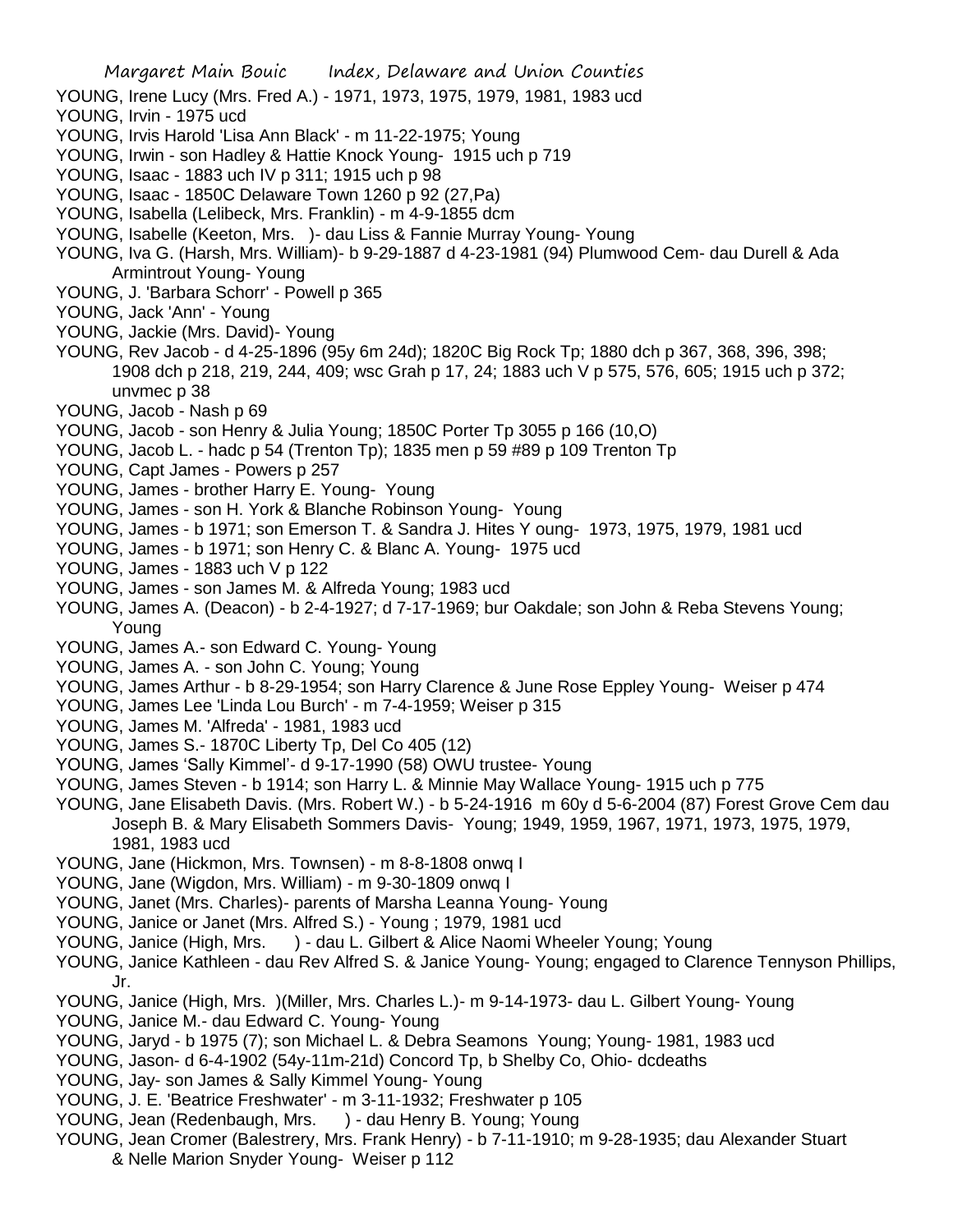- YOUNG, Jeanette Vivian (Weiser, Mrs. Philip Arthru) b 6-2-1912; m 12-5-1936; Weiser p 263 YOUNG, Jeanette Kidd (Mrs. David) - b 11-28-1937; dau Eugene Alexander & Verda Johnson Kidd-McKitrick p 169
- YOUNG, Jeff 1983 ucd
- YOUNG, Jeff- son James & Sally Kimmel Young- Young
- YOUNG, Jeffrey 'Amy Flach'- Young
- YOUNG, Jeffrey- d 2-1-1981 son James Young- Young
- YOUNG, Jeffrey son Frances Young b 1957; 1959, 1969 ucd
- YOUNG, Jeffrey S. 'Becky'- son Edward C. Young- Young
- YOUNG, Jennie (Fossinger, Mrs. Christie) m 9-7-1912; Weiser p 280
- YOUNG, Jennifer Honeter (Mrs. Lewis)-parents of Kylie Marie Young- Young
- YOUNG, Jennifer Lynn b 7-16-1982; dau R. L. & Sandy Martin Young; Young
- YOUNG, Jerry- son Harold & Helen Arnold Young- Young
- YOUNG, Jerry- son Liss & Fannie Murray Young- Young
- YOUNG, Jerry- son John D. & Louise Catherine Moore Young- Young
- YOUNG, Jerry ch Robert & Jane Young; 1949 ucd
- YOUNG, Jerry Lee 'Mary E. Berry' b 1-26-1943 Columbus m 9-24-1965 d 10-20-1988 (45) Forest Grove Cem- son John D. & Louise Catherine Moore Young- Young; 1975, 1979, 1981, 1983 ucd
- YOUNG, Jerry L. ch Harry E. & Leila M. Smith Young 1961 dcd (12); Young
- YOUNG, Jerry L. d 3-12-1969; Vietnam- son Oscar W. Young Sr.; Young
- YOUNG, Jerry L. 'Rita L.' 1980 dcd
- YOUNG, Jesse 1980 dcd
- YOUNG, Jessie d 10-3-1960 (83y), bur Mansfield- Young
- YOUNG, Jim brother Holly H. Young; son Phillip Morgan & Virginia Hayes Young; Young
- YOUNG, Joan (Mrs. David A.) 1981, 1983 ucd
- YOUNG, Joan (Evans, Mrs. ) dau Harry E. & Leila M. Smith Young; 1961 dcd (16); Young
- YOUNG, Joan (McKitrick, Mrs. ) dau Alma Young; sister Virgil Young- Young
- YOUNG, Job d 12-14-1873 (81y 10m 7d), Marengo Cem- Powell p 373
- YOUNG, Joellen (Newhouse, Mrs. Leslie) div (Thompson, Mrs. ); dau David E. Young; Young; 1961 dcd (13)
- YOUNG, John Nash p 152
- YOUNG, John- 1870C Delaware Town 341 (\*41)
- YOUNG, John- 1870C Delaware Town 341 (8)
- YOUNG, John- d 7-20-1897 (71) Brown Tp, dcdeaths
- YOUNG, John- brother Norah L. Dean, Mrs. Carmon Frazier, Mrs. Ocie Hammond- Young
- YOUNG, John 'Agnes O'Neal'- parents of Rev. Harry, Paul L. Hazen, etc- Young
- YOUNG, John 'Elizabeth' 1850C Oxford Tp 2791 p 156 (44,Pa)
- YOUNG, John 'Evaline Evrette McKitrick' McKitrick p 104
- YOUNG, John son L. Gilbert & Alice Naomi Wheeler Young- Young
- YOUNG, John son H. York & Blanche Robinson Young- Young
- YOUNG, John son Hadley & Hattie Knock Young- 1915 uch p 719
- YOUNG, John 'Hattie Knock' b 1899; WWII; Unionville Cem, Darby Jerome Cem p 42
- YOUNG, John 'Reba Stephens' Young
- YOUNG, John C. 'Roxanna Vining' m 2-24-1856 dcm
- YOUNG, John C. b 1-28-1899; d 10-21-1964, bur Unionville Cem; son Hadley & Hattie Knock Young; Young
- YOUNG, John D. 'Louise Catherine Moore'- parents of Vaughn S. Young- Young
- YOUNG, John D.- son Vaughn S. Young- Young
- YOUNG, John E. Young
- YOUNG, John 'Betty''Zita'- father of David Bradley Young- Young
- YOUNG, John E. 'Betty L.' 1969, 1971, 1980 dcd
- YOUNG, John F. 1883 uch IV p 525, 526, 536
- YOUNG, John H. hadc p 66
- YOUNG, John Harvey son Gilbert L. & Naomi Wheeler Young; Young
- YOUNG, John J. interred 10-23-1964 Unionville Cem; Darby-Jerome Tp Cem p 48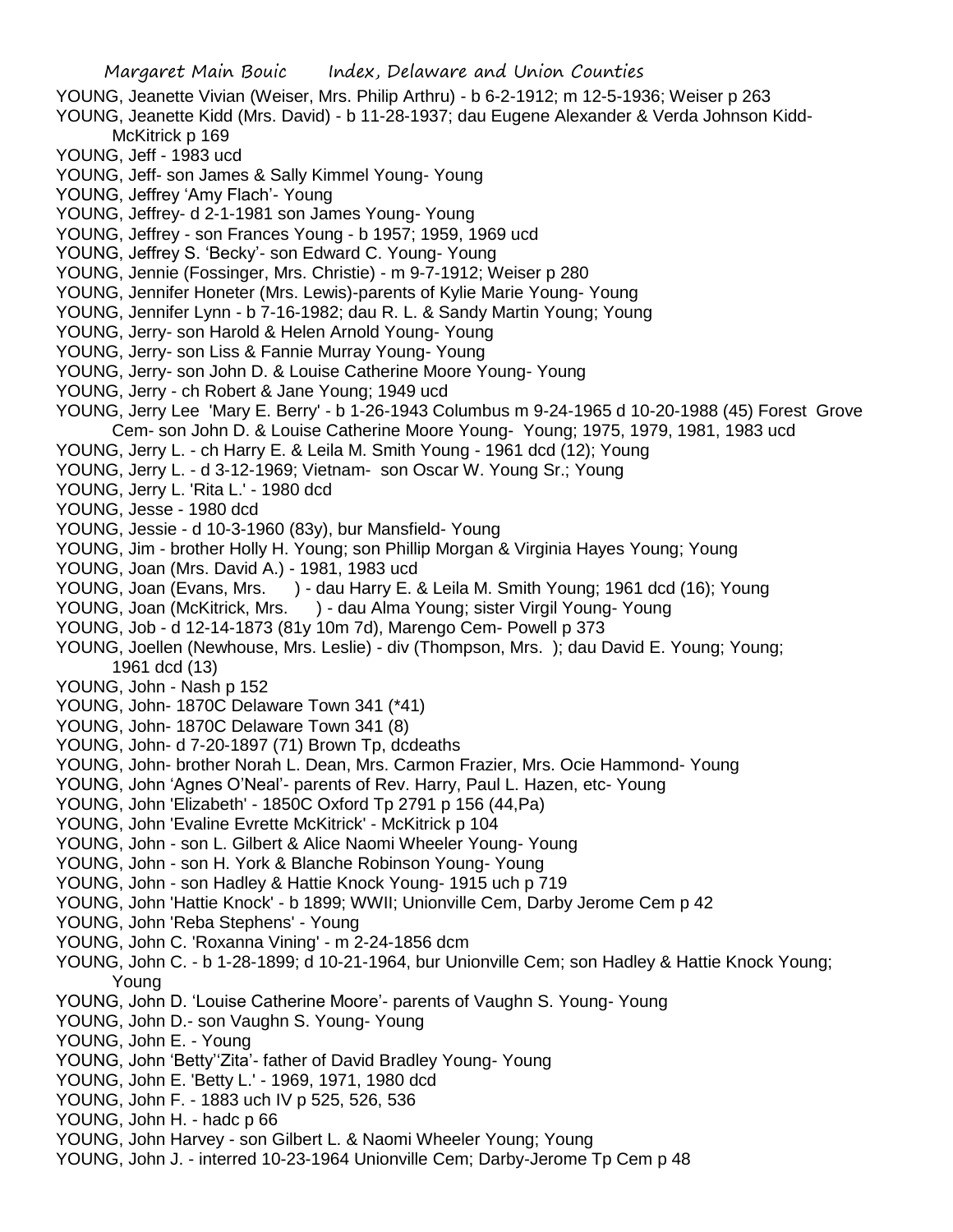- YOUNG, Rev. John M. 1883 uch V p 577; 1915 uch p 222
- YOUNG, John N. son Alphonzo & Martha Newlove Young; 1883 uch V p 694; 1870C Taylor Tp 164-156 p 20 (8y); 1880C Taylor Tp 160-161 p 15 (18,O,O,O)
- YOUNG, Rev. John W. 1883 uch V p 34, 364; 1915 uch p 217; unvmec p 38
- YOUNG, John W. 1880C Washington Tp 185-192 p 20 (20,O,O,O)
- YOUNG, John W. 'Mary Wimbush' uccp p 52 rec bk 5 p 400
- YOUNG, Jonathan b 1973; son Henry C. & Blanch A. Young; 1975 ucd
- YOUNG, Jonathan F. 'Marlene J. Griffith'- m June 1991- son Elizabeth O. Young- Young
- YOUNG, Johnny inf son G. & H., Mayfield Cem- Powell p 172
- YOUNG, Johnny- son John D. & Louise Catherine Moore Young- Young
- YOUNG, Joseph- 1870C Troy Tp 527 (\*21)
- YOUNG, Joseph- d 3-13-1891 (66y2m) Sunbury, dcdeaths
- YOUNG, Joseph son John & Elizabeth Young- 1850C Oxford Tp 2791 p 156 (16,O)
- YOUNG, Joseph son Elijah & Amy Larkin Young; Pabst 6 p 76; 1915 uch p 774
- YOUNG, Joseph 1980 dcd
- YOUNG, Joseph G.- 1870C Berkshire Tp 214 (\*44)
- YOUNG, Joseph brother Henry B. Young; Young
- YOUNG, Joseph L. 'Rachel Vananken' m 9-18-1850 dcm
- YOUNG, Joseph Scott b , d 10-26-1980; son Russell Young; Young
- YOUNG, Josephine (Koppenhaver, Mrs. Ralph Witmer) Weiser p 353
- YOUNG, Josephine Alger (Mrs. Marion Dee) (Pursley, Mrs. Joseph Robert) Nash p 277, 278
- YOUNG, Emma Josephine Hinamon (Mrs. Orvie) b 11-15-1909 Marion m 5-25-1929 d 11-24-1990
- (81) Claibourne Cem- dau Robert F. & Muriel A. Wilson Hinamon- Young; 1971, 1973 ucd
- YOUNG, Joshua b 1975; son Stan C. & Susan O. Young- 1979 ucd
- YOUNG, Joy Christine (Peskin, Mrs. )- dau Robert W. & Jane Elisabeth Davis Young- Young; 1949, 1959 ucd
- YOUNG, Joy (Mrs. Roderick)- Young
- YOUNG, Joyce C. (Regan, Mrs. William)- dau Edward C. Young- Young
- YOUNG, Judith Ann b 4-6-1943; dau Edward & Thelma Huff Young- Weiser p 70
- YOUNG, Judith (Morley, Mrs. Elmer H.) m 1980 Young
- YOUNG, Judy (Teeters, Mrs. Richard)- dau David E. Young- Young
- YOUNG, Judy (Walk, Mrs. Charles)- dau Richard S. Young- Young
- YOUNG, Judy (Wells, Mrs. Ronnie) 1967 ucd; Gregory
- YOUNG, Julia (Mrs. Henry) 1850C Porter Tp 3055 p 166 (35,O)
- YOUNG, Julia A. (Winning, Mrs. James R.) d 3-2-1978 (67y), bur Jerome; sister Oliver Young; Winning; Young
- YOUNG, Julia Ann du Henry & Julia Young; 1850C Porter Tp 3055 p 166 (3,O)
- YOUNG, Julia Ann dau John & Elizabeth Young; 1850C Oxford Tp 2791 p 156 (12,O)
- YOUNG, Juliana (Mrs. Emery) b 1848; d 1925; Berkshire Cem, Powell p 11; hadc p 91 (1900 Berkshire)
- YOUNG, June Rose Eppley (Mrs. Harry Clarence) b 12-10-1926; m 3-12-1948; dau Harry Russel & Rosa Helen Sierer Eppley; Weiser p 473
- YOUNG, Karen- son James & Sally Kimmel Young- Young
- YOUNG, Karen (Mrs. Steven)- Young
- YOUNG, Katherine (Bean, Mrs. Frances) dau L. Gilbert & Alice Naomi Wheeler Young- Young
- YOUNG, Kathleen (Christiensen, Mrs. Bo)- dau Elmer & Frances Stitzlein Young- Young
- YOUNG, J. Kathleen (Phillips, Mrs. Clarence)- dau Rev. & Mrs. Alfred Young- Young
- YOUNG, Katheryn/Kathleen (Mrs. Harry Russell) Young; 1969, 1971 dcd
- YOUNG, Kathryn M. (Mrs. Milton A., Jr.) 1961 dcd
- YOUNG, Kathryn Moore (Mrs. Richard K.)- Young
- YOUNG, Kathi (Ligocki, Mrs.) b 1953; dau Donald K. & Nancy Ann Rnoug Young- Young; 1969, 1971 dcd
- YOUNG, Kathy or Kathryn L. (Mrs. Bruce M.) 1969, 1971, 1980 dcd
- YOUNG, Kay (Baker, Mrs. Cal)- dau Ray & Lillian Young- Young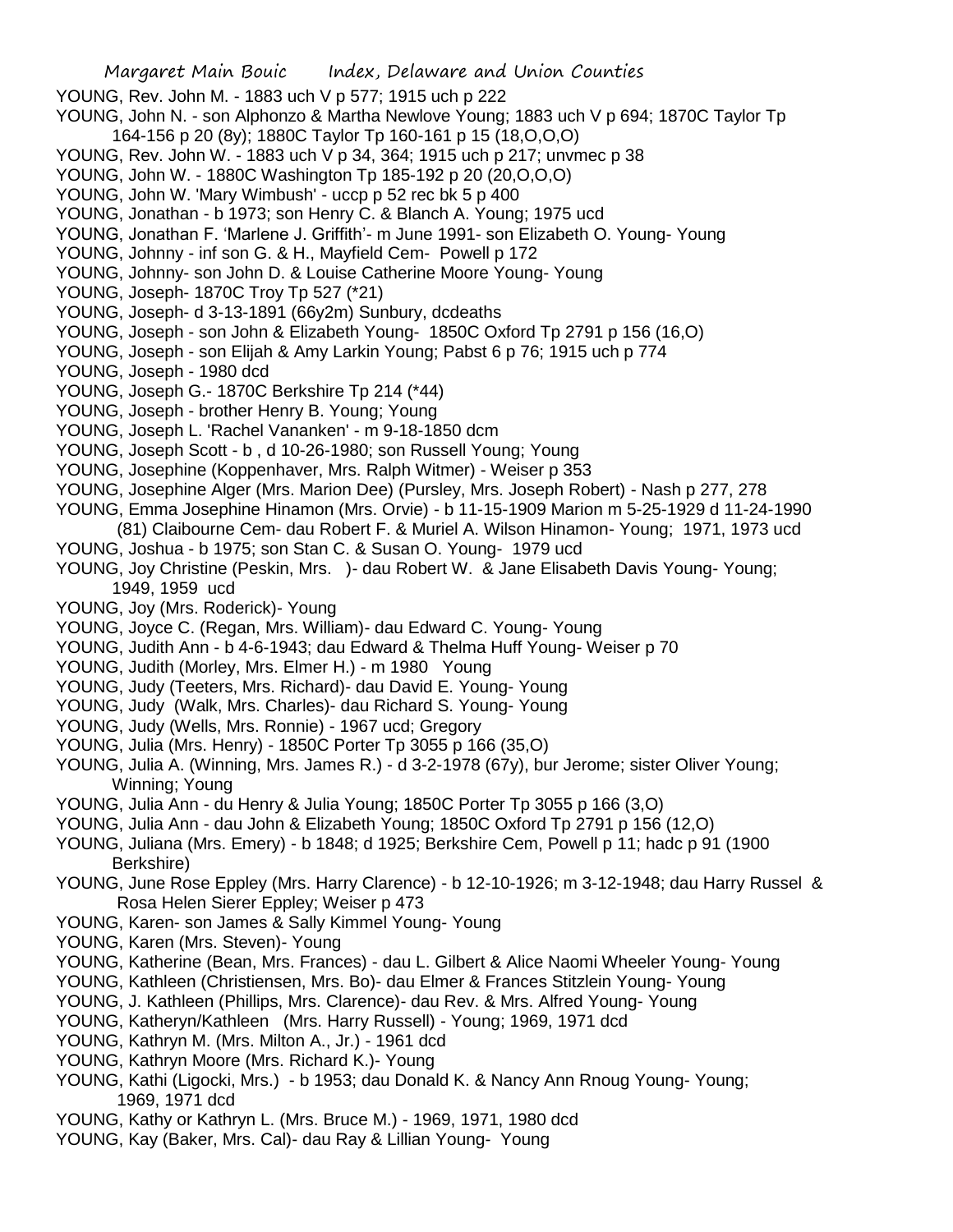- YOUNG, Keith Edward b 5-18-1969; son Emerson T. & Sandra J. Hites Young; Young; 1971, 1973, 1975, 1979, 1981 ucd
- YOUNG, Keith 'Connie Simpson' m 10-5-1979; son Warren Young & Mrs. James Devins- Young
- YOUNG, W. Keith 'Arlene'- son Warren Garold Young- Young
- YOUNG, Kelly James (Mrs. Dustin)- dau John & Lena James- Young
- YOUNG, Kelly Marie b 8-12-????; dau Ernie Young; Young
- YOUNG, Kelsey Greene- b 5-8-1977 dau Dr. Arthur P. & Ann E. Green Young- Young
- YOUNG, Kenneth son L. Gilbert & Alice Naomi Wheeler Young- Young
- YOUNG, Kenneth son Oscar W. & Ethel Young- Young
- YOUNG, Kenneth 'Evelyn R. Fisher ' m 2-27-1943 Mt. Gilead- Young; WWII Navy; 1969, 1971, 1980 dcd
- YOUNG, Kenneth- son Kenneth & Evelyn R. Fisher Young- Young
- YOUNG, Kenneth brother Holly H. Young; son Phillip Morgan & Virginia Hayes Young- Young
- YOUNG, Kenneth L. 'Glenda L.' 1967, 1975, 1979 ucd
- YOUNG, Kenny 'Nancy'- parents of Charles K Young- Young
- YOUNG, Kermit Steven "Steve" 'Denise'- d 1-9-2003 (49) bur Upper Sandusky- son Ray & Lillian Young- Young
- YOUNG, Kesha b 1974; ch Watson A. Jr. & Betty L. Young- 1975 ucd
- YOUNG, Kevin- son Oscar, Jr. & Lois Lolita Burlile Young- Young
- YOUNG, Kim M. 'Robin'- son Marvin & Mae Louise Vaughn Young- Young
- YOUNG, Kimberly b 1974; dau Lewis S. & Cleo A. Young; 1975 ucd
- YOUNG, Kinnison d 12-4-1969; son William & Susie Belle McIntire Young- McIntire 17341
- YOUNG, Konrad 1980 dcd
- YOUNG, Kristine Renee Deardurff (Mrs. Thomas Stanley)- m 7-16-1988- Young
- YOUNG, Kylie Marie- b 9-28- dau Lewis & Jennifer Honeter Young- Young
- YOUNG, Lafe 'Myrtle' b 11-11-1892; d 10-10-1961; father Mrs. Robert Wyss; Young
- YOUNG, Lamoyne son Roy S. & Callie M. Young- Young
- YOUNG, Lance 'Debbie'- son Vaughn S. Young- Young
- YOUNG, Landon Eric- b 7-21-190 son Ryabn & Amy Mitchell Young- Young
- YOUNG, Larry son Oscar W. & Ethel Young- Young
- YOUNG, Larry Grant b 10-8-1942; son Ulysses Grant & Charline Ellen Starwalt Young- Weiser p 73
- YOUNG, Laura Anthony Hill (Mrs. William Potter) Powers Pat p 38
- YOUNG, Laura J. 1980 dcd
- YOUNG, Laurajean dau Harry E. & Leila M. Smith Young- Young; 1961 dcd (14)
- YOUNG, Laura Prudence (Jacobs, Mrs. Richard C.) b 8-31-1887; d 2-7-1954- dau Ransom H. & Hattie P. Bill Young; Powers Pat p 37, 38
- YOUNG, Laura Treece (Mrs. Frank) 1915 uch p 708
- YOUNG, Lawrence E.- brother Charles Young- Young
- YOUNG, Lawrence- son Elmer & Frances Stitzlein Young- Young
- YOUNG, Lawrence son L. Gilbert & Alice Naomi Wheeler Young- Young
- YOUNG, Lawrence- son Oscar & Ethel Young- Young
- YOUNG, L. E. 1908 dch p 430
- YOUNG, Leah dau Henry & Julia Young- 1850C Porter Tp 3055 p 166 (8,O)
- YOUNG, Lee son William & Lilly Fausnaugh Young- Young
- YOUNG, Leila M. Smith (Mrs. Harry E.) Young; 1961, 1969, 1971 dcd
- YOUNG, Lena Pearl dau William B. & Elnora Johnson young dumch p 286
- YOUNG, Lene (Mrs. Edward) 1980 dcd; see Helene Mary Seligman (Mrs. Edward Robert)
- YOUNG, Leo son Harry E. & Leila M. Smith Young- Young; 1961 dcd (13)
- YOUNG, Leon brother Holly H. Young; son Phillip Morgan & Virginia Hayes Young- Young
- YOUNG, Lester son Oscar W. & Ethel Young- Young
- YOUNG, Lewis 'Jennifer Honeter'- parents of Kylie Marie Young- Young
- YOUNG, Lewis S. 'Cleo A.' 1975 ucd
- YOUNG, Lillian Hazel Day (Brown, Mrs. Leander)(Kight, Mrs. Clifton)(Smith, Mrs. Ralph)(Mrs. Warren G.)- b 3-15-1913 Ky d 9-14-2003 (90) Raymond Cem- dau Riley & Julie Adkins Day- Young
- YOUNG, Lillian (Mills, Mrs. ) sister Dorrance R. Young; Young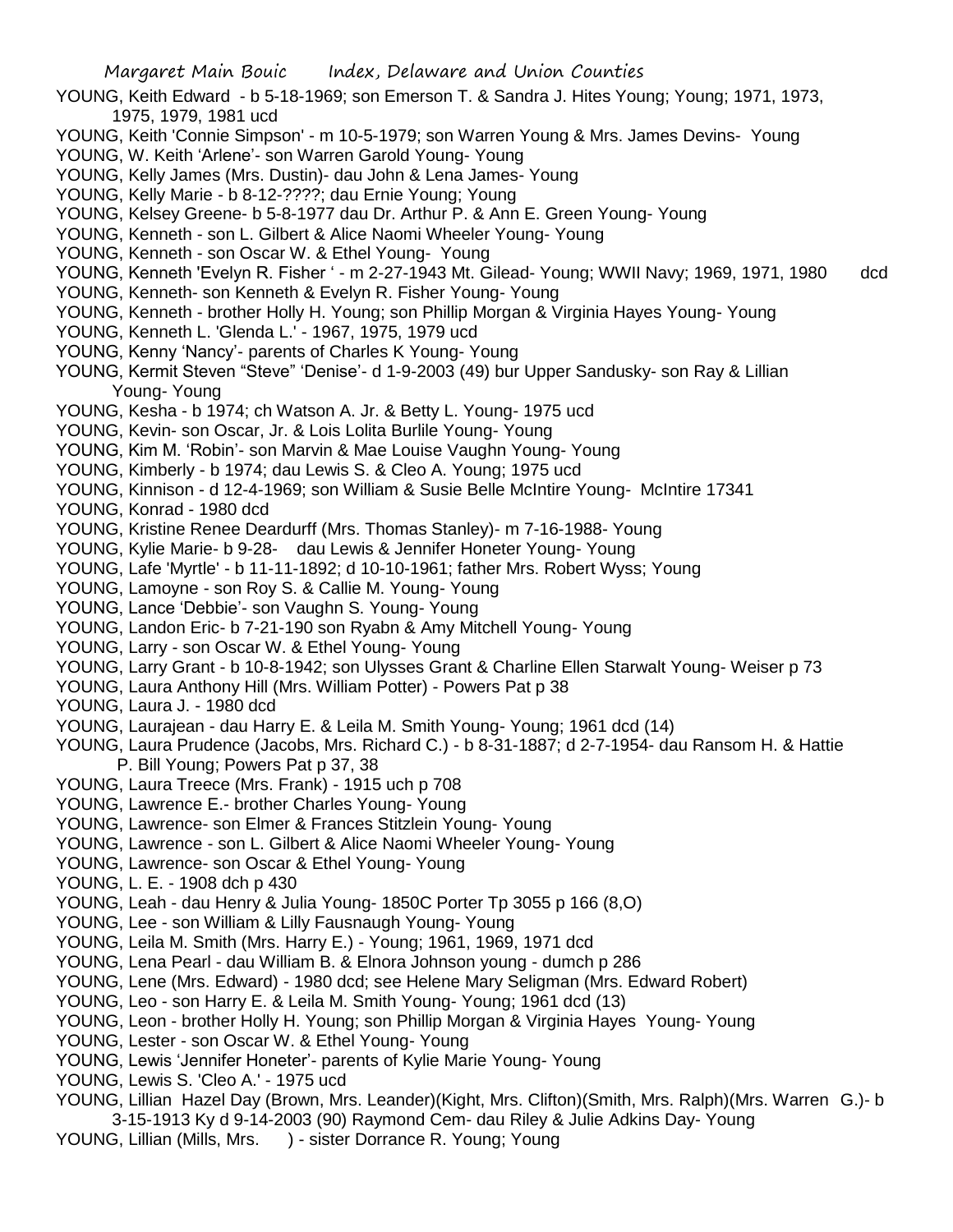- YOUNG, Lillian M. (Litter, Mrs. Albert) dau Elliott & Harriett Holycross Young- 1883 uch V p 262; 1915 uch p 719
- YOUNG, Lilly Fausnaugh (Mrs. William) Young
- YOUNG, Linda Conklin (Mrs. Roy H.) m 1-14-1972; dau Joe & Mildred Robinson Conklin; 1973, 1975, 1979, 1981, 1983 ucd; Conklin HC12321
- YOUNG, Linda Lou Burch (Mrs. James Lee) m 7-4-1959; dau Carroll Junior & Lula Maxine Stanley Burch- Weiser p 315
- YOUNG, Linderman 'Lucinda A. Carver' m 2-10-1854 dcm; 1850C Berkshire Tp 269 p 28 (18,O)
- YOUNG, Lisa Ann Black (Mrs. Irvis Harold) m 11-22-1975; dau Howard Black; Young
- YOUNG, Lisa Richert (Mrs. Scott)- m 10-24-1992 dau Phillip & Marjorie Richert- Young
- YOUNG, Lisa (Mrs. Robert)- Young
- YOUNG, Liss 'Fannie Murray'- parents of Louis W. Young- Young
- YOUNG, Rev. L. L. parents of Betty Jane Ell- Young; Powers p 130
- YOUNG, Lloyd 'Noreen Nelson' b 8-11-1927 d 11-11-1995 (68) Mansfield Catholic Cem- son Elmer & Frances Stitzlein Young -Young
- YOUNG, Lloyd son Harvey & Azetta Steele Young- Young
- YOUNG, Lois Lolita Burlile (Mrs. Oscar Jr.) dau Raymond & Maxine Burlile; Young
- YOUNG, Lorene (Mrs. George A.) 1971 dcd
- YOUNG, Loretta b 1953; dau Floyd E. & Rosie K. Young- Young; 1969 dcd
- YOUNG, Loretta (Weeks, Mrs. Scott) b 1966; dau Jerry Lee & Mary Berry Young- Young; 1975, 1979, 1981, 1983, ucd
- YOUNG, Loretta (Brehm, Mrs. ) dau Oscar W. & Ethel Young- Young
- YOUNG, Loretta (Culp Mrs. )- dau John D. & Louise Catherine Moore Young- sister Vaughn S. Young-Young
- YOUNG, Loretta (Paul, Mrs. William) dau Fanny Mabel Hampton Young- Young
- YOUNG, Arthur Lott 'Alice Rader' m 1908 d 4-22-1972 (88y), bur Oak Grove- Young
- YOUNG, Louella (Phillips, Mrs. Russell)- m 11-4-1967- Phillips
- YOUNG, Lou (Heas, Mrs. ) sister Evelyn N. Young Adams; Adams
- YOUNG, Louis W. 'Thelma Wooten'- b 6-25-1917 Ky m 6-12-1973 d 10-15-1989 (72) Maple Grove Cemson Liss & Fannie Murray Young- Young; WWII;
- YOUNG, Louise Catherine Moore (Mrs. John D.)(Barrett, Mrs. Lee)- d 1-2-1995 (80) Obetz Cem- Young
- YOUNG, Louise b 1972; dau Jerry Lee & Mary Berry Young- Young; 1975, 1979, 1981, 1983 ucd
- YOUNG, I. Lucille (Mrs. Fred A.) 1971 ucd
- YOUNG, Lucinda dau Henry & Julia Young- 1850C Porter Tp 3055 p 166 (15,O)
- YOUNG, Lucinda A. Carver (Mrs. Linderman) m 2-10-1854 dcm
- YOUNG, Lucy (Carpenter, Mrs. Scott David)- b 1969 m April 1990- dau Fred A. & Irene Young; Young 1971, 1973, 1975, 1979, 1981, 1983 ucd
- YOUNG, Lucy (Green, Mrs. John L.) m 5-31-1871, ucm 6481
- YOUNG, Lulu (Speakman, Mrs. ) dau William & Lilly Fausnaugh Young- Young
- YOUNG, Lutell 'Alice Cox' son Stephen & Berthena Young- 1870C Claibourne Tp 114-113 (2,O); 1883 uch V p 653; 1915 uch p 775
- YOUNG, Lutell son J. L. & B. d 8-28-1854 (2y 6m 26d), Galena Cem; Powell p 27
- YOUNG, Lydia- d 5-31-1888 (33-2-27) Delaware, dcdeaths
- YOUNG, Lydia Colflesh (Mrs. George W.) dau John F. & Mary D. Weed Colflesh- 1880 dch p 657
- YOUNG, Lynn b 1967; ch Russell & Katheryn Young- 1969, 1971 dcd
- YOUNG, Mabel 1967, 1971, 1973, 1975 ucd
- YOUNG, Mable Maugans Anc p 171
- YOUNG, Mable- d 9-14-1893 (1y2m7d) Delaware, dau Chas Young- dcdeaths
- YOUNG, Mae Louise Vaughn (Mrs. Marvin M.) d 9-30-1995 dau William S. & Amelia Curtiss Vaughn- Young; 1980 dcd
- YOUNG, Malinda Bidlack (Mrs. Rodney) m 3-7-1845 dcm
- YOUNG, Marc V.- son Marvin & Mae Louise Vaughn Young- Young
- YOUNG, Margaret- dg 9-11-1975 Senior Citizen post- Young
- YOUNG, Margaret (Mrs. Alexander) 1883 uch V p 261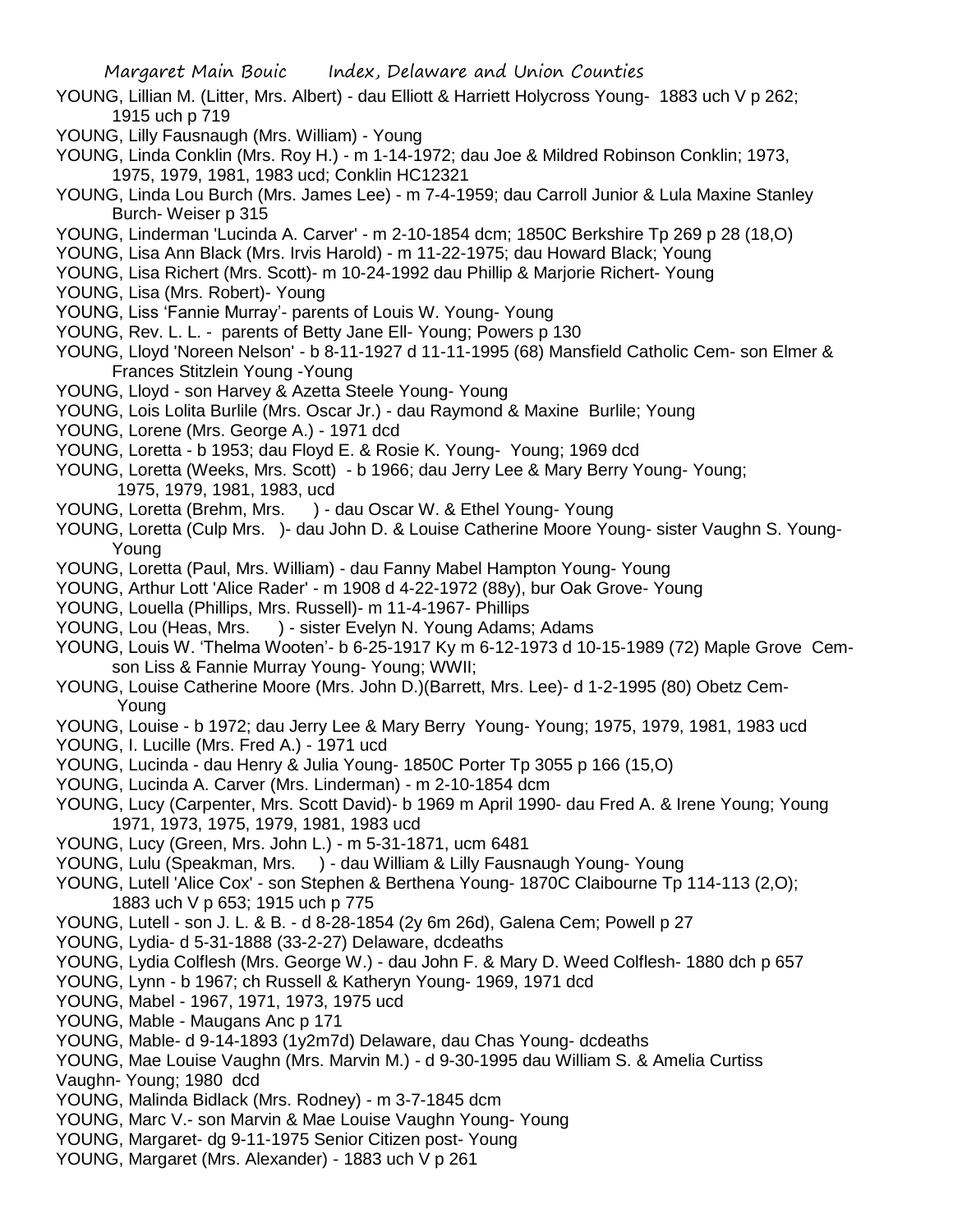- YOUNG, Margaret Ann (Reed, Mrs. Nicholas)- dau Noble B. & Margaret Young- Young
- YOUNG, Margaret (Blakely, Mrs. ) sister Harry E. Young- Young
- YOUNG, Margaret (Dennis, Mrs. ) sister Julia A. Young Winning- Young
- YOUNG, Margaret (Eirich, Mrs. Conrad J.) m 10-20-1867, ucm 4263
- YOUNG, Margaret (Longshore, Mrs. Cyrus) dau Christian & Sallie Linderman Young; 1880 dch p 832
- YOUNG, Margaret A. Cooper (Mrs. George R.) b 1894; d 1947; dau Calvin Crake & Mary Arnold Cooper- Weiser p 561
- YOUNG, Margaret C. dau Steven V. R. & Berthena Belfield Young- 1883 uch V p 654; 1915 uch p 775
- YOUNG, Margaret E. or Margretta E. Mcung (Mrs. Thomas) m 2-1-1879 ucm 6423
- YOUNG, Margaret (Fisher, Mrs. William W.)- dau Earl & Grace Fletcher Young- Young
- YOUNG, Margaret Helen (Panagakos, Mrs. George) dau Hazen Darrell & Helen Ebenhack Young- Young
- YOUNG, Margaret Louise (Wise, Mrs. John Ross) Maugans Anc p 37
- YOUNG, Margaret M. (Mrs. Noble) d 1984; Young; 1969, 1971, 1980 dcd
- YOUNG, Margaret McIntire (Mrs. Ernest) b 8-17-1883; d 1-5-1970; dau Edward T. & Martha Isabel Miller McIntire; McIntire 1731- Young
- YOUNG, Margaret (Nader, Mrs. )- dau David C. & Elma English Young- Young
- YOUNG, Margaret P. (Mrs. Robert L.) d 11-31-1974 (57y), bur Claibourne Cem- Young
- YOUNG, Dr. Margaret R. 1980 dcd
- YOUNG, Margaret Ruthanna Franklin (Mrs. Frank M.) d 6-23-1977 (53y) bur Hoopeston, Ill- dau Russell Franklin- Young
- YOUNG, Margaret Neil (Mrs. Samuel)- b 5-12-1909 Ind d 11-15-1995 (86) Oak Grove Cem- dau John & Anna Craig Neil- Young
- YOUNG, Margery (McNeil, Mrs. Andrew, Sr.) m 1799- dumch p 221
- YOUNG, Maria B. (Mrs. ) Pabst 2 p 98, 102
- YOUNG, Maria Biddle (Mrs. William) lic 1-2-1843 ucm 852
- YOUNG, Marian F. (Zimmer, Mrs. Clyde B.) b 11-8-1914; m 9-28-1941; dau Ernest & Margaret McIntire Young- McIntire 17314
- YOUNG, Marianna dau Alphonzo & Martha E. Newlove Young- 1870C Taylor Tp 164-156 p 20 (6,O); 1880C Taylor Tp 160-161 p 15 (16,O,O,O)
- YOUNG, Marie (Beckley, Mrs. )- dau David E. Young- Young
- YOUNG, Marie (Serpel, Mrs. ) sister Julia A. Young Winning-Young
- YOUNG, Marilyn (Mrs. Dave)- Young
- YOUNG, Marilyn (Hubbard, Mrs. )- dau Charles E. & Mary Patterson Young- Young
- YOUNG, Marion brother Enoch W. Young- Young
- YOUNG, Marion Dee 'Josephine Alger' Nash p 278
- YOUNG, Maj 1883 uch IV p 435
- YOUNG, Marjorie (Force, Mrs. Frank) dau Rev. Harry J. & Edna Moore Young- Young
- YOUNG, Marlene J. Griffith (Mrs. Jonathan F.)- dau William W. & Dorothy Griffth- Young
- YOUNG, Marna D. (Mrs. Dr. David)- Young
- YOUNG, Marsha Leann- dau Charles & Janet Young- Young, engaged to Thomas Charles Casbarro
- YOUNG, Martha (Iarussi, Mrs. ) dau Oscar W. & Ethel Young- Young
- YOUNG, Martha E. Newlove (Mrs. Alphonso/Alphonzo) b 11-26-1835; m 11-15-1860, ucm 3102; dau Joseph & Martha Carter Newlove- 1883 uch V p 126, 694; 1870C Taylor Tp 164-156 p 20 (34,O); 1880C Taylor Tp 160-161 p 15 (44,O,Md,Ky)
- YOUNG, Marvin M. 'Mae Louise Vaughn ' d 11-17-1985 (65) ashes, Alum Creek Lake- Young; WWII; 1980 dcd
- YOUNG, Mary Nash p 166
- YOUNG, Mary- d 8-14-1892 (1y9m11d) Delaware- dcdeaths
- YOUNG, Mary Berry (Mrs. Jerry Lee)- Young
- YOUNG, Mary (Mrs. Jerry L.) 1975, 1979, 1981, 1983 ucd
- YOUNG, Mary (Henis, Mrs. Jeremiah) m 2-8-1863 dcm
- YOUNG, Mary (Howell, Mrs. Luther) dau Moses & Rosanna Fore Young; dcq William Cross 37
- YOUNG, Mary (Pennybaker, Mrs. ) sister Julia A. Young Winning; Young
- YOUNG, Mary (Scovell, Mrs. Chester) m 4-8-1847 dcm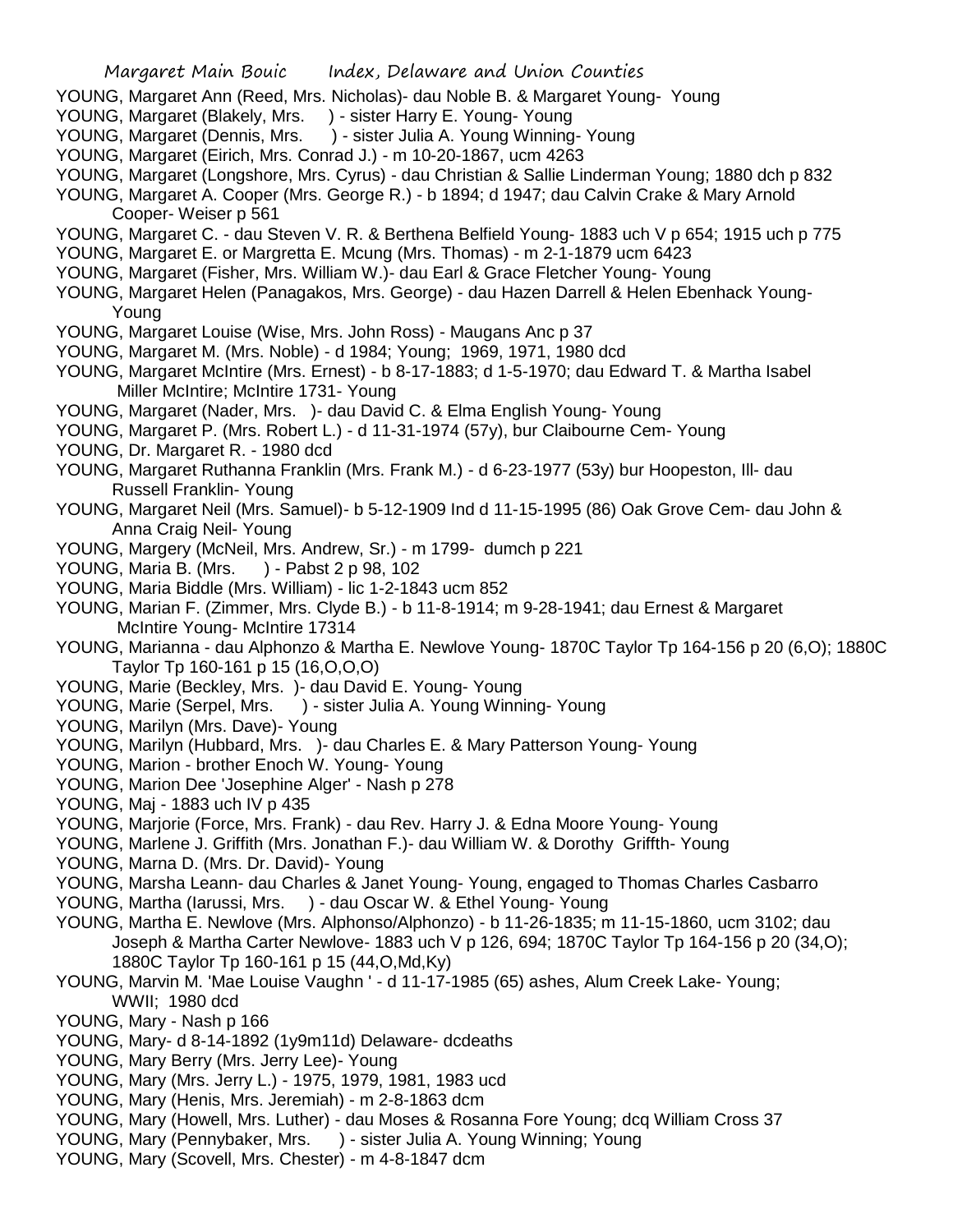- YOUNG, Mary A. Wimbush (Mrs. John W.) uccp p 52 Rec Book 5 p 460
- YOUNG, Mary A. Davidson (Mrs. Henry James) 1908 dch p 891, 892
- YOUNG, Mary Angela Korzek (Mrs. Benjamin Crandall) dau Egnatz & Sophia Korzek; Powers Pat p 38
- YOUNG, Mary Ann (Lee, Mrs. William A.) dau Dorrance R. & Agnes Young- Young
- YOUNG, Mary Ann d 6-27-1932 (68y); Oakdale Cem 4450 (E-151)
- YOUNG, Mary Anna dau Alphonzo & Martha Newlove Young; 1883 uch V p 694
- YOUNG, Mary F. b 1855; d 1932; Galena Cem, Powell p 27
- YOUNG, Mary H. (Coolidge, Mrs. Francis) m 3-24-1864 ucm 3570
- YOUNG, Mary Hopkins (Mrs. David) dau Timothy & Jemima Scovill Hopkins; Fisher p 6
- YOUNG, Mary Jane dau Robert & Jane Young; 1949, 1959 ucd
- YOUNG, Mary Jane dau Arthur Baldwin & Miriam Johnson Young- White 157
- YOUNG, Mary Jane dau George R. & Margaret A. Cooper Young- Weiser p 563
- YOUNG, Mary Jo (Stevenson, Mrs. )- d 1972 dau Robert R. & Jane Elisabeth Davis Young- Young
- YOUNG, Mary Kirkpatrick (Mrs. George) b 10-16-1924; m 1944; dau Walton & Florence Weiser Kirkpatrick; Weiser p 677
- YOUNG, Mary M. Waldren (Mrs. Ralph E.) d 1-7-1982 (69y), bur Hamden; sister Eldon Waldren; Young
- YOUNG, Mary Patterson (Mrs. Charles E.)- parents of Richard K. Young- Young
- YOUNG, Mary (Mrs. Russell)- parents of Pamela Jean Young Renner- Young
- YOUNG, Mary Williams (Mrs. Andrew) m 3-20-1845 dcm
- YOUNG, Mattie dau Alphonzo & Martha Newlove Young; 1883 uch V p 261
- YOUNG, Mattie B. dau Elliott & Harriet L. Holycross Young; 1883 uch V p 261
- YOUNG, Maud (Ketner, Mrs. Jasper) Graham (1654); Richey 6,7
- YOUNG, Max M. "Cy" 'Etna Shafer'- Young
- YOUNG, M. C. 1915 uch p 304; 1883 uch IV p 510
- YOUNG Melissa dau Jack & Ann Young; Young
- YOUNG, Melissa Lynn (Burns, Mrs. Roy Stephen) m 3-8-1986 dau Wayne Young, Jr.- Young
- YOUNG, Mernada ch Henry & Julia Young; 1850C Porter Tp 3055 p 166 (4,O)
- YOUNG, Merrill V. 'Bess M.' 1969, 1971 dcd
- YOUNG, M. F. hadc p 91 (1900 Berkshire Tp)
- YOUNG, Michael b 1972; son Michael L. & Debra S. Young- 1981, 1983 ucd
- YOUNG, Michael b 1968; son Bruce M. & Kathy L. Young- 1969, 1971, 1980 dcd
- YOUNG, Michael son Jack & Ann Young; Young
- YOUNG, Michael C. 'Christina H. Wallace' m 5-27-1973; son John E. Young; Young
- YOUNG, Michael L. 'Debi Seamons'- b 8-24-1950 Marion d 9-13-1986 (36) bur Rivercliff Cem, Mt. Gilead- son Harold & Helen Arnold Young- Young; 1980 dcd
- YOUNG, Michael, Jr.- son Michael L. & Debi Seamons Young- Young
- YOUNG, Michael L. 'Debra ' 1979, 1981, 1983 ucd
- YOUNG, Mike- son Gary & Tanya Young- Young; dg 1-30-1989
- YOUNG, Mildred (Guilliam, Mrs. Roger V.) Young
- YOUNG, Mildred Louise (Compton, Mrs. Chester P.)- Young
- YOUNG, Milton A. Jr. 'Kathryn M' 1961 dcd
- YOUNG, Minnie A. (Maine, Mrs. George B.) m 10-4-1874; Asp (1315)
- YOUNG, Minnie May Wallace (Mrs. Harry L.) 1915 uch p 775
- YOUNG, Miriam Johnson (Mrs. Arthur Baldwin) dau Harry R. & Anna White Johnson- White 155
- YOUNG, Morgan 'Elizabeth' d 1-1-1844 (96y); 1820C Sunbury Tp; Pabst 5 p 2; Pabst 6 p 24, 56; Rev War Pension; 1840C (89); 1883 uch V p 594, 653; 1915 uch p 263, 774
- YOUNG, Morgan 1835 men p 8 #156 p 7 Berkshire Tp
- YOUNG, Morgan Jr. 1835 men p 8 #153 p 7 Berkshire Tp
- YOUNG, Morgan 'Elnora Finch' b 9-27-1837; 1850C Berkshire Tp 124 p 13 (12,O); 1870C Claibourne Tp 23 (32,O) 1900C Claibourne Tp 148-159 p 6A (??,O,Penn,NY) m 38y; 1883 uch V p 656;
	- 1915 uch p 707, 775 son Elijah & Amy Larkin Young
- YOUNG, Morris son F. V. & Bertha Derringer Young; Young
- YOUNG, Moses 'Rosanna Fore' dcq William Cross 74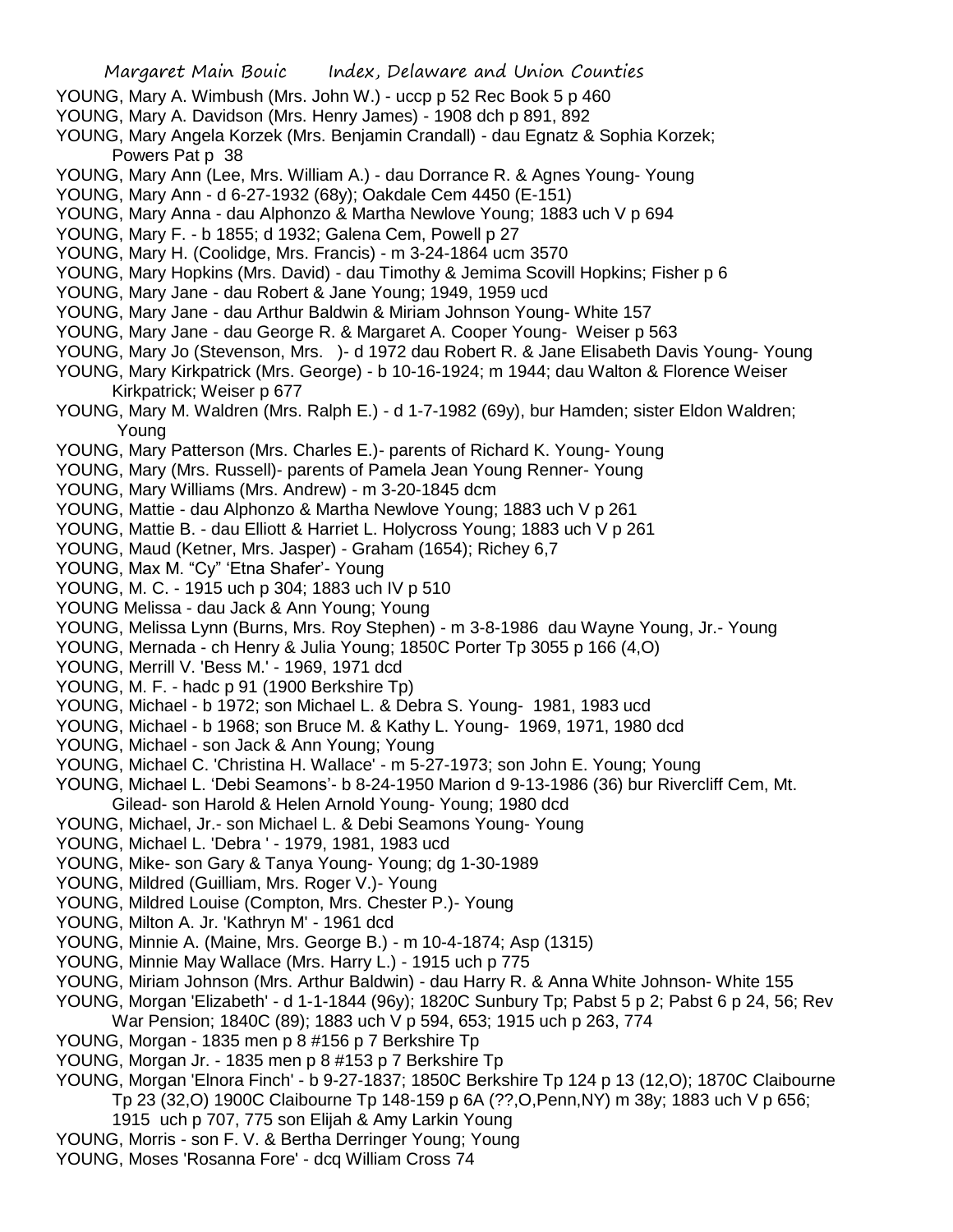- YOUNG, Mota?- dau Alphonso & Martha Young- 1880C Taylor Tp 160-161 p 15 (3,O,O,O)
- YOUNG, Myrtle (Mrs. Lafe) Young
- YOUNG, Myrtle (Meadows, Mrs. ) dau Harvey & Azetta Steele Young; Young
- YOUNG, Nancy dau Elijah & Amy Larkin Young; 1850C Berkshire Tp 124 p 13 (23,O); 1915 uch p 774
- YOUNG, Nancy (Mrs. Eli) 1883 uch V p 671
- YOUNG, Nancy (Mrs. R. H.) 1949 ucd
- YOUNG, Nancy A. (Mrs. Donald K.) 1969, 1971 dcd
- YOUNG, Nancy (Hedges, Mrs. Ezra) m 10-16-1862, ucm 3367; 1883 uch V p 634
- YOUNG, Nancy Anna dau Arthur Baldwin & Miriam Johnson Young- White 158
- YOUNG, Nancy (Gatchel, Mrs. )- dau Warren Garold Young- Young
- YOUNG, Nancy Jane (Freshwater, Mrs. John Reuben) m 2-14-1874; Freshwater p 119
- YOUNG, Nancy (Mrs. Kenneth)(Schultz, Mrs. )- mother of Charles K. Young- Young
- YOUNG, Naomi Wheeler (Mrs. Gilbert L.) b 1-8-1905; d 4-1-1963 bur Prospect; dau John & Elida Laurer Wheeler- Young
- YOUNG, Neil- son John D. & Louise Barrett Young; brother Vaughn S. Young- Young
- YOUNG, Nelle Marion Snyder (Mrs. Alexander Stuart) b 7-27-1882; m 6-1906; d 2-24-1950; dau Samuel & Ella Cromer Snyder- Weiser p 112
- YOUNG, Nettie McCurdy (Mrs. Dr. Otis) 1915 uch p 708
- YOUNG, Nicole Cox (Mrs. Fred)- m 2-6-1992 dau Regi & Sandra Cox- Young
- YOUNG, Noble 'Margaret M' brother Holly H. Young; son Phillip & Virginia Hayes Young; Young; WWII; 1969,1971, 1980 dcd;
- YOUNG, Noel brother Holly H. Young; son Phillip Morgan & Virginia HayesYoung- Young
- YOUNG, Nora Lovejoy (Mrs. David) Young
- YOUNG, Norah L. (Deal, Mrs. Elmer F. )- d 2-7-1977 (84) Fairview Mem. Pk- sister John Young-Young
- YOUNG, ---- (Frazier, Mrs. Carmen)- sister John Young- Young
- YOUNG, (Hammond, Mrs. Ocie)- sister John Young- Young
- YOUNG, Noreen Nelson (Mrs. Lloyd) Young
- YOUNG, Norma (Miller, Mrs. Albert Samuel)- Young
- YOUNG, Norton S.- brother Charles Young- Young
- YOUNG, Oakie brother Lafe Young- Young
- YOUNG, Olga Goedeking (Dinsmore, Mrs. Samuel)(Mrs. Rev. Henry)- b 8-29-1897 ILL d 9-22-1996 (99) Fla- Oakdale Cem Cem- dau Gustave J. & Wilhelmina Remmert Goedeking- Young
- YOUNG, Olive Cruikshank (Mrs. William) d 1884- dumch p 286
- YOUNG, Olive L.- 1870C Liberty Tp, Del Co 405 (\*36)
- YOUNG, Oliver brother Julia A. Young Winning- Young
- YOUNG, Oliver 'Caroline Hite' m 6-16-1850 dcm- Pabst 6 p 79
- YOUNG, Olivia L.- b Liberty Tp d 9-17-1884 (50y9m11d) Liberty Tp- dcdeaths
- YOUNG, Ometa (Rader, Mrs. Frank)(Mrs. Frank)- d 3-26-1985 (94) Jerome Cem- Young; 1980 dcd
- YOUNG, Opal L. (Karr, Mrs. O.) (Dean, Mrs. O) b 12-22-1917; m 11-2-1946 div 1948; m 1950; McIntire 17316
- YOUNG, Orpha Blue (Mrs. Edward) 1915 uch p 708; Young
- YOUNG, Orvie C. ' Emma Josephine Hinaman' b 5-1-1902; m 5-25-1929; d 3-10-1976, bur Claibourne Cem; son F. V. & Bertha Derringer Young; Young; 1971, 1973 ucd
- YOUNG, Orville son Oscar W. & Ethel Young- Young
- YOUNG, Oscar son Oscar W. & Ethel Young- Young
- YOUNG, Oscar Jr. 'Lois Lolita Burlile' Young
- YOUNG, Oscar W. 'Ethel M.' b 9-4-1896; m 1913; d 11-12-1971, Oakdale Cem; son William & Lily Fausnaugh Young; Young; 1959, 1967, 1971 ucd
- YOUNG, Otis M. 'Annette' 1959 ucd
- YOUNG, Dr. Otis M. 'Nettie McCurdy' b 2-1881; son Morgan & Elnora Finch Young; 1883 uch V p 656; 1915 uch p 708; 1900C Claibourne Tp 148-159 p 7A (19,O,O,O)
- YOUNG, Pamela b 1955; dau Floyd E. & Rosie K. Young- 1969 dcd
- YOUNG, Pamela Jean Beal (Mrs. Rodney C., Jr.) m 1-24-1976; dau Earl & Evelyn Beal- Young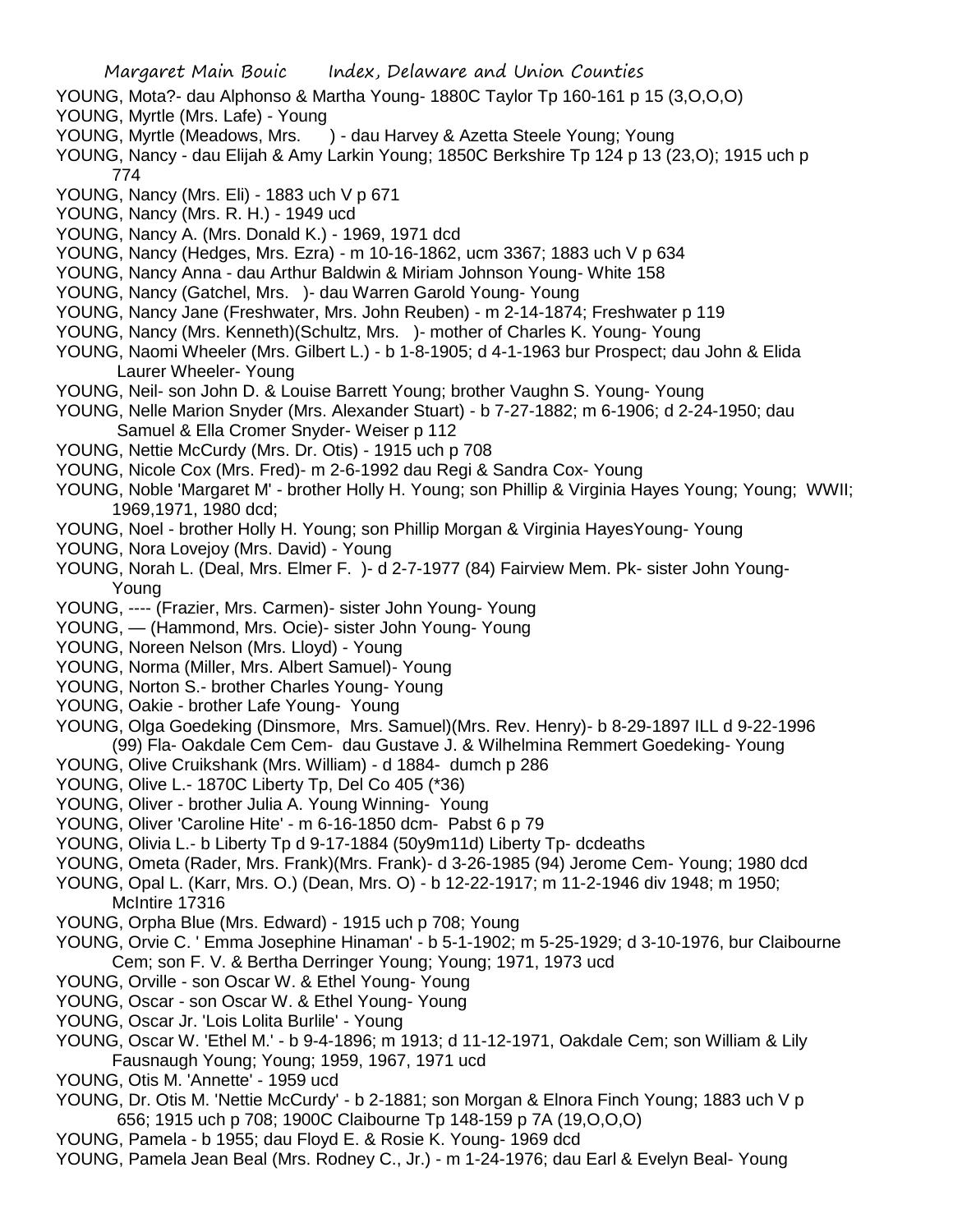- YOUNG, Pamela Jean (Renner, Mrs. John Karl)- m 8-29-1992 dau Russell & Mary Young- Young
- YOUNG, Pamela (Langham, Mrs. )- dau Richard /RodneyC. & Gay Jarvis Young- Young
- YOUNG, Pat (Ashbrook, Mrs. Delbert)- dau George & Elzetta Young- Young
- YOUNG, Patricia Ann b 11-15-1942; m 12-15-1961; dau Benjamin Crandall & Mary Angela Korzek Young; Powers Pat p 38
- YOUNG, Patricia A. Sanders (Mrs. George L.)- b 12-24-1931 Richwood m 9-8-1949 d 5-31-2005 (73) Pleasant Cem.- dau Robert P. & Marjorie R. Dickason Sanders- Young
- YOUNG, Patricia E. May (Ashbrook, Mrs. Delbert S.) m 1-17-1982; dau George Young- Young; 1973, 1975 ucd
- YOUNG, Patricia (Mrs. Frank)- Young
- YOUNG, Patricia- d 1968 dau Jerry Lee & Mary Berry Young- Young
- YOUNG, Patricia E. M. (Newland, Mrs. Christopher)- dau Rev. & Mrs. Alfred Young- Young
- YOUNG, Patsy (Sagraves, Mrs. Rev. Curtis E.) Young
- YOUNG, Patti Stimmel (Mrs. Wayne) b 10-12-1949; dau Joseph Austin & Sarah Patterson Stimmel- Longbrake p 51
- YOUNG, Patricia Edna Melvina (Newland, Mrs. Christopher Anthony) b 1962 m April 1991; dau Rev. Alfred S. & Janet Young; Young; 1979 ucd
- YOUNG, Paul b 1963; son Ronald D. & Susan L. Young- 1973, 1975, 1981, 1983 ucd; Young
- YOUNG, Paul L. son John & Agnes O'Neal Young- brother Hazen Darrell Young- Young
- YOUNG, Paul Leslie 'Zudora M.' d 2-7-1975 (57y); bur Oak Grove; 1969, 1971 dcd
- YOUNG, Paula b 1965 dau Ronald D. & Susan L. Young; 1973, 1975, 1981, 1983 ucd; Young
- YOUNG, Paulette (Mrs. Von)- parent of Ryan Young- Young
- YOUNG, Pauline (Weiser, Mrs. Donald Karl) b 8-28-1918; m 10-19-1941; Weiser p 266
- YOUNG, Penny (Miller, Mrs. Donny)- dau George & Elzetta Young- Young
- YOUNG, Peter 1835 men p 36 #47 p 64 Liberty Tp
- YOUNG, Peter 'Hester Inskeep' m 11-28-1855, ucm 2358
- YOUNG, Peter son John & Elizabeth Young- 1850C Oxford Tp 2791 p 156 (14,O)
- YOUNG, Phillip Morgan 'Virginia Hayes'- Young
- YOUNG, Phillip 'Virginia Lee' d 1958- Young
- YOUNG, Phyllis (Mrs. Gary)(Minks, Mrs. )- mother of Terry Alan Young- Young
- YOUNG, Phyllis (Monticue, Mrs. ) dau Dorrance R. & Agnes Young- Young
- YOUNG, Polly (Carver, Mrs. ) sister Andrew Young- dcw Bk 3 p 42
- YOUNG, Polly (Nicholls, Mrs. Charles) m 4-22-1852 dcm
- YOUNG, Ra chel- 1870C Berkshire Tp 214 (43)
- YOUNG, Rachel Vanauken (Mrs. Joseph L.) m 9-18-1850 dcm
- YOUNG, Ralph son George H. & Sally L. Young- 1961 dcd (18 mos)
- YOUNG, Ralph E. 'Mary M. Waldren' d 1978- Young
- YOUNG, Ralph T. son Ralph E & Mary M. Waldren Young- Young
- YOUNG, Randy ch Lutelle & Alice Cox Young- 1915 uch p 775
- YOUNG, Randy b 1972; son Robert D. & Carol A. Young- 1981, 1983 ucd
- YOUNG, Randy Ray son Raymond & Evelyn Joyce Sparks Young- Young
- YOUNG, Ransom Henry 'Hattie Prudence Bell' b 3-24-1860; m 1-15-1884; son William Potter & Laura Anthony Hill Young- Powers Pat p 35, 37, 38
- YOUNG, Ransom Henry II b 4-7-1948; son Benjamin Crandall & Mary Angela Korzek Young- Powers Pat p 38
- YOUNG, Ray son George R. & Margaret A. Cooper Young- Weiser p 563
- YOUNG, Ray- son Liss & Fannie Murray Young- Young
- YOUNG, Raymond 'Evelyn Joyce Sparks' Young
- YOUNG, Raymond Eugene, Jr. son Raymond & Evelyn Joyce Sparks Young- Young
- YOUNG, Rebakah (Mrs. Timothy A.)- Young
- YOUNG, Reba Stephens (Mrs. John) Young
- YOUNG, Rebecca dau John & Elizabeth Young 1850 C Oxford Tp 2791 p 156 (13,O)
- YOUNG, Rebecca 1850C Concord Tp 2177 p 129 (16,O)
- YOUNG, Rebecca- d Indiana, June 260 1990 (87) bur Rome City, Ind- Young
- YOUNG, Rebecca (Dewitt, Mrs. John) m 10-10-1852 dcm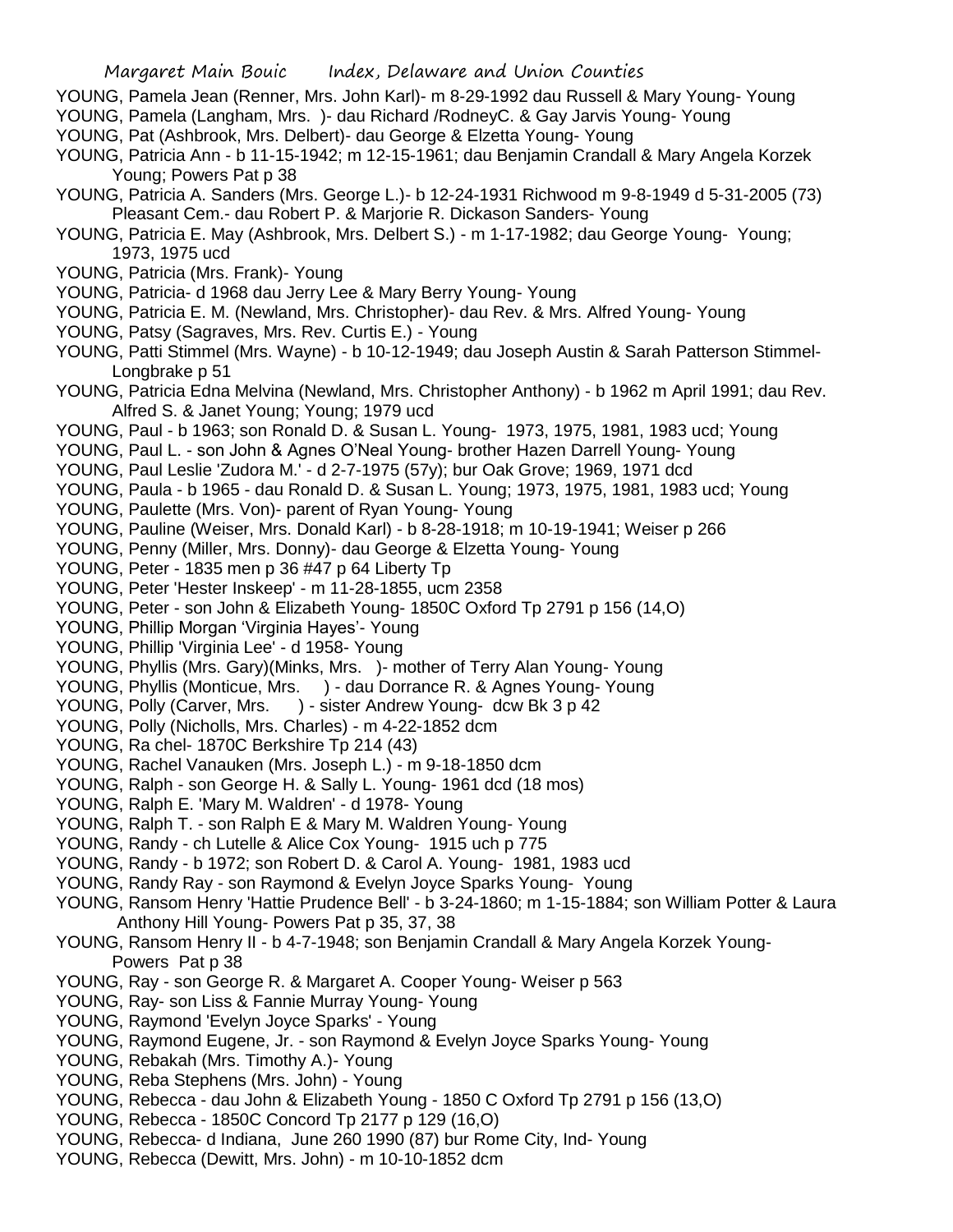- YOUNG, Rebecca Jane (Lane, Mrs. Robert W.) dau Robert W. & Jane Elisabeth Davis Young- Young; 1949, 1967 ucd
- YOUNG, Regina b 1973- dau Jerry L. & Rita L. Young- 1980 dcd
- YOUNG, Rex b 1977 son Robert D. & Carol A. Young- 1981, 1983 ucd
- YOUNG, R. H. 'Nancy' 1949 ucd
- YOUNG, Richard Young
- YOUNG, Richard- 1870C Oxford Tp 441 (8)
- YOUNG, Richard 1973, 1975, 1979, 1981 1983 ucd
- YOUNG, Richard son Dorrance R. & Agnes Young- Young
- YOUNG, Richard or Dickie unvmec p 33, 37
- YOUNG, Richard- brother Robert W. Young- Young
- YOUNG, Richard Ira Jr. d 8-11-1962 Forest Grove Cem-; son Richard Young; Young
- YOUNG, Richard K. 'Kathryn Moore'- b 4-21-1930 d 11-24-1991 (61) Rivercliff Cem, Mt. Gilead- son Charles E. & Mary Patterson Young- Young
- YOUNG, Richard S. d 4-30-1987 Forest Grove Cem- son Sidney & Bertha Converse Young; 1915 uch p 720; Young
- YOUNG, Richard 'Edna' 1959, 1967 ucd
- YOUNG, Richard, Jr. 1959, 1971 ucd
- YOUNG, Rick b 1966; son Robert D. & Carol A. Young; 1981, 1983 ucd
- YOUNG, Riley P. son Elijah & Amy Larkin Young- 1850C Berkshire Tp 124 p 13 (9,O); 1915 uch p 774
- YOUNG, Riley Scott- b 1-4-2001 son Jeffrey & Amy Flach Young- Young
- YOUNG, Rita (Mrs. Frederick)- parents of Adam Young- Young
- YOUNG, Rita L. (Mrs. Jerry L.) 1980 dcd
- YOUNG, R. L. 'Sandy Martin' Young
- YOUNG, Robby b 1970- son Robert D. & Carol A. Young- 1981, 1983 ucd
- YOUNG, Robert 1883 uch V p 161
- YOUNG, Robert son Oscar W. & Ethel Young- Young
- YOUNG, Robert C. b 10-22-1947; son George & Mary Kirkpatrick Young- Weiser p 677
- YOUNG, Robert D. b 1919; d 1942; WWII; son George R. & Margaret A. Cooper Young- Weiser p 563
- YOUNG, Robert D. 'Carol A.' 1981, 1983 ucd
- YOUNG, Robert Gene- son Orvie C. & Emma Josephine Hiamon Young- Young
- YOUNG, Robert G. 'Helen Fryman' b 5-2-1909; m 1934; d 1-7-1969; son Harvey & Azetta Steele Young; Young; 1949 ucd
- YOUNG, Robert H. 'Easezetta Steele' Young
- YOUNG, Robert- son Kenneth & Evelyn Fisher Young- Young
- YOUNG, Robert 'Lisa'- son Lloyd & Noreen Nelson Young- Young
- YOUNG, Robert L. 'Margaret P.' Young
- YOUNG, Robert W. son Sidney & Bertha Converse Young- 1915 uch p 720
- YOUNG, Robert W. 'Jane E. Davis' b 12-20-1909 m 60y d 3-3-1995 (85) Forest Grove Cem- Young; 1949, 1959, 1967, 1971, 1973, 1975, 1979, 1981, 1983 ucd
- YOUNG, Roderick D. son David E. Young Young
- YOUNG, Rodney 'Malinda Bidlack' m 3-7-1845 dcm
- YOUNG, Rodney C. Jr, 'Pamela Jean Beal' b 12-31-1955 Ky m 1-24-1976 d 10-13-1990 (34) ; son Rodney/Richard C. & Gay Jarvis Young; Young
- YOUNG, Rodney C. Young
- YOUNG, Ron Jr. son Ronald D. & Susan L. Young- Young
- YOUNG, Ronald son Taylor & Edith Young; 1959 ucd (6)
- YOUNG, Ronald son L. Gilbert & Alice Naomi Wheeler Young- Young
- YOUNG, Ronald b 1971; son Ronald D. & Susan L. Young- 1973, 1975, 1981, 1983 ucd
- YOUNG, Ronald D. 'Susan L.' 1973, 1975, 1979 ucd; Young
- YOUNG, Rosanna Fore (Mrs. Moses) dcq William Cross 75
- YOUNG, Rosie K. (Mrs. Floyd E.) 1969 dcd
- YOUNG, Roxanna Vining (Mrs. John C.) m 2-24-1856 dcm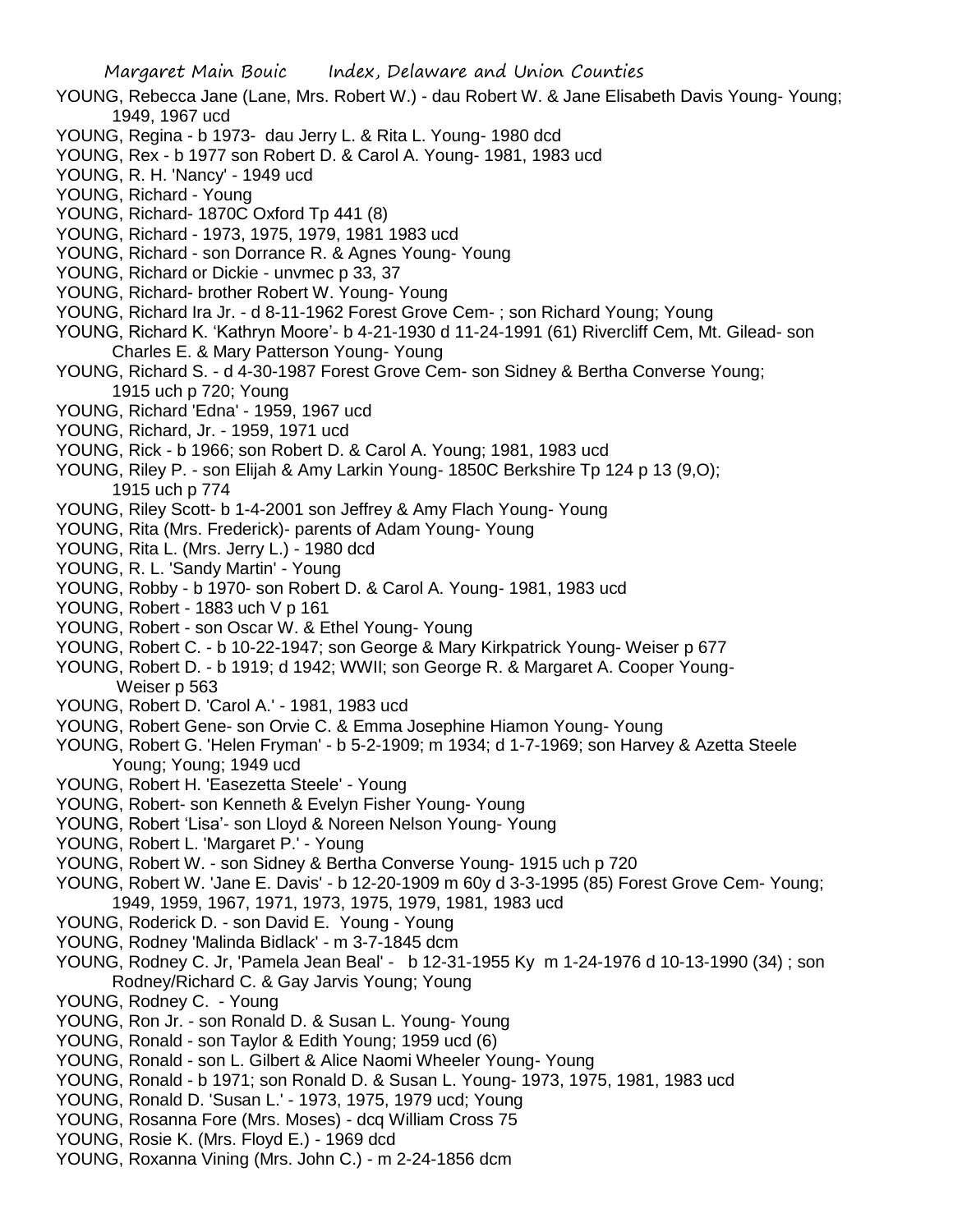- YOUNG, Roy H. 'Linda Conklin' m 1-14-1972; 1973, 1975, 1979, 1981, 1983 ucd; Conklin (HC12321)
- YOUNG, Roy S. 'Callie M.' d 8-30-1977 (80y); bur Fulton Cem- Young
- YOUNG, Russ- son Berlin & Hazel Fryman Young- Young
- YOUNG, Harry Russell 'Katheryn/Kathleen ' Young; 1961, 1969, 1971, 1980 dcd
- YOUNG, Russell- parents of Bettina Lynn Young- Young
- YOUNG, Russell 'Cheryl Casbarro' m 6-13-1976; son Berlin W. & Hazel M. Young- Young; 1961 dcd (15)
- YOUNG, Russell son Daniel & Elizabeth Ellen Loveless Young- Loveless p 7
- YOUNG, Russell 'Mary' parents of Pamela Jean Renner- Young
- YOUNG, Russell son William & Lilly Fausnaugh Young- Young
- YOUNG, Russell A. son Harry E. & Leila M. Smith Young- Young
- YOUNG, Ruth Emma (Klaiss, Mrs. Wilbur Atticks) b 2-15-1893; m 11-22-1920; Weiser p 496
- YOUNG, Ruth (Hughes, Mrs. )- dau Earl & Grace Fletcher Young- Young
- YOUNG, Ruth W. (Mrs. Stanford W.) 1971 dcd
- YOUNG, Ryan 'Amy Mitchell'- son Von & Paulette Young- Young
- YOUNG, Sallie Linderman (Mrs. Christian) 1880 dch p 832
- YOUNG, Sally dau Henry & Julia Young- 1850C Porter Tp 3055 p 166 (13,O)
- YOUNG, Sally (Hollenback, Mrs. )- dau Max M. & Etna Shafer Young- Young
- YOUNG, Sally (Mrs. Jacob L.) d 12-14-1855 (51y4m12d); Galena Cem- Powell p 22
- YOUNG, Sally Kimmel (Mrs. James)- Young
- YOUNG, Sally (Sinnabarry, Mrs. Andrew) m 1-10-1836 dcm
- YOUNG, Sally L. (Mrs. George H.) 1961 dcd
- YOUNG, Samuel son Henry & Julia Young; 1850C Porter Tp 3055 p 166 (14,O)
- YOUNG, Samuel 'Margaret W. Neil'- d 1970- Young
- YOUNG, Sandy Martin (Mrs. R. L.) Young
- YOUNG, Sandra Jean. Hites (Mrs. Emerson)(Taylor, Mrs. Deroy) dau Donald Hites- div June 1983; Young; 1967, 1971, 1973, 1975, 1979, 1981 ucd
- YOUNG, Santo son James M. & Alfreda Young; 1983 ucd
- YOUNG, Sarah Pabst 6 p 23
- YOUNG, Sarah b 1976; dau Edward & Lene/Helene Young; 1980 dcd
- YOUNG, Sarah (Fuller, Mrs. Ralph) m 10-17-1849 dcm
- YOUNG, Sarah Caroline d 1-28-1851 (2y); Galena Cem; Powell p 22; dau J. & S.
- YOUNG, Sarah Carver (Mrs. Arzel) m 12-11-1848
- YOUNG, Saundra L. (Combs, Mrs. Thomas C.) dau Victor W Young- Young
- YOUNG, Scott- (16mos- 1968) son David & Marilyn Young- Young
- YOUNG, Scott 'Lisa Richert'- b 1965 m 10-24-1992 ; son John E. & Betty L. Young- Young; 1969, 1971, 1980 dcd
- YOUNG, Seth 'Abigail' 1883 uch V p 694
- YOUNG, Sharon (Mrs. Edward C.)- Young
- YOUNG, Sharon (Rutz, Mrs. Robert A.)(Mrs. Steven)- Young; mother of Amy Kay Rutz
- YOUNG, Shawn- son Vaughn S. Young- Young
- YOUNG, Sherri (Greene, Mrs. Ted)- dau Vaughn S. Young- Young
- YOUNG, Sherry- dau Oscar, Jr. & Lois Lolita Burlile Young- Young
- YOUNG, Sheryl (Boggs, Mrs. )- dau John D. & Louise Barrett Young- sister Vaughn S. Young- Young
- YOUNG, Sidney G. 'Bertha Converse' b 1874; son Elliott & Harriett Holycross Young- 1883 uch V p 262; 1915 uch p 719
- YOUNG, Stacey Lynn- b 11-6-1986 dau Douglas Allen & Shelley Deann Taylor Young- Young
- YOUNG, Stan C. 'Susan O." 1979 ucd
- YOUNG, Stanford W. 'Ruth W.' 1971 dcd
- YOUNG, Staten- son Kermit Steven & Denise Young- Young
- YOUNG, Stephan b 1971; son Lewis S. & Cleo A. Young- 1975 ucd
- YOUNG, Stephanie b 1970; dau Lewis S. & Cleo A. Young; 1975 ucd
- YOUNG, Steven 'Karen'- son Kermit Steven & Denise Young- Young
- YOUNG, Steven/Stephen V. R. 'Berthena Belfield' b 10-26-1831; m 10-1-1861 dcm; son Elijah & Amy Larkin Young- 1883 uch V p 598, 653; 1915 uch p 707, 774; 1850C Berkshire Tp 124 p 13 (20,O)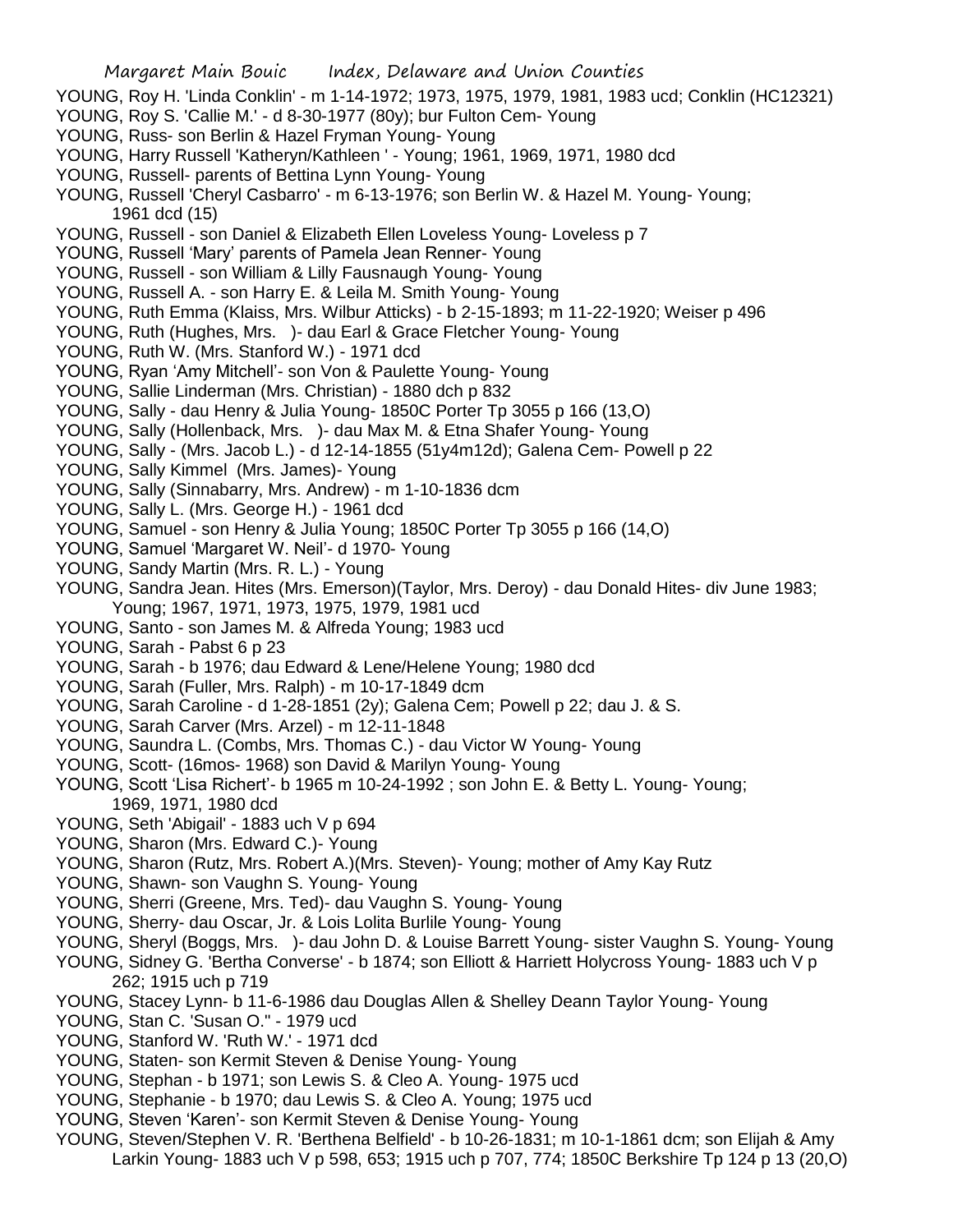- YOUNG, Susan L. (Mrs. Ronald D.) 1973, 1975, 1981, 1983 ucd; Young
- YOUNG, Susan O. (Mrs. Stan C.) 1979 ucd
- YOUNG, Susie Belle McIntire (Mrs. William) b 2-11-1888; dau Edward T. & Martha Isabelle Miller McIntire- McIntire 1734
- YOUNG, Tanya b 1966; son Kenneth L. Taylor- 1979 ucd
- YOUNG, Tanya (Mrs. Gary L.) Young; 1980 dcd
- YOUNG, Taylor 'Edith' 1959 ucd
- YOUNG, Taylor b 1969 son Kenneth L. Taylor; 1979 ucd
- YOUNG, Teresa L. (Vail, Mrs. Charles)- dau George L. & Patricia A. Sanders Young- Young
- YOUNG, Teresa Rene- dau Donald L. Young- Young- engaged to Ronald E. Cole
- YOUNG, T. H. hadc p 91 (1900 Berkshire Tp)
- YOUNG, Thelma Huff (Mrs. Edward) b 7-24-1910; m 11-5-1930; dau Walter & Lucy Fritchie Young- Weiser p 70
- YOUNG, Thomas Nash p 69
- YOUNG, Thomas 1850C Berkshire Tp 131 p 14 (6,O); son Elijah & Hulda Young
- YOUNG, Thomas d 1-22-1863; 1883 uch IV p 501
- YOUNG, Thomas heir of Alpheus Bigelow dcw Bk 2 434
- YOUNG, Thomas d 5-5-1832 (47y); Galena Cem; Powell p 26; 1820C Sunbury Tp; 1908 dch p 244; Pabst 5 p 2; Pabst 6 p 23
- YOUNG, Thomas b 1844; d 1926; Galena Cem; Powell p 27
- YOUNG, Thomas 'Elizabeth Powell' m 10-26-1863 dcm
- YOUNG, Thomas 'Margaret E. McClung' m 2-1-1879, ucm 6423
- YOUNG, Thomas Allen b 11-20-1952; son Harry Clarence & June Rose Eppley Young- Weiser p 474
- YOUNG Thomas Edward b 7-29-1947; son Edward & Thelma Huff Young- Weiser p 70
- YOUNG, Thomas Stanley' Kristine Rene Dearduff;- m 7–16-1988 son Rev. Alfred Young- Young; 1979, 1981 ucd
- YOUNG, Tim b 1971; son David A. & Joan Young- 1981, 1983 ucd
- YOUNG, Timothy A. 1979, 1981 ucd
- YOUNG, Timothy A. 'Rebakah'- son Rev. Alfred Young- Young
- YOUNG, Tina- dau Oscar Young, Jr. & Lolita Burlile Young- Young
- YOUNG, Toni D (Pye, Mrs. ).- dau Marvin & Mae Louise Vaughn Young- Young
- YOUNG, Tracey Emrich (Mrs. Vaughn S.)- m 6-4-1985- Young
- YOUNG, Tracey- dau Oscar Young, Jr. & Lolita Burlile Young- Young
- YOUNG, Tracy b 1966; ch Kenneth K. & Glenda L. Young- 1967, 1979 ucd
- YOUNG, Trinity Dawn Gardiner White (Mrs,. Brian Russell)- m 6-25-2003- dau Michael Craig Gardiner Young
- Y OUNG, Ty b 1975; son Lewis & Cleo A. Young; 1975 ucd
- YOUNG, Ulysses Grant 'Charline Ellen Starwalt' b 11-15-1917; m 8-25-1940; Weiser p 73
- YOUNG, Vaughn S. ' ''Tracey Emrich'- b 2-11-1937 Columbus m 6-4-1985 d 8-14-1997 (60) Oakdale Cem - son John D. & Louise Catherine Moore Young- Young
- YOUNG, Vellie b 10-1876; 1900C Claibourne Tp 148-159 p 7A (23,O,O,O); dau Morgan & Elnora Finch Young- 1883 uch V p 656; 1915 uch p 708
- YOUNG, Vernon Dale 'Bonita Lee Evans' b 11-12-1943; m 7-14-1973; dcc Bonita Evans Young 1
- YOUNG, Vicki (Brake, Mrs. Rick)- m 10-2-2004- Young
- YOUNG, Victor 1969 dcd; Young
- YOUNG, Victor Sunbury p 144
- YOUNG, Victor d 1929; son a. Lott Young; Young
- YOUNG, Victor W. 'Zelma L.' d 9-1969 (50y); bur Burnside Cem; Young
- YOUNG, Victoria A. (Burt, Mrs. Jay)- dau George L. & Patricia A. Sanders Young- Young
- YOUNG, Vinie (Carter, Mrs. Bert) b 1-1873; 1900C Claibourne Tp 148-159 p 6B (27,O,O,O)
- dau Morgan & Elnora Finch Young; 1883 uch V p 656
- YOUNG, Virgil- d 11-26-1987 (63) WWII- father of Connie Knapp, Bonnie Vanderpool- son Luther & Alma Jane Young; Young
- YOUNG, Virginia Young
- YOUNG, Virginia dau Arthur Baldwin & Miriam Johnson Young- White 159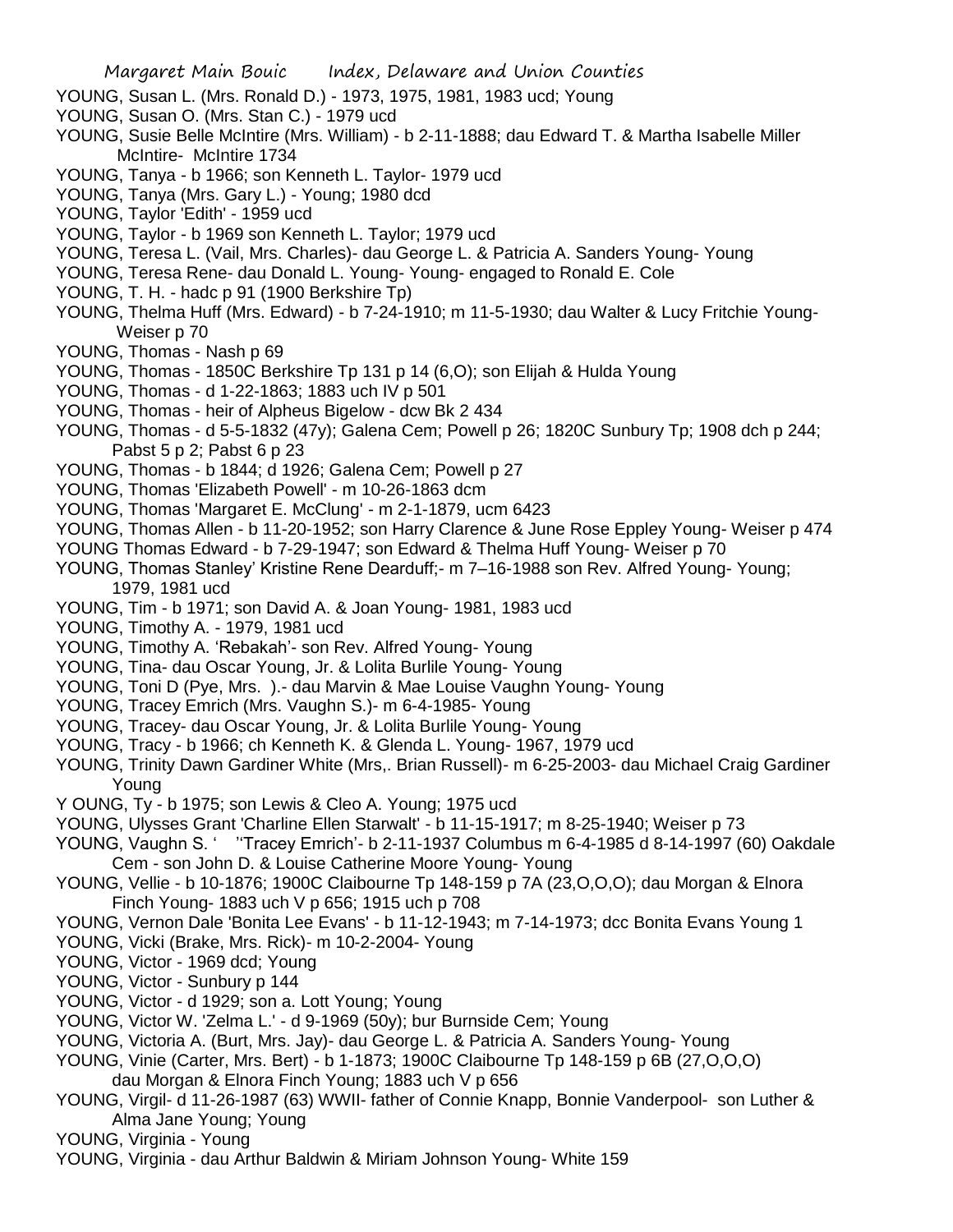- YOUNG, Virginia Hayes (Mrs. Phillip Morgan)- parents of Noble B. Young- Young
- YOUNG, Virgina Lee (Mrs. Phillip M.) 1969 dcd; d 11-11-1971 (82y); bur Ashley Union Cem
- YOUNG, Vivian (Chapman, Mrs. ) dau Harvey & Azetta Steele Young- Young
- YOUNG, Von 'Paulette'- parents of Ryan Young- Young
- YOUNG, Warren Garold 'Hazel Smith' b 7-4-1921 W. Va d 7-8-2003 (82) Raymond Cem, US Army Anti-Aircraft Artillery- son Robert Harvey & Nancy Steele Young- 1949 ucd
- YOUNG, Warren G. 'Edith' 1959, 1967, 1971, 1973 ucd
- YOUNG, Watson A. Jr. 'Betty L.' 1975 ucd
- YOUNG, Wayne- son Elmer & Frances Stitzlein Young- Young
- YOUNG, Wayne son Ralph E. & Mary M. Waldren Young; Young
- YOUNG, Wayne 'Adda I. McLaughlin' 1908 dch p 896
- YOUNG, Wayne 'Patti Stimmel ' Longbrake p 51
- YOUNG, Willard A. 1908 dch p 442; Pabst 7 p 14, 28
- YOUNG, William 1820C Big Rock Tp
- YOUNG, William Powers p 253
- YOUNG, William son Rev Harry E. & Edna Moore Young; Young
- YOUNG, William 1979 ucd
- YOUNG, William 'Lilly Fausnaugh' Young
- YOUNG, William 'Maria Biddle' lic 1-2-1843, ucm 852; mt 3 p 24
- YOUNG, William 'Olive Cruikshank' dumch p 286
- YOUNG, William 'Susie Belle McIntire' McIntire (1734)
- YOUNG, William B. 'Elnora Johnson' b 8-22-1861; m 10-27-1881; dumch p 286, 288; son William & Olive Cruikshank Young
- YOUNG, William C. b 1918; d 1942; WWII; son George R. & Margaret A. Cooper Young- Weiser p 563
- YOUNG, William Ethan son William B. & Elnora Johnson Young- dumch p 286
- YOUNG, William F, 'Beckisusannah McKitrick' m 10-22-1807- McKitrick p 335
- YOUNG, William H. Pabst 3
- YOUNG, William L. 1961 dcd
- YOUNG, William Potter 'Laura Anthony Hill' Powers Pat p 38
- YOUNG, William R. b 2-8-1932 Franklin Co d 8-8-1991 (59) accident- son Oscar W. & Ethel Young; Young; US Navy
- YOUNG, William S. b 4-10-1949; son George & Mary Kirkpatrick Young- Weiser p 677
- YOUNG, Willis son Henry B. Young- Young
- YOUNG, Willis E. 'Mary Bell Benedict' son Stephen & Berthena Belfield Young; 1870C Claibourne
- Tp 114-112 (6,O); 1883 uch V p 594, 602, 653; 1915 uch p 775
- YOUNG, Willis E. son Lutell & Alice Cox Young- 1915 uch p 775
- YOUNG, Willy 'Betty'- son George & Elzetta Young- Young
- YOUNG, Wilma Jean (Rolfe, Mrs. )- dau Berlin & Hazel Fryman Young- Young; mother of Daniel Linn
- YOUNG, Winfield son Daniel & Elizabeth Ellen Loveless Young- Loveless p 7
- YOUNG, H. York 'Blanche Robinson' d 1958- Young
- YOUNG, Yvonne b 6-2-1915; dau Harley D. & Bertha Irene Griffiths Young; dcc Judith Ellis Wrinkle , see 6
- YOUNG, Zelma L. (Mrs. Victor W.) Young
- YOUNG, Zeruah 6-23-1898 (68y); Galena Cem- 1915 uch p 774; Powell p 27
- YOUNG, Zita (Mrs. John)- Young
- YOUNG, Zudora (Mrs. Paul L.) 1969, 1971, 1980 dcd
- YOUNGBERG, Janine (Mrs. Mark)- Youngberg
- YOUNGBERG, Mark 'Janine'-pastor Seventh-Day adventist pastor Youngberg
- YOUNGBLOOD, Arlene (Fulton, Mrs. John)- dau Leo & Dorothy Youngblood- Youngblood; Andrews; 1967 ucd
- YOUNGBLOOD, Benjamin 'Madaline Schott' Youngblood; Andrews
- YOUNGBLOOD, Christian b 1974; son J. Edward & J. Margaret Youngblood; 1980 dcd
- YOUNGBLOOD, David son Leo & Dorothea Youngblood; Youngblood- Andrews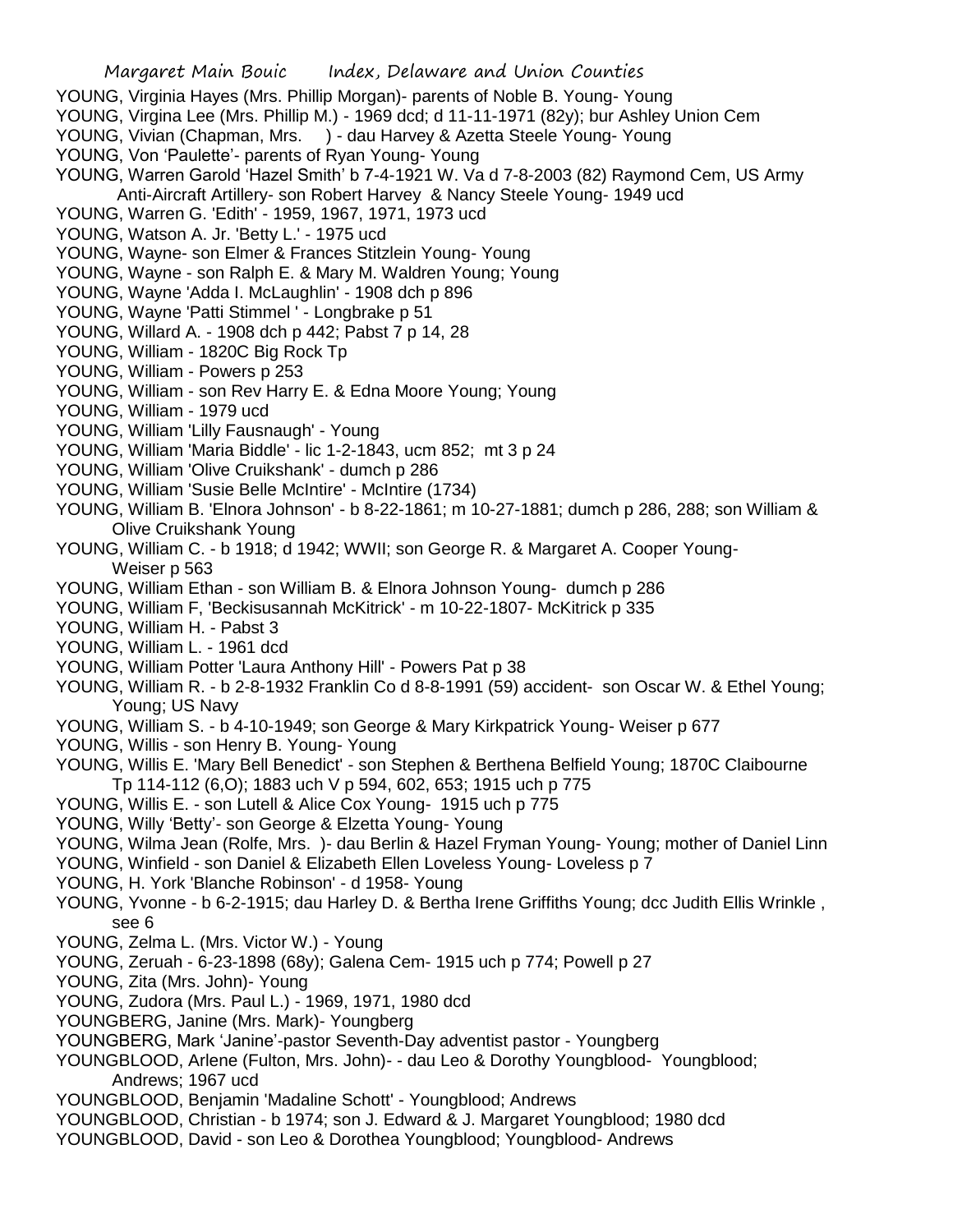Margaret Main Bouic Index, Delaware and Union Counties

YOUNGBLOOD, Doris/Dorothy/Dorothea Andrews (Mrs Leo G.." Jake") - d 4-11-1988 (80) dau Jonas & Eva Larimar Beckdol- Youngblood; 1967, 1971, 1980 dcd

YOUNGBLOOD, Edna (Harper, Mrs. Ray) - dau Leo & Dorothea Youngblood- Youngblood, Andrews YOUNGBLOOD, Gladys Richey (Mrs. Willard) - dau William & Sarah Cryder Richey; Newhouse p 52, 132113; Richey

YOUNGBLOOD, J. Edward 'J. Margaret' - 1980 dcd

YOUNGBLOOD, Jean - dau Leo G. and Dorothy Youngblood- 1967 ucd

YOUNGBLOOD, Leo G."Jake" 'Doris Andrews' - b 3-20-1903 Pa; d 8-8-1988 (85y); Oller Cem- Andrews; Youngblood; 1967, 1971, 1980 dcd

YOUNGBLOOD, Lillian (Smith, Mrs. George) - dau Leo & Dorothea/Doris Youngblood- Youngblood; Andrews

YOUNGBLOOD, Louise - b 1902; dau Willard & Gladys Richey Youngblood- Newhouse p 52 (N1321122

YOUNGBLOOD, J. Margaret (Mrs. J. Edward) - 1980 dcd

YOUNGBLOOD, Margaret Arlene - dau Melvin A. Youngblood- Youngblood

YOUNGBLOOD, Marie (Thornton, Mrs. ) - dau Benjamin & Madaline Schott Youngblood-; Andrews

YOUNGBLOOD, Melanie Ann - dau Melvin A. Youngblood- Youngblood

YOUNGBLOOD, Melvin Allen - b 6-6-1940; d 10-29-1972, bur Forest Grove; son Leo & Dorothy Youngblood; 1967 ucd

YOUNGBLOOD, Ruben - b 1970; son J. Edward & J. Margaret Youngblood- 1980 dcd

YOUNGBLOOD, Sylvia (Moch, Mrs. George) - dau Leo & Dorothea Youngblood- Youngblood; Andrews

YOUNGBLOOD, Verna May - dau Willard & Gladys Richey Youngblood- Newhouse p 52 (N132112

YOUNGBLOOD, William 'Gladys Richey' - Newhouse p 52 (132113)

YOUNGBLOOD, Wilma Jean (Picklesimer, Mrs. James) - dau Leo & Dorothea Youngblood- Youngblood; Andrews

YOUNGER, Charles S. 'Minnie L. Nichols; - b 1-21-1916; Milford Cem Sec 5 R8; Union Allen p 61- Younger

YOUNGER, James D. Sr. 'Lulabelle' - 1969 dcd

YOUNGER, James D. Jr. - 1969, 1980 dcd

YOUNGER, Lulabelle (Mrs. James D. Sr.) - 1969, 1971 dcd

YOUNGER, Marilyn (Henkel, Mrs. Gary) - dau Charles & Minnie L. Nichols Younger- Younger

YOUNGER, Minnie L. Nichols (Mrs. Charles) - d 4-9-1981 (70) Milford Cem- dau Thomas & Katherine James Nichols- Younger

YOUNGERMAN, Carl 'Mattie Colflesh' - McIntire (1(18)2)

YOUNGERMAN, Mattie Colflesh (Mrs. Carl) - dau John Allen & Hannah Rebecca McIntire Colflesh; McIntire 1(18)2

YOUNGHAMS, David Eric - son Stuart & Dorothy Cline Younghams- Schultz p 4

YOUNGHAMS, Dorothy Cline (Mrs. Stuart) - dau Ervin & Eunice Brokaw Cline- Schultz p 4

YOUNGHAMS, Stuart 'Dorothy Cline' - Schultz p 4

YOUNGKIN, Benjamin Andrew- b 2-25- son Mark & Nancy Youngkin- Youngkin

YOUNGKIN, Dawn (Mrs. Dwight R.) - Youngkin

YOUNGKIN, Dwight R.'Dawn' - Youngkin

YOUNGKIN, Evan Andrew- b 5-21-2003- son Mark & Nancy Youngkin- Youngkin

YOUNGKIN, John 'Susan Lantz'- parents of Sean Michael Youngkin- Younkin; son Dwight Younkin

YOUNGKIN, Jonah Andrew- b 4-14-2001 son Mark & Nancy Youngkin- Youngkin

YOUNGKIN, Mark 'Nancy' - son Dwight R. & Dawn Youngkin- Youngkin

YOUNGKIN, Nancy Broadwell (Mrs. Mark)- dau Tom & Tracy Broadwell- Youngkin

YOUNGKIN, Susan Lantz (Mrs. John)- dau Duane Lantz- Youngkin

YOUNGLOVE, Sarah (Shatswell, Mrs. John) - m 6-20-1684; Powers Pat p 257

YOUNGMAN, Florence Hill - b 1890; d 1918 Milford Cem R 13; Union Allen p 63

YOUNGS, Nora (Switzer, Mrs. Marion) - Pounds 3

YOUNKER, Lance Dean 'Sonya Reese'- m 6-12-1982 son Paul Younker- Younker YOUNKER, Paul- Younker

YOUNKER, Sonya Reese (Mrs. Lance Dean)- m 6-12-1982 dau Dennis & Elaine Reese- Younker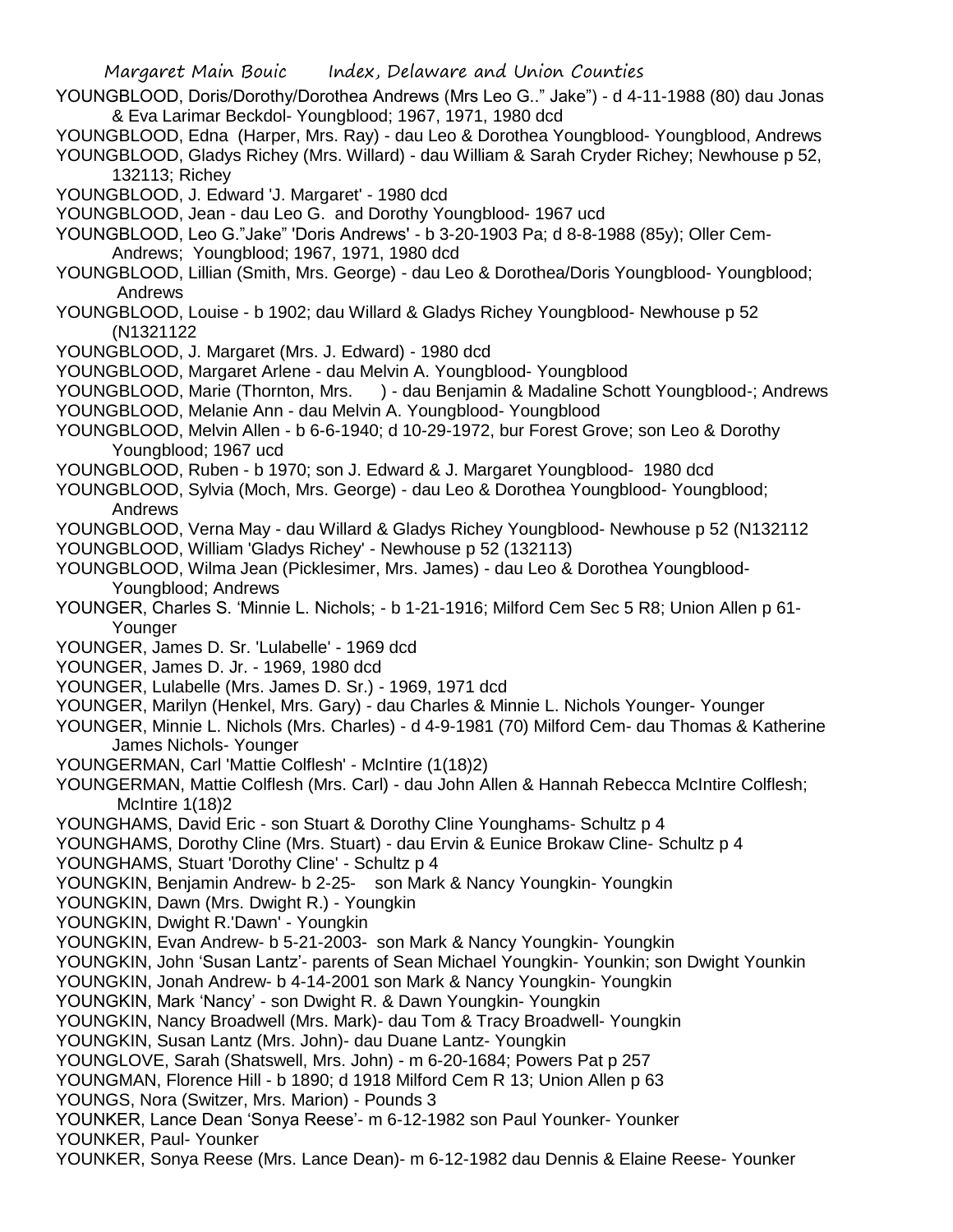- YOUNKIN, ------ Weiser p 240
- YOUNKIN, Abraham Pabst 8 p 6
- YOUNKIN, Ann (Mrs. Bob)- Younkin
- YOUNKIN, Bob 'Ann'- son Carl Younkin- Younkin
- YOUNKIN, Carl- d 10-1-2003 (83) Galena Cem- Younkin WWII
- YOUNKIN, Carl E. 'Mary B.' 1980 dcd
- YOUNKIN, Carla (Boring, Mrs. ) b 1970; dau Carl E. & Mary B. Younkin; Younkin- 1980 dcd
- YOUNKIN, Climena Case (Mrs. William) m 10-21-1865 dcm
- YOUNKIN, Ed 'Maureen'- son Carl Younkin- Younkin
- YOUNKIN, Maria b 1964; dau Carl E. & Mary B. Younkin- 1980 dcd
- YOUNKIN, Marla- dau Mary Younkin- Younkin- engaged to Kenneth Weiland- Younkin
- YOUNKIN, Mary B. (Mrs. Carl E.) 1980 dcd
- YOUNKIN, Maureen (Mrs. Ed)- Younkin
- YOUNKIN, Sarah Pabst 8 p 6
- YOUNKIN, Tim- son Carl Younkin- Younkin
- YOUNKIN, William 'Climena Case' m 10-21-1865 dcm
- YOUNKMAN, Bernard T. 'Cynthia I.' 1969, 1971 dcd
- YOUNKMAN, Cynthia I. (Mrs. Bernard T.) 1969, 1971 dcd
- YOUNKMAN, Michael b 1969; son Bernard T. & Cynthia I. Younkman- 1971 dcd
- YOUNT, Helen C. (Saipher, Mrs. David) dau Marshall & Maude Vivian Hutchisson Yount; Hutchisson p 67
- YOUNT, Jeraldine Clair Jaynes (Mrs. Marshall V, Jr.) Hutchisson p 67
- YOUNT, Marshall 'Maude Vivian Hutchisson' Hutchisson p 67
- YOUNT, Marshall V. Jr. 'Jeraldine Clair Janes' son Marshall & Maude Vivian Hutchisson Young-Hutchisson p 67
- YOUNT, Maude Vivian Hutchisson (Mrs. Marshall) b 1897; d 2-8-1917; dau James Flandin & Maude Randall Hutchisson; Hutchisson p 67
- YOURLEE, John L.- d 6-8-1878 (6y10m) Delaware- son S. L. & L. A. Yourlee- dcdeaths
- YOURLEE, L. A. (Mrs. S. L.)- parents of John L. Yourlee- dcdeaths
- YOURLEE, S. L. 'L. A.'- parents of John L. Yourlee- dcdeaths
- YOURSLEY, John 'Malicia' 1860C Liberty Tp 1008-1013 p 138 (36,Pa)
- YOURSLEY, Lydia dau John & Malicia Yoursley; 1860C Liberty Tp 1008-1013 p 138 (10,Pa)
- YOURSLEY, Malicia (Mrs. John) 1860C Liberty Tp 1008-1013 p 138 (21,O)
- YOURSLEY, Mary dau John & Malicia Yoursley- 1860C Liberty Tp 1008-1013 p 138 (8,Pa)
- YOURTE, Dr. D. Oak Grove Cem- Powell p 444
- YOURTE, son Dr. D. Oak Grove Cem; Powell p 444
- YOURTREE, Abraham 'Magdalene Brown' 1880 dch p 652
- YOURTREE, Alice C. Alpaugh (Mrs. Samuel L.) 1880 dch p 652
- YOURTREE, Laura A. Henshaw (Sears, Mrs. ) (Mrs. Samuel L.) 1880 dch p 653
- YOURTREE, Magdalena Brown (Mrs. Abraham) 1880 dch p 652
- YOURTREE, Rev. Samuel L. 'Alice C. Alpaugh' 'Laura A. Henshaw' son Abraham & Magdalena Brown Yourtree; 1880 dch p 404, 541, 559, 652; 1908 dch p 241; hmp p 171, 172
- YOUST, Blanche Brewer (Mrs. Fred)- Youst
- YOUST, Fred 'Blanche Brewer'- Youst
- YOUST, Helen I. (Kuhn, Mrs. William O.)- b 1-31-1913 d 3-30-1988 (75) Milford Cem- Youst
- YOUST, Isabelle (Mrs. Jess) 1949 ucd
- YOUST, Jess O. 'Isabelle' 1949 ucd
- YOUST, William 1883 uch V p 71; 1915 uch p 517
- YOUTZ, Betty Jane Hoy (Mrs. Robert N.) b 9-28-1931; div; dau Edgar Lee & Martha Irene Dockey Hoy; Weiser p 334
- YOUTZ, Gary Nye b 1-21-1950; son Robert N. & Betty Jane Hoy Youtz; Weiser p 334
- YOUTZ, Robert N. 'Betty Jane Hoy' Weiser p 334
- YOWELL, Mr. Freshwater p 15
- YU, Chin-Chu (Mrs. Dr. Ming H.) Yu
- YU, Dr. Ming H. 'Chin-Chu' Yu ; O. M. Scott's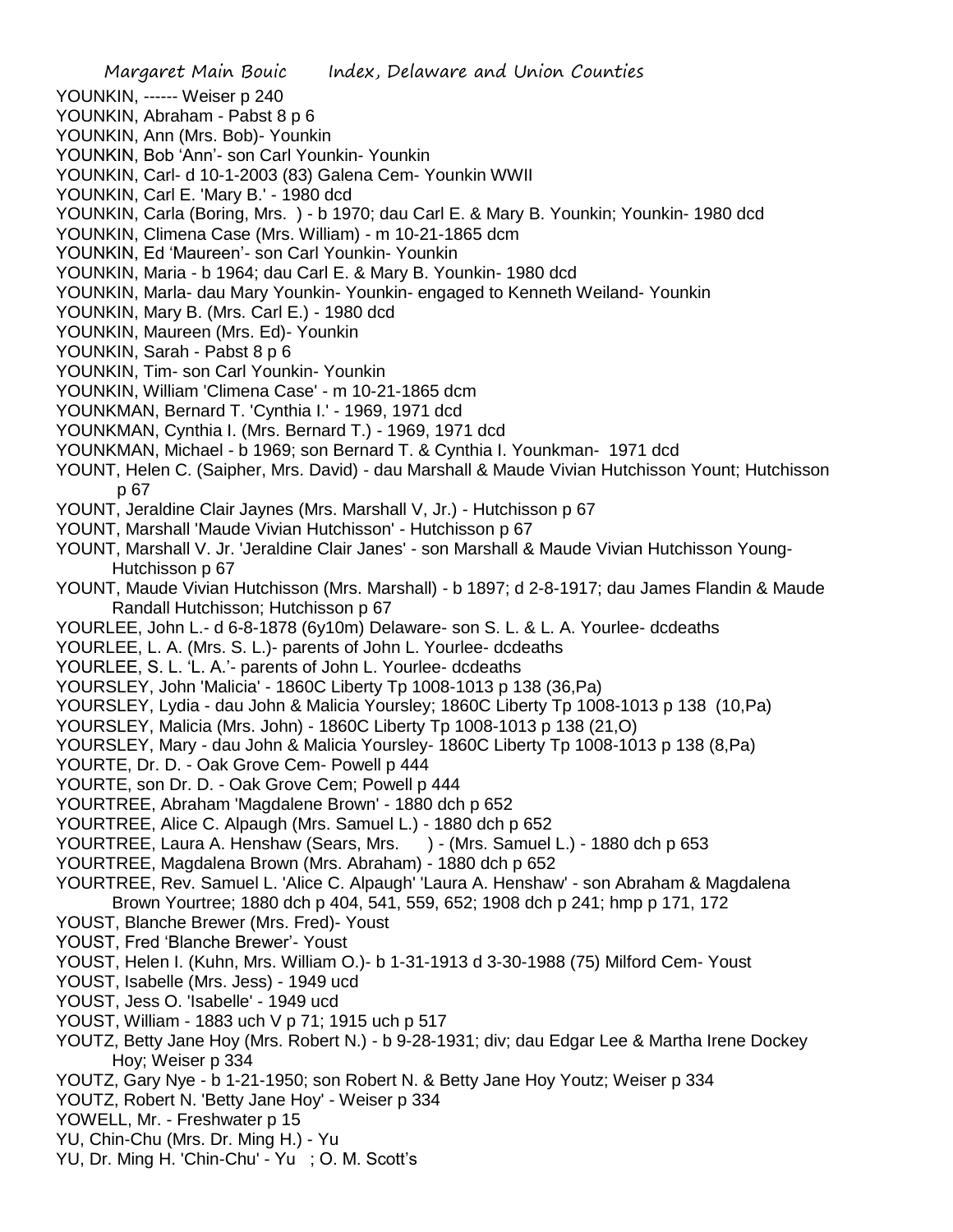Margaret Main Bouic Index, Delaware and Union Counties YU, Jennifer Chien - dau Dr. Ming & Chin Chu Yu; Yu YUHAS, John J. 'M. Mardell' 'Mildred' - 1971, 1980 dcd YUHAS, Karen - b 1961; dau John J. & M. Mardelle Yuhas; 1971, 1980 dcd YUHAS, Mildred (Mrs. John J.) - 1980 dcd YUHAS, M. Mardell (Mrs. John J.) - 1980 dcd YUKEVICH, Vivian A. Clawson (Mrs. Vincent) - d 4-24-1983 (68y); bur Pa- Yukevich YUKEVICH, Vincent 'Vivian A. Clawson' - d 1979; Yukevich YUMET, Louis A. 'Sue' - 1973 ucd YUMET, Marcella - b 1963; dau Louis A & Sue Yumet- 1973 ucd YUMET, Melissa - b 1968; dau Louis A & Sue Yumet- 1973 ucd YUMET, Michael - b 1961; dau Louis A & Sue Yumet- 1973 ucd YUMET, Michelle - b 1960; dau Louis A & Sue Yumet- 1973 ucd YUMET, Sue (Mrs. Louis A.) - 1973 ucd YUNKER, Adam Gregory - b 1-24-1984; son Keneth Allen & Penny Jo Smith Yunker;-Yunker YUNKER, Donald C. - Yunker YUNKER, Glenda Faye - b 8-12-1949; dau Milton Glen & Hollice Erma Seeley Yunker- Weiser p 75 YUNKER, Hollice Erma Seeley (Mrs. Milton Glen) - b 4-8-1919; dau Cecil Lyle & Daisy May McDermott Seeley- Weiser p 75 YUNKER, Kenneth Allen 'Penny Jo Smith' - m 5-30-1981; son Donald C. Yunker- 1983 ucd; Yunker YUNKER, Mervin Glen - b 8-12-1950; son Milton Glen & Hollice Erma Seeley Yunker- Weiser p 75 YUNKER, Penny Jo Smith (Mrs. Kenneth Allen) - m 5-30-1981; dau Frank E. Smith- Yunker YURASEK, Andy- son Joseph J. & Rosemarie Core Yurasek- Yurasek YURASEK, Barbara Henkel (Mrs. John)- parents of Joseph J. Yurasek- Yurasek YURASEK, Barbara - b 1977; dau Stephen & Becky L. Yurasek- 1983 ucd YURASEK, Becky L. (Mrs. Stephen) - 1983 ucd YURASEK, Jim- son Joseph J. & Rosemarie Core Yurasek- Yurasek YURASEK, James - b 1979; son Stephen & Becky L. Yurasek- 1983 ucd YURASEK, John 'Barbara Henkel'- Slovakian immigrant coal miner- Yurasek YURASEK, John - b 1982; son Stephen & Becky L. Yurasek; 1983 ucd YURASEK, Joseph J. 'Rosemarie Core'- d 12-23-2004 (84) bur Somerset- son John & Barbara Henkel Yarasek- Y urasek; Army Air Corps YURASEK, Joe, Jr.- son Joseph J. & Rosemarie Core Yurasek- Yurasek YURASEK, Mary Ann (Peters, Mrs. )- dau Joseph J. & Rosemarie Core Yurasek- Yurasek YURASEK, Rosemarie Core (Mrs. Joseph J.)- m 57y; Yurasek YURASEK, Stephen J. 'Becky L.' - attorney; 1983 ucd YURASEK, Steve- son Joseph J. & Rosemarie Core Yurasek- Yurasek YURICK, Andrew - Yurick YURICK, Dr. Edward - d 7-19-1964; bur Youngstown; son Andrew Yurick- Yurick YURICK, Margaret (Main, Mrs. ) - dau Andrew Yurick- Yurick YUTZE, Jason - b 1977; son Richard L. & Patrice Yutze- 1980 dcd YUTZE, Patrice (Mrs. Richard L.) - 1980 dcd YUTZE, Richard L. 'Patrice' - 1980 dcd YUTZE, Teri - b 1980; ch Richard L. & Patrice Yutze- Yutze YUTZY, Ada - dau Emery & Florence Yutzy- 1949 ucd YUTZY, Ada (Kaufman, Mrs. Robert) - dau Nicholas R. & Tena Hochstetler Yutzy; sister Eli N. Yutzy; Yutzy YUTZY, Ada Viola Frey (Mrs. Homer N.) - Yutzy YUTZY, Alice M. Frey (Mrs. Earl C.)- m 3-9-1947- Yutzy YUTZY, Allen - son Emery & Florence Yutzy; 1949 ucd YUTZY, Alma or Elma - b 1953; dau Ammon E. & Mary Yutzy- 1967, 1971, 1973 YUTZY, Alvin R. 'Amanda' - 1967, 1971 ucd YUTZY, Amanda (Mrs. Alvin R.) - 1967, 1971 ucd YUTZY, Amanda L. (Kramer, Mrs. ) - dau Jacob E. Yutzy- Yutzy YUTZY, Ammon E. 'Mary' - son Eli N. Yutzy- Yutzy; 1967, 1971, 1973, 1975 ucd YUTZY, Andrew - son Nicholas R. & Tena Hochstetler Yutzy; brother Eli N. Yutzy- Yutzy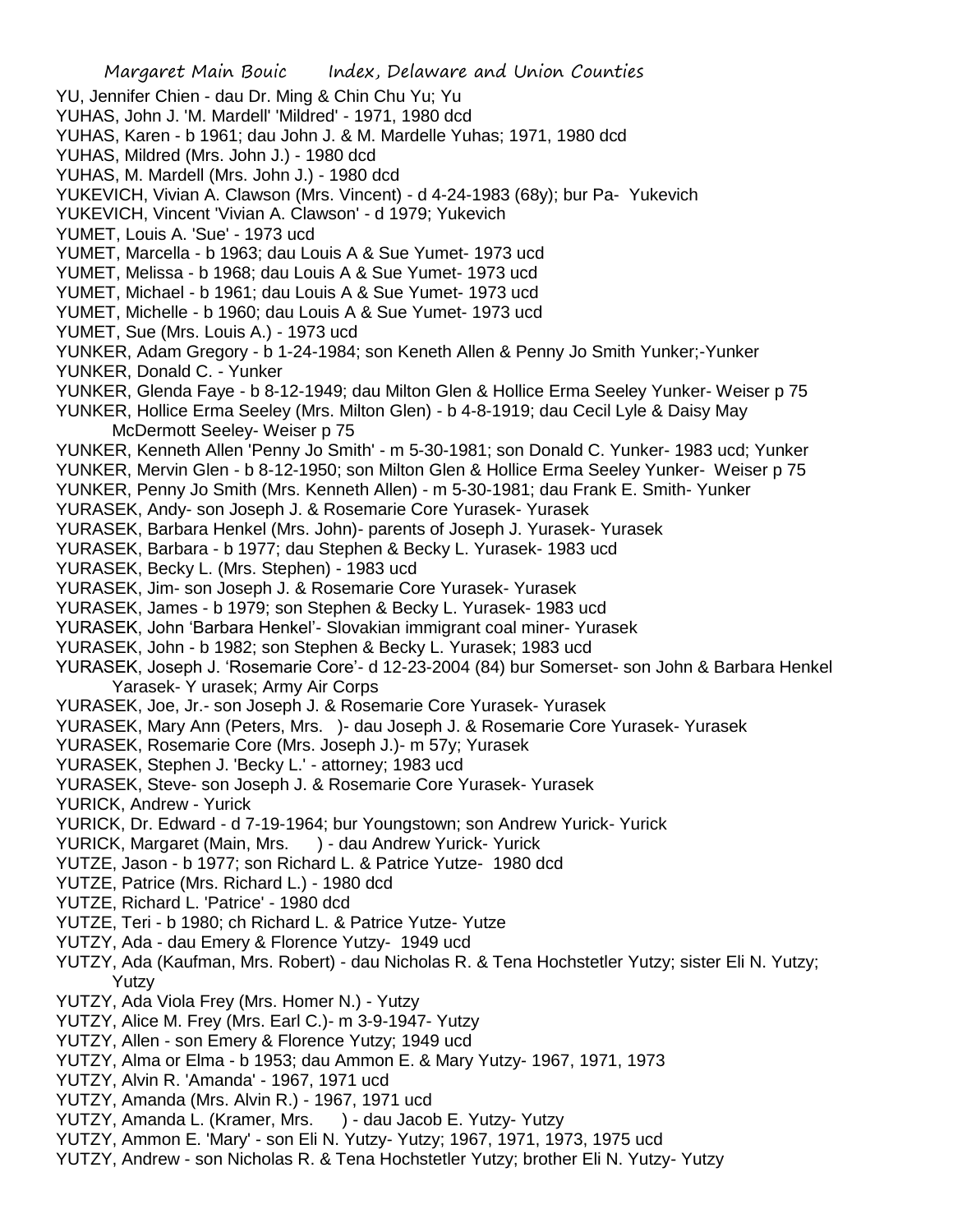- YUTZY, Anita (Schauer, Mrs. Robert) m 11-11-9178; dau Earl C. & Alice M. Frey Yutzy- Yutzy
- YUTZY, Anna Kaufman (Mrs. Gideon) sister Abram Kaufman- Yutzy
- YUTZY, Anne (Mrs. Valentine) 1967, 1971 ucd
- YUTZY, Anthony son Mark E. & Elizabeth Yutzy- 1983 ucd
- YUTZY, Arlene (Schlabach, Mrs. Stanley) dau Homer N. & Ada Viola Frey Yutzy- Yutzy
- YUTZY, Bernice dau Homer N. & Ada Viola Frey Yutzy- Yutzy
- YUTZY, Bertha b 1959; dau Ammon & Mary Yutzy- 1967, 1971, 1973, 1975 ucd
- YUTZY, Betty b 1954; dau Alvin R. & Amanda Yutzy- 1967, 1971 ucd
- YUTZY, Betty (Mrs. Elton) 1981, 1983 ucd
- YUTZY, Cheryl dau Kathy C. Yutzy- 1959 ucd (8mo)
- YUTZY, Daniel son Ralph Yutzy- Yutzy
- YUTZY, Dr. Daniel 'Martha'- b 1928 Plain City Yutzy; Plain City Advocate 7-28-1977
- YUTZY, Daniel J. 'Lavanna Sue Walker' b 8-25-1940; m 6-26-1959- Weiser p 66
- YUTZY, David b 1952; son Ammon & Mary Yutzy- 1967, 1971; 1973; 1975 ucd; Yutzy
- YUTZY, Dawn (Showalter, Mrs. Jon)- dau Earl C. & Alice M. Frey Yutzy- Yutzy
- YUTZY, Dennis son Melvin F. & Mary Yutzy; Yutzy
- YUTZY, Diane Ellen b 1960; dau Valentine & Anne Yutzy- 1967, 1971 ucd
- YUTZY, Earl C. 'Alice M. Frey' m 3-9-1947- son Eli E. & Ida Yutzy- Yutzy
- YUTZY, Earlene ( Horst, Mrs. Loren)- dau Earl C. & Alice M. Frey Yutzy- Yutzy
- YUTZY, Edna (Gingerich, Mrs. David) dau Homer N. & Ada Viola Frey Yutzy- Yutzy
- YUTZY, Edna (Helmuth, Mrs. ) dau Jacob E. Yutzy- Yutzy
- YUTZY, Edwin R. 'Mary' 1971, 1973, 1975 ucd
- YUTZY, Eli Jr. son of Eli & Ida Kaufman Yutzy- Yutzy
- YUTZY, Eli E. 'Ida' d 9-29-1978 (78y) bur Forest Grove- Yutzy
- YUTZY, Eli N. d 3-10-1981 (76y), bur Gospel Light Cem; son Nicholas R. & Tena Hochstetler Yutzy; brother Jacob E. Yutzy- Yutzy
- YUTZY, Elizabeth (Mrs. Mark E.) 1983 ucd
- YUTZY, Elton 'Betty' 1979, 1981, 1983 ucd
- YUTZY, Elton son Elton & Betty Yutzy- 1981, 1983 ucd
- YUTZY, Emery 'Florence' 1949 ucd
- YUTZY, Emma sister Jacob E. Yutzy- Yutzy
- YUTZY, Enos brother Melvin P. Yutzy- Yutzy
- YUTZY, Erma (Byler, Mrs. Elmer) dau Homer N. & Ada Viola Frey Yutzy- Yutzy
- YUTZY, Ervin E. son Eli N. Yutzy- Yutzy
- YUTZY, Esther dau Emery & Florence Yutzy- 1949 ucd
- YUTZY, Esther (Chupp, Mrs. Jonas) sister Melvin F. Yutzy- Yutzy
- YUTZY, Fannie (Miller, Mrs. ) sister Jacob E. Yutzy- Yutzy
- YUTZY, Florence dau Eli N. Yutzy- Yutzy
- YUTZY, Florence (Mrs. Emery) 1949 ucd; Yutzy
- YUTZY, Frances (Mrs. Vernon L.) Yutzy
- YUTZY, Freeman E. 'Katherine' son Eli Yutzy- Yutzy; 1981, 1973 ucd
- YUTZY, Galen or Gail b 1957; ch Alvin R. & Amanda Yutzy- 1967, 1971 ucd
- YUTZY, Gary b 1957; son Alvin R. & Amanda Yutzy- 1981, 1983 ucd
- YUTZY, Gary son Freeman E. & Katherine Yutzy- 1981, 1983 ucd
- YUTZY, Gideon son Jacob E. Yutzy- Yutzy
- YUTZY, Gideon brother Jacob E. Yutzy- Yutzy
- YUTZY, Grace Elizabeth b 1963; dau Valentine & Anne Yutzy- Yutzy; 1967, 1971 ucd
- YUTZY, Homer E. son Emery & Florence Yutzy- 1949 ucd
- YUTZY, Homer N. 'Ada Viola Frey' d 11-20-1980 (72y); son Nicholas R. & Tena Hochstetler Yutzy-Yutzy
- YUTZY, Ida Kaufman (Mrs. Eli N.) d 8-9-1980 (80y), bur Forest Grove; sister Abram Kaufman- Yutzy
- YUTZY, Ivan son Homer N. & Ada Viola Frey Yutzy- Yutzy
- YUTZY, Ivan H. 'Martha' 1967, 1971 ucd
- YUTZY, Jacob E. d 2-23-1969 (75y), bur Old Order Amish Cem- Yutzy
- YUTZY, Janie (Mrs. LaVern)- Yutzy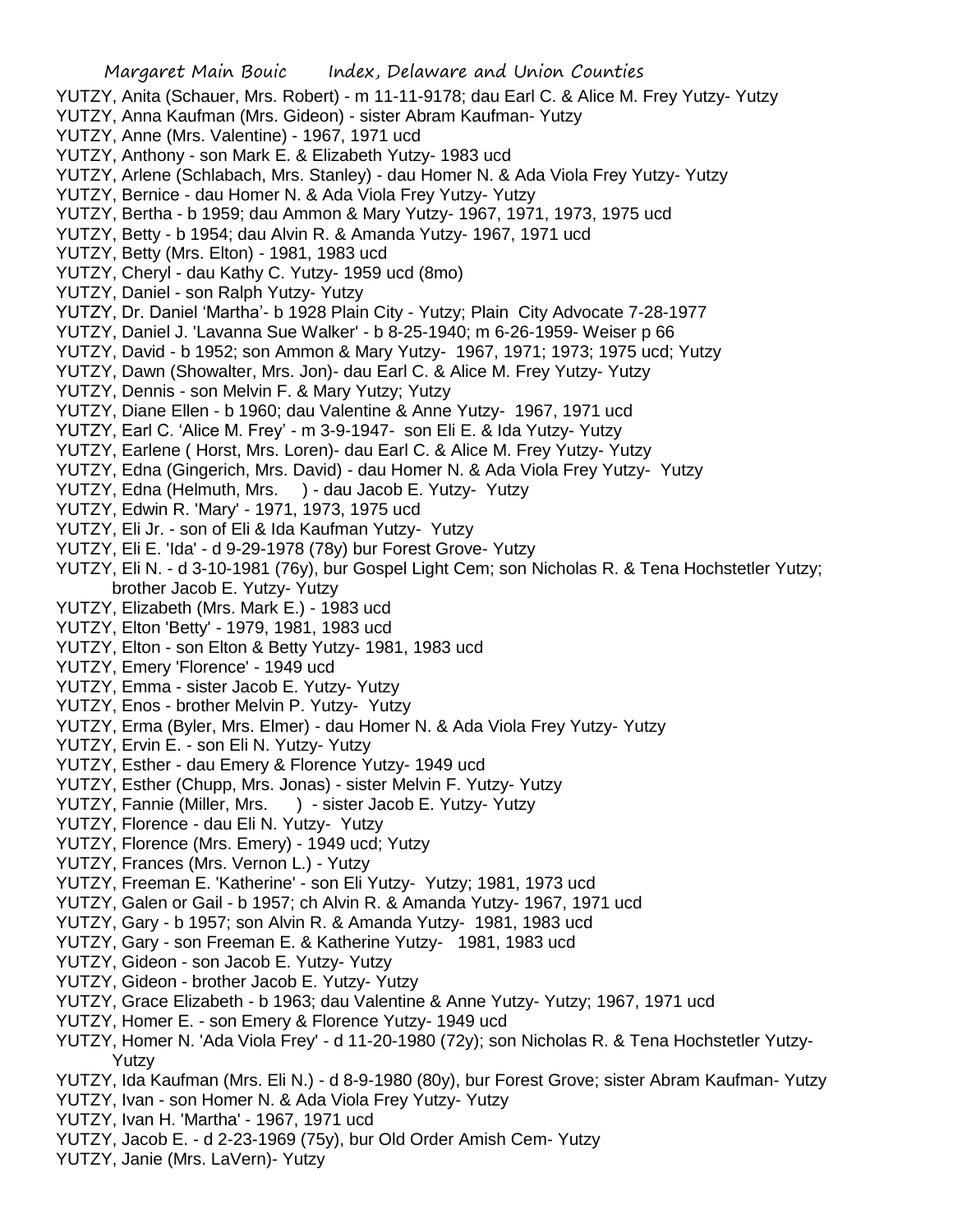- YUTZY, Jonas J. son Jacob E. Yutzy- Yutzy
- YUTZY, Joseph Allen son Joseph R. & Ruby Schlabach Yutzy- Yutzy
- YUTZY, Joseph R. 'Ruby Schlaach' b 3-24-1951; m 4-17-1971; d 11-16-1981; son Ralph & Katie Kauffman Yutzy- Yutzy
- YUTZY, Joy Annette dau Joseph R. & Ruby Schlabach Yutzy- Yutzy
- YUTZY, Judson Jay b 6-18-1980; son Stanley & ---- DeCarlo Yutzy- Yutzy
- YUTZY, Katherine (Mrs. Freeman E.) 1981, 1983 ucd
- YUTZY, Kathleen P. (Mrs. Marvin E.) 1969 dcd
- YUTZY, Katie dau Jacob E. Yutzy- Yutzy
- YUTZY, Katie Kauffman (Mrs. Ralph) Yutzy
- YUTZY, Kathy (Mrs. ) 1959 ucd
- YUTZY, Laura dau Homer N. & Ada Viola Frey Yutzy- Yutzy
- YUTZY, Lavanna Sue Walker (Mrs. Daniel J.) b 1-8-1941; m 6-26-1959; dau Alfred Raymond & Dorothy Lucille Mettler Walker- Weiser p 66
- YUTZY. LaVern 'Janie'- son Earl C. & Alice M. Frey Yutzy- Yutzy
- YUTZY, Leah (Byler, Mrs. Andrew) dau Homer N. & Ada Viola Frey Yutzy- Yutzy
- YUTZY, Lee son Eli N. Yutzy- Yutzy
- YUTZY, Lena A. dau Ralph Yutzy- Yutzy
- YUTZY, Linda dau Melvin F. & Mary Yutzy; Yutzy
- YUTZY, Loren 'Earlene Horst'- son Earl C. & Alice M. Frey Yutzy- Yutzy
- YUTZY, Luann (Mrs. Robert)- Yutzy
- YUTZY, Lucy dau Melvin F. & Mary Yutzy- Yutzy
- YUTZY, Luke Nolan b 1958; son Valentine & Anne Yutzy- 1967, 1971 ucd
- YUTZY, Lulu dau Emery & Florence Yutzy- 1949 ucd
- YUTZY, Lynette (Showalter, Mrs. Conrad)- dau Earl C. & Alice M. Frey Yutzy- Yutzy
- YUTZY, Mahala (Miller, Mrs. Benjamin) dau Nicholas R. & Tena Hochstetler Yutzy; sister Eli N. Yutzy- Yutzy
- YUTZY, Marcella (Stoll, Mrs. Joseph W.) b 1957; m 8-27-1983; dau Ammon & Mary Yutzy- 1967, 1971, 1973 ucd
- YUTZY, Mark b 1962; son Alvin R. & Amanda Yutzy- ; 1967, 1971 ucd
- YUTZY, Mark E. 'Elizabeth' son Eli N. Yutzy- Yutzy, 1983 ucd
- YUTZY, Marsha dau Elton & Betty Yutzy- 1981, 1983 ucd
- YUTZY, Martha (Mrs. Ivan H.) 1967, 1971 ucd
- YUTZY, Martha sister Melvin F. Yutzy- Yutzy
- YUTZY, Marvin E. 'Kathleen P.' son Eli N. Yutzy- Yutzy; 1969 dcd
- YUTZY, Mary Alice (Ressler, Mrs. Gerald)- dau Earl C. & Alice M. Frey Yutzy- Yutzy
- YUTZY, Mary (Mrs. Ammon) -1967, 1971, 1973, 1975 ucd
- YUTZY, Mary (Mrs. Edwin R.) 1971, 1973, 1975 ucd
- YUTZY, Mary (Mrs. Melvin F.) Yutzy
- YUTZY, Mary (Butler, Mrs. Bernard) sister Melvin F. Yutzy- Yutzy
- YUTZY, Mary (Herr, Mrs. Eugene) dau Eli E. & Ida Yutzy- Yutzy
- YUTZY, Mary (Miller, Mrs. ) dau Jacob E. Yutzy- Yutzy
- YUTZY, Mary Beth dau Vernon & Frances M. Yutzy- Yutzy; engaged to Robert Hochstetler
- YUTZY, Mary Esther (Hostetler, Mrs. ) dau Eli N. Yutzy- Yutzy
- YUTZY, Matthew b 1966; son Valentine & Anne Yutzy- 1967, 1971 ucd
- YUTZY, Melvin F. 'Mary' d 8-31-1977 (50), bur Shiloh Mennonite Cem.; son Eli N. Yutzy- Yutzy
- YUTZY, Michall b 1965; son Marvin E. &. & Kathleen Yutzy- 1969 dcd
- YUTZY, Milo son Homer N. & Ada Viola Frey Yutzy- Yutzy
- YUTZY, Minerva Whitmore (Mrs. Vernon E.) m 12-24-1930- Yutzy
- YUTZY, Minnie (Gingerich, Mrs. Merle) sister Melvin F. Yutzy- Yutzy
- YUTZY, Myron b 1969; son Edwin R. & Mary Yutzy- 1971, 1973, 1975 ucd
- YUTZY, Nancy Ann- dau Ervin E. Yutzy- Yutzy; engaged to John Kusic
- YUTZY, Nathan son Melvin & Mary Yutzy- Yutzy
- YUTZY, Nicholas R. 'Tena Hochstetler' Yutzy
- YUTZY, Noah brother Melvin F. Yutzy- Yutzy